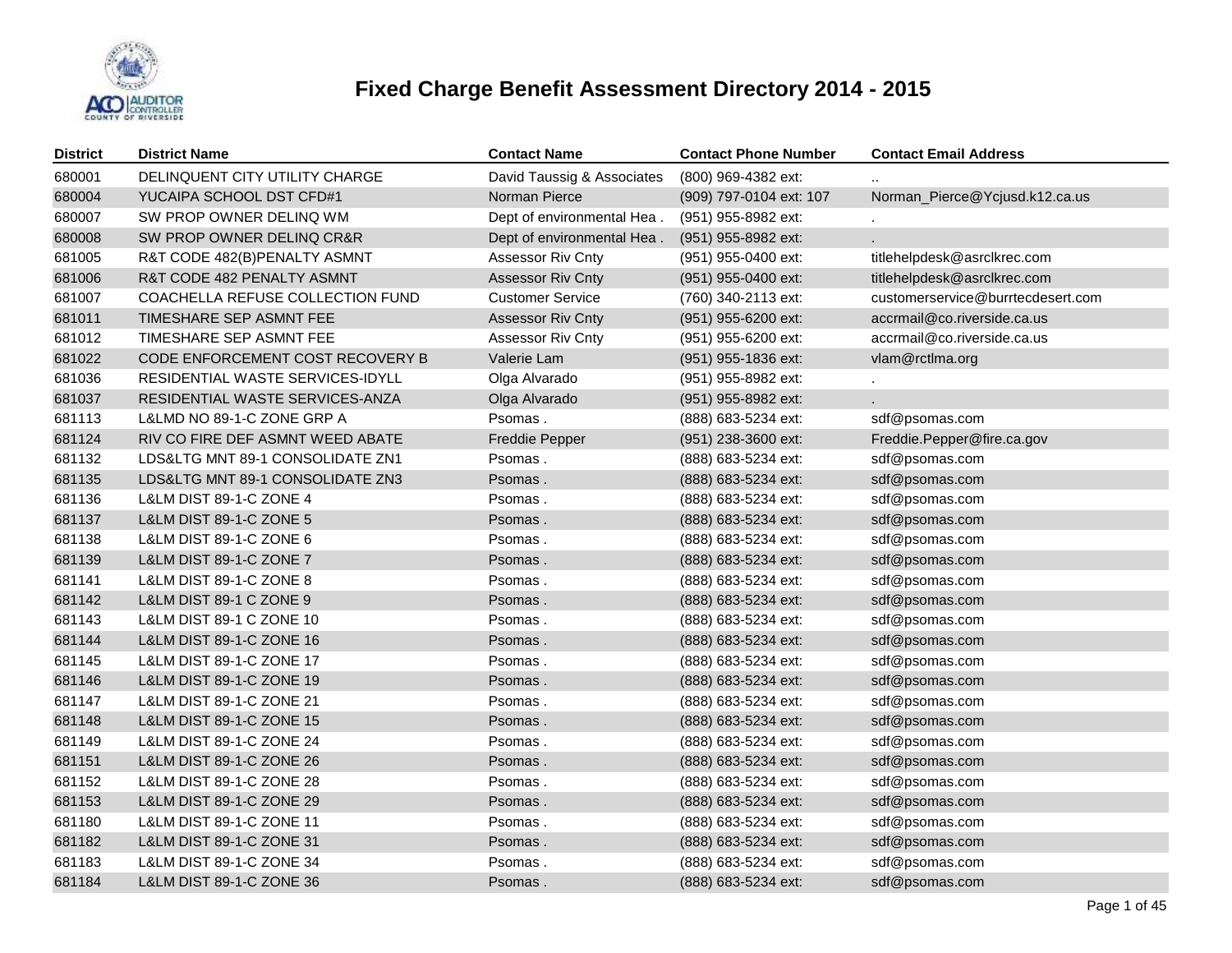

| <b>District</b> | <b>District Name</b>                | <b>Contact Name</b>               | <b>Contact Phone Number</b> | <b>Contact Email Address</b>         |
|-----------------|-------------------------------------|-----------------------------------|-----------------------------|--------------------------------------|
| 681187          | L&LM DIST 89-1-C ZONE 14            | Psomas.                           | (888) 683-5234 ext:         | sdf@psomas.com                       |
| 681188          | L&LM DIST 89-1-C ZONE 39            | Psomas.                           | (888) 683-5234 ext:         | sdf@psomas.com                       |
| 681191          | L&LM DIST 89-1-C ZONE 43            | Psomas.                           | (888) 683-5234 ext:         | sdf@psomas.com                       |
| 681192          | <b>L&amp;LM DIST 89-1-C ZONE 44</b> | Psomas.                           | (888) 683-5234 ext:         | sdf@psomas.com                       |
| 681193          | L&LM DIST 89-1-C ZONE 45            | Psomas.                           | (888) 683-5234 ext:         | sdf@psomas.com                       |
| 681198          | L&LM DIST 89-1-C ZONE 53            | Psomas.                           | (888) 683-5234 ext:         | sdf@psomas.com                       |
| 681199          | L&LMD 89-1-C ZONE 55                | Psomas.                           | (888) 683-5234 ext:         | sdf@psomas.com                       |
| 681232          | L&LM DIST 89-1 C ZONE 57            | Psomas.                           | (888) 683-5234 ext:         | sdf@psomas.com                       |
| 681236          | L&LM DIST 89-1 C ZONE 61            | Psomas.                           | (888) 683-5234 ext:         | sdf@psomas.com                       |
| 681240          | L&LM DIST 89-1 C ZONE 66            | Psomas.                           | (888) 683-5234 ext:         | sdf@psomas.com                       |
| 681245          | L&LM DIST 89-1 C ZONE 73            | Psomas.                           | (888) 683-5234 ext:         | sdf@psomas.com                       |
| 681247          | <b>L&amp;LM DIST 89-1 C ZONE 54</b> | Josephine Perez-Moses             | (951) 587-3537 ext:         | jperezmoses@willdan.com              |
| 681249          | L&LMD 89-1 C ZONE 74                | Psomas.                           | (888) 683-5234 ext:         | sdf@psomas.com                       |
| 681251          | L&LMD 89-1 C ZONE 78                | Psomas.                           | (888) 683-5234 ext:         | sdf@psomas.com                       |
| 681261          | L&LMD 89-1 C ZONE 91                | Psomas.                           | (888) 683-5234 ext:         | sdf@psomas.com                       |
| 681265          | L&LMD 89-1 C ZONE 97                | Psomas.                           | (888) 683-5234 ext:         | sdf@psomas.com                       |
| 681291          | L&LMD 89-1 C ZONE 106               | Psomas.                           | (888) 683-5234 ext:         | sdf@psomas.com                       |
| 681292          | L&LMD 89-1 C ZONE 109               | Psomas.                           | (888) 683-5234 ext:         | sdf@psomas.com                       |
| 681300          | CFD 05-8 SCOTT ROAD                 | Albert A. Webb Associates         | (800) 439-6553 ext:         | melissa.bellitire@webbassociates.com |
| 681301          | CFD 03-1 NEWPORT ROAD               | <b>Riverside County Executive</b> | (800) 439-6553 ext:         | $\ddotsc$                            |
| 681310          | SOUTH A STREET CFD 87-1             | <b>Riverside County Executive</b> | (800) 439-6553 ext:         | $\ddot{\phantom{a}}$                 |
| 681318          | RIV CO CFD 07-2 CLINTON KEITH       | <b>Riverside County Executive</b> | (800) 439-6553 ext:         |                                      |
| 681319          | RIV CO CFD 04-2 LAKEHILLS CREST     | <b>Riverside County Executive</b> | (800) 439-6553 ext:         | $\ddot{\phantom{a}}$                 |
| 681326          | RIV CO AD 167 NO PALM SP            | <b>Riverside County Executive</b> | (800) 439-6553 ext:         |                                      |
| 681327          | RIV CO CFD 89-1 MTN COVE            | <b>Riverside County Executive</b> | (800) 439-6553 ext:         | $\ldots$                             |
| 681328          | RIV CO CFD89-4 WALSH MED CTR        | <b>Riverside County Executive</b> | (800) 439-6553 ext:         | Ω.                                   |
| 681329          | CFD 89-5 RANCON                     | David Taussig & Associate.        | (800) 969-4382 ext:         | ×.                                   |
| 681338          | RIV CO AD 168                       | <b>Riverside County Executive</b> | (800) 439-6553 ext:         | $\ddot{\phantom{a}}$                 |
| 681363          | FLOOD ZN 3 BENEFIT AD               | Albert A. Webb Associates         | (800) 439-6553 ext:         | melissa.bellitire@webbassociates.com |
| 681377          | FLD CNTL STORMWATER/CLEANWATER      | Albert A. Webb Associates         | (800) 439-6553 ext:         | melissa.bellitire@webbassociates.com |
| 681378          | FLD CNTL STORMWATER/CLEANWATER      | Albert A. Webb Associates         | (800) 439-6553 ext:         | melissa.bellitire@webbassociates.com |
| 681379          | FLD CNTL STORMWATER/CLEANWATER      | Albert A. Webb Associates         | (800) 439-6553 ext:         | melissa.bellitire@webbassociates.com |
| 681389          | L&LMD NO 89-1-C ZONE #137           | Psomas.                           | (888) 683-5234 ext:         | sdf@psomas.com                       |
| 681390          | L&LMD NO 89-1-C ZONE #135           | Psomas .                          | (888) 683-5234 ext:         | sdf@psomas.com                       |
| 681391          | L&LMD NO 89-1-C ZONE #132           | Psomas.                           | (888) 683-5234 ext:         | sdf@psomas.com                       |
| 681422          | L&LMD NO 89-1-C ZONE 126            | Psomas .                          | (888) 683-5234 ext:         | sdf@psomas.com                       |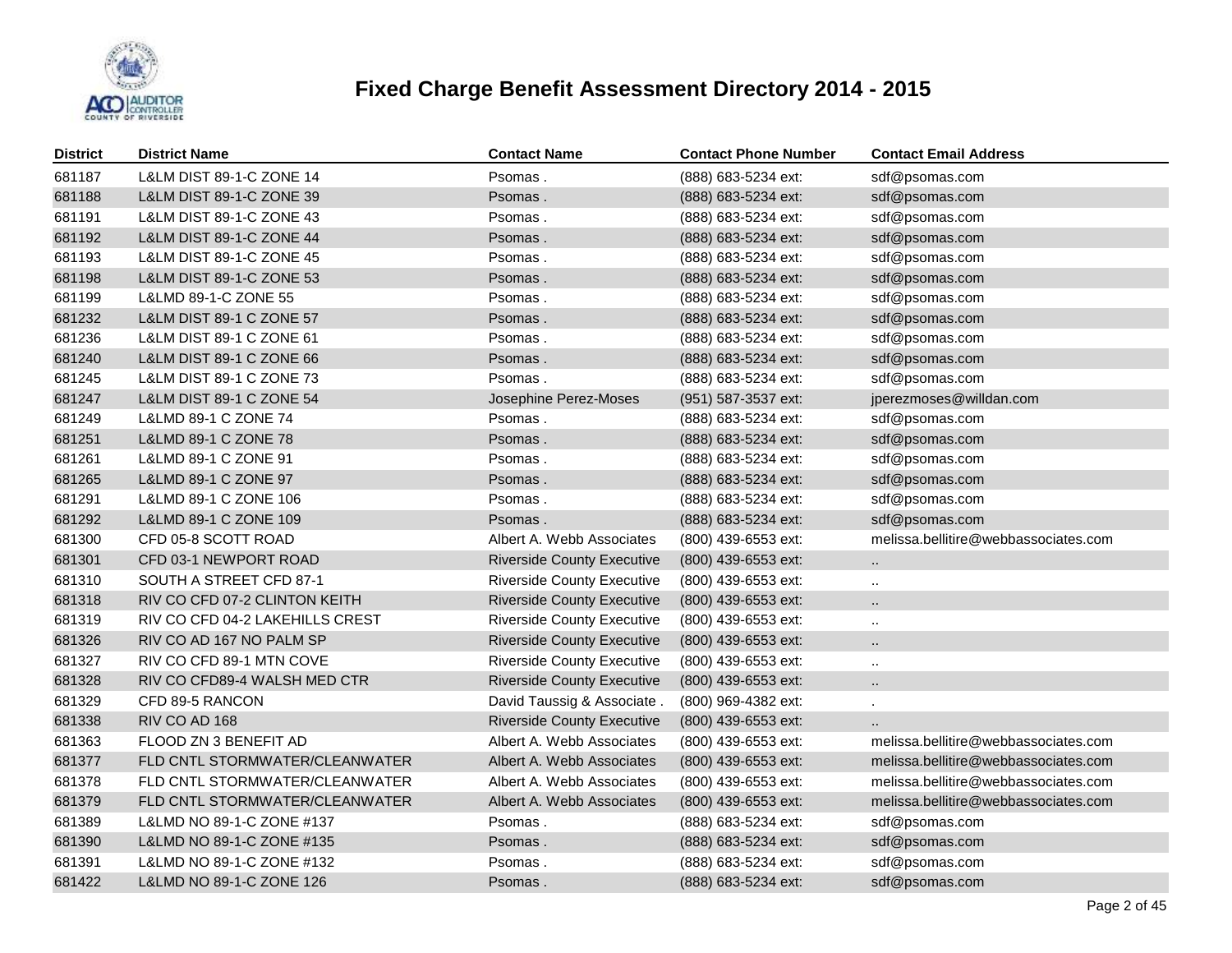

| <b>District</b> | <b>District Name</b>            | <b>Contact Name</b>         | <b>Contact Phone Number</b> | <b>Contact Email Address</b> |
|-----------------|---------------------------------|-----------------------------|-----------------------------|------------------------------|
| 681428          | L&LMD NO 89-1-C ZONE#145        | Psomas.                     | (888) 683-5234 ext:         | sdf@psomas.com               |
| 681430          | L&LMD 89-1 C ZONE 100           | Psomas.                     | (888) 683-5234 ext:         | sdf@psomas.com               |
| 681487          | L&LMD NO 89-1-C ZONE 172        | Psomas.                     | (888) 683-5234 ext:         | sdf@psomas.com               |
| 681493          | L&LMD NO 89-1-C ZONE 168        | Psomas.                     | (888) 683-5234 ext:         | sdf@psomas.com               |
| 681495          | L&LMD NO 89-1-C ZONE 162        | Psomas.                     | (888) 683-5234 ext:         | sdf@psomas.com               |
| 681497          | L&LMD NO 89-1-C STL ZONE GRP 3  | Psomas.                     | (888) 683-5234 ext:         | sdf@psomas.com               |
| 681498          | L&LMD NO. 89-1-C STL ZONE GRP 2 | Psomas.                     | (888) 683-5234 ext:         | sdf@psomas.com               |
| 681499          | L&LMD NO.89-1-C STL ZONE GRP 1  | Psomas.                     | (888) 683-5234 ext:         | sdf@psomas.com               |
| 681500          | DESERT VALLEY DISPOSAL COLLECT  | Desert Valley Disposal Inc  | (760) 329-5030 ext:         |                              |
| 681501          | CITY OF DHS DAD NO.1 ZONE 1     | City of Desert Hot Springs. | (800) 439-6553 ext:         | $\ddot{\phantom{a}}$         |
| 681502          | CITY OF DHS DAD NO.1 ZONE 2     | City of Desert Hot Springs. | (800) 439-6553 ext:         | $\ldots$                     |
| 681503          | CITY OF DHS DAD NO.1 ZONE 3     | City of Desert Hot Springs. | (800) 439-6553 ext:         | $\ddot{\phantom{a}}$         |
| 681504          | CITY OF DHS DAD NO.1 ZONE 4     | City of Desert Hot Springs. | (800) 439-6553 ext:         | $\ldots$                     |
| 681505          | CITY OF DHS DAD NO.1 ZONE 5     | City of Desert Hot Springs. | (800) 439-6553 ext:         | $\ldots$                     |
| 681506          | CITY OF DHS DAD NO.1 ZONE 6     | City of Desert Hot Springs. | (800) 439-6553 ext:         | $\ddotsc$                    |
| 681507          | CITY OF DHS DAD NO.1 ZONE 7     | City of Desert Hot Springs. | (800) 439-6553 ext:         | $\cdot$ .                    |
| 681508          | CITY OF DHS DAD NO.1 ZONE 8     | City of Desert Hot Springs. | (800) 439-6553 ext:         | $\cdot$ .                    |
| 681510          | CITY OF DHS DAD NO.1 ZONE 10    | City of Desert Hot Springs. | (800) 439-6553 ext:         | $\ddotsc$                    |
| 681512          | CITY OF DHS DAD NO.1 ZONE 12    | City of Desert Hot Springs. | (800) 439-6553 ext:         | $\cdots$                     |
| 681513          | CITY OF DHS DAD NO.1 ZONE 13    | City of Desert Hot Springs. | (800) 439-6553 ext:         | $\cdot$ .                    |
| 681514          | CITY OF DHS DAD NO.1 ZONE 14    | City of Desert Hot Springs. | (800) 439-6553 ext:         | $\ddot{\phantom{a}}$         |
| 681518          | CITY OF DHS LMD NO.2 ZONE 1     | City Of Desert Hot Springs. | (800) 439-6553 ext:         | $\ddot{\phantom{a}}$         |
| 681519          | CITY OF DHS LMD NO.2 ZONE 2     | City Of Desert Hot Springs. | (800) 439-6553 ext:         | $\ddotsc$                    |
| 681520          | CITY OF DHS LMD NO.2 ZONE 3     | City Of Desert Hot Springs. | (800) 439-6553 ext:         | $\ddotsc$                    |
| 681521          | CITY OF DHS LMD NO.2 ZONE 4     | City Of Desert Hot Springs. | (800) 439-6553 ext:         | $\cdot$ .                    |
| 681522          | CITH OF DHS LMD NO.2 ZONE 5     | City Of Desert Hot Springs. | (800) 439-6553 ext:         | $\ddotsc$                    |
| 681523          | CITY OF DHS LMD NO.2 ZONE 6     | City Of Desert Hot Springs. | (800) 439-6553 ext:         | $\cdot$ .                    |
| 681524          | CITY OF DHS LMD NO.2 ZONE 7     | City Of Desert Hot Springs. | (800) 439-6553 ext:         | $\ddotsc$                    |
| 681525          | CITY OF DHS LMD NO.2 ZONE 8     | City Of Desert Hot Springs. | (800) 439-6553 ext:         | $\ldots$                     |
| 681526          | CITY OF DHS LMD NO.2 ZONE 9     | City Of Desert Hot Springs. | (800) 439-6553 ext:         | $\ddotsc$                    |
| 681530          | CITY OF DHS LMD NO.2 ZONE 13    | City Of Desert Hot Springs. | (800) 439-6553 ext:         | $\ldots$                     |
| 681532          | CITY OF DHS LMD NO.2 ZONE 15    | City Of Desert Hot Springs. | (800) 439-6553 ext:         | $\ddotsc$                    |
| 681701          | CSA#1 LIGHTING                  | Psomas.                     | (888) 683-5234 ext:         | sdf@psomas.com               |
| 681712          | CSA#115 ST LTS/RD MAINT         | Psomas.                     | (888) 683-5234 ext:         | sdf@psomas.com               |
| 681714          | <b>CSA#13 STREET LIGHTS</b>     | Psomas.                     | (888) 683-5234 ext:         | sdf@psomas.com               |
| 681724          | CSA #22 STREET LIGHTS           | Psomas .                    | (888) 683-5234 ext:         | sdf@psomas.com               |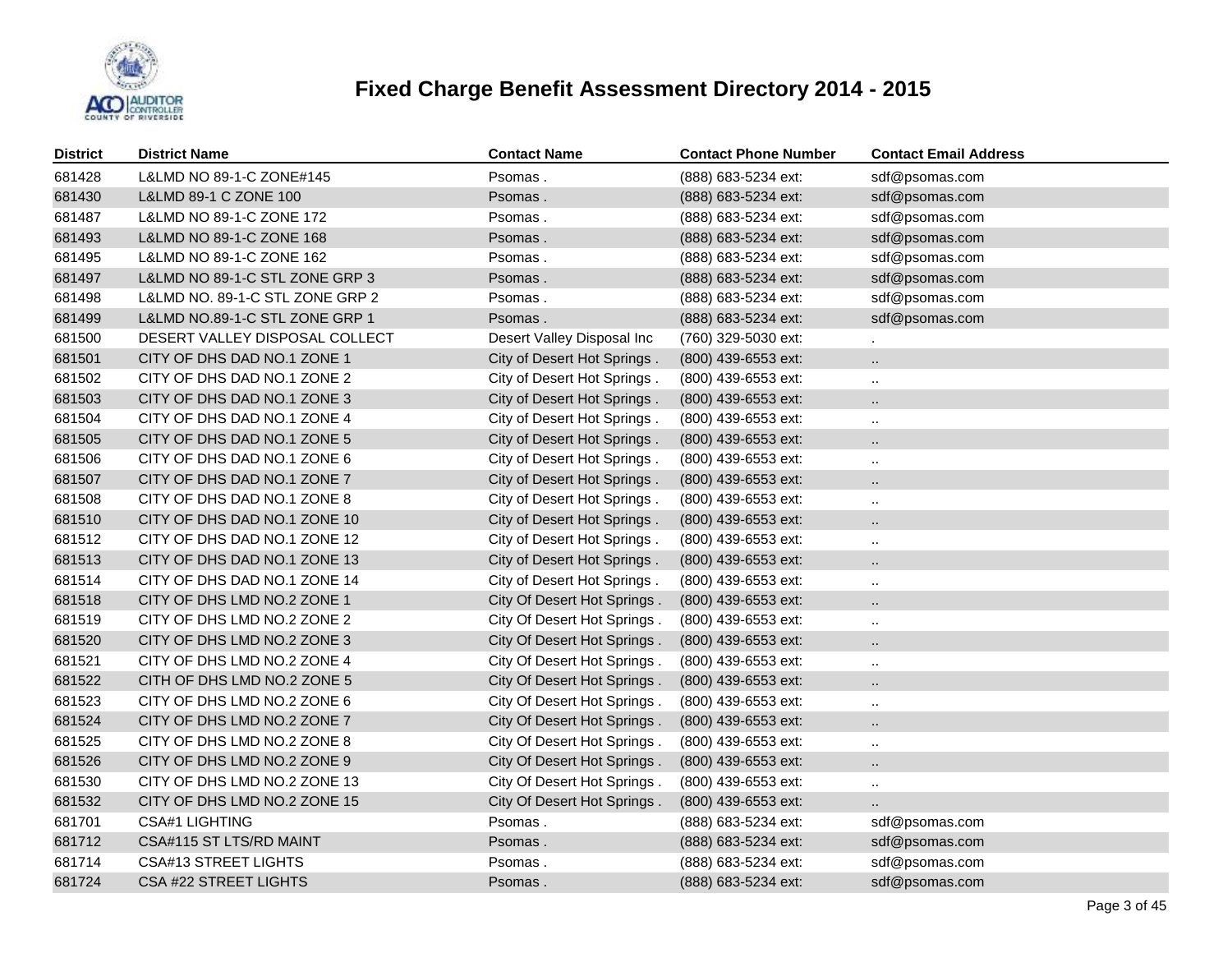

| <b>District</b> | <b>District Name</b>             | <b>Contact Name</b> | <b>Contact Phone Number</b> | <b>Contact Email Address</b> |
|-----------------|----------------------------------|---------------------|-----------------------------|------------------------------|
| 681727          | CSA #117 STREET LIGHTS           | Psomas.             | (888) 683-5234 ext:         | sdf@psomas.com               |
| 681729          | <b>CSA #27 STREET LIGHTS</b>     | Psomas.             | (888) 683-5234 ext:         | sdf@psomas.com               |
| 681739          | CSA#36 ST LTS /PK & REC          | Psomas.             | (888) 683-5234 ext:         | sdf@psomas.com               |
| 681743          | CSA #38 PINE COVE                | Psomas.             | (888) 683-5234 ext:         | sdf@psomas.com               |
| 681744          | CSA#142 STREET LIGHTS            | Psomas.             | (888) 683-5234 ext:         | sdf@psomas.com               |
| 681747          | CSA #43 STREET LIGHTS            | Psomas.             | (888) 683-5234 ext:         | sdf@psomas.com               |
| 681756          | <b>CSA#51 MULTIPLE SERVICES</b>  | Psomas.             | (888) 683-5234 ext:         | sdf@psomas.com               |
| 681765          | CSA #59 STREET LIGHTS            | Psomas.             | (888) 683-5234 ext:         | sdf@psomas.com               |
| 681766          | CSA #60 FIRE PROTECTION          | Psomas.             | (888) 683-5234 ext:         | sdf@psomas.com               |
| 681768          | <b>CSA#62 MULTIPLE SERVICES</b>  | Psomas.             | (888) 683-5234 ext:         | sdf@psomas.com               |
| 681776          | <b>CSA #69 STREET LIGHTS</b>     | Psomas.             | (888) 683-5234 ext:         | sdf@psomas.com               |
| 681789          | <b>CSA#132 STREET LIGHTS</b>     | Psomas.             | (888) 683-5234 ext:         | sdf@psomas.com               |
| 681793          | CSA #84 STREET LIGHTS            | Psomas.             | (888) 683-5234 ext:         | sdf@psomas.com               |
| 681794          | CSA#85 ST LTS/PK & REC           | Psomas.             | (888) 683-5234 ext:         | sdf@psomas.com               |
| 681796          | <b>CSA #87 STREET LIGHTS</b>     | Psomas.             | (888) 683-5234 ext:         | sdf@psomas.com               |
| 681799          | CSA #89 STREET LIGHTS            | Psomas.             | (888) 683-5234 ext:         | sdf@psomas.com               |
| 681802          | <b>CSA#91 STREET LIGHTS</b>      | Psomas.             | (888) 683-5234 ext:         | sdf@psomas.com               |
| 681805          | <b>CSA #94 STREET LIGHTS</b>     | Psomas.             | (888) 683-5234 ext:         | sdf@psomas.com               |
| 681808          | CSA #97 MULTIPLE SERVICES        | Psomas.             | (888) 683-5234 ext:         | sdf@psomas.com               |
| 681815          | <b>CSA#103 STREET LIGHTS</b>     | Psomas.             | (888) 683-5234 ext:         | sdf@psomas.com               |
| 681816          | CSA #104 FIRE PROT-RD MTN*       | Psomas.             | (888) 683-5234 ext:         | sdf@psomas.com               |
| 681817          | CSA#105 MULTIPLE SERVICES        | Psomas.             | (888) 683-5234 ext:         | sdf@psomas.com               |
| 681820          | CSA #108 RD MAINTENANCE*         | Psomas.             | (888) 683-5234 ext:         | sdf@psomas.com               |
| 681822          | <b>CSA#134 STREET LIGHTS</b>     | Psomas.             | (888) 683-5234 ext:         | sdf@psomas.com               |
| 681823          | CSA #143 STREET LIGHTS           | Psomas.             | (888) 683-5234 ext:         | sdf@psomas.com               |
| 681825          | CSA#113 ST LTS/RD MAINT          | Psomas.             | (888) 683-5234 ext:         | sdf@psomas.com               |
| 681828          | CSA 143C SILVERHAWK SUBZONE 3    | Psomas.             | (888) 683-5234 ext:         | sdf@psomas.com               |
| 681829          | CSA 143D REDHAWK SUBZONE 4       | Psomas.             | (888) 683-5234 ext:         | sdf@psomas.com               |
| 681833          | CSA #121 STREET LIGHTS*          | Psomas.             | (888) 683-5234 ext:         | sdf@psomas.com               |
| 681834          | CSA#122 MULTIPLE SERVICES        | Psomas.             | (888) 683-5234 ext:         | sdf@psomas.com               |
| 681836          | CSA #124 ROAD MAINT*             | Psomas.             | (888) 683-5234 ext:         | sdf@psomas.com               |
| 681843          | <b>CSA#135 STREET LIGHTS</b>     | Psomas.             | (888) 683-5234 ext:         | sdf@psomas.com               |
| 681848          | CSA 149A WINE COUNTRY BEAUTIFY   | Psomas.             | (888) 683-5234 ext:         | sdf@psomas.com               |
| 681849          | CSA#149 ROAD MAINTENANCE         | Psomas.             | (888) 683-5234 ext:         | sdf@psomas.com               |
| 681851          | CSA 146 LTG LDS & PK&REC SHERIFF | Psomas.             | (888) 683-5234 ext:         | sdf@psomas.com               |
| 681852          | CSA #152 NPDES                   | Psomas.             | (888) 683-5234 ext:         | sdf@psomas.com               |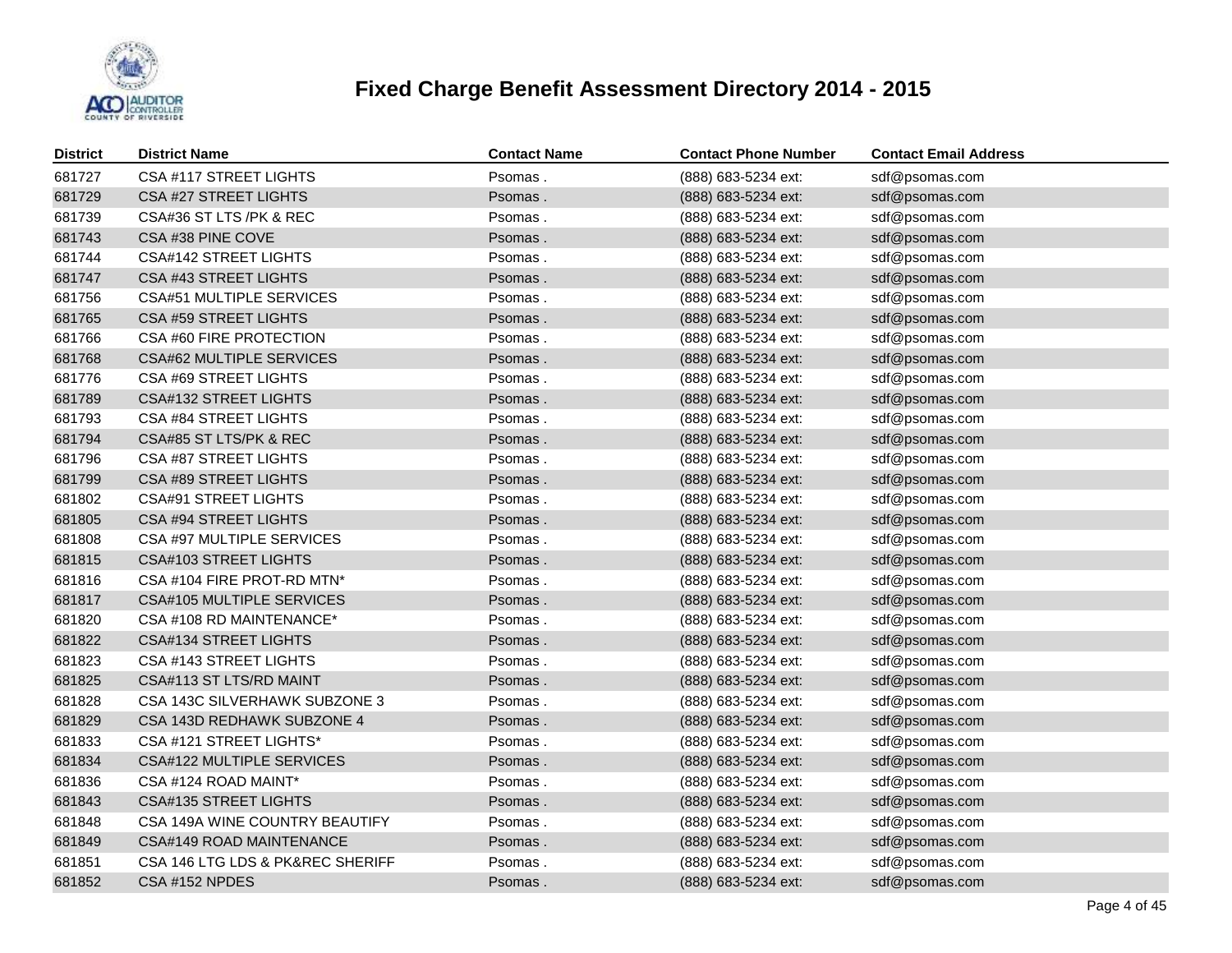

| <b>District</b> | <b>District Name</b>                   | <b>Contact Name</b>              | <b>Contact Phone Number</b> | <b>Contact Email Address</b> |
|-----------------|----------------------------------------|----------------------------------|-----------------------------|------------------------------|
| 681853          | CSA 152-RIVESIDE STORMWATER            | Psomas.                          | (888) 683-5234 ext:         | sdf@psomas.com               |
| 681854          | CSA 152-CORONA STORMWATER              | Psomas.                          | (888) 683-5234 ext:         | sdf@psomas.com               |
| 681857          | CSA 152-DHTSPRINGS STORMWATER          | Psomas.                          | (888) 683-5234 ext:         | sdf@psomas.com               |
| 681859          | CSA 152-LA QUINTA STORMWATER           | Psomas.                          | (888) 683-5234 ext:         | sdf@psomas.com               |
| 681860          | CSA 152-MORENO VLY STORMWATER          | Psomas.                          | (888) 683-5234 ext:         | sdf@psomas.com               |
| 681861          | CSA 152-MURRIETA STORMWATER            | Psomas.                          | (888) 683-5234 ext:         | sdf@psomas.com               |
| 681862          | CSA 152-NORCO STORMWATER               | Psomas.                          | (888) 683-5234 ext:         | sdf@psomas.com               |
| 681864          | CSA 152-PLM SPRINGS STORMWATER         | Psomas.                          | (888) 683-5234 ext:         | sdf@psomas.com               |
| 681865          | CSA 152-RNCHOMIRAGE STORMWATER         | Psomas.                          | (888) 683-5234 ext:         | sdf@psomas.com               |
| 681867          | CSA 152-LK ELSINORE STORMWATER         | Psomas.                          | (888) 683-5234 ext:         | sdf@psomas.com               |
| 681868          | CSA 152-SAN JACINTO STORMWATER         | Psomas.                          | (888) 683-5234 ext:         | sdf@psomas.com               |
| 681869          | CSA 152C DRAINAGE BASIN                | Psomas.                          | (888) 683-5234 ext:         | sdf@psomas.com               |
| 681870          | CSA 152B REGIONAL SPORT FACILITY       | Psomas.                          | (888) 683-5234 ext:         | sdf@psomas.com               |
| 681883          | <b>CSA 126E</b>                        | Psomas.                          | (888) 683-5234 ext:         | sdf@psomas.com               |
| 681885          | <b>CSA 128E</b>                        | Psomas.                          | (888) 683-5234 ext:         | sdf@psomas.com               |
| 681886          | <b>CSA 128W</b>                        | Psomas.                          | (888) 683-5234 ext:         | sdf@psomas.com               |
| 682053          | CITY OF BANNING WEED CONTROL           | Lynn Bennet                      | (951) 922-3210 ext:         | Ibennett@ci.banning.ca.us    |
| 682058          | <b>BANNING LAND &amp; MAINT DIST 1</b> | Rapid Data Inc                   | (951) 922-3130 ext:         | rapiddatinc@aol.com          |
| 682065          | BANNING IMP DIST 2004-1 FAIR OAK       | <b>Willdan Financial Service</b> | (866) 807-6864 ext:         | jperezmoses@willdan.com      |
| 682100          | CITY OF BEAUMONT SEWER STDBY FEE       | Alan Kapanicas                   | (951) 769-8515 ext:         | Akapanicas@ci.beaumont.ca.us |
| 682105          | CITY OF BEAUMONT-SANITATION CHG        | Alan Kapanicas                   | (951) 769-8515 ext:         | Akapanicas@ci.beaumont.ca.us |
| 682106          | CITY OF BEAUMONT NUISANCE ABATE        | Alan Kapanicas                   | (951) 769-8515 ext:         | Akapanicas@ci.beaumont.ca.us |
| 682108          | CITY OF BEAUMONT WEED ABATEMENT        | Alan Kapanicas                   | (951) 769-8515 ext:         | Akapanicas@ci.beaumont.ca.us |
| 682109          | CITY OF BEAUMONT CFD 93-1 #1           | Alan Kapanicas                   | (951) 769-8515 ext:         | Akapanicas@ci.beaumont.ca.us |
| 682110          | CITY OF BEAUMONT CFD 93-1 #2           | Alan Kapanicas                   | (951) 769-8515 ext:         | Akapanicas@ci.beaumont.ca.us |
| 682111          | CITY OF BEAUMONT CFD 93-1 #3           | Alan Kapanicas                   | (951) 769-8515 ext:         | Akapanicas@ci.beaumont.ca.us |
| 682112          | CITY OF BEAUMONT CFD 93-1 #4           | Alan Kapanicas                   | (951) 769-8515 ext:         | Akapanicas@ci.beaumont.ca.us |
| 682113          | CITY OF BEAUMONT CFD 93-1 #5           | Alan Kapanicas                   | (951) 769-8515 ext:         | Akapanicas@ci.beaumont.ca.us |
| 682114          | CITY OF BEAUMONT CFD 93-1 #6A          | Alan Kapanicas                   | (951) 769-8515 ext:         | Akapanicas@ci.beaumont.ca.us |
| 682115          | CITY OF BEAUMONT CFD 93-1 #6B          | Alan Kapanicas                   | (951) 769-8515 ext:         | Akapanicas@ci.beaumont.ca.us |
| 682116          | CITY OF BEAUMONT CFD 93-1 #9           | Alan Kapanicas                   | (951) 769-8515 ext:         | Akapanicas@ci.beaumont.ca.us |
| 682117          | CITY OF BEAUMONT CFD 93-1 #10          | Alan Kapanicas                   | (951) 769-8515 ext:         | Akapanicas@ci.beaumont.ca.us |
| 682118          | CITY OF BEAUMONT CFD 93-1 #11          | Alan Kapanicas                   | (951) 769-8515 ext:         | Akapanicas@ci.beaumont.ca.us |
| 682119          | CITY OF BEAUMONT CFD 93-1 #12          | Alan Kapanicas                   | (951) 769-8515 ext:         | Akapanicas@ci.beaumont.ca.us |
| 682120          | CITY OF BEAUMONT CFD 93-1 #13          | Alan Kapanicas                   | (951) 769-8515 ext:         | Akapanicas@ci.beaumont.ca.us |
| 682121          | CITY OF BEAUMONT CFD #11 SERV          | Alan Kapanicas                   | (951) 769-8515 ext:         | Akapanicas@ci.beaumont.ca.us |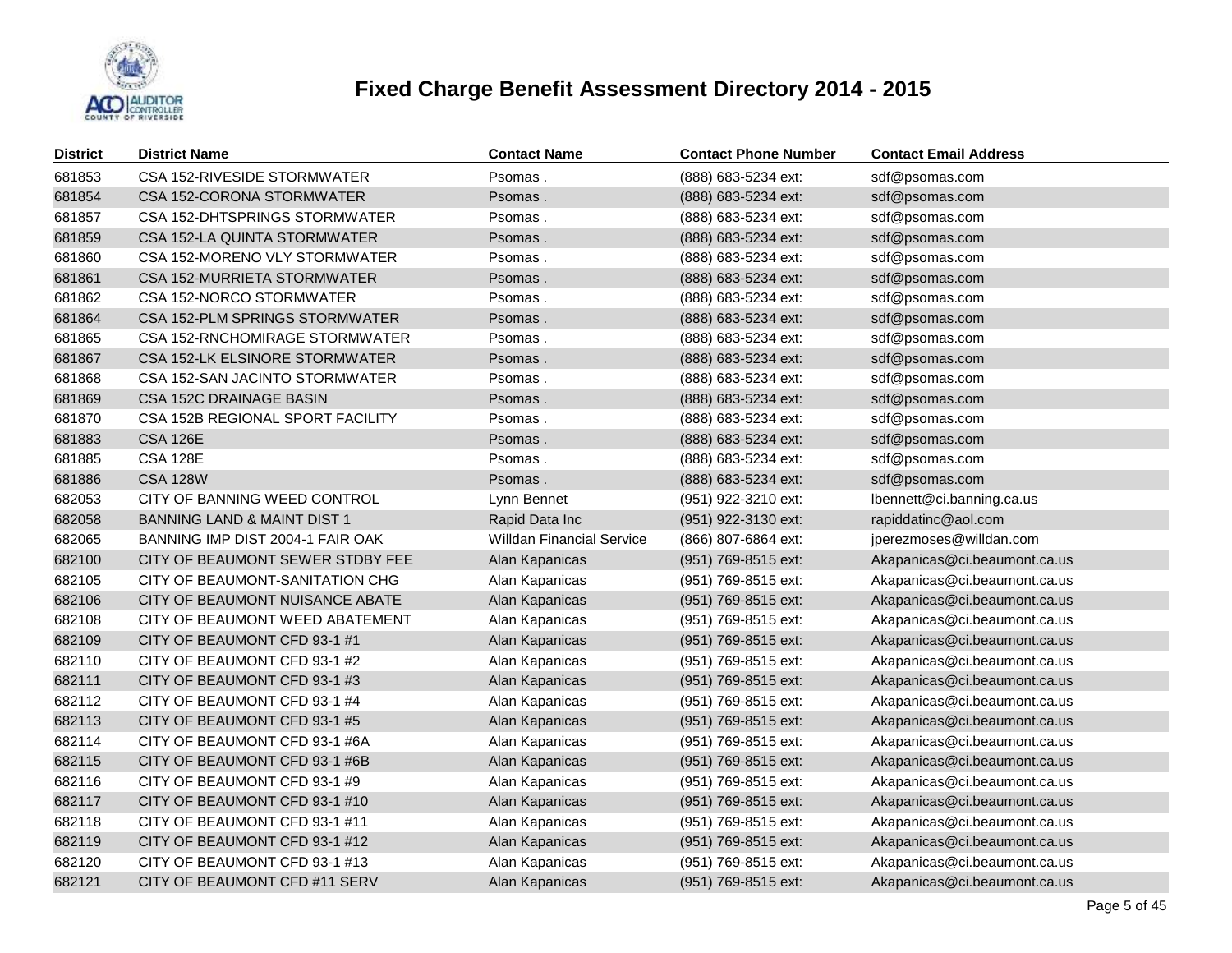

| <b>District</b> | <b>District Name</b>             | <b>Contact Name</b>              | <b>Contact Phone Number</b> | <b>Contact Email Address</b> |
|-----------------|----------------------------------|----------------------------------|-----------------------------|------------------------------|
| 682122          | CITY OF BEAUMONT CFD 93-1 #14    | Alan Kapanicas                   | (951) 769-8515 ext:         | Akapanicas@ci.beaumont.ca.us |
| 682123          | CITY OF BEAUMONT CFD 3 SERVICE   | Alan Kapanicas                   | (951) 769-8515 ext:         | Akapanicas@ci.beaumont.ca.us |
| 682124          | CITY OF BEAUMONT CFD 9 SERVICE   | Alan Kapanicas                   | (951) 769-8515 ext:         | Akapanicas@ci.beaumont.ca.us |
| 682125          | BEAUMONT CFD 93-1 IA 14 SERVICES | Alan Kapanicas                   | (951) 769-8515 ext:         | Akapanicas@ci.beaumont.ca.us |
| 682126          | BEAUMONT CFD 93-1 IA 10 SERVICES | Alan Kapanicas                   | (951) 769-8515 ext:         | Akapanicas@ci.beaumont.ca.us |
| 682127          | BEAUMONT CFD 93-1 IA 8           | Alan Kapanicas                   | (951) 769-8515 ext:         | Akapanicas@ci.beaumont.ca.us |
| 682128          | BEAUMONT CFD 15 SERVICES         | Alan Kapanicas                   | (951) 769-8515 ext:         | Akapanicas@ci.beaumont.ca.us |
| 682129          | BEAUMONT CFD 93-1 #8 SERVICES    | Alan Kapanicas                   | (951) 769-8515 ext:         | Akapanicas@ci.beaumont.ca.us |
| 682130          | BEAUMONT CFD 93-1 #12 SERVICES   | Alan Kapanicas                   | (951) 769-8515 ext:         | Akapanicas@ci.beaumont.ca.us |
| 682131          | CITY OF BEAUMONT CFD 93-1 #17A   | Alan Kapanicas                   | (951) 769-8515 ext:         | Akapanicas@ci.beaumont.ca.us |
| 682132          | CITY OF BEAUMONT CFD 93-1 #18    | Alan Kapanicas                   | (951) 769-8515 ext:         | Akapanicas@ci.beaumont.ca.us |
| 682133          | BEAUMONT CFD 93-1 #7A            | Alan Kapanicas                   | (951) 769-8515 ext:         | Akapanicas@ci.beaumont.ca.us |
| 682134          | BEAUMONT CFD 93-1 #16            | Alan Kapanicas                   | (951) 769-8515 ext:         | Akapanicas@ci.beaumont.ca.us |
| 682135          | BEAUMONT CFD 93-1 #19A           | Alan Kapanicas                   | (951) 769-8515 ext:         | Akapanicas@ci.beaumont.ca.us |
| 682136          | BEAUMONT CFD 93-1 #8A            | Alan Kapanicas                   | (951) 769-8515 ext:         | Akapanicas@ci.beaumont.ca.us |
| 682137          | BEAUMONT CFD 93-1 #19C           | Alan Kapanicas                   | (951) 769-8515 ext:         | Akapanicas@ci.beaumont.ca.us |
| 682138          | BEAUMONT CFD 93-1 #23            | Alan Kapanicas                   | (951) 769-8515 ext:         | Akapanicas@ci.beaumont.ca.us |
| 682139          | CITY OF BEAUMONT CFD 93-1 IA 7B  | Alan Kapanicas                   | (951) 769-8515 ext:         | Akapanicas@ci.beaumont.ca.us |
| 682140          | CITY OF BEAUMONT CFD 93-1 IA 8B  | Alan Kapanicas                   | (951) 769-8515 ext:         | Akapanicas@ci.beaumont.ca.us |
| 682141          | CITY OF BEAUMONT CFD 93-1 IA 8C  | Alan Kapanicas                   | (951) 769-8515 ext:         | Akapanicas@ci.beaumont.ca.us |
| 682142          | CITY OF BEAUMONT CFD 93-1 IA 17B | Alan Kapanicas                   | (951) 769-8515 ext:         | Akapanicas@ci.beaumont.ca.us |
| 682143          | CITY OF BEAUMONT CFD 93-1 IA 20  | Alan Kapanicas                   | (951) 769-8515 ext:         | Akapanicas@ci.beaumont.ca.us |
| 682144          | CFD 93-1 IA17C                   | Alan Kapanicas                   | (951) 769-8515 ext:         | Akapanicas@ci.beaumont.ca.us |
| 682146          | CITY OF BEAUMONT CFD 93-1 IA 7C  | Alan Kapanicas                   | (951) 769-8515 ext:         | Akapanicas@ci.beaumont.ca.us |
| 682147          | CITY OF BEAUMONT CFD 93-1 IA 8D  | Alan Kapanicas                   | (951) 769-8515 ext:         | Akapanicas@ci.beaumont.ca.us |
| 682155          | CITY OF BLYTHE LTNG DST 1        | <b>Willdan Financial Service</b> | (866) 807-6864 ext:         | sreynods@willdan.com         |
| 682156          | CITY OF BLYTHE LTNG DST 2        | <b>Willdan Financial Service</b> | (866) 807-6864 ext:         | sreynods@willdan.com         |
| 682160          | CITY OF BLYTHE CFD 2004-1        | David Taussig & Associates       | (800) 969-4382 ext:         |                              |
| 682166          | CALIMESA CFD 2013-1 FAC IA 1     | Douglas Floyd                    | (760) 510-0290 ext:         | doug@kgpf.net                |
| 682167          | CALIMESA CFD 2013-1 SERVICES     | Douglas Floyd                    | (760) 510-0290 ext:         | doug@kgpf.net                |
| 682168          | CALIMESA CFD 2012-1 SERVICES     | Koppel & Gruber Public Fina      | (888) 510-0290 ext:         | info@kgpf.net                |
| 682170          | CALIMESA CFD 2012-1 FAC IA1      | Koppel & Gruber Public Fina      | (888) 510-0290 ext:         | info@kgpf.net                |
| 682171          | CITY OF CALIMESA LLMD            | <b>Willdan Financial Service</b> | (866) 807-6864 ext:         | jperezmoses@willdan.com      |
| 682172          | CALIMESA DELINQ SOLID WASTE      | Darlene Gerdes                   | (909) 795-9801 ext: 233     | dgerdes@cityofcalimesa.net   |
| 682173          | CALIMESA WEED ABATEMENT          | Darlene Gerdes                   | (909) 795-9801 ext: 233     | dgerdes@cityofcalimesa.net   |
| 682174          | CITY OF CALIMESA CFD 1           | Koppel & Gruber Public Fi        | (888) 510-0290 ext:         | info@kgpf.net                |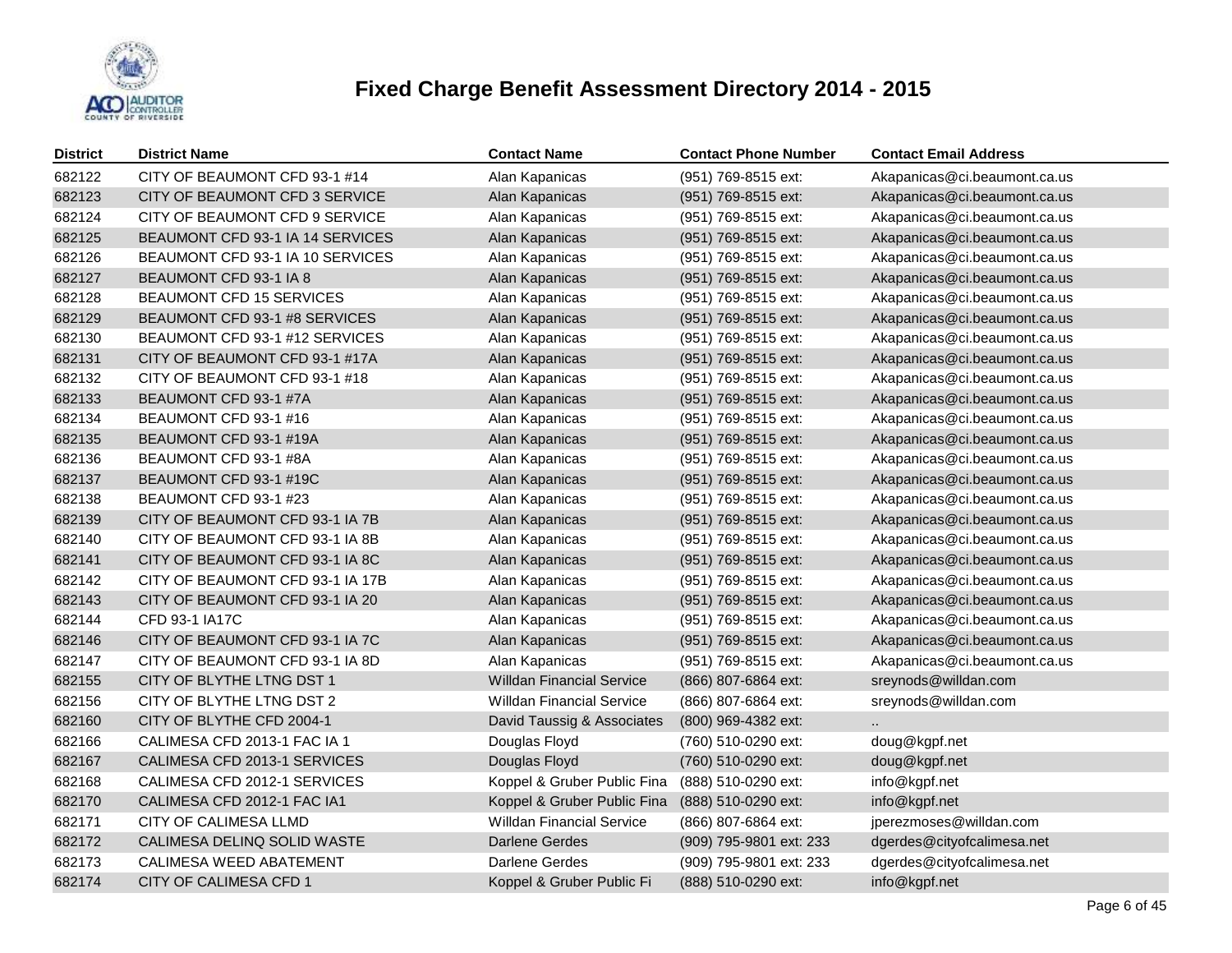

| <b>District</b> | <b>District Name</b>                        | <b>Contact Name</b>              | <b>Contact Phone Number</b> | <b>Contact Email Address</b>      |
|-----------------|---------------------------------------------|----------------------------------|-----------------------------|-----------------------------------|
| 682190          | <b>CANYON LAKE REFUSE</b>                   | David Fahrion                    | (951) 943-1991 ext:         | davidf@crrmail.com                |
| 682200          | CATHEDRAL CITY LMD 1 ZN 18                  | <b>Willdan Financial Service</b> | (866) 807-6864 ext:         | jperezmoses@willdan.com           |
| 682209          | CATH CITY LLMD 1 ZN 21                      | <b>Willdan Financial Service</b> | (866) 807-6864 ext:         | jperezmoses@willdan.com           |
| 682210          | CATH CITY LMD 1 ZN 19 ALICANTE              | <b>Willdan Financial Service</b> | (866) 807-6864 ext:         | jperezmoses@willdan.com           |
| 682211          | CATH CITY LMD 1 ZN 20 CIMARRON              | <b>Willdan Financial Service</b> | (866) 807-6864 ext:         | jperezmoses@willdan.com           |
| 682212          | CATHEDRAL CITY LMD 1 ZN 2                   | <b>Willdan Financial Service</b> | (866) 807-6864 ext:         | jperezmoses@willdan.com           |
| 682213          | CATHEDRAL CITY LMD 1 ZN 5                   | <b>Willdan Financial Service</b> | (866) 807-6864 ext:         | jperezmoses@willdan.com           |
| 682214          | CATHEDRAL CITY LMD 1 ZN 7                   | <b>Willdan Financial Service</b> | (866) 807-6864 ext:         | jperezmoses@willdan.com           |
| 682215          | CATHEDRAL CITY LMD 1 ZN 8                   | <b>Willdan Financial Service</b> | (866) 807-6864 ext:         | jperezmoses@willdan.com           |
| 682216          | CATHEDRAL LMD 1 ZN 9 LA PASADA              | <b>Willdan Financial Service</b> | (866) 807-6864 ext:         | jperezmoses@willdan.com           |
| 682217          | CATHEDRAL LMD 1 ZN 11 DTOWN CORE            | <b>Willdan Financial Service</b> | (866) 807-6864 ext:         | jperezmoses@willdan.com           |
| 682218          | CATHEDRAL LMD 1 ZN12 MERCY HOUSE            | <b>Willdan Financial Service</b> | (866) 807-6864 ext:         | jperezmoses@willdan.com           |
| 682219          | CATHEDRAL CITY LMD 1 ZN15 LANDAU            | <b>Willdan Financial Service</b> | (866) 807-6864 ext:         | jperezmoses@willdan.com           |
| 682220          | CATHEDRAL CITY LMD1 ZN16 CENTURY            | <b>Willdan Financial Service</b> | (866) 807-6864 ext:         | jperezmoses@willdan.com           |
| 682221          | CATHEDRAL CITY LMD1 ZN17PANORAMA            | <b>Willdan Financial Service</b> | (866) 807-6864 ext:         | jperezmoses@willdan.com           |
| 682222          | CATHEDRAL CITY LDS & LTG MAINT              | <b>Willdan Financial Service</b> | (866) 807-6864 ext:         | jperezmoses@willdan.com           |
| 682225          | CATHEDRAL CITY NUISANCE ABATE               | <b>Willdan Financial Service</b> | (866) 807-6864 ext:         | jperezmoses@willdan.com           |
| 682234          | CATHEDRAL CITY RIO VISTA AD 96-1            | <b>Willdan Financial Service</b> | (866) 807-6864 ext:         | jperezmoses@willdan.com           |
| 682235          | CATHEDRAL CITY AD 2001-01                   | <b>Willdan Financial Service</b> | (866) 807-6864 ext:         | jperezmoses@willdan.com           |
| 682236          | CATHEDRAL CITY 35TH AD 2003-01              | <b>Willdan Financial Service</b> | (866) 807-6864 ext:         | jperezmoses@willdan.com           |
| 682237          | CATHEDRAL CITY DREAM AD 2004-01             | <b>Willdan Financial Service</b> | (866) 807-6864 ext:         | jperezmoses@willdan.com           |
| 682238          | CATHEDRAL CITY COVE AD 2004-02              | <b>Willdan Financial Service</b> | (866) 807-6864 ext:         | jperezmoses@willdan.com           |
| 682239          | SOLID WASTE UTILITY USER TAX                | <b>Customer Service</b>          | (760) 340-2113 ext:         | customerservice@burrtecdesert.com |
| 682240          | CITY OF COACHELLA/UUTC                      | <b>Customer Service</b>          | (760) 340-2113 ext:         | customerservice@burrtecdesert.com |
| 682243          | CATHEDRAL CITY CFD 2006-1 IA4               | David Taussig 7 Associates       | (800) 969-4382 ext:         | $\ddotsc$                         |
| 682244          | CATHEDRAL CITY CFD 2006-1 IA2               | David Taussig 7 Associates       | (800) 969-4382 ext:         | $\ddot{\phantom{a}}$              |
| 682245          | CATHEDRAL CITY CFD 2000-01                  | <b>Willdan Financial Service</b> | (866) 807-6864 ext:         | jperezmoses@willdan.com           |
| 682246          | COACHELLA LDS&LTG #16                       | $\ddotsc$                        | (760) 398-5744 ext:         |                                   |
| 682247          | COACHELLA LDS&LTG #17                       | $\sim$ $\sim$                    | (760) 398-5744 ext:         |                                   |
| 682248          | COACHELLA LDS&LTG #18                       | $\ddotsc$                        | (760) 398-5744 ext:         |                                   |
| 682249          | COACHELLA LDS&LTG #19                       | $\sim$ $\sim$                    | (760) 398-5744 ext:         | ×.                                |
| 682250          | COACHELLA LDS&LTG #20                       | $\ddotsc$                        | (760) 398-5744 ext:         | ä,                                |
| 682254          | COACHELLA LDS&LTG #21                       | $\sim$ $\sim$                    | (760) 398-5744 ext:         | $\epsilon$                        |
| 682255          | COACHELLA LANDSCAPE & LIGHTING 1            | $\ddotsc$                        | (760) 398-5744 ext:         | $\ddot{\phantom{0}}$              |
| 682256          | COACHELLA LANDSCAPE & LIGHTING 2            | $\sim$ $\sim$                    | (760) 398-5744 ext:         | ×.                                |
| 682257          | <b>COACHELLA LANDSCAPE &amp; LIGHTING 3</b> | $\cdots$                         | (760) 398-5744 ext:         |                                   |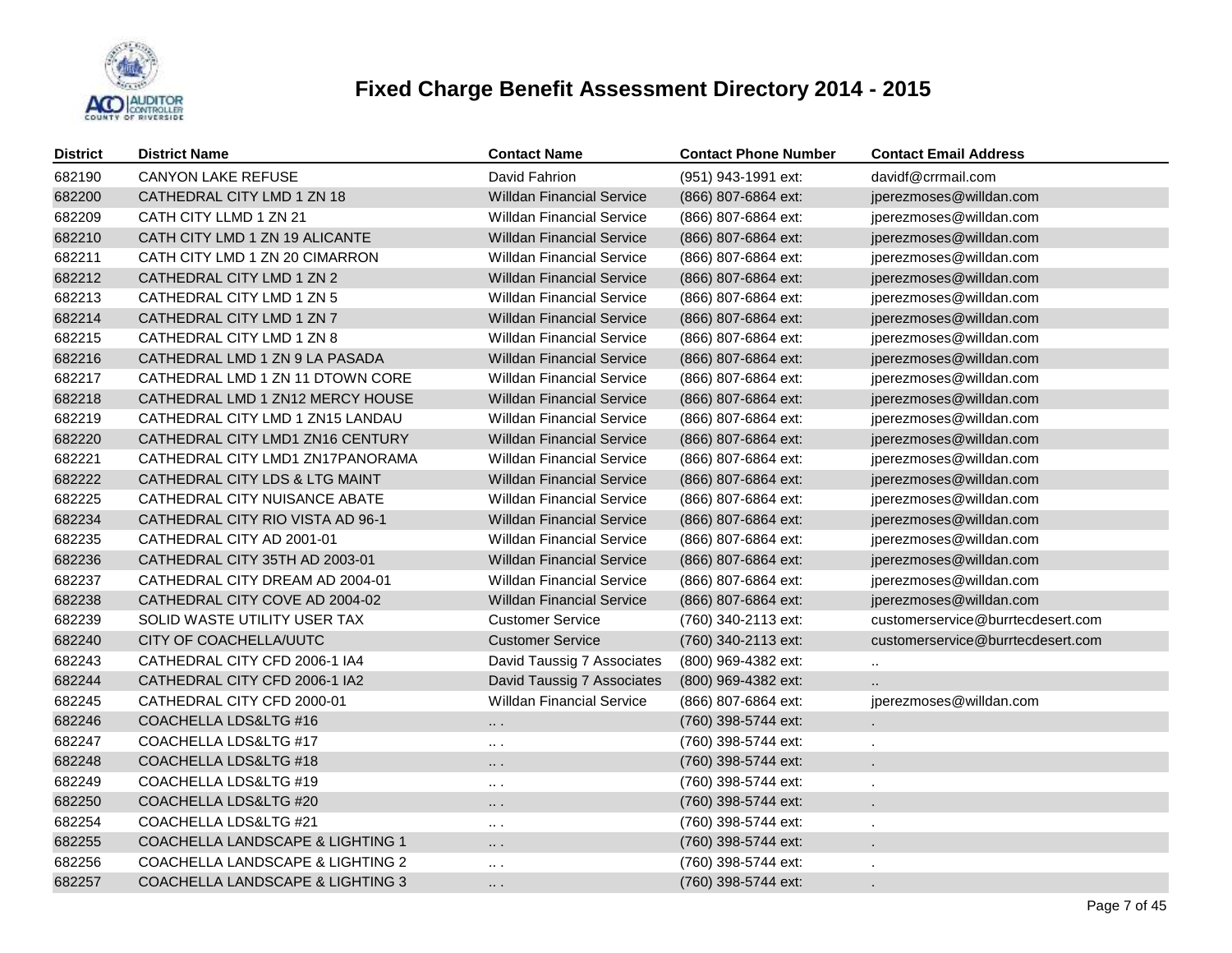

| <b>District</b> | <b>District Name</b>                  | <b>Contact Name</b>       | <b>Contact Phone Number</b> | <b>Contact Email Address</b>          |
|-----------------|---------------------------------------|---------------------------|-----------------------------|---------------------------------------|
| 682258          | COACHELLA LANDSCAPE & LIGHTING 4      | $\cdots$                  | (760) 398-5744 ext:         |                                       |
| 682261          | COACHELLA LANDSCAPE & LTG #6          | $\cdots$                  | (760) 398-5744 ext:         |                                       |
| 682262          | COACHELLA LDS&LTG #7 LA PAZ           | $\ldots$ .                | (760) 398-5744 ext:         |                                       |
| 682263          | COACHELLA LDS&LTG #8 PONDEROSA        | $\cdots$                  | (760) 398-5744 ext:         |                                       |
| 682264          | COACHELLA LDS&LTG #9 SUNSHINE         | $\ldots$ .                | (760) 398-5744 ext:         |                                       |
| 682265          | COACHELLA LDS&LTG MAINT #10           | $\cdots$                  | (760) 398-5744 ext:         |                                       |
| 682266          | COACHELLA LDS&LTG #11                 | $\ldots$ .                | (760) 398-5744 ext:         |                                       |
| 682267          | COACHELLA LDS&LTG #12                 | $\cdots$                  | (760) 398-5744 ext:         |                                       |
| 682268          | COACHELLA LDS&LTG #13                 | $\cdots$                  | (760) 398-5744 ext:         |                                       |
| 682269          | COACHELLA LDS&LTG #14                 | $\cdots$                  | (760) 398-5744 ext:         |                                       |
| 682270          | COACHELLA LDS&LTG #15                 | $\ddotsc$                 | (760) 398-5744 ext:         |                                       |
| 682271          | CORONA LIGHTING MAINT 2003-1          | City of Corona.           | (951) 279-3647 ext:         | $\ddotsc$                             |
| 682272          | CORONA CFD 2002-2 LDS MAINT           | City of Corona.           | (951) 279-3647 ext:         | $\alpha$                              |
| 682273          | CORONA CFD 2002-3 LDS MAINT           | City of Corona.           | (951) 279-3647 ext:         | $\ddotsc$                             |
| 682274          | CORONA CFD 2001-2 IMP AREA 1          | shepherd & Staats, Inc    | (800) 641-8403 ext:         | $\cdot$                               |
| 682276          | CORONA AD 96-1 SERIES 1999 A          | shepherd & Staats, Inc    | (800) 641-8403 ext:         |                                       |
| 682277          | CORONA AD 96-1 SERIES 1997 A          | shepherd & Staats, Inc    | (800) 641-8403 ext:         |                                       |
| 682278          | CORONA AD 96-1 SERIES 1997 B          | shepherd & Staats, Inc    | (800) 641-8403 ext:         |                                       |
| 682279          | CORONA AD 96-1 SERIES 1996 A          | shepherd & Staats, Inc    | (800) 641-8403 ext:         |                                       |
| 682280          | CITY OF CORONA AD 95-1                | shepherd & Staats, Inc.   | (800) 641-8403 ext:         |                                       |
| 682281          | CORONA LLMD 84-2 ZONE 1               | City of Corona.           | (951) 279-3647 ext:         | $\ddot{\phantom{a}}$                  |
| 682282          | CORONA LLMD 84-2 ZONE 2               | City of Corona.           | (951) 279-3647 ext:         | $\ddotsc$                             |
| 682284          | CORONA LLMD 84-2 ZONE 4               | City of Corona.           | (951) 279-3647 ext:         | $\alpha$                              |
| 682286          | CORONA LLMD 84-2 ZONE 6               | City of Corona.           | (951) 279-3647 ext:         | $\ddot{\phantom{1}}$                  |
| 682287          | CORONA LLMD 84-2 ZONE 7               | City of Corona.           | (951) 279-3647 ext:         | $\ddot{\phantom{1}}$                  |
| 682290          | CORONA LLMD 84-2 ZONE 10              | City of Corona.           | (951) 279-3647 ext:         | $\ddotsc$                             |
| 682294          | CORONA LLMD 84-2 ZONE 14              | City of Corona.           | (951) 279-3647 ext:         | $\sim$                                |
| 682295          | CORONA LLMD 84-2 ZONE 15              | City of Corona.           | (951) 279-3647 ext:         | $\ddot{\phantom{1}}$                  |
| 682297          | CORONA LLMD 84-2 ZONE 17              | City of Corona.           | (951) 279-3647 ext:         | $\sim$                                |
| 682298          | CORONA LLMD 84-2 ZONE 18              | City of Corona.           | (951) 279-3647 ext:         | $\ddot{\phantom{1}}$                  |
| 682299          | CORONA LLMD 84-2 ZONE 19              | City of Corona.           | (951) 279-3647 ext:         | $\ddot{\phantom{1}}$                  |
| 682300          | CORONA LLMD 84-2 ZONE 20              | City of Corona.           | (951) 279-3647 ext:         | $\ddot{\phantom{a}}$                  |
| 682301          | CORONA CFD 2002-1 DOS LAGOS           | shepherd & Staats, Inc    | (800) 641-8403 ext:         | $\sim$                                |
| 682304          | CORONA(N MAIN)CFD NO 2011-1           | City of Corona.           | (951) 279-3647 ext:         |                                       |
| 682307          | CORONA MALL BUSINESS IMP DIST         | City of Corona-Public Wor | (951) 736-2436 ext:         | charmaine.mccarvel@webbassociates.com |
| 682311          | <b>CORONA LIGHTING MAINT DST 84-1</b> | City of Corona.           | (951) 279-3647 ext:         | $\cdot$ .                             |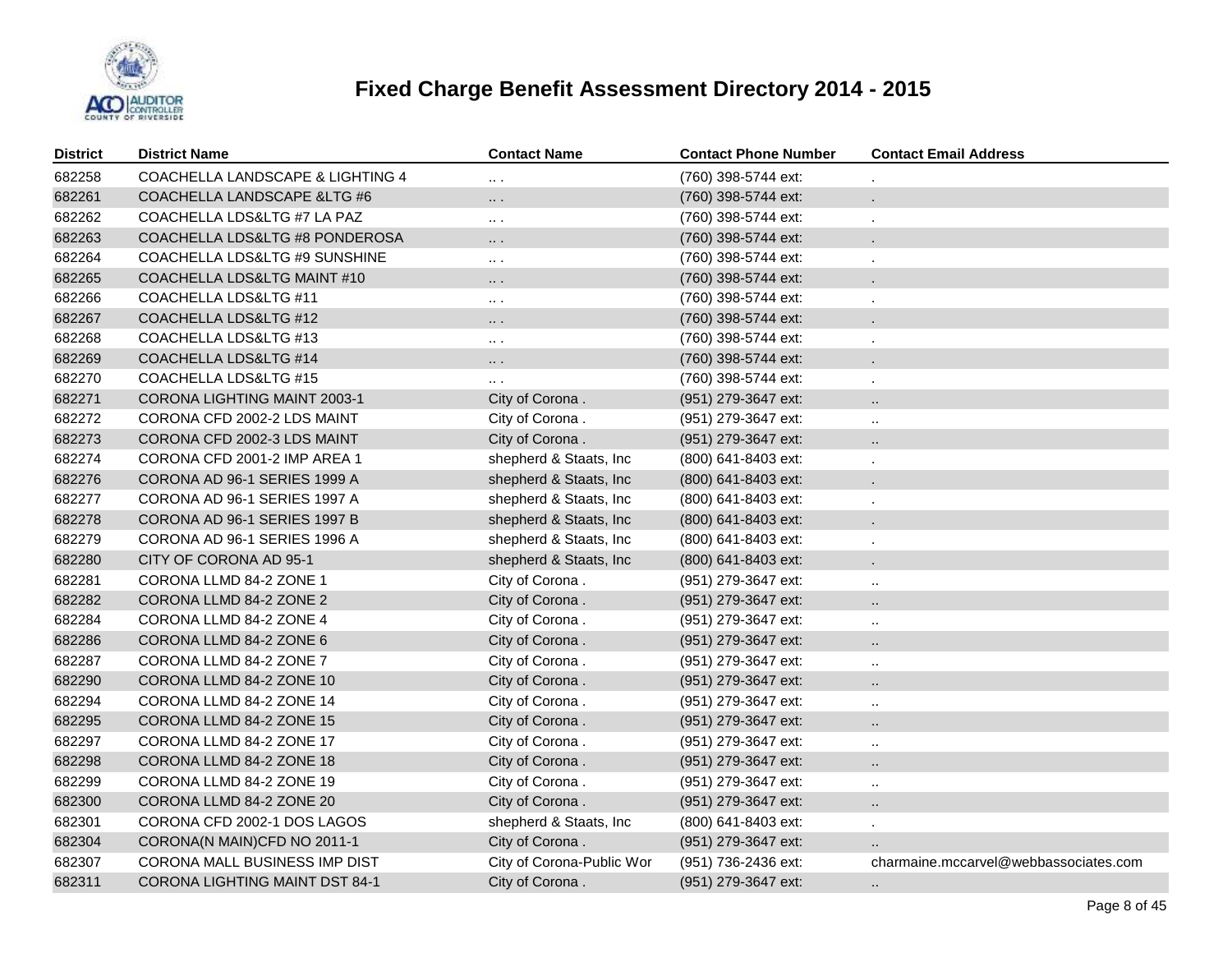

| <b>District</b> | <b>District Name</b>             | <b>Contact Name</b>              | <b>Contact Phone Number</b> | <b>Contact Email Address</b>         |
|-----------------|----------------------------------|----------------------------------|-----------------------------|--------------------------------------|
| 682314          | CORONA CITY CFD 86-2             | shepherd & Staats, Inc           | (800) 641-8403 ext:         |                                      |
| 682320          | CITY OF CORONA AD90-1            | shepherd & Staats, Inc           | (800) 641-8403 ext:         |                                      |
| 682321          | <b>CFD 89-1</b>                  | shepherd & Staats, Inc           | $(800)$ 641-8403 ext:       |                                      |
| 682322          | CFD 89-1 IMPROVEMENT AREA NO. 1  | shepherd & Staats, Inc           | (800) 641-8403 ext:         |                                      |
| 682324          | CITY OF DESERT H S LT MT DIST    | City of Desert Hot Springs.      | (800) 439-6553 ext:         | Ω.                                   |
| 682325          | CITY OF DESERT H S NUISANCE AB   | Code Enforcement Manager         | (760) 329-6411 ext: 266     | L.                                   |
| 682326          | CITY OF DST HT SPGS WASTE DISP   | Desert Valley Disposal Inc       | (760) 329-5030 ext:         |                                      |
| 682332          | DHS PUBLIC SAFETY MEASURE TAX    | Albert A. Webb Associates        | $(800)$ 439-6553 ext:       | melissa.bellitire@webbassociates.com |
| 682335          | CORONA CFD 90-1 SERIES A         | shepherd & Staats, Inc           | (800) 641-8403 ext:         |                                      |
| 682337          | CITY OF CORONA CFD 97-1 LDS      | City of Corona.                  | (951) 279-3647 ext:         | Ω.                                   |
| 682338          | CORONA CFD 97-2                  | shepherd & Staats, Inc           | (800) 641-8403 ext:         |                                      |
| 682339          | CORONA CFD 2000-1 DEBRIS BASIN   | shepherd & Staats, Inc           | (800) 641-8403 ext:         | ä,                                   |
| 682340          | CORONA CFD 2000-1 EAGLE GLEN II  | shepherd & Staats, Inc.          | (800) 641-8403 ext:         | ä,                                   |
| 682341          | CORONA CFD 2001-1 LLMD           | City of Corona.                  | (951) 279-3647 ext:         | Ω.                                   |
| 682342          | CORONA CFD 2001-2 IMP AREA 2     | shepherd & Staats, Inc           | (800) 641-8403 ext:         |                                      |
| 682343          | CORONA CFD 2002-4 COR CROSSINGS  | shepherd & Staats, Inc.          | $(800)$ 641-8403 ext:       | ä.                                   |
| 682344          | CORONA CFD 2003-2 HIGHLANDS COLL | shepherd & Staats, Inc           | (800) 641-8403 ext:         |                                      |
| 682345          | LAKE ELSINORE USD CFD 99-1       | Anabel Ednave-Bui                | $(877)$ 250-1503 ext:       | taxinfo@dolinkagroup.com             |
| 682346          | LAKE ELSINORE USD CFD 2001-1     | Anabel Ednave-Bui                | (877) 250-1503 ext:         | taxinfo@dolinkagroup.com             |
| 682347          | LAKE ELSINORE USD CFD 2001-2     | Anabel Ednave-Bui                | (877) 250-1503 ext:         | taxinfo@dolinkagroup.com             |
| 682348          | LAKE ELSINORE USD CFD 2001-3     | Anabel Ednave-Bui                | (877) 250-1503 ext:         | taxinfo@dolinkagroup.com             |
| 682349          | LAKE ELSINORE USD CFD 2002-1     | Anabel Ednave-Bui                | (877) 250-1503 ext:         | taxinfo@dolinkagroup.com             |
| 682352          | LAKE ELSINORE CFD PUBLIC SAFETY  | City of Lake Elsinore.           | (800) 439-6553 ext:         |                                      |
| 682354          | CITY OF ELSINORE WEED ABATEMENT  | Nicole McCalmont                 | (951) 674-3124 ext: 245     | nmccalmont@Lake-Elsinore.org         |
| 682356          | CITY OF LAKE ELSINORE LLMD #1    | City of Lake Elsinore.           | (800) 439-6553 ext:         |                                      |
| 682357          | CITY OF LAKE ELSINORE LLMD       | City of Lake Elsinore.           | $(800)$ 439-6553 ext:       |                                      |
| 682359          | LAKE ELSINORE UNIFIED CFD 88-1   | Anabel Ednave-Bui                | (877) 250-1503 ext:         | taxinfo@dolinkagroup.com             |
| 682360          | LAKE ELSINORE UNIF CFD 89-1      | Anabel Ednave-Bui                | (877) 250-1503 ext:         | taxinfo@dolinkagroup.com             |
| 682364          | CITY OF LAKE ELSINORE CFD 90-2   | City of Lake Elsinore.           | (800) 439-6553 ext:         | $\ddotsc$                            |
| 682365          | LAKE ELSINORE USD CFD 90-1       | Anabel Ednave-Bui                | (877) 250-1503 ext:         | taxinfo@dolinkagroup.com             |
| 682366          | CITY OF LAKE ELSINORE CFD 98-1   | City of Lake Elsinore.           | (800) 439-6553 ext:         | $\sim$                               |
| 682367          | CITY OF LAKE ELSINORE CFD 88-3   | City of Lake Elsinore.           | (800) 439-6553 ext:         | ٠.                                   |
| 682369          | CITY OF LAKE ELSINORE AD 93-1R   | City of Lake Elsinore.           | (800) 439-6553 ext:         |                                      |
| 682370          | CITY OF ELSINORE REFUSE COLL.    | David Fahrion                    | (951) 943-1991 ext:         | davidf@crrmail.com                   |
| 682372          | CITY OF LAKE ELSINORE CFD 95-1   | City of Lake Elsinore.           | (800) 439-6553 ext:         |                                      |
| 682373          | CITY OF LA QUINTA LDS & LTG      | <b>Willdan Financial Service</b> | (866) 807-6864 ext:         | sreynods@willdan.com                 |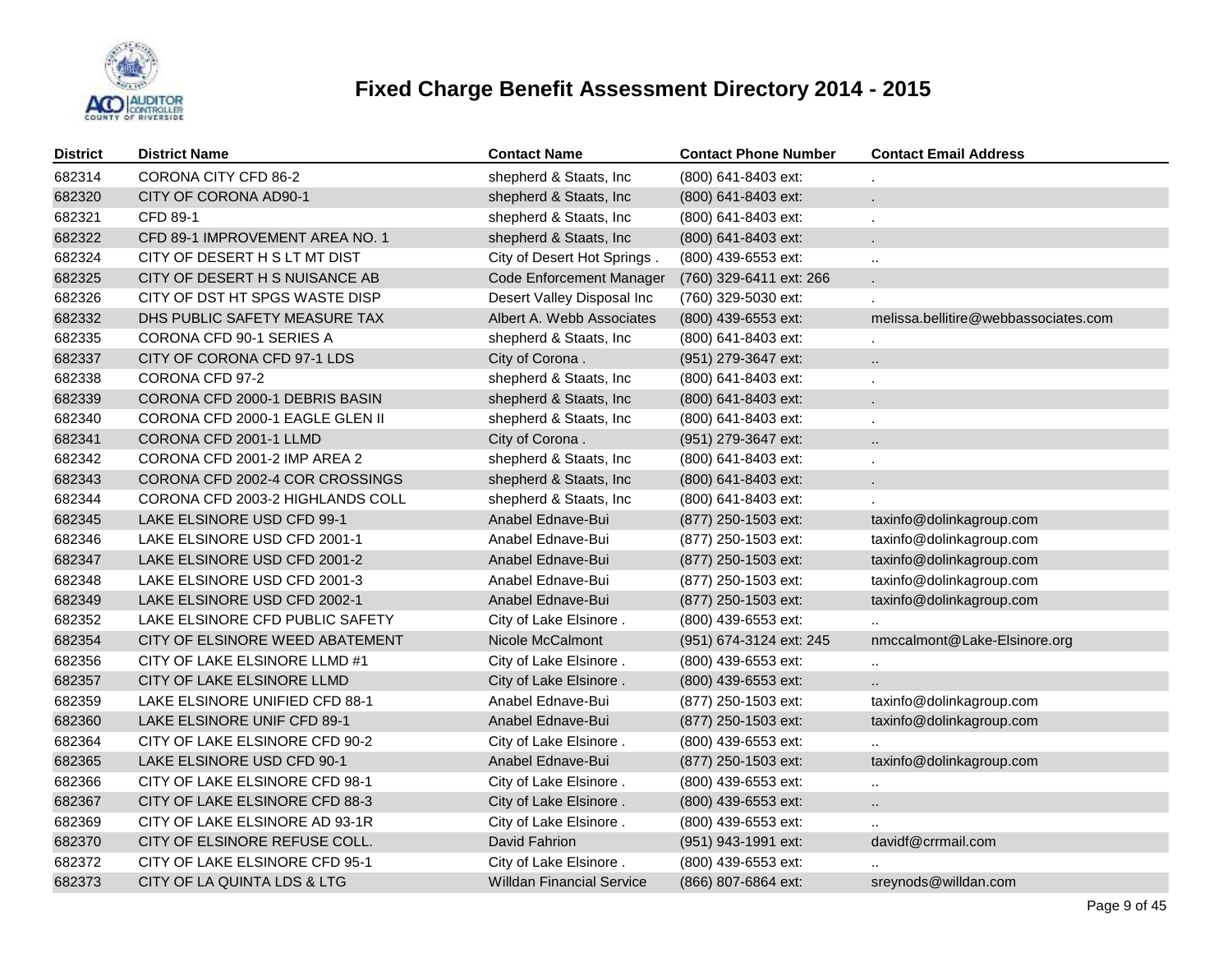

| <b>District</b> | <b>District Name</b>                  | <b>Contact Name</b>              | <b>Contact Phone Number</b> | <b>Contact Email Address</b>      |
|-----------------|---------------------------------------|----------------------------------|-----------------------------|-----------------------------------|
| 682376          | CITY OF LA QUINTA WASTE DISP          | <b>Customer Service</b>          | (760) 340-2113 ext:         | customerservice@burrtecdesert.com |
| 682383          | LA QUINTA AD 97-1 NORTE               | <b>Willdan Financial Service</b> | (866) 807-6864 ext:         | sreynods@willdan.com              |
| 682390          | HEMET CFD 2005-1 PUB SAFETY SERV      | Psomas.                          | (888) 683-5234 ext:         | sdf@psomas.com                    |
| 682391          | <b>HEMET HEARTLAND LIGHTING DIST</b>  | Psomas.                          | (888) 683-5234 ext:         | sdf@psomas.com                    |
| 682392          | HEMET HEARTLAND LANDSCAPING DIST      | Psomas.                          | (888) 683-5234 ext:         | sdf@psomas.com                    |
| 682393          | <b>HEMET STONEY MOUNTAIN LIGHTING</b> | Psomas.                          | (888) 683-5234 ext:         | sdf@psomas.com                    |
| 682394          | HEMET STONEY MOUNTAIN LANDSCAPE       | Psomas.                          | (888) 683-5234 ext:         | sdf@psomas.com                    |
| 682395          | <b>HEMET CREAN HOMES LIGHTING</b>     | Psomas.                          | (888) 683-5234 ext:         | sdf@psomas.com                    |
| 682396          | HEMET CREAN HOMES LANDSCAPING         | Psomas.                          | (888) 683-5234 ext:         | sdf@psomas.com                    |
| 682397          | <b>HEMET MONTANA LIGHTING DIST</b>    | Psomas.                          | (888) 683-5234 ext:         | sdf@psomas.com                    |
| 682398          | HEMET MONTANA LANDSCAPING DIST        | Psomas.                          | (888) 683-5234 ext:         | sdf@psomas.com                    |
| 682399          | CITY OF HEMET HEARTLAND CFD           | Psomas.                          | (888) 683-5234 ext:         | sdf@psomas.com                    |
| 682405          | HEMET LIGHTING DISTRICT               | Psomas.                          | (888) 683-5234 ext:         | sdf@psomas.com                    |
| 682406          | HEMET LANDSCAPE DISTRICT              | Psomas.                          | (888) 683-5234 ext:         | sdf@psomas.com                    |
| 682407          | HEMET LIGHTING DIST NO.19             | Psomas.                          | (888) 683-5234 ext:         | sdf@psomas.com                    |
| 682408          | HEMET PARKHILL LIGHTING DIST          | Psomas.                          | (888) 683-5234 ext:         | sdf@psomas.com                    |
| 682410          | HEMET LANDSCAPE DIST 19               | Psomas.                          | (888) 683-5234 ext:         | sdf@psomas.com                    |
| 682412          | HEMET NORTH ANNEX LTG DIST            | Psomas.                          | (888) 683-5234 ext:         | sdf@psomas.com                    |
| 682417          | INDIAN WELLS LLD 91-1 ZN A25          | <b>Willdan Financial Service</b> | (866) 807-6864 ext:         | sreynods@willdan.com              |
| 682418          | INDIAN WELLS LLD 91-1 ZN A23          | <b>Willdan Financial Service</b> | (866) 807-6864 ext:         | sreynods@willdan.com              |
| 682419          | <b>INDIAN WELLS LLD 91-1 ZN A22</b>   | <b>Willdan Financial Service</b> | (866) 807-6864 ext:         | sreynods@willdan.com              |
| 682420          | INDIAN WELLS LLD 91-1 ZONE A21        | <b>Willdan Financial Service</b> | (866) 807-6864 ext:         | sreynods@willdan.com              |
| 682421          | INDIAN WELLS ST LTG 2000-01           | <b>Willdan Financial Service</b> | (866) 807-6864 ext:         | sreynods@willdan.com              |
| 682422          | CITY OF INDIAN WELLS 91-1 ZN A20      | <b>Willdan Financial Service</b> | (866) 807-6864 ext:         | sreynods@willdan.com              |
| 682423          | INDIAN WELLS LLD 91-1 ZN A19          | <b>Willdan Financial Service</b> | (866) 807-6864 ext:         | sreynods@willdan.com              |
| 682424          | INDIAN WELLS LLD 91-1 ZONE E          | <b>Willdan Financial Service</b> | (866) 807-6864 ext:         | sreynods@willdan.com              |
| 682425          | CITY OF INDIAN WELLS LLD #5B          | <b>Willdan Financial Service</b> | (866) 807-6864 ext:         | sreynods@willdan.com              |
| 682426          | INDIAN WELLS A11C CLUB DRIVE          | <b>Willdan Financial Service</b> | (866) 807-6864 ext:         | sreynods@willdan.com              |
| 682428          | CITY OF INDIAN WELLS LLD#11           | <b>Willdan Financial Service</b> | (866) 807-6864 ext:         | sreynods@willdan.com              |
| 682430          | CITY OF INDIAN WILLS LLD#8            | <b>Willdan Financial Service</b> | (866) 807-6864 ext:         | sreynods@willdan.com              |
| 682440          | INDIAN WELLS LANDSCAPE & LGHT #3      | Willdan Financial Service        | (866) 807-6864 ext:         | sreynods@willdan.com              |
| 682443          | CITY OF INDIAN WELLS FIRE AC MT1      | Willdan Financial Service        | (866) 807-6864 ext:         | sreynods@willdan.com              |
| 682444          | INDIAN WELLS LANDSCAPE & LGHT #1      | Willdan Financial Service        | (866) 807-6864 ext:         | sreynods@willdan.com              |
| 682446          | CITY OF INDIAN WELLS S. WASTE         | <b>Customer Service</b>          | (760) 340-2113 ext:         | customerservice@burrtecdesert.com |
| 682448          | CITY OF INDIAN WELLS EMG UPGRADE      | <b>Willdan Financial Service</b> | (866) 807-6864 ext:         | sreynods@willdan.com              |
| 682449          | CITY OF INDIAN WELLS L&L DIST #2      | <b>Willdan Financial Service</b> | (866) 807-6864 ext:         | sreynods@willdan.com              |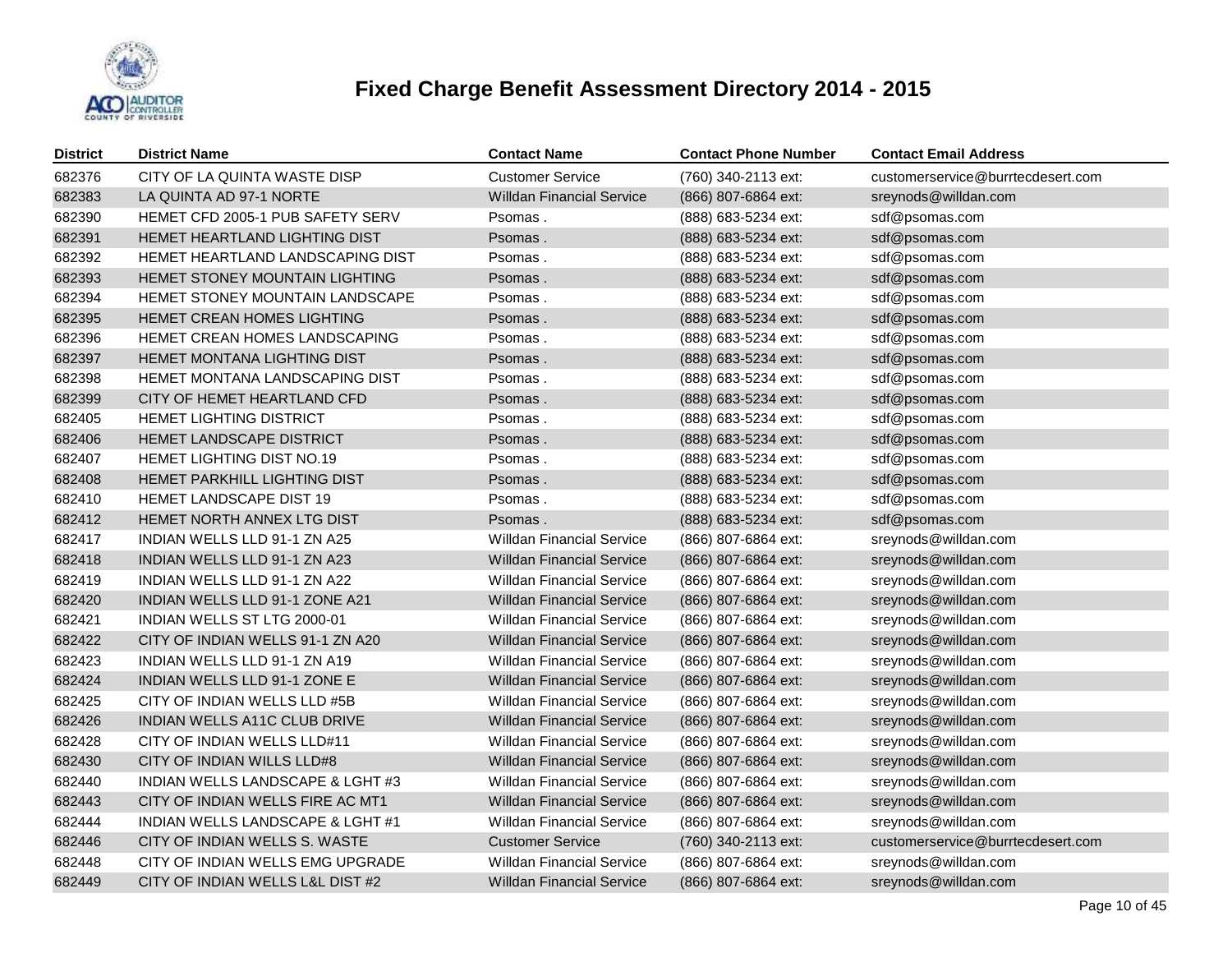

| <b>District</b> | <b>District Name</b>                 | <b>Contact Name</b>              | <b>Contact Phone Number</b> | <b>Contact Email Address</b>      |
|-----------------|--------------------------------------|----------------------------------|-----------------------------|-----------------------------------|
| 682452          | CITY OF INDIO LDS & LTG #13          | <b>Willdan Financial Service</b> | (866) 807-6864 ext:         | sreynods@willdan.com              |
| 682454          | CITY OF INDIO SOLID WASTE CHG        | <b>Customer Service</b>          | (760) 340-2113 ext:         | customerservice@burrtecdesert.com |
| 682456          | CITY OF INDIO LANDSCAPING MNT #1     | <b>Willdan Financial Service</b> | (866) 807-6864 ext:         | sreynods@willdan.com              |
| 682457          | CITY OF INDIO LANDSCAPING MNT #2     | <b>Willdan Financial Service</b> | (866) 807-6864 ext:         | sreynods@willdan.com              |
| 682458          | CITY OF INDIO LANDSCAPING MNT #3     | <b>Willdan Financial Service</b> | (866) 807-6864 ext:         | sreynods@willdan.com              |
| 682459          | CITY OF INDIO LANDSCAPING MNT #4     | <b>Willdan Financial Service</b> | (866) 807-6864 ext:         | sreynods@willdan.com              |
| 682460          | CITY OF INDIO LANDSCAPING MNT #5     | <b>Willdan Financial Service</b> | (866) 807-6864 ext:         | sreynods@willdan.com              |
| 682461          | CITY OF INDIO LANDSCAPING MNT #6     | <b>Willdan Financial Service</b> | (866) 807-6864 ext:         | sreynods@willdan.com              |
| 682463          | CITY OF INDIO LANDSCAPING MNT #7     | <b>Willdan Financial Service</b> | (866) 807-6864 ext:         | sreynods@willdan.com              |
| 682464          | CITY OF INDIO LDS & LTG #8           | Willdan Financial Service        | (866) 807-6864 ext:         | sreynods@willdan.com              |
| 682466          | CITY OF INDIO LDS & LTG #9           | <b>Willdan Financial Service</b> | (866) 807-6864 ext:         | sreynods@willdan.com              |
| 682467          | CITY OF INDIO LDS & LTG #10          | Willdan Financial Service        | (866) 807-6864 ext:         | sreynods@willdan.com              |
| 682468          | CITY OF INDIO LDS & LTG #11          | <b>Willdan Financial Service</b> | (866) 807-6864 ext:         | sreynods@willdan.com              |
| 682469          | CITY OF INDIO LDS & LTG #12          | <b>Willdan Financial Service</b> | (866) 807-6864 ext:         | sreynods@willdan.com              |
| 682472          | CITY OF INDIO LTG #14                | <b>Willdan Financial Service</b> | (866) 807-6864 ext:         | sreynods@willdan.com              |
| 682473          | CITY OF INDIO LTG #15                | <b>Willdan Financial Service</b> | (866) 807-6864 ext:         | sreynods@willdan.com              |
| 682474          | CITY OF INDIO LTG #16                | <b>Willdan Financial Service</b> | (866) 807-6864 ext:         | sreynods@willdan.com              |
| 682475          | CITY OF INDIO LTG #17                | <b>Willdan Financial Service</b> | (866) 807-6864 ext:         | sreynods@willdan.com              |
| 682476          | <b>INDIO LANDSCAPE &amp;LTG #18</b>  | <b>Willdan Financial Service</b> | (866) 807-6864 ext:         | sreynods@willdan.com              |
| 682477          | <b>INDIO LANDSCAPE &amp; LTG #19</b> | <b>Willdan Financial Service</b> | (866) 807-6864 ext:         | sreynods@willdan.com              |
| 682478          | INDIO LANDSCAPE & LTG #20            | <b>Willdan Financial Service</b> | (866) 807-6864 ext:         | sreynods@willdan.com              |
| 682479          | <b>INDIO LANDSCAPE &amp; LTG #21</b> | <b>Willdan Financial Service</b> | (866) 807-6864 ext:         | sreynods@willdan.com              |
| 682480          | INDIO LANDSCAPE & LTG #22            | <b>Willdan Financial Service</b> | (866) 807-6864 ext:         | sreynods@willdan.com              |
| 682489          | MORENO VALLEY CFD 87-1 IMP.#1        | <b>Candace Cassel</b>            | (951) 413-3480 ext:         | specialdistricts@moval.org        |
| 682491          | MORENO VL CFD 1 NEIGHBOR PK MNT      | <b>Candace Cassel</b>            | (951) 413-3480 ext:         | specialdistricts@moval.org        |
| 682494          | MORENO VALLEY WEED ABATEMENT         | <b>Randy Metz</b>                | (951) 413-3370 ext:         | randym@moval.org                  |
| 682498          | MORENO VALLEY USD CFD 2002-1         | Barbara Hale-Carter              | (760) 233-2630 ext:         | barbc@sdfa.com                    |
| 682499          | <b>MORENO VALLEY USD CFD 91-1</b>    | <b>Beatrice Medina</b>           | (951) 587-3554 ext:         | bmedina@willdan.com               |
| 682500          | MARCH JPA MERIDIAN LLMD              | shepherd & Staats, Inc           | (800) 641-8403 ext:         |                                   |
| 682503          | NORCO WEED CONTROL                   | City of Norco                    | (951) 735-3900 ext:         |                                   |
| 682516          | NORCO CFD 93-1                       | <b>Willdan Financial Service</b> | (866) 807-6864 ext:         | jperezmoses@willdan.com           |
| 682517          | NORCO BEAZER LMD                     | Steve Loriso                     | (909) 594-9702 ext:         | sloriso@rkagroup.com              |
| 682518          | NORCO ESTATES LMD                    | Steve Loriso                     | (909) 594-9702 ext:         | sloriso@rkagroup.com              |
| 682519          | NORCO CENTEX LMD                     | Steve Loriso                     | (909) 594-9702 ext:         | sloriso@rkagroup.com              |
| 682520          | NORCO RIDGE RANCH LMD                | Steve Loriso                     | (909) 594-9702 ext:         | sloriso@rkagroup.com              |
| 682521          | NORCO HAWKS CREST LMD                | Steve Loriso                     | (909) 594-9702 ext:         | sloriso@rkagroup.com              |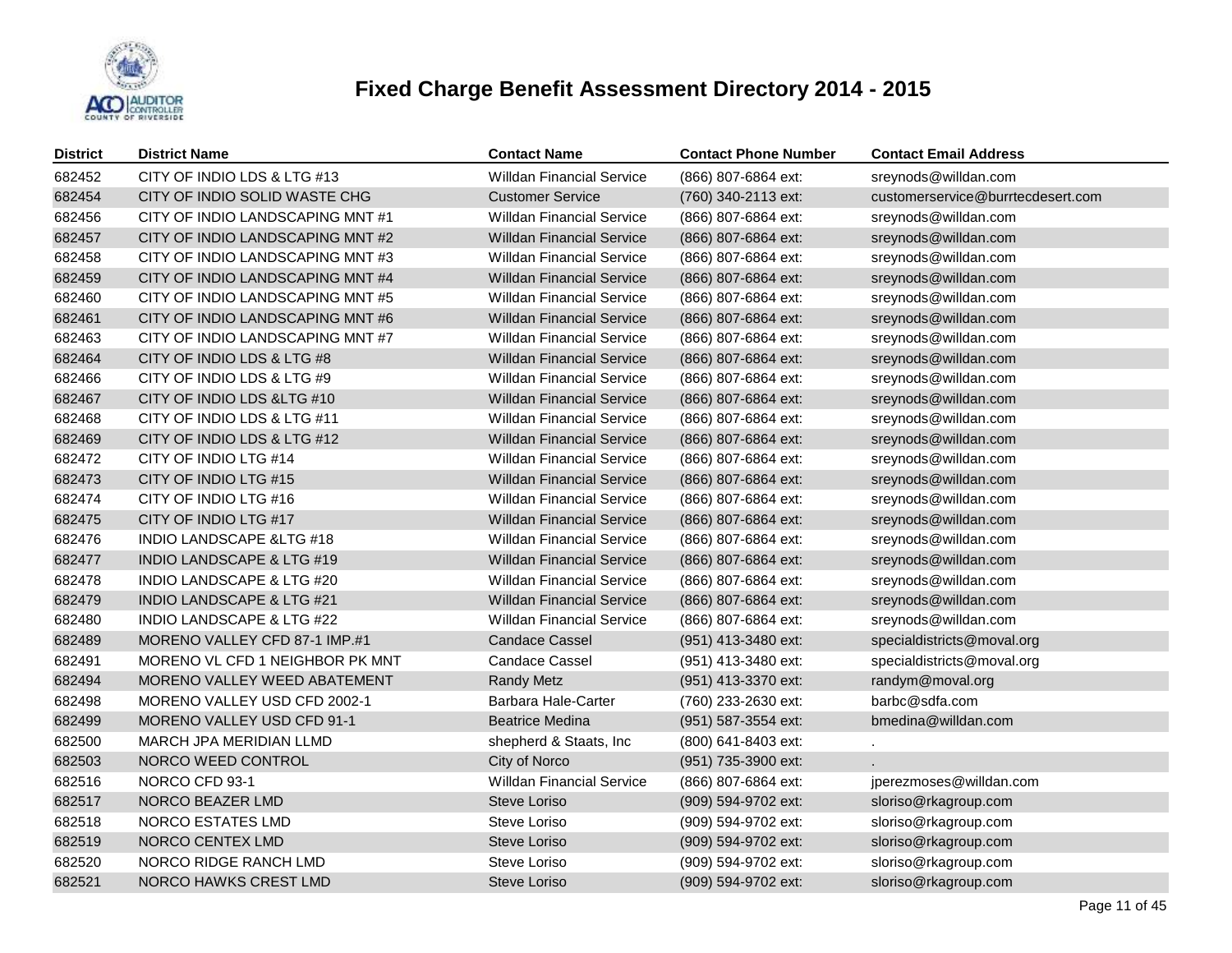

| <b>District</b> | <b>District Name</b>             | <b>Contact Name</b>              | <b>Contact Phone Number</b> | <b>Contact Email Address</b> |
|-----------------|----------------------------------|----------------------------------|-----------------------------|------------------------------|
| 682525          | CITY OF NORCO CFD 97-1           | <b>Willdan Financial Service</b> | (866) 807-6864 ext:         | jperezmoses@willdan.com      |
| 682526          | NORCO CFD 2002-1                 | <b>Willdan Financial Service</b> | (866) 807-6864 ext:         | jperezmoses@willdan.com      |
| 682527          | NORCO CFD 2001-1                 | <b>Willdan Financial Service</b> | (866) 807-6864 ext:         | jperezmoses@willdan.com      |
| 682541          | PALM DESERT LL ZONE 5 SC         | <b>Willdan Financial Service</b> | (866) 807-6864 ext:         | jperezmoses@willdan.com      |
| 682542          | PALM DESERT LL ZONE PR           | <b>Willdan Financial Service</b> | (866) 807-6864 ext:         | jperezmoses@willdan.com      |
| 682543          | PALM DESERT LL ZONE 6 LI         | <b>Willdan Financial Service</b> | (866) 807-6864 ext:         | jperezmoses@willdan.com      |
| 682544          | PALM DESERT LL ZONE 6 LIII       | <b>Willdan Financial Service</b> | (866) 807-6864 ext:         | jperezmoses@willdan.com      |
| 682545          | PALM DESERT LL ZONE 6 MM         | <b>Willdan Financial Service</b> | (866) 807-6864 ext:         | jperezmoses@willdan.com      |
| 682546          | PALM DESERT LL ZONE 6 SP         | <b>Willdan Financial Service</b> | (866) 807-6864 ext:         | jperezmoses@willdan.com      |
| 682547          | PALM DESERT LL ZONE 6 SW         | <b>Willdan Financial Service</b> | (866) 807-6864 ext:         | jperezmoses@willdan.com      |
| 682548          | PALM DESERT LL ZONE 6 HCW        | <b>Willdan Financial Service</b> | (866) 807-6864 ext:         | jperezmoses@willdan.com      |
| 682549          | PALM DESERT LL ZONE 6 HE         | <b>Willdan Financial Service</b> | (866) 807-6864 ext:         | jperezmoses@willdan.com      |
| 682550          | PALM DESERT LL ZONE 6 SII        | <b>Willdan Financial Service</b> | (866) 807-6864 ext:         | jperezmoses@willdan.com      |
| 682551          | PALM DESERT LL ZONE 6 SI         | <b>Willdan Financial Service</b> | (866) 807-6864 ext:         | jperezmoses@willdan.com      |
| 682552          | PALM DESERT LL ZONE 6 PC         | <b>Willdan Financial Service</b> | (866) 807-6864 ext:         | jperezmoses@willdan.com      |
| 682553          | PALM DESERT LL ZONE 6 HG         | <b>Willdan Financial Service</b> | (866) 807-6864 ext:         | jperezmoses@willdan.com      |
| 682554          | PALM DESERT LL ZONE 6 LII        | <b>Willdan Financial Service</b> | (866) 807-6864 ext:         | jperezmoses@willdan.com      |
| 682555          | PALM DESERT LL ZONE 16 PI        | <b>Willdan Financial Service</b> | (866) 807-6864 ext:         | jperezmoses@willdan.com      |
| 682556          | PALM DESERT LL ZONE 16 SE        | <b>Willdan Financial Service</b> | (866) 807-6864 ext:         | jperezmoses@willdan.com      |
| 682557          | PALM DESERT LL ZONE 16 CVI       | <b>Willdan Financial Service</b> | (866) 807-6864 ext:         | jperezmoses@willdan.com      |
| 682558          | PALM DESERT LL ZONE 16 BD        | <b>Willdan Financial Service</b> | (866) 807-6864 ext:         | jperezmoses@willdan.com      |
| 682559          | PALM DESERT LL ZONE 16 SD        | <b>Willdan Financial Service</b> | (866) 807-6864 ext:         | jperezmoses@willdan.com      |
| 682560          | PALM DESERT CC ZONE 13           | <b>Willdan Financial Service</b> | (866) 807-6864 ext:         | jperezmoses@willdan.com      |
| 682561          | PALM DESERT K & B ZONE 14        | <b>Willdan Financial Service</b> | (866) 807-6864 ext:         | jperezmoses@willdan.com      |
| 682562          | PALM DESERT SILVER SPUR AD 01-01 | <b>Willdan Financial Service</b> | (866) 807-6864 ext:         | jperezmoses@willdan.com      |
| 682563          | PALM DESERT HIGHALNDS AD 04-01   | <b>Willdan Financial Service</b> | (866) 807-6864 ext:         | jperezmoses@willdan.com      |
| 682565          | PALM DESERT UNIVERSITY PK 05-01  | <b>Willdan Financial Service</b> | (866) 807-6864 ext:         | jperezmoses@willdan.com      |
| 682566          | PALM DESERT SEC 29 AD 2004-02    | <b>Willdan Financial Service</b> | (866) 807-6864 ext:         | jperezmoses@willdan.com      |
| 682567          | PALM DESERT AD 1                 | <b>Willdan Financial Service</b> | (866) 807-6864 ext:         | jperezmoses@willdan.com      |
| 682568          | PALM DESERT LL ZN 06 DIAMONDBACK | <b>Willdan Financial Service</b> | (866) 807-6864 ext:         | jperezmoses@willdan.com      |
| 682569          | PALM DESERT LL ZONE 16           | <b>Willdan Financial Service</b> | (866) 807-6864 ext:         | jperezmoses@willdan.com      |
| 682570          | PALM DESERT LL ZONE 15           | <b>Willdan Financial Service</b> | (866) 807-6864 ext:         | jperezmoses@willdan.com      |
| 682571          | PALM DESERT PRES. PLAZA III PBID | Willdan Financial Service        | (866) 807-6864 ext:         | jperezmoses@willdan.com      |
| 682572          | PALM DESERT AD 98-1 CANYONS      | <b>Willdan Financial Service</b> | (866) 807-6864 ext:         | jperezmoses@willdan.com      |
| 682575          | PALM DESERT AD94-3 MERANO        | <b>Willdan Financial Service</b> | (866) 807-6864 ext:         | jperezmoses@willdan.com      |
| 682577          | PALM DSRT LL ZONE 9 THE GROVE    | <b>Willdan Financial Service</b> | (866) 807-6864 ext:         | jperezmoses@willdan.com      |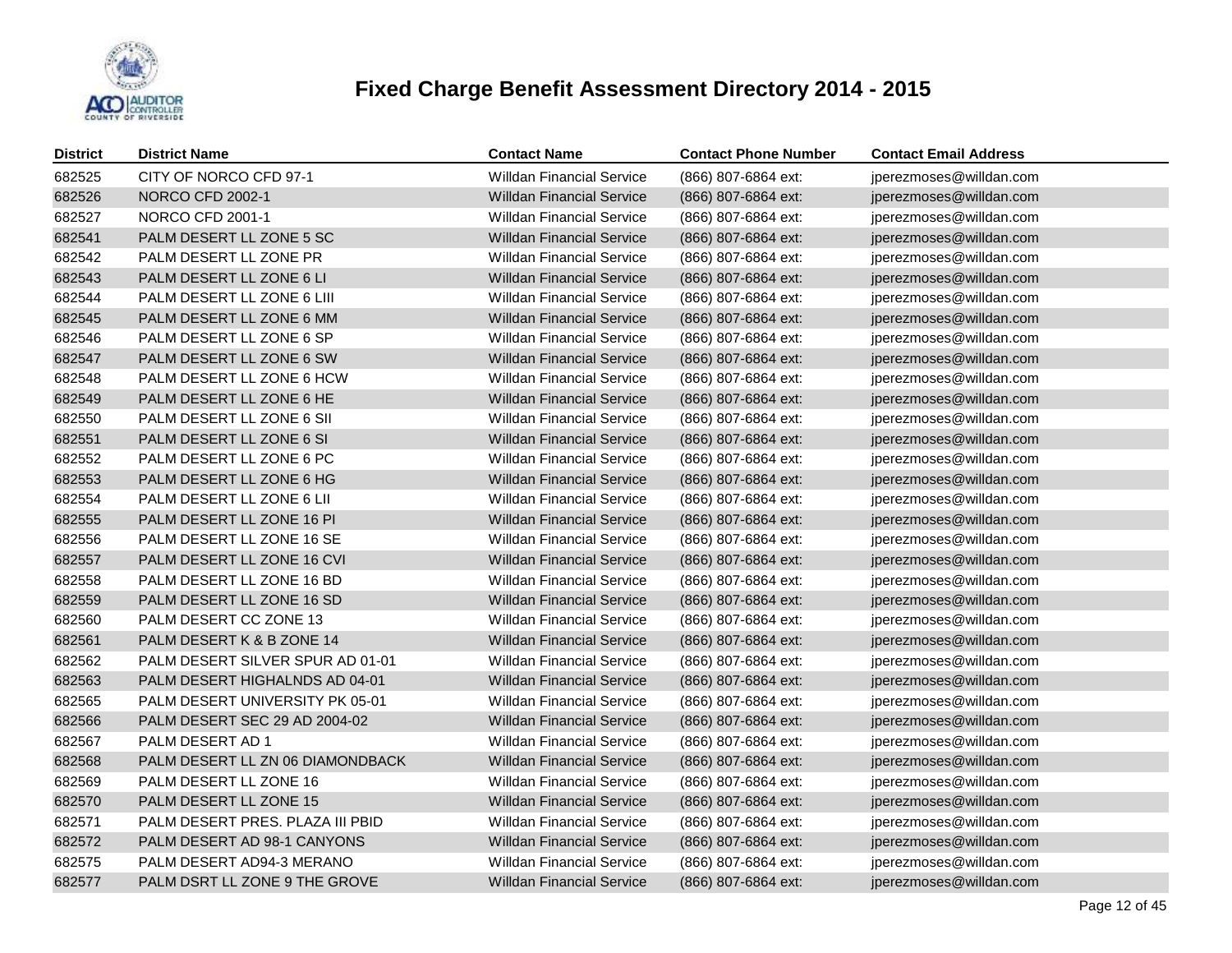

| <b>District</b> | <b>District Name</b>             | <b>Contact Name</b>              | <b>Contact Phone Number</b> | <b>Contact Email Address</b>         |
|-----------------|----------------------------------|----------------------------------|-----------------------------|--------------------------------------|
| 682580          | PALM DSRT LL DIST ZONE 4 PKVWEST | <b>Willdan Financial Service</b> | (866) 807-6864 ext:         | jperezmoses@willdan.com              |
| 682582          | PALM DSRT LL DIST ZONE 5 CCC     | <b>Willdan Financial Service</b> | (866) 807-6864 ext:         | jperezmoses@willdan.com              |
| 682583          | PALM DESERT ENERGY LOAN PROGRAM  | <b>Willdan Financial Service</b> | (866) 807-6864 ext:         | jperezmoses@willdan.com              |
| 682584          | PALM DSRT LL DIST ZONE 2 CYN CV  | <b>Willdan Financial Service</b> | (866) 807-6864 ext:         | jperezmoses@willdan.com              |
| 682586          | CITY OF PALM DESERT EMERGENCY SV | <b>Willdan Financial Service</b> | (866) 807-6864 ext:         | jperezmoses@willdan.com              |
| 682588          | PALM DSRT LL DIST ZONE 3 VNYDS   | <b>Willdan Financial Service</b> | (866) 807-6864 ext:         | jperezmoses@willdan.com              |
| 682592          | PALM DESERT CFD 91-1             | <b>Willdan Financial Service</b> | (866) 807-6864 ext:         | jperezmoses@willdan.com              |
| 682593          | CITY OF PALM DESET LLMD #11      | <b>Willdan Financial Service</b> | (866) 807-6864 ext:         | jperezmoses@willdan.com              |
| 682598          | PALM DESERT LL DST 6 HOVLEY LANE | <b>Willdan Financial Service</b> | (866) 807-6864 ext:         | jperezmoses@willdan.com              |
| 682599          | PALM DSRT LL ZONE 7 WARING CT    | <b>Willdan Financial Service</b> | (866) 807-6864 ext:         | jperezmoses@willdan.com              |
| 682600          | PALM DSRT LL ZONE 8 PALM GATE    | <b>Willdan Financial Service</b> | (866) 807-6864 ext:         | jperezmoses@willdan.com              |
| 682601          | CITY OF PALM SPRINGS AD 161      | <b>NBS</b>                       | (800) 676-7516 ext:         | info@nbsgov.com                      |
| 682602          | CITY OF PALM SPRINGS AD 162      | <b>NBS</b>                       | (800) 676-7516 ext:         | info@nbsgov.com                      |
| 682603          | CITY OF PALM SPRINGS AD 164      | <b>NBS</b>                       | (800) 676-7516 ext:         | info@nbsgov.com                      |
| 682612          | CITY OF PALM SPRINGS LT MT#3     | <b>NBS</b>                       | (800) 676-7516 ext:         | info@nbsgov.com                      |
| 682616          | CITY OF PALM SPRINGS NUISANCE    | Robert Burkholder                | (760) 323-8223 ext:         | Robert.Burkholder@palmsprings-ca.gov |
| 682617          | CITY OF PALM SPRINGS SEWER CHG   | Greg Paige                       | (760) 323-8166 ext: 123     |                                      |
| 682618          | CTY OF PALM SPRINGS SEWER CHG PY | <b>Greg Paige</b>                | (760) 323-8166 ext: 123     |                                      |
| 682619          | CITY PALM SP PKWY MAINT DIST 6-A | <b>NBS</b>                       | (800) 676-7516 ext:         | info@nbsgov.com                      |
| 682621          | CITY PALM SP PKWY MAINT DIST 6-C | <b>NBS</b>                       | (800) 676-7516 ext:         | info@nbsgov.com                      |
| 682622          | CITY OF PALM SPGS WASTE DISPOSAL | Della Roop                       | (760) 327-1351 ext:         |                                      |
| 682623          | CITY OF PALM SP PKWY MAINT 7     | <b>NBS</b>                       | (800) 676-7516 ext:         | info@nbsgov.com                      |
| 682624          | PALM SPRGS PRKWY MAINT #8        | <b>NBS</b>                       | (800) 676-7516 ext:         | info@nbsgov.com                      |
| 682630          | CITY PALM SP PKWY MAINT DIST 9   | <b>NBS</b>                       | (800) 676-7516 ext:         | info@nbsgov.com                      |
| 682631          | PALM SPRINGS PKWY MAINT DIST 10  | <b>NBS</b>                       | (800) 676-7516 ext:         | info@nbsgov.com                      |
| 682632          | PALM SPRING PKWY MNT DST 10 ZN 2 | <b>NBS</b>                       | (800) 676-7516 ext:         | info@nbsgov.com                      |
| 682636          | PALM SPRINGS CFD 2005-1          | NBS.                             | (800) 676-7516 ext:         | info@nbsgov.com                      |
| 682637          | PALM SPRINGS CFD 2007-1          | NBS.                             | (800) 676-7516 ext:         | info@nbsgov.com                      |
| 682638          | PALM SPRINGS LTG MAINT DIST 12   | <b>NBS</b>                       | (800) 676-7516 ext:         | info@nbsgov.com                      |
| 682639          | PHFA CA PACE PROGRAM,            | <b>Beatrice Medina</b>           | (866) 807-6864 ext:         | bparra@willdan.com                   |
| 682642          | PERRIS CFD 2001-1 IA 4 MAY FARMS | <b>Willdan Financial Service</b> | (866) 807-6864 ext:         | jperezmoses@willdan.com              |
| 682643          | PERRIS CFD 2004-3 IA #2 MONUMENT | <b>Willdan Financial Service</b> | (866) 807-6864 ext:         | jperezmoses@willdan.com              |
| 682644          | PERRIS CFD 2004-3 IA #1 MONUMENT | <b>Willdan Financial Service</b> | (866) 807-6864 ext:         | jperezmoses@willdan.com              |
| 682645          | PERRIS CFD 2004-5 AMBER OAKS II  | <b>Willdan Financial Service</b> | (866) 807-6864 ext:         | jperezmoses@willdan.com              |
| 682646          | PERRIS CFD 2004-1 AMBER OAKS     | <b>Willdan Financial Service</b> | (866) 807-6864 ext:         | jperezmoses@willdan.com              |
| 682647          | PERRIS CFD 2004-2 CLC            | <b>Willdan Financial Service</b> | (866) 807-6864 ext:         | jperezmoses@willdan.com              |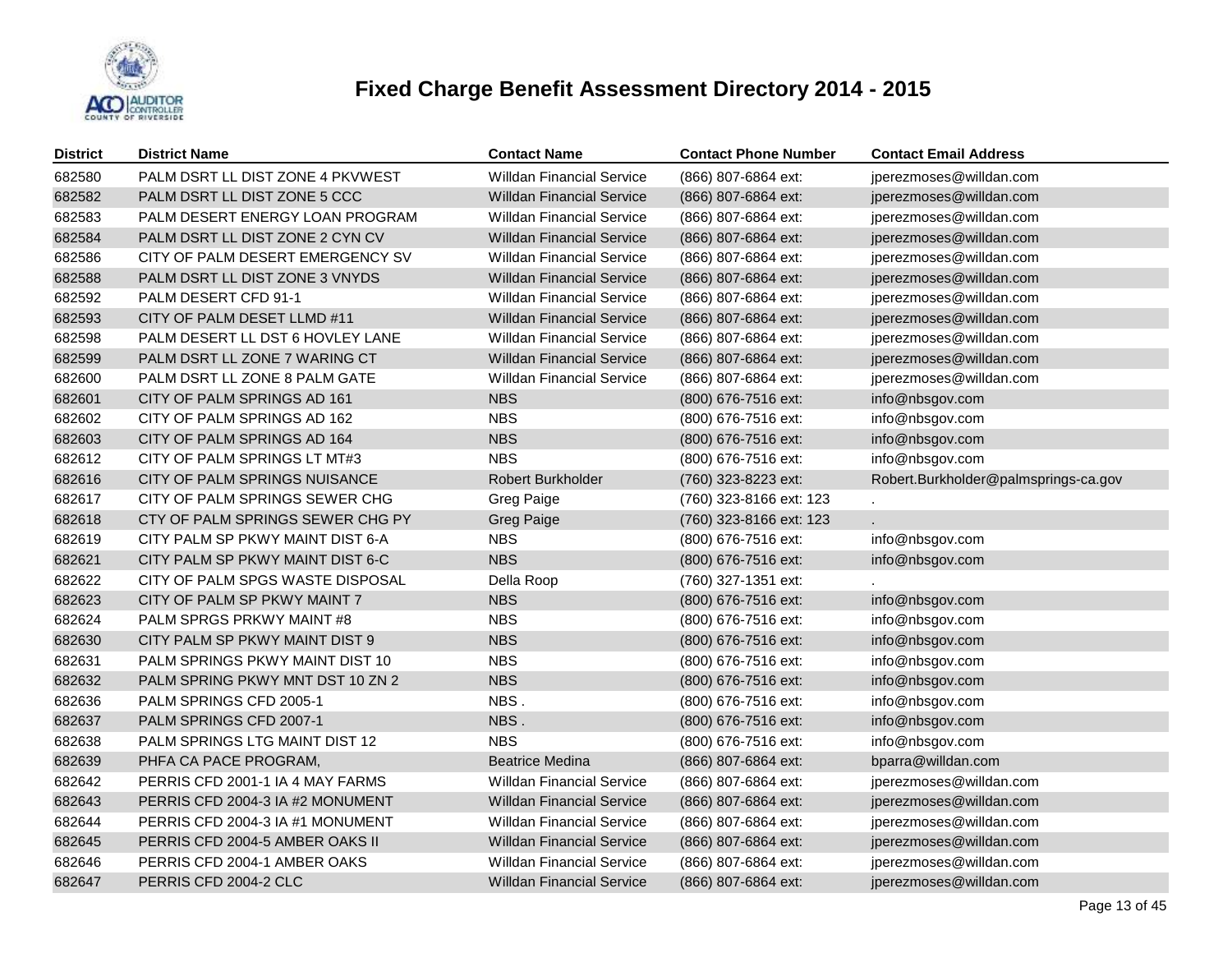

| <b>District</b> | <b>District Name</b>             | <b>Contact Name</b>              | <b>Contact Phone Number</b> | <b>Contact Email Address</b> |
|-----------------|----------------------------------|----------------------------------|-----------------------------|------------------------------|
| 682648          | CITY OF PERRIS CFD 2001-1 IA 2   | <b>Willdan Financial Service</b> | (866) 807-6864 ext:         | jperezmoses@willdan.com      |
| 682649          | CITY OF PERRIS CFD 2001-1 IA 3   | <b>Willdan Financial Service</b> | (866) 807-6864 ext:         | jperezmoses@willdan.com      |
| 682651          | CITY OF PERRIS MAINT DST 84-1    | City of Perris                   | (951) 943-4610 ext:         |                              |
| 682652          | CITY OF PERRIS LNDSCPE DST 1     | City of Perris                   | (951) 943-4610 ext:         |                              |
| 682653          | PERRIS CFD 2005-2 HARMONY GROVE  | <b>Willdan Financial Service</b> | (866) 807-6864 ext:         | jperezmoses@willdan.com      |
| 682654          | PERRIS CFD 2005-4 STRTFRD RNCH   | <b>Willdan Financial Service</b> | (866) 807-6864 ext:         | jperezmoses@willdan.com      |
| 682655          | PERRIS CFD 2006-2 MNMT PK ESTS   | <b>Willdan Financial Service</b> | (866) 807-6864 ext:         | jperezmoses@willdan.com      |
| 682656          | PERRIS CFD 2006-3 ALDER          | <b>Willdan Financial Service</b> | (866) 807-6864 ext:         | jperezmoses@willdan.com      |
| 682657          | PERRIS STORM DRAIN DST 1         | City of Perris                   | (951) 943-4610 ext:         |                              |
| 682658          | CITY OF PERRIS CFD 2001-1 IA #1  | <b>Willdan Financial Service</b> | (866) 807-6864 ext:         | jperezmoses@willdan.com      |
| 682659          | CITY OF PERRIS CFD 88-1          | <b>Willdan Financial Service</b> | (866) 807-6864 ext:         | jperezmoses@willdan.com      |
| 682661          | CITY OF PERRIS CFD 88-3          | <b>Willdan Financial Service</b> | (866) 807-6864 ext:         | jperezmoses@willdan.com      |
| 682663          | PERRIS CFD 93-1R MAY RANCH       | <b>Willdan Financial Service</b> | (866) 807-6864 ext:         | jperezmoses@willdan.com      |
| 682664          | PERRIS CFD 90-1                  | <b>Willdan Financial Service</b> | (866) 807-6864 ext:         | jperezmoses@willdan.com      |
| 682666          | CFD 91-1 PERRIS VALLY SPECTRUM   | <b>Willdan Financial Service</b> | (866) 807-6864 ext:         | jperezmoses@willdan.com      |
| 682669          | CITY OF PERRIS CFD 93-2 (PLAZA)  | <b>Willdan Financial Service</b> | (866) 807-6864 ext:         | jperezmoses@willdan.com      |
| 682670          | CITY OF PERRIS CFD 2001-2        | <b>Willdan Financial Service</b> | (866) 807-6864 ext:         | jperezmoses@willdan.com      |
| 682671          | CITY OF PERRIS CFD 2002-1        | <b>Willdan Financial Service</b> | (866) 807-6864 ext:         | jperezmoses@willdan.com      |
| 682672          | CITY OF PERRIS CFD 2003-1        | <b>Willdan Financial Service</b> | (866) 807-6864 ext:         | jperezmoses@willdan.com      |
| 682673          | PERRIS CFD2001-3 N.PUBLIC SAFETY | <b>Willdan Financial Service</b> | (866) 807-6864 ext:         | jperezmoses@willdan.com      |
| 682674          | RANCHO MIRAGE AD 30-02 CLANCY LN | <b>Willdan Financial Service</b> | (866) 807-6864 ext:         | sreynods@willdan.com         |
| 682675          | RANCHO MIRAGE AD29-96 WHITE SUN  | <b>Willdan Financial Service</b> | (866) 807-6864 ext:         | sreynods@willdan.com         |
| 682676          | RANCHO MIRAGE AD25-9OR VISTA DUN | <b>Willdan Financial Service</b> | (866) 807-6864 ext:         | sreynods@willdan.com         |
| 682677          | RANCHO MIRAGE AD27-92            | <b>Willdan Financial Service</b> | (866) 807-6864 ext:         | sreynods@willdan.com         |
| 682679          | CITY OF RANCHO MIRAGE CFD 1      | <b>Willdan Financial Service</b> | (866) 807-6864 ext:         | sreynods@willdan.com         |
| 682681          | CITY OF RANCHO MIRAGE NUS ABATE  | <b>Willdan Financial Service</b> | (866) 807-6864 ext:         | sreynods@willdan.com         |
| 682683          | CITY OF RANCHO MIRAGE FIRE PROT  | <b>Willdan Financial Service</b> | (866) 807-6864 ext:         | sreynods@willdan.com         |
| 682685          | RANCHO MIRAGE LLD ZONE F         | <b>Willdan Financial Service</b> | (866) 807-6864 ext:         | sreynods@willdan.com         |
| 682686          | CITY OF RANCHO MIR LNDSCP ZN0    | <b>Willdan Financial Service</b> | (866) 807-6864 ext:         | sreynods@willdan.com         |
| 682687          | CITY OF RANCHO MIR LNDSCP ZN0A   | <b>Willdan Financial Service</b> | (866) 807-6864 ext:         | sreynods@willdan.com         |
| 682688          | CITY OF RANCHO MIR LNDSCP ZN2    | <b>Willdan Financial Service</b> | (866) 807-6864 ext:         | sreynods@willdan.com         |
| 682694          | RANCHO MIRAGE FIRE EXCISE TAX    | <b>Willdan Financial Service</b> | (866) 807-6864 ext:         | sreynods@willdan.com         |
| 682695          | RANCHO MIRAGE CITYWIDE LNDSCPE   | <b>Willdan Financial Service</b> | (866) 807-6864 ext:         | sreynods@willdan.com         |
| 682696          | CITY OF RANCHO MIR LNDSCP ZN3    | <b>Willdan Financial Service</b> | (866) 807-6864 ext:         | sreynods@willdan.com         |
| 682697          | RANCHO MIRAGE CITYWIDE PARK TAX  | <b>Willdan Financial Service</b> | (866) 807-6864 ext:         | sreynods@willdan.com         |
| 682698          | RANCHO MIR AD22-85RR F.SINATRA   | <b>Willdan Financial Service</b> | (866) 807-6864 ext:         | sreynods@willdan.com         |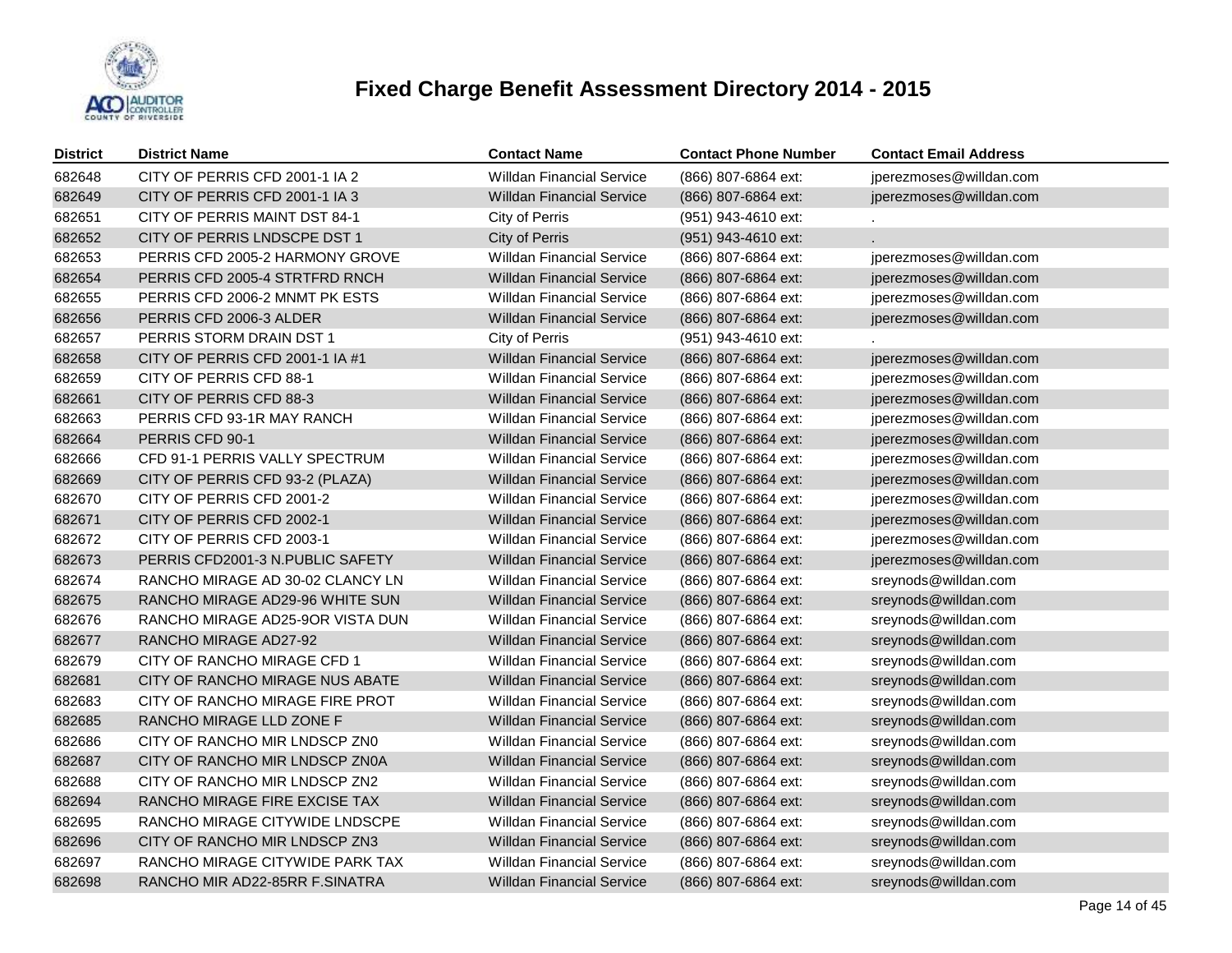

| <b>District</b> | <b>District Name</b>             | <b>Contact Name</b>        | <b>Contact Phone Number</b> | <b>Contact Email Address</b> |
|-----------------|----------------------------------|----------------------------|-----------------------------|------------------------------|
| 682700          | RIVERSIDE ADMIN CIVIL PENALTIES  | city of Riverside.         | (951) 826-5633 ext:         |                              |
| 682701          | RIVERSIDE ADMIN CITATION         | city of Riverside.         | (951) 826-5633 ext:         |                              |
| 682703          | CITY OF RIVERSIDE WEED CONTROL   | city of Riverside.         | (951) 826-5633 ext:         | Ω.                           |
| 682704          | CITY OF RIVERSIDE BLDG ABATEMT   | city of Riverside.         | (951) 826-5633 ext:         |                              |
| 682705          | CTY OF RIVERSIDE LTG DST AD      | City of Riverside          | (951) 826-5539 ext:         | debtadmin@riversideca.gov    |
| 682706          | CITY OF RIVERSIDE RIVERWALK AD   | City of Riverside.         | (951) 826-5539 ext:         |                              |
| 682712          | RIVERSIDE CITY LIBRARY SERVICES  | City of Riverside          | (951) 826-5539 ext:         | debtadmin@riversideca.gov    |
| 682713          | RIVERSIDE RIVERWALK BUS CTR AD   | City of Riverside.         | (951) 826-5539 ext:         | $\ddotsc$                    |
| 682714          | RIVERSIDE HUNTER PARK AD         | City of Riverside.         | (951) 826-5539 ext:         |                              |
| 682715          | TEMECULA USD CFD 2014-1          | <b>Barbara Hale-Carter</b> | (760) 233-2630 ext:         | barbc@sdfa.com               |
| 682721          | CITY OF RIVERSIDE CFD 86-1       | City of Riverside.         | (951) 826-5539 ext:         | debtadmin@riversideca.gov    |
| 682723          | RIVERSIDE SYCAMORE CYN CFD 92-1  | City of Riverside.         | (951) 826-5539 ext:         | $\ddotsc$                    |
| 682725          | RIVERSIDE CFD 2004-1 GALLERIA    | City of Riverside.         | (951) 826-5539 ext:         | ä.                           |
| 682726          | RIV RIVERWALK VISTA CFD 2006-1   | City of Riverside.         | (951) 826-5539 ext:         | Ω.                           |
| 682728          | JURUPA VALLEY TRASH #2           | Alan Kreimeier             | (951) 332-6464 ext:         | vwasko@jurupavalley.org      |
| 682731          | CITY OF RIV LITTER & TRASH ABATE | city of Riverside.         | (951) 826-5633 ext:         | $\ddotsc$                    |
| 682734          | <b>RIVERSIDE LLMD #1</b>         | City of Riverside          | (951) 826-5539 ext:         |                              |
| 682736          | CITY OF RIVERSIDE RIVERWALK LMD  | <b>City of Riverside</b>   | (951) 826-5539 ext:         |                              |
| 682799          | CITY OF SAN JACINTO CFD 2002-1   | NBS.                       | (800) 676-7516 ext:         | info@nbsgov.com              |
| 682800          | CITY OF SAN JACINTO CFD 2003-1   | <b>NBS</b>                 | (800) 676-7516 ext:         | info@nbsgov.com              |
| 682801          | CITY OF SAN JACINTO CFD 2003-2   | <b>NBS</b>                 | (800) 676-7516 ext:         | info@nbsgov.com              |
| 682803          | SAN JACINTO CODE VIOLATIONS      | Sabrina Wilson             | (951) 537-6361 ext:         | Swilson@sanjacintoca.us      |
| 682810          | <b>SAN JACINTO LL PARK 1</b>     | <b>NBS</b>                 | (800) 676-7516 ext:         | info@nbsgov.com              |
| 682813          | SAN JACINTO LLPD 2 ZN 1 AD       | <b>NBS</b>                 | (800) 676-7516 ext:         | info@nbsgov.com              |
| 682814          | SAN JACINTO LLPD 2 ZN 2 AD       | <b>NBS</b>                 | (800) 676-7516 ext:         | info@nbsgov.com              |
| 682815          | SAN JACINTO LLPD 2 ZN 3 AD       | <b>NBS</b>                 | (800) 676-7516 ext:         | info@nbsgov.com              |
| 682816          | SAN JACINTO LLPD 2 ZN 4 AD       | <b>NBS</b>                 | (800) 676-7516 ext:         | info@nbsgov.com              |
| 682817          | SAN JACINTO LLPD 2 ZN 5 AD       | <b>NBS</b>                 | (800) 676-7516 ext:         | info@nbsgov.com              |
| 682818          | SAN JACINTO LLPD 2 ZN 6 AD       | <b>NBS</b>                 | (800) 676-7516 ext:         | info@nbsgov.com              |
| 682819          | SAN JACINTO LLPD 2 ZN 7 AD       | <b>NBS</b>                 | (800) 676-7516 ext:         | info@nbsgov.com              |
| 682820          | SAN JACINTO LLPD 2 ZN 8 AD       | <b>NBS</b>                 | (800) 676-7516 ext:         | info@nbsgov.com              |
| 682821          | SAN JACINTO LLPD 2 ZN 9 AD       | <b>NBS</b>                 | (800) 676-7516 ext:         | info@nbsgov.com              |
| 682822          | SAN JACINTO LLPD 2 ZN 10 AD      | <b>NBS</b>                 | (800) 676-7516 ext:         | info@nbsgov.com              |
| 682823          | SAN JACINTO LLPD 2 ZN 14 AD      | <b>NBS</b>                 | (800) 676-7516 ext:         | info@nbsgov.com              |
| 682824          | SAN JACINTO LLPD 2 ZN 16 AD      | <b>NBS</b>                 | (800) 676-7516 ext:         | info@nbsgov.com              |
| 682825          | SAN JACINTO LLPD 2 ZN 17 AD      | <b>NBS</b>                 | (800) 676-7516 ext:         | info@nbsgov.com              |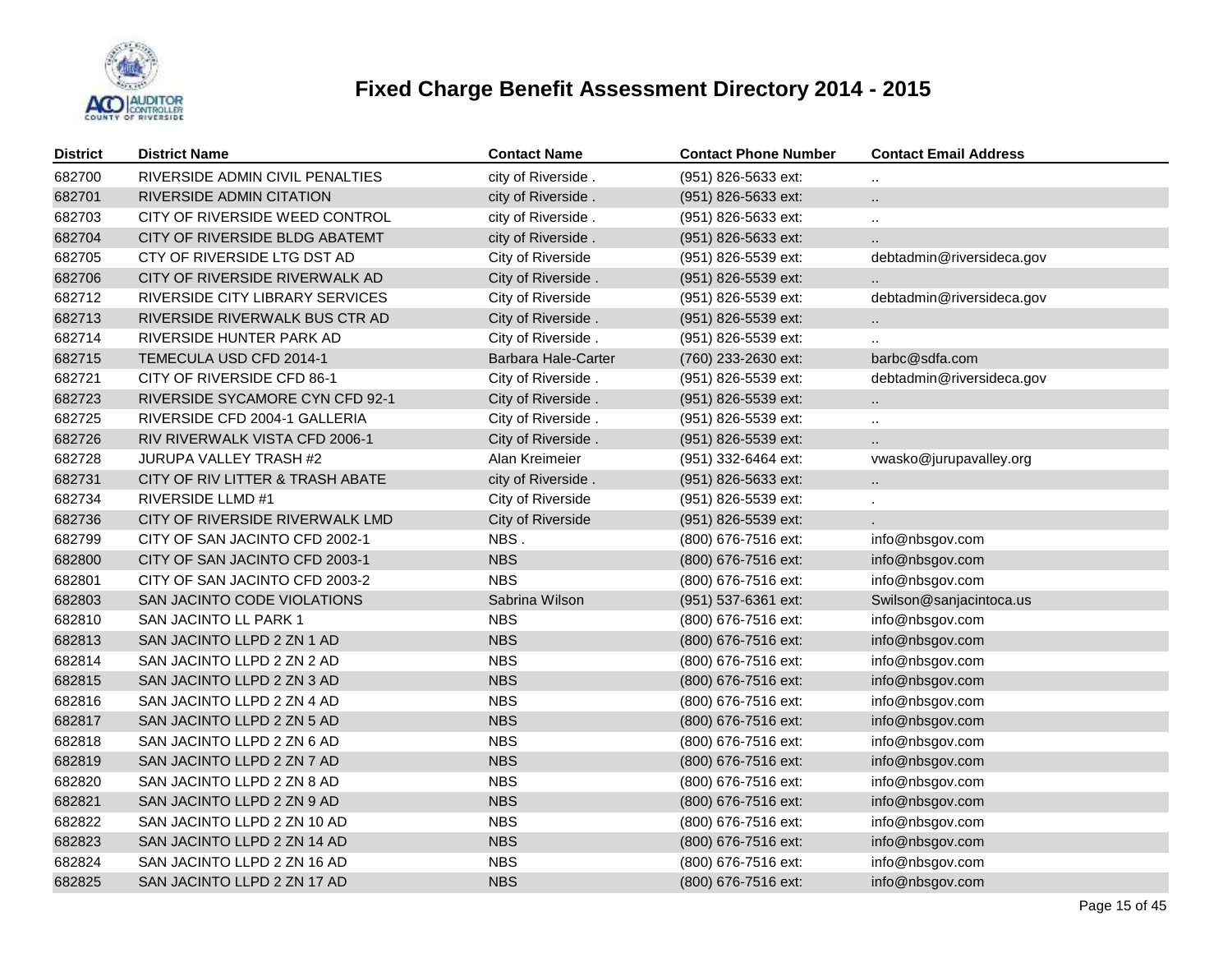

| <b>District</b> | <b>District Name</b>            | <b>Contact Name</b>             | <b>Contact Phone Number</b> | <b>Contact Email Address</b>   |
|-----------------|---------------------------------|---------------------------------|-----------------------------|--------------------------------|
| 682826          | SAN JACINTO LLPD 2 ZN 18 AD     | <b>NBS</b>                      | (800) 676-7516 ext:         | info@nbsgov.com                |
| 682828          | SAN JACINTO LLPD 2 ZN 12 AD     | <b>NBS</b>                      | (800) 676-7516 ext:         | info@nbsgov.com                |
| 682829          | SAN JACINTO LLPD 2 ZN 13 AD     | <b>NBS</b>                      | (800) 676-7516 ext:         | info@nbsgov.com                |
| 682830          | SAN JACINTO LLPD 2 ZN 15 AD     | <b>NBS</b>                      | (800) 676-7516 ext:         | info@nbsgov.com                |
| 682831          | SAN JACINTO LLPD 2 ZN 19 AD     | <b>NBS</b>                      | (800) 676-7516 ext:         | info@nbsgov.com                |
| 682832          | SAN JACINTO LLPD 2 ZN 20 AD     | <b>NBS</b>                      | (800) 676-7516 ext:         | info@nbsgov.com                |
| 682833          | SAN JACINTO LLPD 2 ZN 21 AD     | <b>NBS</b>                      | (800) 676-7516 ext:         | info@nbsgov.com                |
| 682834          | SAN JACINTO LLPD 2 ZN 22 AD     | <b>NBS</b>                      | (800) 676-7516 ext:         | info@nbsgov.com                |
| 682835          | SAN JACINTO LLPD 2 ZN 23 AD     | <b>NBS</b>                      | (800) 676-7516 ext:         | info@nbsgov.com                |
| 682836          | SAN JACINTO LLPD 2 ZN 24 AD     | <b>NBS</b>                      | (800) 676-7516 ext:         | info@nbsgov.com                |
| 682837          | SAN JACINTO LLPD 2 ZN 25 AD     | <b>NBS</b>                      | (800) 676-7516 ext:         | info@nbsgov.com                |
| 682838          | SAN JACINTO LLPD 2 ZN 26 AD     | <b>NBS</b>                      | (800) 676-7516 ext:         | info@nbsgov.com                |
| 682839          | SAN JACINTO LLPD 2 ZN 27 AD     | <b>NBS</b>                      | (800) 676-7516 ext:         | info@nbsgov.com                |
| 682840          | SAN JACINTO LLPD 2 ZN 28 AD     | <b>NBS</b>                      | (800) 676-7516 ext:         | info@nbsgov.com                |
| 682841          | SAN JACINTO LLPD 2 ZN 29 AD     | <b>NBS</b>                      | (800) 676-7516 ext:         | info@nbsgov.com                |
| 682843          | SAN JACINTO LLPD 2 ZN 31 AD     | <b>NBS</b>                      | (800) 676-7516 ext:         | info@nbsgov.com                |
| 682844          | SAN JACINTO LLPD 2 ZN 32 AD     | <b>NBS</b>                      | (800) 676-7516 ext:         | info@nbsgov.com                |
| 682845          | SAN JACINTO LLPD 2 ZN 33 AD     | <b>NBS</b>                      | (800) 676-7516 ext:         | info@nbsgov.com                |
| 682846          | SAN JACINTO LLPD 2 ZN 34 AD     | <b>NBS</b>                      | (800) 676-7516 ext:         | info@nbsgov.com                |
| 682847          | SAN JACINTO LLPD 2 ZN 35 AD     | <b>NBS</b>                      | (800) 676-7516 ext:         | info@nbsgov.com                |
| 682848          | SAN JACINTO LLPD 2 ZN 36 AD     | <b>NBS</b>                      | (800) 676-7516 ext:         | info@nbsgov.com                |
| 682849          | SAN JACINTO LLPD 2 ZN 37 AD     | <b>NBS</b>                      | (800) 676-7516 ext:         | info@nbsgov.com                |
| 682850          | SAN JACINTO LLPD 2 ZN 38 AD     | <b>NBS</b>                      | (800) 676-7516 ext:         | info@nbsgov.com                |
| 682851          | SAN JACINTO LLPD 2 ZN 39 AD     | <b>NBS</b>                      | (800) 676-7516 ext:         | info@nbsgov.com                |
| 682852          | SAN JACINTO LLPD 2 ZN 40 AD     | <b>NBS</b>                      | (800) 676-7516 ext:         | info@nbsgov.com                |
| 682858          | LLPD #2 ZN 85 AD                | <b>NBS</b>                      | (800) 676-7516 ext:         | info@nbsgov.com                |
| 682859          | LLPD #2 ZN 86 AD                | <b>NBS</b>                      | (800) 676-7516 ext:         | info@nbsgov.com                |
| 682912          | TEMECULA PARKS/LIGHTING SVS,    | <b>Temecula Community Servi</b> | (800) 439-6553 ext:         | $\ddotsc$                      |
| 682914          | TEMECULA RESIDENTIAL ST LIGHTS  | Temecula Community Servi        | (800) 439-6553 ext:         | $\ddotsc$                      |
| 682916          | TEMECULA TRASH/RECYCLING        | <b>Temecula Community Servi</b> | (800) 439-6553 ext:         | $\ddot{\phantom{a}}$           |
| 682917          | TEMECULA ROAD MAINTENANCE       | <b>Temecula Community Servi</b> | (800) 439-6553 ext:         |                                |
| 682919          | TEMECULA WEED ABATEMENT         | David Bilby                     | (951) 694-6430 ext:         | david.bilby@cityoftemecula.org |
| 682921          | TEMECULA CFD 03-03 WOLF CREEK A | The City of Temecula.           | (800) 439-6553 ext:         | $\ddot{\phantom{a}}$           |
| 682923          | TEMECULA AD 03-04 JOHN WARNER   | The City of Temecula.           | (800) 439-6553 ext:         | $\ddotsc$                      |
| 682924          | TEMECULA CFD 03-06 HARVESTON 11 | The City of Temecula.           | (800) 439-6553 ext:         | $\ddotsc$                      |
| 682926          | TEMECULA CFD 01-2 HARVESTON B   | The City of Temecula.           | (800) 439-6553 ext:         | $\cdot$ .                      |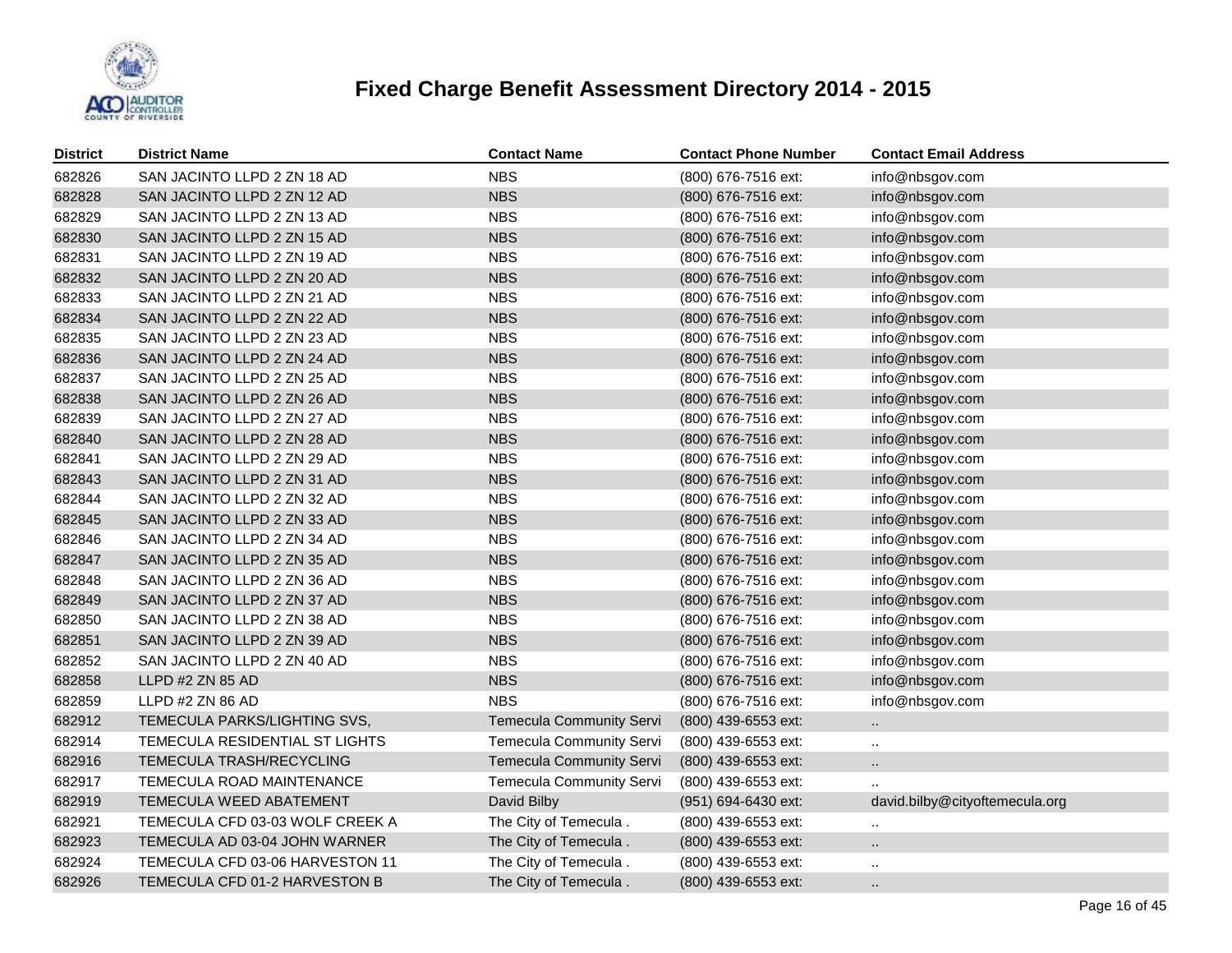

| <b>District</b> | <b>District Name</b>             | <b>Contact Name</b>             | <b>Contact Phone Number</b> | <b>Contact Email Address</b> |
|-----------------|----------------------------------|---------------------------------|-----------------------------|------------------------------|
| 682927          | TEMECULA CFD 01-2 HARVESTON A    | The City of Temecula.           | (800) 439-6553 ext:         | $\ddot{\phantom{a}}$         |
| 682928          | TEMECULA CFD 03-1 CROWNE HILL    | The City of Temecula.           | (800) 439-6553 ext:         | $\ddot{\phantom{1}}$         |
| 682929          | TEMECULA CFD03-2 RORIPAUGH RANCH | The City of Temecula.           | (800) 439-6553 ext:         | $\cdot$ .                    |
| 682930          | TEMECULA PERIMTR LDS ZN 1 AD     | <b>Temecula Community Servi</b> | (800) 439-6553 ext:         | $\cdot$ .                    |
| 682931          | TEMECULA PERIMTR LDS ZN 2 AD     | <b>Temecula Community Servi</b> | (800) 439-6553 ext:         | $\ddotsc$                    |
| 682932          | TEMECULA PERIMTR LDS ZN 3 AD     | <b>Temecula Community Servi</b> | (800) 439-6553 ext:         | $\ddot{\phantom{a}}$         |
| 682933          | TEMECULA PERIMTR LDS ZN 4 AD     | <b>Temecula Community Servi</b> | (800) 439-6553 ext:         | $\ddotsc$                    |
| 682934          | TEMECULA PERIMTR LDS ZN 5 AD     | <b>Temecula Community Servi</b> | (800) 439-6553 ext:         | $\ddot{\phantom{a}}$         |
| 682935          | TEMECULA PERIMTR LDS ZN 6 AD     | Temecula Community Servi        | (800) 439-6553 ext:         | $\ddot{\phantom{a}}$         |
| 682936          | TEMECULA PERIMTR LDS ZN 7 AD     | <b>Temecula Community Servi</b> | (800) 439-6553 ext:         | $\ddot{\phantom{1}}$         |
| 682937          | TEMECULA PERIMTR LDS ZN 8 AD     | <b>Temecula Community Servi</b> | (800) 439-6553 ext:         | $\ddot{\phantom{a}}$         |
| 682938          | TEMECULA PERIMTR LDS ZN 9 AD     | <b>Temecula Community Servi</b> | (800) 439-6553 ext:         | $\ddotsc$                    |
| 682939          | TEMECULA PERIMTR LDS ZN 10 AD    | <b>Temecula Community Servi</b> | (800) 439-6553 ext:         | $\ddotsc$                    |
| 682940          | TEMECULA PERIMTR LDS ZN 11 AD    | <b>Temecula Community Servi</b> | (800) 439-6553 ext:         | $\ddot{\phantom{a}}$         |
| 682941          | TEMECULA PERIMTR LDS ZN 12 AD    | <b>Temecula Community Servi</b> | (800) 439-6553 ext:         | $\ddotsc$                    |
| 682942          | TEMECULA PERIMTR LDS ZN 13 AD    | <b>Temecula Community Servi</b> | (800) 439-6553 ext:         | $\ddot{\phantom{a}}$         |
| 682943          | TEMECULA PERIMTR LDS ZN 14 AD    | <b>Temecula Community Servi</b> | (800) 439-6553 ext:         | $\ddotsc$                    |
| 682944          | TEMECULA PERIMTR LDS ZN 15 AD    | <b>Temecula Community Servi</b> | (800) 439-6553 ext:         | $\ddotsc$                    |
| 682945          | TEMECULA PERIMTR LDS ZN 16 AD    | <b>Temecula Community Servi</b> | (800) 439-6553 ext:         | $\ddotsc$                    |
| 682946          | TEMECULA PERIMTR LDS ZN 17 AD    | <b>Temecula Community Servi</b> | (800) 439-6553 ext:         | $\ddotsc$                    |
| 682947          | TEMECULA PERIMTR LDS ZN 18 AD    | <b>Temecula Community Servi</b> | $(800)$ 439-6553 ext:       | $\ddotsc$                    |
| 682948          | TEMECULA PERIMTR LDS ZN 19 AD    | <b>Temecula Community Servi</b> | (800) 439-6553 ext:         | $\ddot{\phantom{a}}$         |
| 682949          | TEMECULA PERIMTR LDS ZN 20 AD    | <b>Temecula Community Servi</b> | (800) 439-6553 ext:         | $\ddotsc$                    |
| 682950          | TEMECULA PERIMTR LDS ZN 21 AD    | <b>Temecula Community Servi</b> | (800) 439-6553 ext:         |                              |
| 682951          | TEMECULA PERIMTR LDS ZN 22 AD    | <b>Temecula Community Servi</b> | (800) 439-6553 ext:         | $\ddot{\phantom{a}}$         |
| 682952          | TEMECULA PERIMTR LDS ZN 23 AD    | <b>Temecula Community Servi</b> | (800) 439-6553 ext:         | $\ddotsc$                    |
| 682953          | TEMECULA PERIMTR LDS ZN 24 AD    | <b>Temecula Community Servi</b> | (800) 439-6553 ext:         | $\ddotsc$                    |
| 682954          | TEMECULA PERIMTR LDS ZN 25 AD    | <b>Temecula Community Servi</b> | (800) 439-6553 ext:         | $\ddotsc$                    |
| 682955          | TEMECULA PERIMTR LDS ZN 26 AD    | Temecula Community Servi        | (800) 439-6553 ext:         | $\ddotsc$                    |
| 682956          | TEMECULA PERIMTR LDS ZN 27 AD    | <b>Temecula Community Servi</b> | (800) 439-6553 ext:         | $\ddot{\phantom{a}}$         |
| 682957          | TEMECULA PERIMTR LDS ZN 28 AD    | <b>Temecula Community Servi</b> | (800) 439-6553 ext:         | $\ddot{\phantom{a}}$         |
| 682958          | TEMECULA PERIMTR LDS ZN 29 AD    | <b>Temecula Community Servi</b> | (800) 439-6553 ext:         |                              |
| 683000          | ALVORD USD CFD 2001-1            | Dolinka Group                   | (877) 250-1503 ext:         | taxinfo@dolinkagroup.com     |
| 683001          | ALVORD USD CFD 2002-1            | Dolinka Group                   | (877) 250-1503 ext:         | taxinfo@dolinkagroup.com     |
| 683002          | ALVORD USD CFD 2006-1 TAX A      | Dolinka Group                   | (877) 250-1503 ext:         | taxinfo@dolinkagroup.com     |
| 683003          | ALVORD USD CFD 2006-1 TAX B      | Dolinka Group                   | (877) 250-1503 ext:         | taxinfo@dolinkagroup.com     |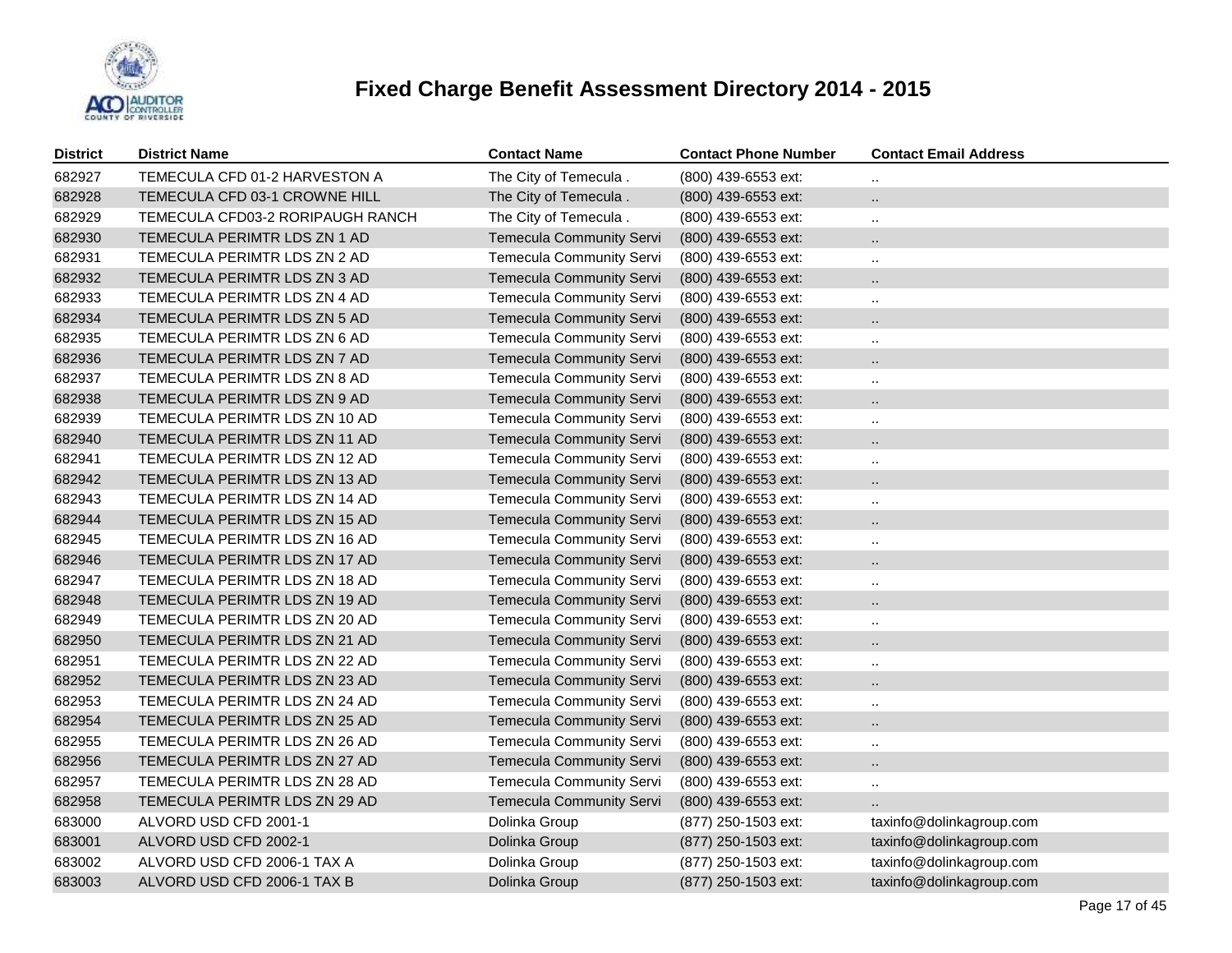

| <b>District</b> | <b>District Name</b>             | <b>Contact Name</b> | <b>Contact Phone Number</b> | <b>Contact Email Address</b> |
|-----------------|----------------------------------|---------------------|-----------------------------|------------------------------|
| 683142          | CORONA-NORCO USD CFD 03-5        | <b>Ted Rozzi</b>    | (951) 736-5045 ext:         | trozzi@cnusd.k12.ca.us       |
| 683143          | CORONA-NORCO USD CFD 03-4        | <b>Ted Rozzi</b>    | (951) 736-5045 ext:         | trozzi@cnusd.k12.ca.us       |
| 683144          | CORONA-NORCO USD CFD 03-3 (A)    | <b>Ted Rozzi</b>    | (951) 736-5045 ext:         | trozzi@cnusd.k12.ca.us       |
| 683145          | CORONA-NORCO USD CFD 03-3 (B)    | <b>Ted Rozzi</b>    | (951) 736-5045 ext:         | trozzi@cnusd.k12.ca.us       |
| 683146          | CORONA-NORCO USD CFD 03-2        | <b>Ted Rozzi</b>    | (951) 736-5045 ext:         | trozzi@cnusd.k12.ca.us       |
| 683147          | CORONA-NORCO USD CFD 03-1        | <b>Ted Rozzi</b>    | (951) 736-5045 ext:         | trozzi@cnusd.k12.ca.us       |
| 683148          | CORONA-NORCO USD CFD 02-2 A      | <b>Ted Rozzi</b>    | (951) 736-5045 ext:         | trozzi@cnusd.k12.ca.us       |
| 683149          | CORONA-NORCO USD CFD 02-2 B      | <b>Ted Rozzi</b>    | (951) 736-5045 ext:         | trozzi@cnusd.k12.ca.us       |
| 683150          | CORONA-NORCO USD CFD 00-1        | <b>Ted Rozzi</b>    | (951) 736-5045 ext:         | trozzi@cnusd.k12.ca.us       |
| 683151          | CORONA-NORCO USD CFD 01-1 AREA A | <b>Ted Rozzi</b>    | (951) 736-5045 ext:         | trozzi@cnusd.k12.ca.us       |
| 683152          | CORONA-NORCO USD CFD 01-1 AREA B | <b>Ted Rozzi</b>    | (951) 736-5045 ext:         | trozzi@cnusd.k12.ca.us       |
| 683153          | CORONA-NORCO USD CFD 02-1        | <b>Ted Rozzi</b>    | (951) 736-5045 ext:         | trozzi@cnusd.k12.ca.us       |
| 683154          | CORONA-NORCO USD CFD 01-2 AREA A | <b>Ted Rozzi</b>    | (951) 736-5045 ext:         | trozzi@cnusd.k12.ca.us       |
| 683155          | CORONA-NORCO USD CFD 01-2 AREA B | <b>Ted Rozzi</b>    | (951) 736-5045 ext:         | trozzi@cnusd.k12.ca.us       |
| 683156          | CORONA-NORCO USD CFD 01-2 AREA C | <b>Ted Rozzi</b>    | (951) 736-5045 ext:         | trozzi@cnusd.k12.ca.us       |
| 683157          | CORONA-NORCO USD CFD 06-1        | <b>Ted Rozzi</b>    | (951) 736-5045 ext:         | trozzi@cnusd.k12.ca.us       |
| 683158          | CORONA-NORCO USD CFD 06-2        | <b>Ted Rozzi</b>    | (951) 736-5045 ext:         | trozzi@cnusd.k12.ca.us       |
| 683160          | CORONA-NORCO USD CFD 99-1        | <b>Ted Rozzi</b>    | (951) 736-5045 ext:         | trozzi@cnusd.k12.ca.us       |
| 683161          | CORONA-NORCO USD CFD 99-2 AREA A | <b>Ted Rozzi</b>    | (951) 736-5045 ext:         | trozzi@cnusd.k12.ca.us       |
| 683162          | CORONA-NORCO USD CFD 99-2 AREA B | <b>Ted Rozzi</b>    | (951) 736-5045 ext:         | trozzi@cnusd.k12.ca.us       |
| 683163          | CORONA-NORCO USD CFD 99-2 AREA C | <b>Ted Rozzi</b>    | (951) 736-5045 ext:         | trozzi@cnusd.k12.ca.us       |
| 683164          | CORONA-NORCO USD CFD 05-1        | <b>Ted Rozzi</b>    | (951) 736-5045 ext:         | trozzi@cnusd.k12.ca.us       |
| 683166          | CORONA-NORCO USD CFD 04-2 IA 3   | <b>Ted Rozzi</b>    | (951) 736-5045 ext:         | trozzi@cnusd.k12.ca.us       |
| 683167          | CORONA-NORCO USD CFD 04-1        | <b>Ted Rozzi</b>    | (951) 736-5045 ext:         | trozzi@cnusd.k12.ca.us       |
| 683168          | CORONA-NORCO USD CFD 04-2 IA1    | <b>Ted Rozzi</b>    | (951) 736-5045 ext:         | trozzi@cnusd.k12.ca.us       |
| 683169          | CORONA-NORCO USD CFD 04-2 IA2    | <b>Ted Rozzi</b>    | (951) 736-5045 ext:         | trozzi@cnusd.k12.ca.us       |
| 683174          | CORONA-NORCO USD CFD 94-1        | <b>Ted Rozzi</b>    | (951) 736-5045 ext:         | trozzi@cnusd.k12.ca.us       |
| 683175          | CORONA-NORCO CFD 95-1            | <b>Ted Rozzi</b>    | (951) 736-5045 ext:         | trozzi@cnusd.k12.ca.us       |
| 683176          | CORONA-NORCO CFD 96-1            | <b>Ted Rozzi</b>    | (951) 736-5045 ext:         | trozzi@cnusd.k12.ca.us       |
| 683177          | CORONA-NORCO CFD 97-1            | <b>Ted Rozzi</b>    | (951) 736-5045 ext:         | trozzi@cnusd.k12.ca.us       |
| 683178          | CORONA-NORCO USD CFD 98-1        | <b>Ted Rozzi</b>    | (951) 736-5045 ext:         | trozzi@cnusd.k12.ca.us       |
| 683179          | CORONA-NORCO USD CFD 98-2        | <b>Ted Rozzi</b>    | (951) 736-5045 ext:         | trozzi@cnusd.k12.ca.us       |
| 683181          | RIV UNIF CFD #6                  | Andrea Roess        | (949) 955-1500 ext:         | andrea@taussig.com           |
| 683182          | RIV UNIF CFD #2                  | Andrea Roess        | (949) 955-1500 ext:         | andrea@taussig.com           |
| 683183          | RIVERSIDE UNIF CFD #3            | Andrea Roess        | (949) 955-1500 ext:         | andrea@taussig.com           |
| 683184          | RIV UNIF CFD #4                  | Andrea Roess        | (949) 955-1500 ext:         | andrea@taussig.com           |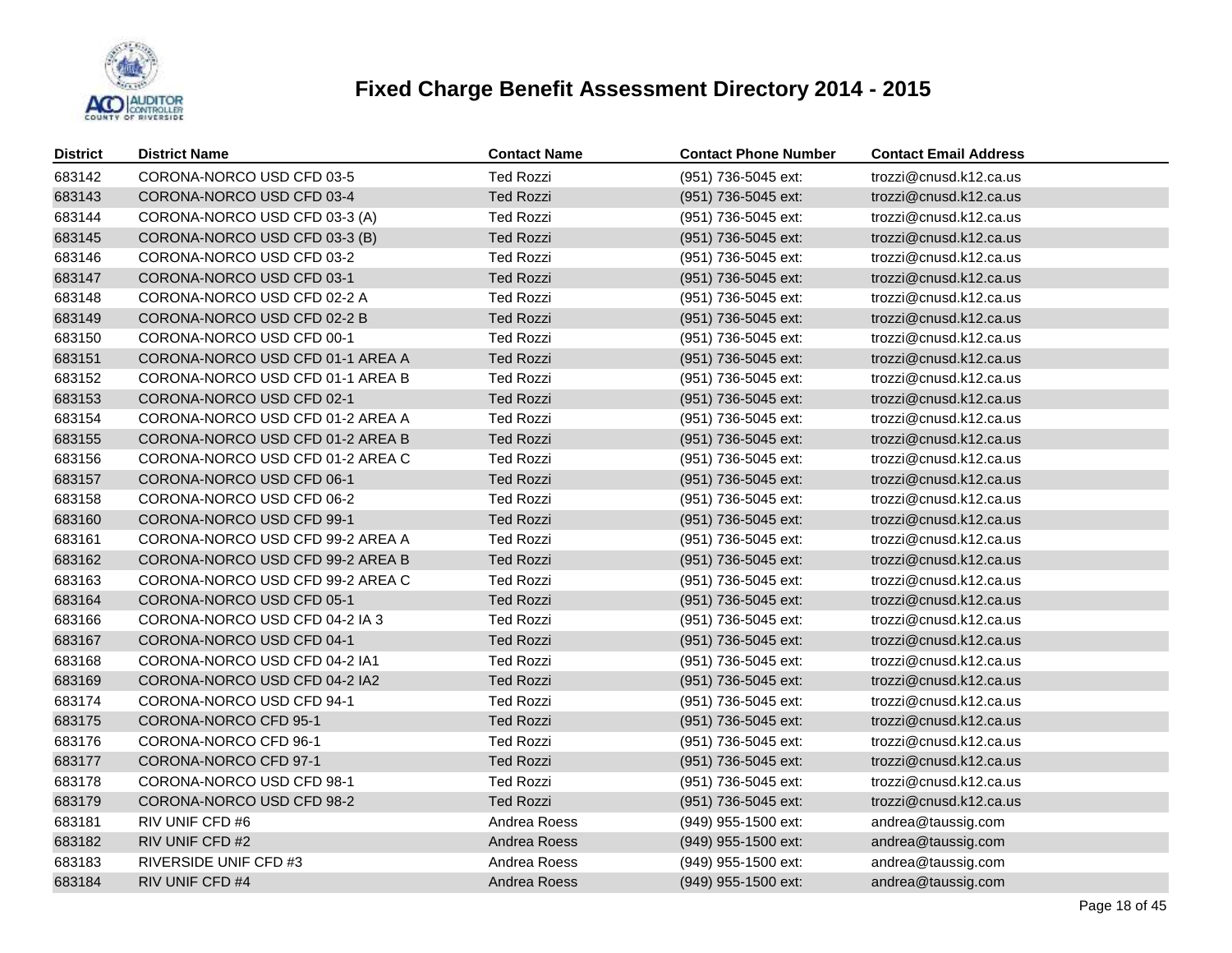

| <b>District</b> | <b>District Name</b>           | <b>Contact Name</b>       | <b>Contact Phone Number</b> | <b>Contact Email Address</b> |
|-----------------|--------------------------------|---------------------------|-----------------------------|------------------------------|
| 683185          | RIV USD CFD #8                 | Andrea Roess              | (949) 955-1500 ext:         | andrea@taussig.com           |
| 683191          | VAL VERDE USD CFD 2003-1 IA #1 | Dolinka Group             | (877) 250-1503 ext:         | taxinfo@dolinkagroup.com     |
| 683192          | VAL VERDE USD CFD 2003-2       | Dolinka Group             | (877) 250-1503 ext:         | taxinfo@dolinkagroup.com     |
| 683193          | VAL VERDE USD CFD 2003-1 IA #2 | Dolinka Group             | (877) 250-1503 ext:         | taxinfo@dolinkagroup.com     |
| 683194          | VAL VERDE USD CFD 98-1         | Dolinka Group             | (877) 250-1503 ext:         | taxinfo@dolinkagroup.com     |
| 683200          | VAL VERDE USD CFD 2002-1 IA-A  | Dolinka Group             | (877) 250-1503 ext:         | taxinfo@dolinkagroup.com     |
| 683281          | PERRIS UNION HS CFD 91-1       | Koppel & Gruber Public Fi | (888) 510-0290 ext:         | info@kgpf.net                |
| 683282          | PERRIS UNION HS CFD 92-1       | Koppel & Gruber Public Fi | (888) 510-0290 ext:         | info@kgpf.net                |
| 683300          | RIV USD CFD 6 (IMP AREA 2)     | Andrea Roess              | (949) 955-1500 ext:         | andrea@taussig.com           |
| 683301          | RIV USD CFD 7                  | Andrea Roess              | (949) 955-1500 ext:         | andrea@taussig.com           |
| 683302          | RIV USD CFD 9 (IMP AREA 1)     | Andrea Roess              | (949) 955-1500 ext:         | andrea@taussig.com           |
| 683303          | RIV USD CFD 9 (IMP AREA 3)     | Andrea Roess              | (949) 955-1500 ext:         | andrea@taussig.com           |
| 683304          | RIV USD CFD 9 (IMP AREA 4)     | Andrea Roess              | (949) 955-1500 ext:         | andrea@taussig.com           |
| 683305          | RIV USD CFD 9 (IMP AREA 5)     | Andrea Roess              | (949) 955-1500 ext:         | andrea@taussig.com           |
| 683306          | RIV USD CFD 9 1A-2             | Andrea Roess              | (949) 955-1500 ext:         | andrea@taussig.com           |
| 683307          | RIV USD CFD 10                 | Andrea Roess              | (949) 955-1500 ext:         | andrea@taussig.com           |
| 683308          | RIV USD CFD 11                 | Andrea Roess              | (949) 955-1500 ext:         | andrea@taussig.com           |
| 683309          | RIV USD CFD 12                 | Andrea Roess              | (949) 955-1500 ext:         | andrea@taussig.com           |
| 683310          | RIV USD CFD 16                 | Andrea Roess              | (949) 955-1500 ext:         | andrea@taussig.com           |
| 683311          | RIV USD CFD 14                 | Andrea Roess              | (949) 955-1500 ext:         | andrea@taussig.com           |
| 683312          | RIV USD CFD 15 IA 1            | Andrea Roess              | (949) 955-1500 ext:         | andrea@taussig.com           |
| 683313          | RIV USD CFD 18                 | Andrea Roess              | (949) 955-1500 ext:         | andrea@taussig.com           |
| 683314          | RIV USD CFD 22                 | Andrea Roess              | (949) 955-1500 ext:         | andrea@taussig.com           |
| 683315          | RIV USD CFD 13 IA 1            | Andrea Roess              | (949) 955-1500 ext:         | andrea@taussig.com           |
| 683316          | RIV USD CFD 17                 | Andrea Roess              | (949) 955-1500 ext:         | andrea@taussig.com           |
| 683317          | RIV USD CFD 15 IA 2            | Andrea Roess              | $(949)$ 955-1500 ext:       | andrea@taussig.com           |
| 683318          | RIV USD CFD 21 IA 2            | Andrea Roess              | (949) 955-1500 ext:         | andrea@taussig.com           |
| 683319          | RIV USD CFD 20                 | Andrea Roess              | (949) 955-1500 ext:         | andrea@taussig.com           |
| 683320          | RIV USD CFD 24                 | Andrea Roess              | (949) 955-1500 ext:         | andrea@taussig.com           |
| 683321          | RIV USD CFD 15 IA 3            | Andrea Roess              | (949) 955-1500 ext:         | andrea@taussig.com           |
| 683322          | RIVERSIDE USD CFD 26           | Andrea Roess              | (949) 955-1500 ext:         | andrea@taussig.com           |
| 683323          | RIVERSIDE USD CFD 27           | Andrea Roess              | (949) 955-1500 ext:         | andrea@taussig.com           |
| 683400          | MURRIETA VALLEY USD CFD 90-1   | Dolinka Group             | (877) 250-1503 ext:         | taxinfo@dolinkagroup.com     |
| 683401          | MURRIETA VALLEY USD CFD 98-1   | Dolinka Group             | (877) 250-1503 ext:         | taxinfo@dolinkagroup.com     |
| 683402          | MURRIETA VALLEY USD CFD 98-2   | Dolinka Group             | (877) 250-1503 ext:         | taxinfo@dolinkagroup.com     |
| 683403          | MURRIETA VALLEY USD CFD 98-3   | Dolinka Group             | (877) 250-1503 ext:         | taxinfo@dolinkagroup.com     |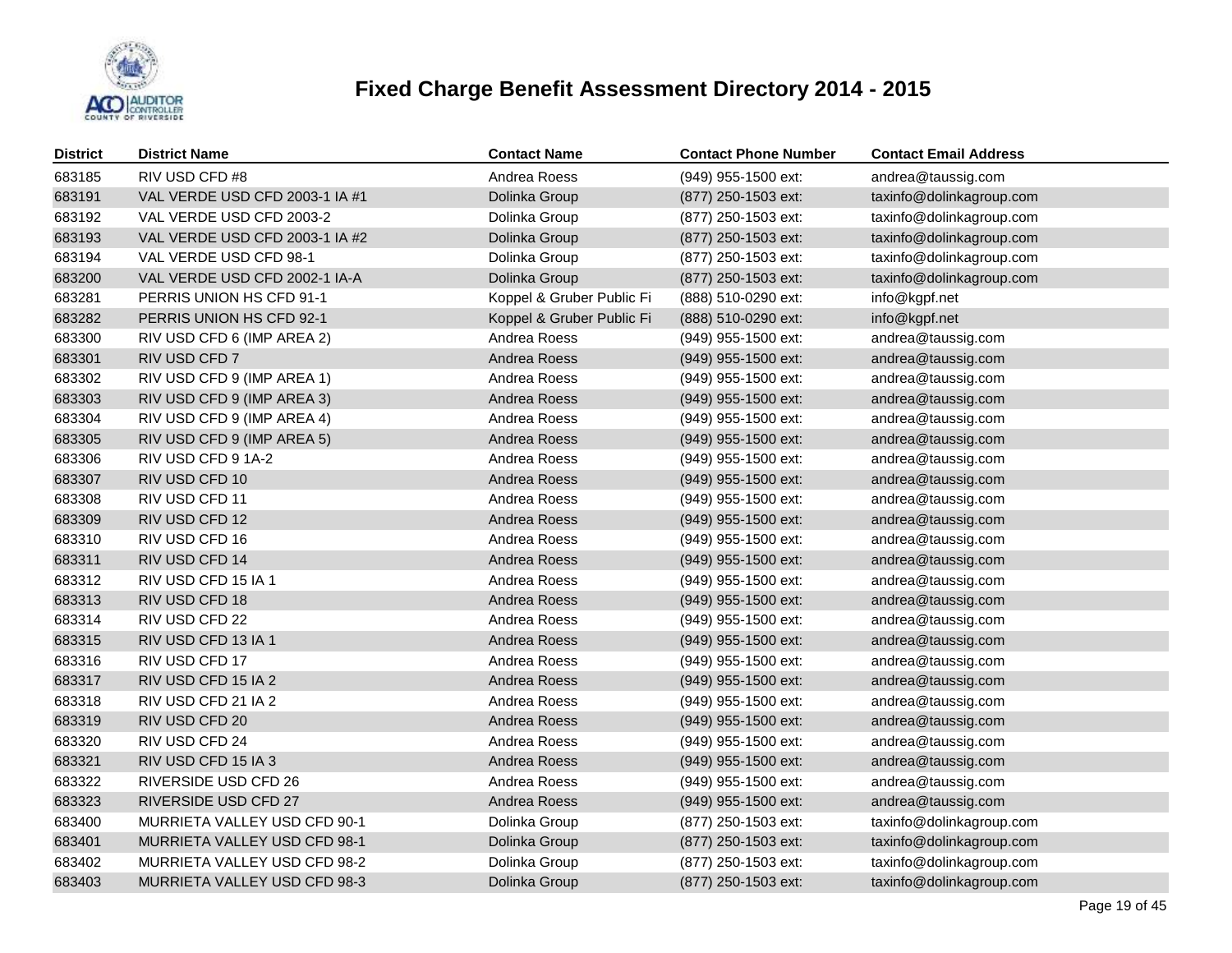

| <b>District</b> | <b>District Name</b>             | <b>Contact Name</b>             | <b>Contact Phone Number</b> | <b>Contact Email Address</b> |
|-----------------|----------------------------------|---------------------------------|-----------------------------|------------------------------|
| 683404          | MURRIETA VL USD CFD 99-1 IMP A   | Dolinka Group                   | (877) 250-1503 ext:         | taxinfo@dolinkagroup.com     |
| 683405          | MURRIETA VL USD CFD 99-1 IMP B   | Dolinka Group                   | (877) 250-1503 ext:         | taxinfo@dolinkagroup.com     |
| 683406          | MURRIETA VALLEY USD CFD 2000-1   | Dolinka Group                   | (877) 250-1503 ext:         | taxinfo@dolinkagroup.com     |
| 683408          | MURRIETA VALLEY USD CFD 2000-2   | Dolinka Group                   | (877) 250-1503 ext:         | taxinfo@dolinkagroup.com     |
| 683409          | MURRIETA VALLEY USD CFD 2001-1   | Dolinka Group                   | (877) 250-1503 ext:         | taxinfo@dolinkagroup.com     |
| 683410          | MURRIETA VALLEY USD CFD 2001-2   | Dolinka Group                   | (877) 250-1503 ext:         | taxinfo@dolinkagroup.com     |
| 683411          | MURRIETA VALLEY USD CFD 2002-1   | Dolinka Group                   | (877) 250-1503 ext:         | taxinfo@dolinkagroup.com     |
| 683412          | MURRIETA VALLEY USD CFD 2002-2   | Dolinka Group                   | (877) 250-1503 ext:         | taxinfo@dolinkagroup.com     |
| 683413          | MURRIETA VALLEY USD CFD 2001-4   | Dolinka Group                   | (877) 250-1503 ext:         | taxinfo@dolinkagroup.com     |
| 683414          | MURRIETA VALLEY USD CFD 2002-3   | Dolinka Group                   | $(877)$ 250-1503 ext:       | taxinfo@dolinkagroup.com     |
| 683415          | MURRIETA VAL USD CFD 2002-5 IA A | Dolinka Group                   | (877) 250-1503 ext:         | taxinfo@dolinkagroup.com     |
| 683416          | MURRIETA VAL USD CFD 2002-4 IA A | Dolinka Group                   | (877) 250-1503 ext:         | taxinfo@dolinkagroup.com     |
| 683417          | MURRIETA VAL USD CFD 2002-4 IA B | Dolinka Group                   | (877) 250-1503 ext:         | taxinfo@dolinkagroup.com     |
| 683419          | MURRIETA VAL USD CFD 2002-5 IA B | Dolinka Group                   | (877) 250-1503 ext:         | taxinfo@dolinkagroup.com     |
| 683420          | MURRIETA VALLEY USD CFD 2003-1   | Dolinka Group                   | (877) 250-1503 ext:         | taxinfo@dolinkagroup.com     |
| 683421          | MURRIETA VALLEY USD CFD 2003-2   | Dolinka Group                   | (877) 250-1503 ext:         | taxinfo@dolinkagroup.com     |
| 683422          | MURRIETA VALLEY USD CFD 2003-3   | Dolinka Group                   | (877) 250-1503 ext:         | taxinfo@dolinkagroup.com     |
| 683423          | MURRIETA VALLEY USD CFD 2003-4   | Dolinka Group                   | (877) 250-1503 ext:         | taxinfo@dolinkagroup.com     |
| 683424          | MURRIETA VALLEY USD CFD 2004-1   | Dolinka Group                   | (877) 250-1503 ext:         | taxinfo@dolinkagroup.com     |
| 683426          | MURRIETA VL USD CFD 2006-1 IA B  | Dolinka Group                   | (877) 250-1503 ext:         | taxinfo@dolinkagroup.com     |
| 683427          | MURRIETA VL USD CFD 2006-1 IA A  | Dolinka Group                   | (877) 250-1503 ext:         | taxinfo@dolinkagroup.com     |
| 683500          | DESERT SANDS USD CFD 1           | <b>David Taussig Associates</b> | (800) 969-4382 ext:         |                              |
| 683501          | DESERT SANDS USD CFD 2008-1      | <b>Barbara Hale-Carter</b>      | (760) 233-2630 ext:         | barbc@sdfa.com               |
| 683510          | <b>JURUPA VALLEY TRASH 1</b>     | Alan Kreimeier                  | (951) 332-6464 ext:         | vwasko@jurupavalley.org      |
| 683626          | JURUPA USD CFD 1 IMP 1           | Dolinka Group                   | (877) 250-1503 ext:         | taxinfo@dolinkagroup.com     |
| 683627          | JURUPA USD CFD 1 IMP #2          | Dolinka Group                   | (877) 250-1503 ext:         | taxinfo@dolinkagroup.com     |
| 683628          | <b>JURUPA USD CFD 2</b>          | Rubab Gardezi                   | (949) 250-8300 ext:         | rgardezi@dolinkagroup.com    |
| 683629          | JURUPA USD CFD 3                 | Dolinka Group                   | (877) 250-1503 ext:         | taxinfo@dolinkagroup.com     |
| 683630          | <b>JURUPA USD CFD 4</b>          | Dolinka Group                   | (877) 250-1503 ext:         | taxinfo@dolinkagroup.com     |
| 683631          | JURUPA USD CFD 6                 | Dolinka Group                   | (877) 250-1503 ext:         | taxinfo@dolinkagroup.com     |
| 683700          | HEMET USD CFD 2004-1             | <b>Barbara Hale-Carter</b>      | (760) 233-2630 ext:         | barbc@sdfa.com               |
| 683702          | HEMET USD CFD 2005-1             | <b>Barbara Hale-Carter</b>      | (760) 233-2630 ext:         | barbc@sdfa.com               |
| 683703          | HEMET USD CFD 2005-4             | Barbara Hale-Carter             | (760) 233-2630 ext:         | barbc@sdfa.com               |
| 683705          | HEMET USD CFD 2005-3 IA 1        | <b>Barbara Hale-Carter</b>      | (760) 233-2630 ext:         | barbc@sdfa.com               |
| 683720          | HEMET USD CFD 2005-2             | Barbara Hale-Carter             | (760) 233-2630 ext:         | barbc@sdfa.com               |
| 683721          | HEMET USD CFD 2005-6             | Barbara Hale-Carter             | (760) 233-2630 ext:         | barbc@sdfa.com               |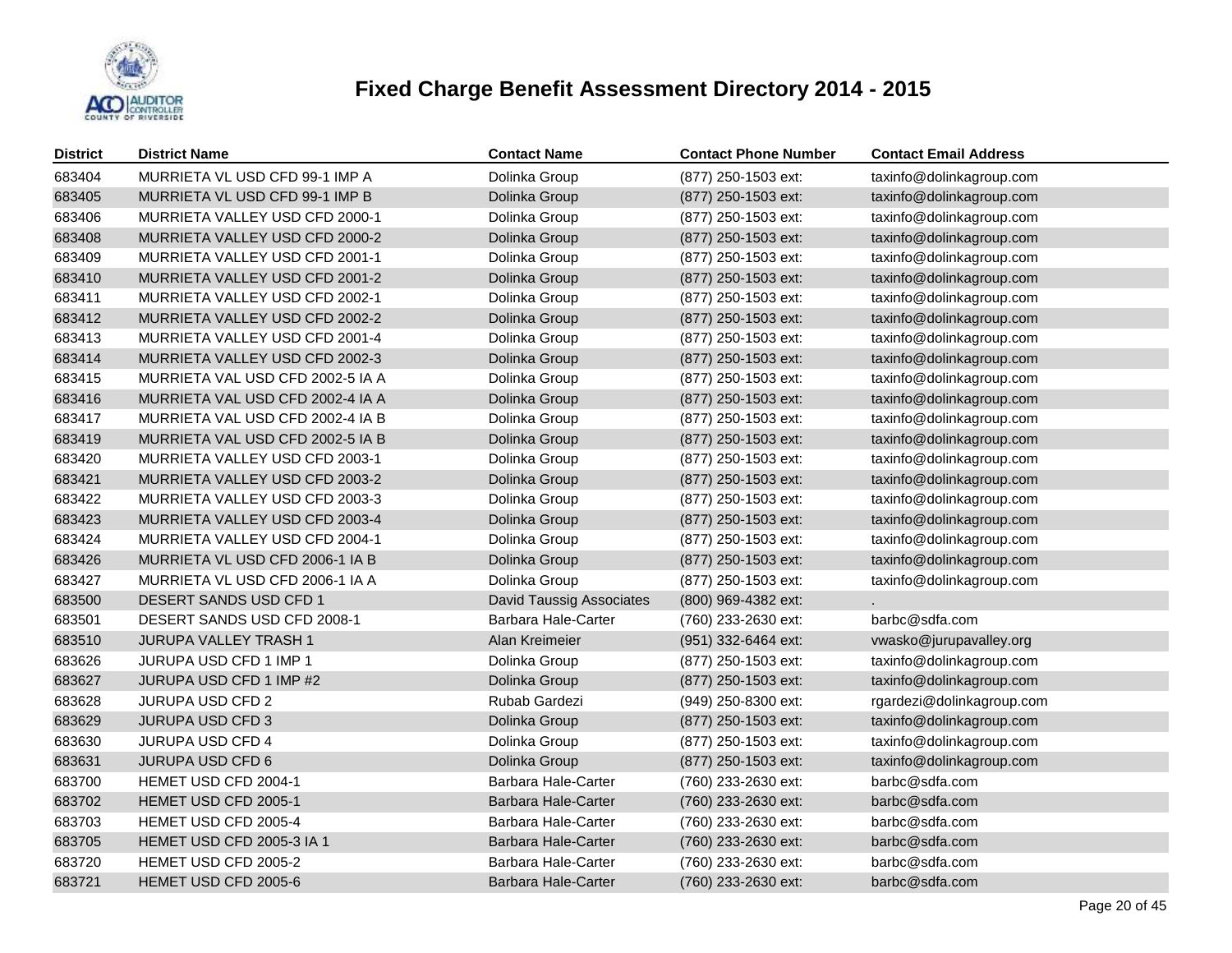

| <b>District</b> | <b>District Name</b>             | <b>Contact Name</b>        | <b>Contact Phone Number</b> | <b>Contact Email Address</b> |
|-----------------|----------------------------------|----------------------------|-----------------------------|------------------------------|
| 683723          | HEMET USD CFD 2007-2             | Barbara Hale-Carter        | (760) 233-2630 ext:         | barbc@sdfa.com               |
| 683800          | MORENO VL USD EMWD CFD 2003-1    | <b>Barbara Hale-Carter</b> | (760) 233-2630 ext:         | barbc@sdfa.com               |
| 683801          | MORENO VL USD EMWD CFD 2003-2    | Barbara Hale-Carter        | (760) 233-2630 ext:         | barbc@sdfa.com               |
| 683802          | MORENO VL USD EMWD CFD 2004-1    | Barbara Hale-Carter        | (760) 233-2630 ext:         | barbc@sdfa.com               |
| 683803          | MORENO VL USD EMWD CFD 2004-2    | Barbara Hale-Carter        | (760) 233-2630 ext:         | barbc@sdfa.com               |
| 683804          | MORENO VL USD EMWD CFD 2004-3    | Barbara Hale-Carter        | (760) 233-2630 ext:         | barbc@sdfa.com               |
| 683805          | MORENO VL USD EMWD CFD 2004-4    | Barbara Hale-Carter        | (760) 233-2630 ext:         | barbc@sdfa.com               |
| 683806          | MORENO VL USD CFD 2004-5         | Barbara Hale-Carter        | (760) 233-2630 ext:         | barbc@sdfa.com               |
| 683807          | MORENO VL USD EMWD CFD2004-6 ZN1 | Barbara Hale-Carter        | (760) 233-2630 ext:         | barbc@sdfa.com               |
| 683808          | MORENO VL USD EMWD CFD2004-6 ZN2 | Barbara Hale-Carter        | (760) 233-2630 ext:         | barbc@sdfa.com               |
| 683809          | MORENO VL USD EMWD CFD2004-6 ZN3 | Barbara Hale-Carter        | (760) 233-2630 ext:         | barbc@sdfa.com               |
| 683810          | MORENO VL USD EMWD CFD2004-6 ZN4 | Barbara Hale-Carter        | (760) 233-2630 ext:         | barbc@sdfa.com               |
| 683811          | MORENO VL USD EMWD CFD 2005-1    | Barbara Hale-Carter        | (760) 233-2630 ext:         | barbc@sdfa.com               |
| 683812          | MORENO VL USD EMWD CFD 2005-2    | Barbara Hale-Carter        | (760) 233-2630 ext:         | barbc@sdfa.com               |
| 683813          | MORENO VL USD EMWD CFD 2005-3    | Barbara Hale-Carter        | (760) 233-2630 ext:         | barbc@sdfa.com               |
| 683814          | MORENO VL USD EMWD CFD 2005-4    | <b>Barbara Hale-Carter</b> | (760) 233-2630 ext:         | barbc@sdfa.com               |
| 683815          | MORENO VL USD EMWD CFD 2005-5    | Barbara Hale-Carter        | (760) 233-2630 ext:         | barbc@sdfa.com               |
| 683817          | MORENO VL USD EMWD CFD 2007-1    | Barbara Hale-Carter        | (760) 233-2630 ext:         | barbc@sdfa.com               |
| 683900          | MENIFEE USD CFD NO 2011-1 IA2    | Dolinka Group              | (877) 250-1503 ext:         | taxinfo@dolinkagroup.com     |
| 683901          | MENIFEE USD CFD 94-1             | Dolinka Group              | $(877)$ 250-1503 ext:       | taxinfo@dolinkagroup.com     |
| 683902          | MENIFEE USD CFD 99-1             | Dolinka Group              | (877) 250-1503 ext:         | taxinfo@dolinkagroup.com     |
| 683903          | MENIFEE USD CFD 99-1 IA A        | Dolinka Group              | (877) 250-1503 ext:         | taxinfo@dolinkagroup.com     |
| 683904          | MENIFEE USD CFD 99-1 ZONE 2      | Dolinka Group              | (877) 250-1503 ext:         | taxinfo@dolinkagroup.com     |
| 683905          | MENIFEE USD CFD 2002-1           | Dolinka Group              | (877) 250-1503 ext:         | taxinfo@dolinkagroup.com     |
| 683906          | MENIFEE USD CFD 2002-3           | Dolinka Group              | (877) 250-1503 ext:         | taxinfo@dolinkagroup.com     |
| 683907          | MENIFEE USD CFD 2002-4           | Dolinka Group              | (877) 250-1503 ext:         | taxinfo@dolinkagroup.com     |
| 683908          | MENIFEE USD CFD 2002-5           | Dolinka Group              | (877) 250-1503 ext:         | taxinfo@dolinkagroup.com     |
| 683909          | MENIFEE USD CFD 2003-3           | Dolinka Group              | (877) 250-1503 ext:         | taxinfo@dolinkagroup.com     |
| 683910          | MENIFEE USD CFD 2002-2           | Dolinka Group              | (877) 250-1503 ext:         | taxinfo@dolinkagroup.com     |
| 683911          | MENIFEE USD CFD 2003-1           | Dolinka Group              | (877) 250-1503 ext:         | taxinfo@dolinkagroup.com     |
| 683912          | MENIFEE USD CFD 2003-4           | Dolinka Group              | (877) 250-1503 ext:         | taxinfo@dolinkagroup.com     |
| 683913          | MENIFEE USD CFD 2004-3           | Dolinka Group              | (877) 250-1503 ext:         | taxinfo@dolinkagroup.com     |
| 683914          | MENIFEE USD CFD 2004-4           | Dolinka Group              | (877) 250-1503 ext:         | taxinfo@dolinkagroup.com     |
| 683915          | MENIFEE USD CFD 2004-5           | Dolinka Group              | (877) 250-1503 ext:         | taxinfo@dolinkagroup.com     |
| 683916          | MENIFEE USD CFD 2004-6           | Dolinka Group              | (877) 250-1503 ext:         | taxinfo@dolinkagroup.com     |
| 683917          | MENIFEE USD 2004-2 CFD           | Dolinka Group              | (877) 250-1503 ext:         | taxinfo@dolinkagroup.com     |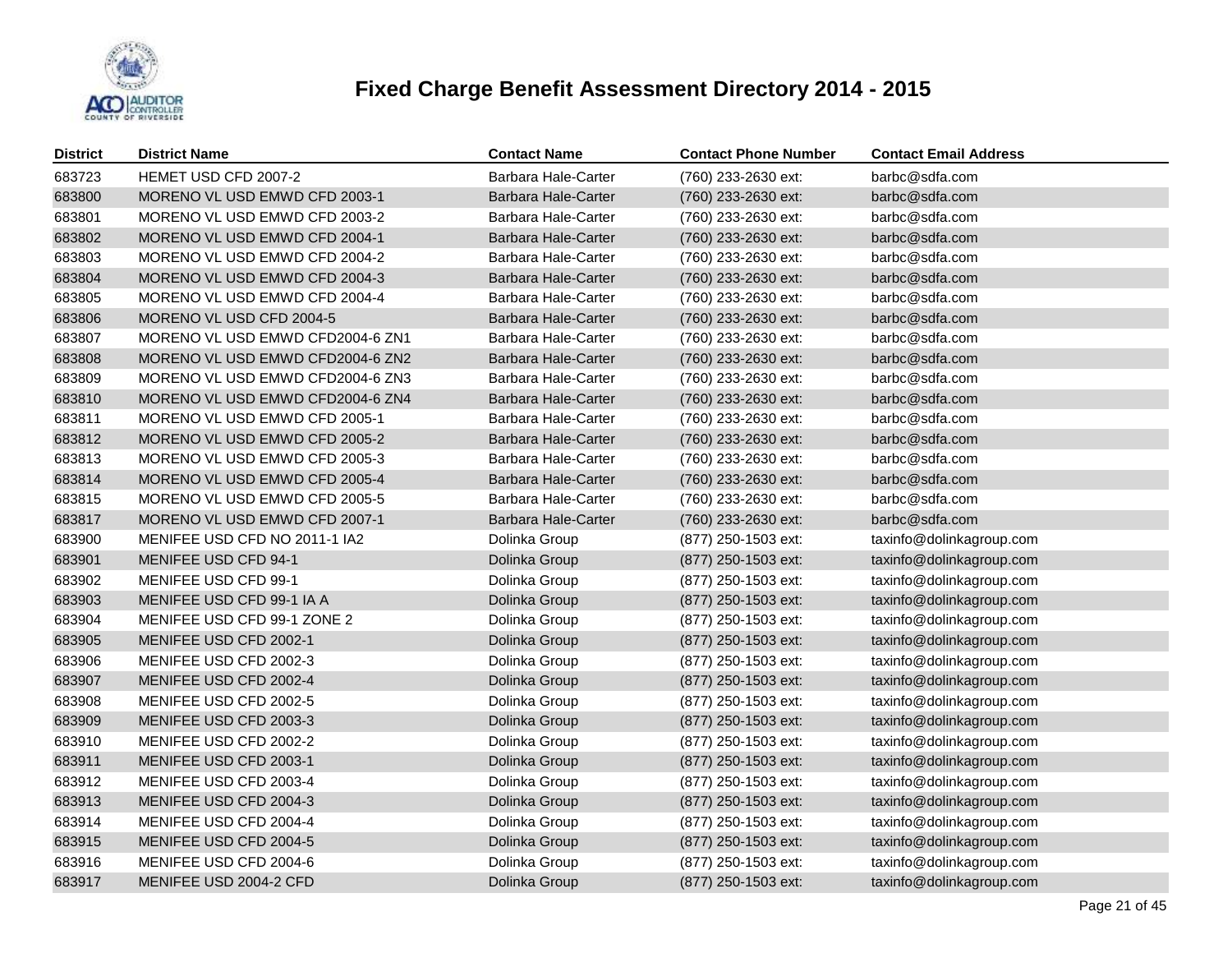

| <b>District</b> | <b>District Name</b>             | <b>Contact Name</b> | <b>Contact Phone Number</b> | <b>Contact Email Address</b>         |
|-----------------|----------------------------------|---------------------|-----------------------------|--------------------------------------|
| 683918          | MENIFEE USD 2005-2 CFD           | Dolinka Group       | (877) 250-1503 ext:         | taxinfo@dolinkagroup.com             |
| 683919          | MENIFEE USD 2003-2 IA A CFD      | Dolinka Group       | (877) 250-1503 ext:         | taxinfo@dolinkagroup.com             |
| 683920          | MENIFEE USD 2006-1 CFD           | Dolinka Group       | (877) 250-1503 ext:         | taxinfo@dolinkagroup.com             |
| 683921          | MENIFEE USD 2006-2 CFD           | Dolinka Group       | (877) 250-1503 ext:         | taxinfo@dolinkagroup.com             |
| 683922          | MENIFEE USD 2006-3 CFD           | Dolinka Group       | (877) 250-1503 ext:         | taxinfo@dolinkagroup.com             |
| 683923          | MENIFEE USD 2006-4 CFD           | Dolinka Group       | (877) 250-1503 ext:         | taxinfo@dolinkagroup.com             |
| 683930          | <b>MENIFEE - DELINQ TRASH</b>    | Wendy Welch         | (951) 672-6777 ext:         | wwelch@cityofmenifee.us              |
| 683931          | CITY OF MENIFEE CFD NO 2012-1    | City of Menifee.    | (800) 439-6553 ext:         |                                      |
| 683932          | MENIFEE USD CFD NO 2011-1 IA 1   | Dolinka Group       | (877) 250-1503 ext:         | taxinfo@dolinkagroup.com             |
| 683933          | MENIFEE CFD 2012-02 HIDDEN HILLS | City of Menifee.    | (800) 439-6553 ext:         | $\ddot{\phantom{1}}$                 |
| 683936          | MENIFEE LLMD 89-1-C ZONE 3       | City of Menifee.    | (800) 439-6553 ext:         | $\ddotsc$                            |
| 683937          | MENIFEE LLMD 89-1-C ZONE 27      | City of Menifee.    | (800) 439-6553 ext:         |                                      |
| 683938          | MENIFEE LLMD 89-1-C ZONE 37      | City of Menifee.    | (800) 439-6553 ext:         | $\ldots$                             |
| 683939          | MENIFEE LLMD 89-1-C ZONE 38      | City of Menifee.    | (800) 439-6553 ext:         | ٠.                                   |
| 683940          | MENIFEE LLMD 89-1-C ZONE 44      | City of Menifee.    | (800) 439-6553 ext:         | $\ddot{\phantom{a}}$                 |
| 683941          | MENIFEE LLMD 89-1-C ZONE 47      | City of Menifee.    | $(800)$ 439-6553 ext:       | н.                                   |
| 683942          | MENIFEE LLMD 89-1-C ZONE 49      | City of Menifee.    | (800) 439-6553 ext:         | $\cdots$                             |
| 683943          | MENIFEE LLMD 89-1-C ZONE 63      | City of Menifee.    | (800) 439-6553 ext:         | ٠.                                   |
| 683944          | MENIFEE LLMD 89-1-C ZONE 69      | City of Menifee.    | (800) 439-6553 ext:         | $\ddot{\phantom{a}}$                 |
| 683946          | MENIFEE LLMD 89-1-C ZONE 77      | City of Menifee.    | (800) 439-6553 ext:         | ٠.                                   |
| 683947          | MENIFEE LLMD 89-1-C ZONE 81      | City of Menifee.    | (800) 439-6553 ext:         | $\cdot$ .                            |
| 683949          | MENIFEE LLMD 89-1-C ZONE 114     | City of Menifee.    | (800) 439-6553 ext:         | ٠.                                   |
| 683950          | MENIFEE LLMD 89-1-C ZONE 117     | City of Menifee.    | (800) 439-6553 ext:         | $\ddotsc$                            |
| 683951          | MENIFEE LLMD 89-1-C ZONE 118     | City of Menifee.    | (800) 439-6553 ext:         | $\ddot{\phantom{a}}$                 |
| 683954          | MENIFEE LLMD 89-1-C ZONE 130     | City of Menifee.    | (800) 439-6553 ext:         | ٠.                                   |
| 683955          | MENIFEE LLMD 89-1-C ZONE 133     | City of Menifee.    | $(800)$ 439-6553 ext:       | Ω.                                   |
| 683956          | MENIFEE LLMD 89-1-C ZONE 163     | City of Menifee.    | $(800)$ 439-6553 ext:       | $\ddotsc$                            |
| 683958          | MENIFEE LLMD 89-1-C ZONE 176     | City of Menifee.    | (800) 439-6553 ext:         | Ω.                                   |
| 683959          | MENIFEE LLMD 89-1-C STL GRP 4    | City of Menifee.    | (800) 439-6553 ext:         | $\ddotsc$                            |
| 683960          | <b>MENIFEE CSA 33</b>            | City of Menifee.    | (800) 439-6553 ext:         | Ω.                                   |
| 683961          | MENIFEE CSA 43                   | City of Menifee.    | (800) 439-6553 ext:         | $\ddotsc$                            |
| 683962          | MENIFEE CSA 84                   | City of Menifee.    | $(800)$ 439-6553 ext:       | Ω.                                   |
| 683963          | MENIFEE CSA 86                   | City of Menifee.    | (800) 439-6553 ext:         | $\ldots$                             |
| 683964          | <b>MENIFEE CSA 138</b>           | City of Menifee.    | (800) 439-6553 ext:         | н.                                   |
| 683965          | MENIFEE CSA 145                  | City of Menifee.    | (800) 439-6553 ext:         |                                      |
| 683967          | CFD 2014-1 (REGENT TOWN CENTER)  | Melissa Bellitire   | (951) 320-6021 ext:         | melissa.bellitire@webbassociates.com |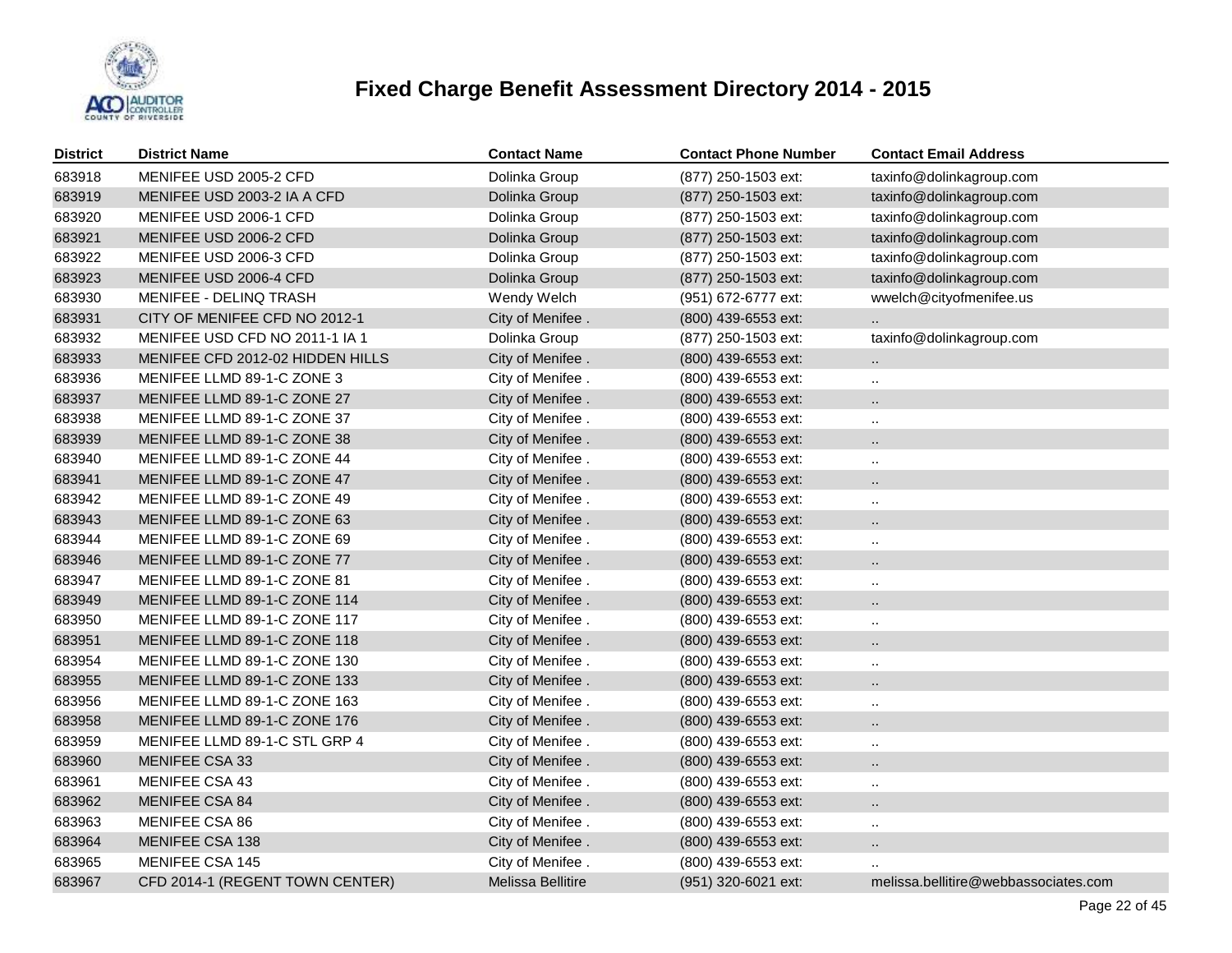

| <b>District</b> | <b>District Name</b>             | <b>Contact Name</b>      | <b>Contact Phone Number</b> | <b>Contact Email Address</b>   |
|-----------------|----------------------------------|--------------------------|-----------------------------|--------------------------------|
| 684000          | SAN GORGONIO HOSPITAL MEASURE D  | <b>NBS</b>               | (800) 676-7516 ext:         | info@nbsgov.com                |
| 684001          | JURUPA CSD LMD 2001-3 ZONE R     | Albert A Webb Associates | (800) 439-6553 ext:         | doris.domen@webbassociates.com |
| 684002          | JURUPA CSD LMD 2001-3 ZONE S     | Albert A Webb Associates | (800) 439-6553 ext:         | doris.domen@webbassociates.com |
| 684003          | JURUPA CSD LMD 2001-3 ZONE T     | Albert A Webb Associates | (800) 439-6553 ext:         | doris.domen@webbassociates.com |
| 684004          | JURUPA CSD LMD 2001-3 ZONE U     | Albert A Webb Associates | (800) 439-6553 ext:         | doris.domen@webbassociates.com |
| 684005          | JURUPA CSD LMD 2001-3 ZONE V     | Albert A Webb Associates | (800) 439-6553 ext:         | doris.domen@webbassociates.com |
| 684006          | JURUPA CSD LMD 2001-3 ZONE W     | Albert A Webb Associates | (800) 439-6553 ext:         | doris.domen@webbassociates.com |
| 684007          | JURUPA CSD LMD 2001-3 ZONE X     | Albert A Webb Associates | (800) 439-6553 ext:         | doris.domen@webbassociates.com |
| 684008          | JURUPA CSD LMD 2001-3 ZONE Y     | Albert A Webb Associates | (800) 439-6553 ext:         | doris.domen@webbassociates.com |
| 684009          | JURUPA CSD LMD 2001-3 ZONE Z     | Albert A Webb Associates | (800) 439-6553 ext:         | doris.domen@webbassociates.com |
| 684010          | JURUPA CSD LMD 2001-3 ZONE AA    | Albert A Webb Associates | (800) 439-6553 ext:         | doris.domen@webbassociates.com |
| 684011          | JURUPA CSD LMD 2001-3 ZONE BB    | Albert A Webb Associates | (800) 439-6553 ext:         | doris.domen@webbassociates.com |
| 684012          | JURUPA CSD LMD 2001-3 ZONE CC    | Albert A Webb Associates | (800) 439-6553 ext:         | doris.domen@webbassociates.com |
| 684013          | JURUPA CSD LMD 2001-3 ZONE DD    | Albert A Webb Associates | (800) 439-6553 ext:         | doris.domen@webbassociates.com |
| 684014          | JURUPA CSD LMD 2001-3 ZONE EE    | Albert A Webb Associates | (800) 439-6553 ext:         | doris.domen@webbassociates.com |
| 684015          | JURUPA CSD LMD 2001-3 ZONE FF    | Albert A Webb Associates | (800) 439-6553 ext:         | doris.domen@webbassociates.com |
| 684016          | JURUPA CSD LMD 2001-3 ZONE GG    | Albert A Webb Associates | (800) 439-6553 ext:         | doris.domen@webbassociates.com |
| 684017          | JURUPA CSD LMD 2001-3 ZONE HH    | Albert A Webb Associates | (800) 439-6553 ext:         | doris.domen@webbassociates.com |
| 684018          | JURUPA CSD LMD 2001-3 ZONE II    | Albert A Webb Associates | (800) 439-6553 ext:         | doris.domen@webbassociates.com |
| 684019          | JURUPA CSD LMD 2003-1 (C) ZONE B | Albert A Webb Associates | (800) 439-6553 ext:         | doris.domen@webbassociates.com |
| 684020          | JURUPA CSD CFD 8 O&M ANNX 2      | Albert A Webb Associates | (800) 439-6553 ext:         | doris.domen@webbassociates.com |
| 684021          | JURUPA CSD CFD 8 O&M ANNX 3      | Albert A Webb Associates | (800) 439-6553 ext:         | doris.domen@webbassociates.com |
| 684022          | JURUPA CSD CFD 8 O&M ANNX 4      | Albert A Webb Associates | (800) 439-6553 ext:         | doris.domen@webbassociates.com |
| 684023          | JURUPA CSD CFD 14 O&M            | Albert A Webb Associates | (800) 439-6553 ext:         | doris.domen@webbassociates.com |
| 684024          | JURUPA CSD CFD 15 O&M            | Albert A Webb Associates | (800) 439-6553 ext:         | doris.domen@webbassociates.com |
| 684025          | JURUPA CSD CFD 17 O&M            | Albert A Webb Associates | (800) 439-6553 ext:         | doris.domen@webbassociates.com |
| 684026          | JURUPA CSD CFD 18 O&M            | Albert A Webb Associates | (800) 439-6553 ext:         | doris.domen@webbassociates.com |
| 684027          | JURUPA CSD CFD 19 O&M            | Albert A Webb Associates | (800) 439-6553 ext:         | doris.domen@webbassociates.com |
| 684028          | JURUPA CSD CFD 20 O&M            | Albert A Webb Associates | (800) 439-6553 ext:         | doris.domen@webbassociates.com |
| 684029          | JURUPA CSD CFD 21 O&M            | Albert A Webb Associates | (800) 439-6553 ext:         | doris.domen@webbassociates.com |
| 684030          | JURUPA CSD CFD 23 O&M            | Albert A Webb Associates | (800) 439-6553 ext:         | doris.domen@webbassociates.com |
| 684031          | JURUPA CSD CFD 24 O&M            | Albert A Webb Associates | (800) 439-6553 ext:         | doris.domen@webbassociates.com |
| 684032          | JURUPA CSD CFD 25 O&M            | Albert A Webb Associates | (800) 439-6553 ext:         | doris.domen@webbassociates.com |
| 684033          | JURUPA CSD CFD 22 O&M            | Albert A Webb Associates | (800) 439-6553 ext:         | doris.domen@webbassociates.com |
| 684034          | <b>JURUPA CSD CFD 26 O&amp;M</b> | Albert A Webb Associates | (800) 439-6553 ext:         | doris.domen@webbassociates.com |
| 684035          | <b>JURUPA CSD CFD 27 O&amp;M</b> | Albert A. Webb Associate | (800) 439-6553 ext:         |                                |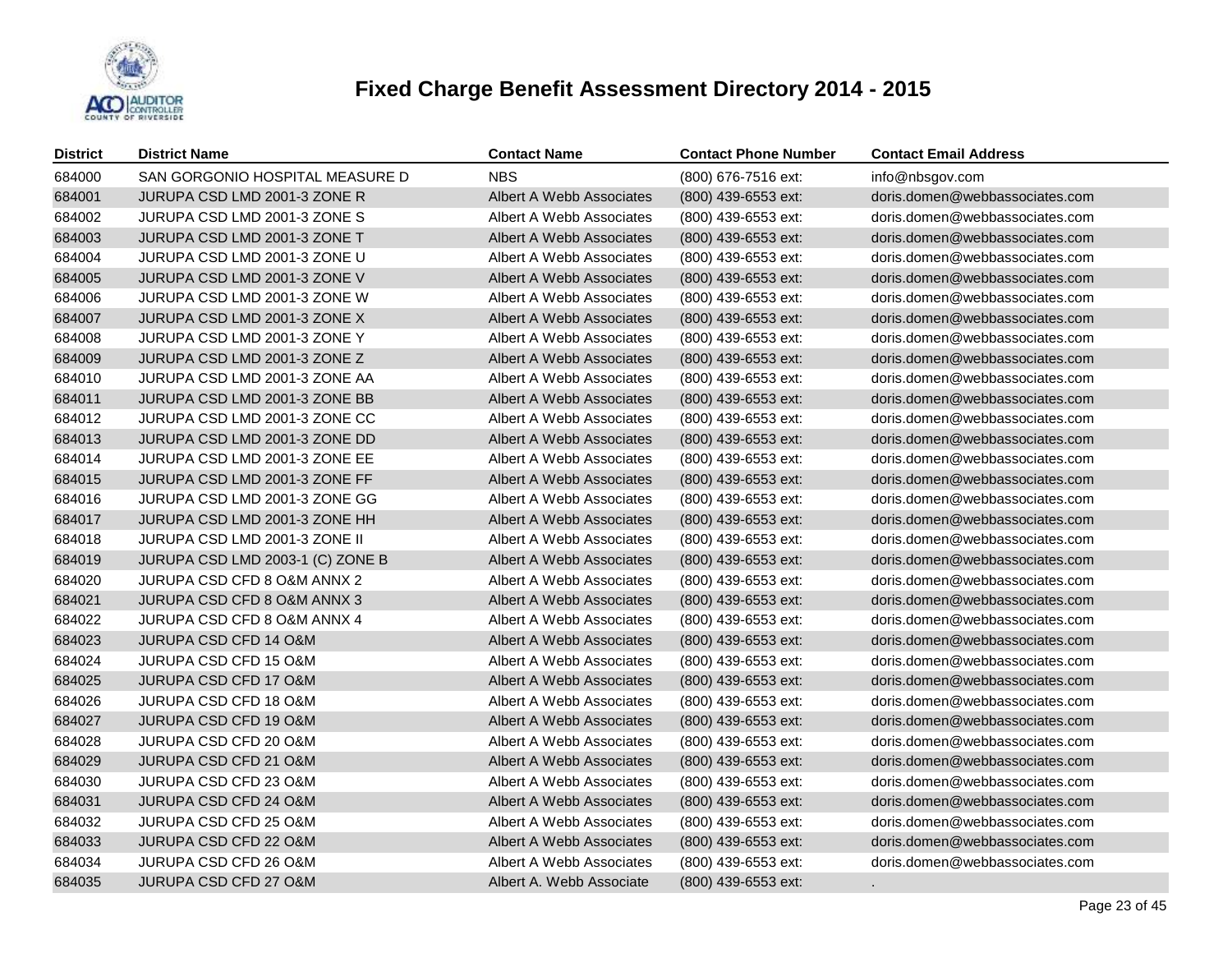

| <b>District</b> | <b>District Name</b>                  | <b>Contact Name</b>       | <b>Contact Phone Number</b> | <b>Contact Email Address</b>   |
|-----------------|---------------------------------------|---------------------------|-----------------------------|--------------------------------|
| 684036          | JURUPA CSD CFD 28 O&M                 | Jurupa community Service. | (800) 439-6553 ext:         |                                |
| 684037          | JURUPA CSD CFD 29 O&M                 | Albert A Webb Associates  | (800) 439-6553 ext:         | doris.domen@webbassociates.com |
| 684038          | JURUPA CSD CFD 30 O&M                 | Albert A Webb Associates  | (800) 439-6553 ext:         | doris.domen@webbassociates.com |
| 684039          | JURUPA CSD CFD 31 O&M                 | Albert A Webb Associates  | (800) 439-6553 ext:         | doris.domen@webbassociates.com |
| 684040          | JURUPA CSD CFD 32 O&M                 | Albert A Webb Associates  | (800) 439-6553 ext:         | doris.domen@webbassociates.com |
| 684041          | JURUPA CSD CFD 33 O&M                 | Albert A Webb Associates  | (800) 439-6553 ext:         | doris.domen@webbassociates.com |
| 684042          | JURUPA CSD CFD 34 O&M                 | Albert A Webb Associates  | (800) 439-6553 ext:         | doris.domen@webbassociates.com |
| 684043          | JURUPA CSD CFD 35 O&M                 | Albert A Webb Associates  | (800) 439-6553 ext:         | doris.domen@webbassociates.com |
| 684044          | JURUPA CSD CFD 8 O&M-ANNEX 5          | Albert A Webb Associates  | (800) 439-6553 ext:         | doris.domen@webbassociates.com |
| 684045          | <b>JURUPA CSD CFD 22 DEBT SERVICE</b> | Albert A Webb Associates  | (800) 439-6553 ext:         | doris.domen@webbassociates.com |
| 684046          | JURUPA CSD CFD 26 DEBT SERVICE        | Albert A Webb Associates  | (800) 439-6553 ext:         | doris.domen@webbassociates.com |
| 684047          | JURUPA CSD CFD 27 DEBT SERVICE        | Albert A. Webb Associate  | (800) 439-6553 ext:         |                                |
| 684048          | JURUPA CSD CFD 28 DEBT SERVICE        | Jurupa community Service. | (800) 439-6553 ext:         |                                |
| 684049          | <b>JURUPA CSD CFD 29 DEBT SERVICE</b> | Albert A Webb Associates  | $(800)$ 439-6553 ext:       | doris.domen@webbassociates.com |
| 684050          | JURUPA CSD CFD 30 DEBT SERVICE        | Albert A Webb Associates  | (800) 439-6553 ext:         | doris.domen@webbassociates.com |
| 684051          | JURUPA CSD CFD 31 DEBT SERVICE        | Albert A Webb Associates  | (800) 439-6553 ext:         | doris.domen@webbassociates.com |
| 684052          | JURUPA CSD CFD 32 DEBT SERVICE        | Albert A Webb Associates  | (800) 439-6553 ext:         | doris.domen@webbassociates.com |
| 684053          | JURUPA CSD CFD 33 DEBT SERVICE        | Albert A Webb Associates  | $(800)$ 439-6553 ext:       | doris.domen@webbassociates.com |
| 684054          | <b>JURUPA CSD CFD 34 DEBT SERVICE</b> | Albert A Webb Associates  | (800) 439-6553 ext:         | doris.domen@webbassociates.com |
| 684055          | JURUPA CSD CFD 35 DEBT SERVICE        | Albert A Webb Associates  | (800) 439-6553 ext:         | doris.domen@webbassociates.com |
| 684061          | CITRUS PEST CONTROL 2                 | <b>NBS</b>                | (800) 676-7516 ext:         | info@nbsgov.com                |
| 684063          | JURUPA CSD LMD 2001-1 ZONE BB         | Albert A Webb Associates  | (800) 439-6553 ext:         | doris.domen@webbassociates.com |
| 684065          | JURUPA CSD LMD 2001-1 ZONE V          | Albert A Webb Associates  | (800) 439-6553 ext:         | doris.domen@webbassociates.com |
| 684066          | JURUPA CSD LMD 2001-2 ZONE I          | Albert A Webb Associates  | (800) 439-6553 ext:         | doris.domen@webbassociates.com |
| 684067          | JURUPA CSD LMD 2001-2 ZONE J          | Albert A Webb Associates  | (800) 439-6553 ext:         | doris.domen@webbassociates.com |
| 684068          | JURUPA CSD LMD 2001-2 ZONE K          | Albert A Webb Associates  | $(800)$ 439-6553 ext:       | doris.domen@webbassociates.com |
| 684069          | JURUPA CSD LMD 2001-3 ZONE AAA        | Albert A Webb Associates  | (800) 439-6553 ext:         | doris.domen@webbassociates.com |
| 684070          | JURUPA CSD LMD 2001-3 ZONE BBB        | Albert A Webb Associates  | (800) 439-6553 ext:         | doris.domen@webbassociates.com |
| 684071          | JURUPA CSD LMD 2001-3 ZONE CCC        | Albert A Webb Associates  | (800) 439-6553 ext:         | doris.domen@webbassociates.com |
| 684072          | JURUPA CSD LMD 2001-3 ZONE JJ         | Albert A Webb Associates  | (800) 439-6553 ext:         | doris.domen@webbassociates.com |
| 684073          | JURUPA CSD LMD 2001-3 ZONE KK         | Albert A Webb Associates  | (800) 439-6553 ext:         | doris.domen@webbassociates.com |
| 684074          | JURUPA CSD LMD 2001-3 ZONE LL         | Albert A Webb Associates  | (800) 439-6553 ext:         | doris.domen@webbassociates.com |
| 684075          | JURUPA CSD LMD 2001-3 ZONE MM         | Albert A Webb Associates  | (800) 439-6553 ext:         | doris.domen@webbassociates.com |
| 684076          | JURUPA CSD LMD 2001-3 ZONE NN         | Albert A Webb Associates  | (800) 439-6553 ext:         | doris.domen@webbassociates.com |
| 684077          | JURUPA CSD LMD 2001-3 ZONE OO         | Albert A Webb Associates  | (800) 439-6553 ext:         | doris.domen@webbassociates.com |
| 684078          | JURUPA CSD LMD 2001-3 ZONE PP         | Albert A Webb Associates  | (800) 439-6553 ext:         | doris.domen@webbassociates.com |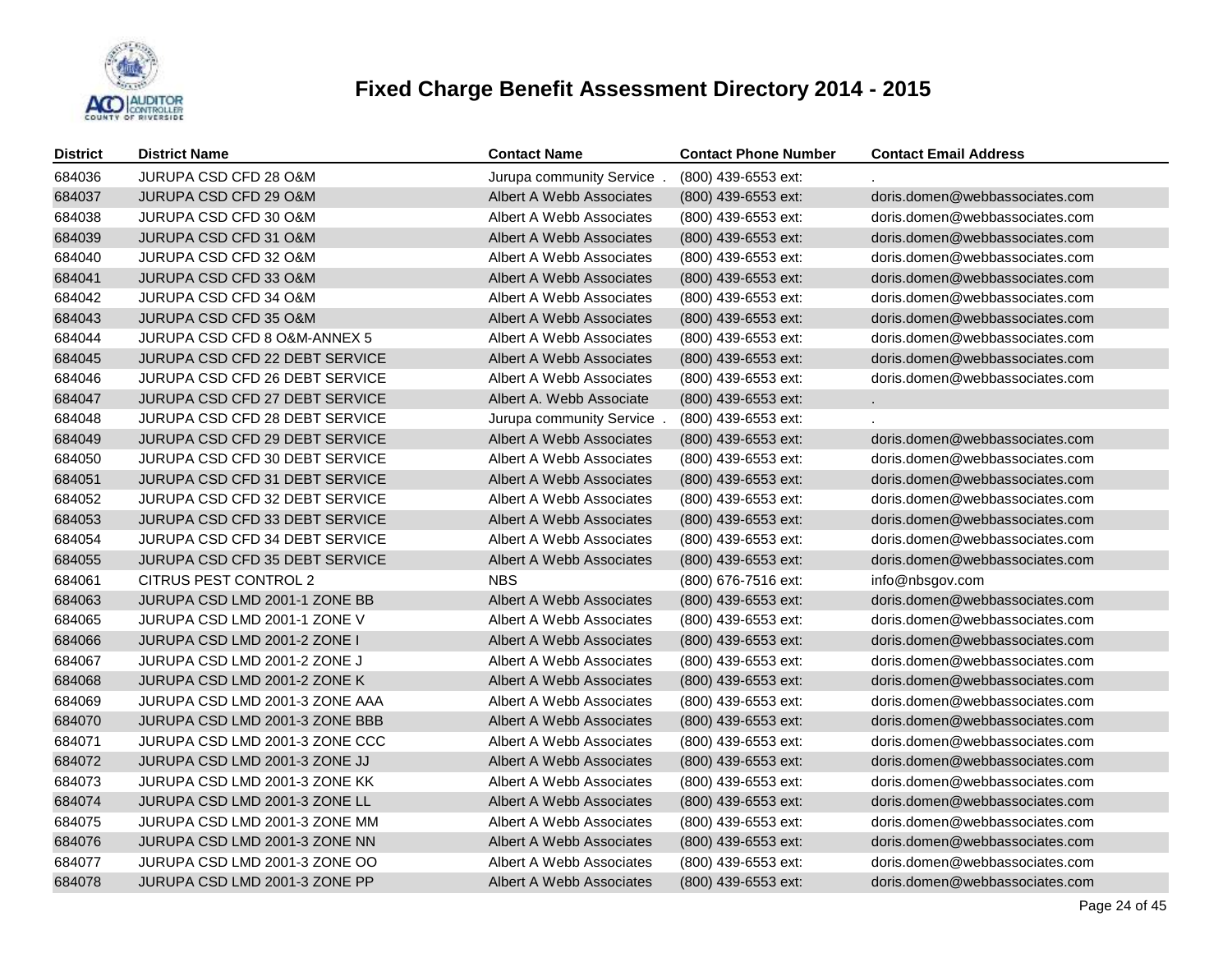

| <b>District</b> | <b>District Name</b>             | <b>Contact Name</b>             | <b>Contact Phone Number</b> | <b>Contact Email Address</b>      |
|-----------------|----------------------------------|---------------------------------|-----------------------------|-----------------------------------|
| 684079          | JURUPA CSD LMD 2001-3 ZONE QQ    | Albert A Webb Associates        | (800) 439-6553 ext:         | doris.domen@webbassociates.com    |
| 684080          | JURUPA CSD LMD 2001-3 ZONE RR    | Albert A Webb Associates        | (800) 439-6553 ext:         | doris.domen@webbassociates.com    |
| 684081          | JURUPA CSD LMD 2001-3 ZONE SS    | Albert A Webb Associates        | (800) 439-6553 ext:         | doris.domen@webbassociates.com    |
| 684082          | JURUPA CSD LMD 2001-3 ZONE TT    | Albert A Webb Associates        | (800) 439-6553 ext:         | doris.domen@webbassociates.com    |
| 684083          | JURUPA CSD LMD 2001-3 ZONE UU    | Albert A Webb Associates        | (800) 439-6553 ext:         | doris.domen@webbassociates.com    |
| 684084          | JURUPA CSD LMD 2001-3 ZONE VV    | Albert A Webb Associates        | (800) 439-6553 ext:         | doris.domen@webbassociates.com    |
| 684085          | JURUPA CSD LMD 2001-3 ZONE WW    | Albert A Webb Associates        | (800) 439-6553 ext:         | doris.domen@webbassociates.com    |
| 684086          | JURUPA CSD LMD 2001-3 ZONE XX    | Albert A Webb Associates        | (800) 439-6553 ext:         | doris.domen@webbassociates.com    |
| 684087          | JURUPA CSD LMD 2001-3 ZONE FFF   | Albert A Webb Associates        | (800) 439-6553 ext:         | doris.domen@webbassociates.com    |
| 684089          | JURUPA CSD LMD 2001-1 ZONE EE    | Albert A Webb Associates        | (800) 439-6553 ext:         | doris.domen@webbassociates.com    |
| 684091          | JURUPA CSD LMD 2001-3 ZONE GGG   | Albert A Webb Associates        | (800) 439-6553 ext:         | doris.domen@webbassociates.com    |
| 684092          | JURUPA CSD CFD 42 O & M          | Albert A. Webb Associate        | (800) 439-6553 ext:         | doris.domen@webbassociates.com    |
| 684093          | JURUPA CSD CFD 42 DEBT           | Albert A. Webb Associate        | (800) 439-6553 ext:         | doris.domen@webbassociates.com    |
| 684095          | Jurupa CSD LMD 2001-3 ZN III     | Jurupa community Service        | $(800)$ 439-6553 ext:       | $\ddotsc$                         |
| 684100          | Jurupa CSD CFD 43-DEBT SERV      | Jurupa Community Services       | (800) 439-6553 ext:         | $\ddotsc$                         |
| 684101          | Jurupa CSD CFD 43-O&M            | Jurupa Community Services       | (800) 439-6553 ext:         | $\ddot{\phantom{a}}$              |
| 684111          | CATHEDRAL CITY CFD 2006-1 IA5    | David Taussig 7 Associates      | (800) 969-4382 ext:         |                                   |
| 684115          | CATHEDRAL CITY WASTE DISPOSAL CG | <b>Customer Service</b>         | (760) 340-2113 ext:         | customerservice@burrtecdesert.com |
| 684121          | EDGEMONT COMM SERV SEWER CHG     | <b>Edgemont Community Servi</b> | (951) 784-2632 ext:         |                                   |
| 684126          | EDGEMONT COMM SERV LIGHTING CHG  | <b>Edgemont Community Servi</b> | (951) 784-2632 ext:         |                                   |
| 684128          | JURUPA CSD LLMD 2001-3 ZONE D    | Albert A Webb Associates        | (800) 439-6553 ext:         | doris.domen@webbassociates.com    |
| 684129          | JURUPA CSD LLMD 2001-3 ZONE E    | Albert A Webb Associates        | (800) 439-6553 ext:         | doris.domen@webbassociates.com    |
| 684130          | JURUPA CSD LLMD 2001-3 ZONE F    | Albert A Webb Associates        | (800) 439-6553 ext:         | doris.domen@webbassociates.com    |
| 684131          | JURUPA CSD LLMD 2001-1 ZONE F    | Albert A Webb Associates        | (800) 439-6553 ext:         | doris.domen@webbassociates.com    |
| 684132          | JURUPA CSD LLMD 2001-3 ZONE G    | Albert A Webb Associates        | (800) 439-6553 ext:         | doris.domen@webbassociates.com    |
| 684133          | JURUPA CSD LLMD 2001-3 ZONE H    | Albert A Webb Associates        | (800) 439-6553 ext:         | doris.domen@webbassociates.com    |
| 684134          | JURUPA CSD LLMD 98-1 ZONE F      | Albert A Webb Associates        | (800) 439-6553 ext:         | doris.domen@webbassociates.com    |
| 684135          | JURUPA CSD LLMD 98-1 ZONE G      | Albert A Webb Associates        | (800) 439-6553 ext:         | doris.domen@webbassociates.com    |
| 684136          | JURUPA CSD LLMD 98-2 ANNEX #1    | Albert A Webb Associates        | (800) 439-6553 ext:         | doris.domen@webbassociates.com    |
| 684137          | JURUPA CSD LLMD 98-2 ANNEX #2    | Albert A Webb Associates        | (800) 439-6553 ext:         | doris.domen@webbassociates.com    |
| 684138          | JURUPA CSD LLMD 98-2 ANNEX #3    | Albert A Webb Associates        | (800) 439-6553 ext:         | doris.domen@webbassociates.com    |
| 684139          | JURUPA CSD LLMD 98-2 ANNEX #4    | Albert A Webb Associates        | (800) 439-6553 ext:         | doris.domen@webbassociates.com    |
| 684140          | JURUPA CSD LLMD 98-2 ANNEX #6    | Albert A Webb Associates        | (800) 439-6553 ext:         | doris.domen@webbassociates.com    |
| 684141          | JURUPA CSD LLMD 2001-1 ZONE B    | Albert A Webb Associates        | (800) 439-6553 ext:         | doris.domen@webbassociates.com    |
| 684142          | JURUPA CSD LLMD 2001-1 ZONE C    | Albert A Webb Associates        | (800) 439-6553 ext:         | doris.domen@webbassociates.com    |
| 684143          | JURUPA CSD LLMD 2001-1 ZONE D    | Albert A Webb Associates        | (800) 439-6553 ext:         | doris.domen@webbassociates.com    |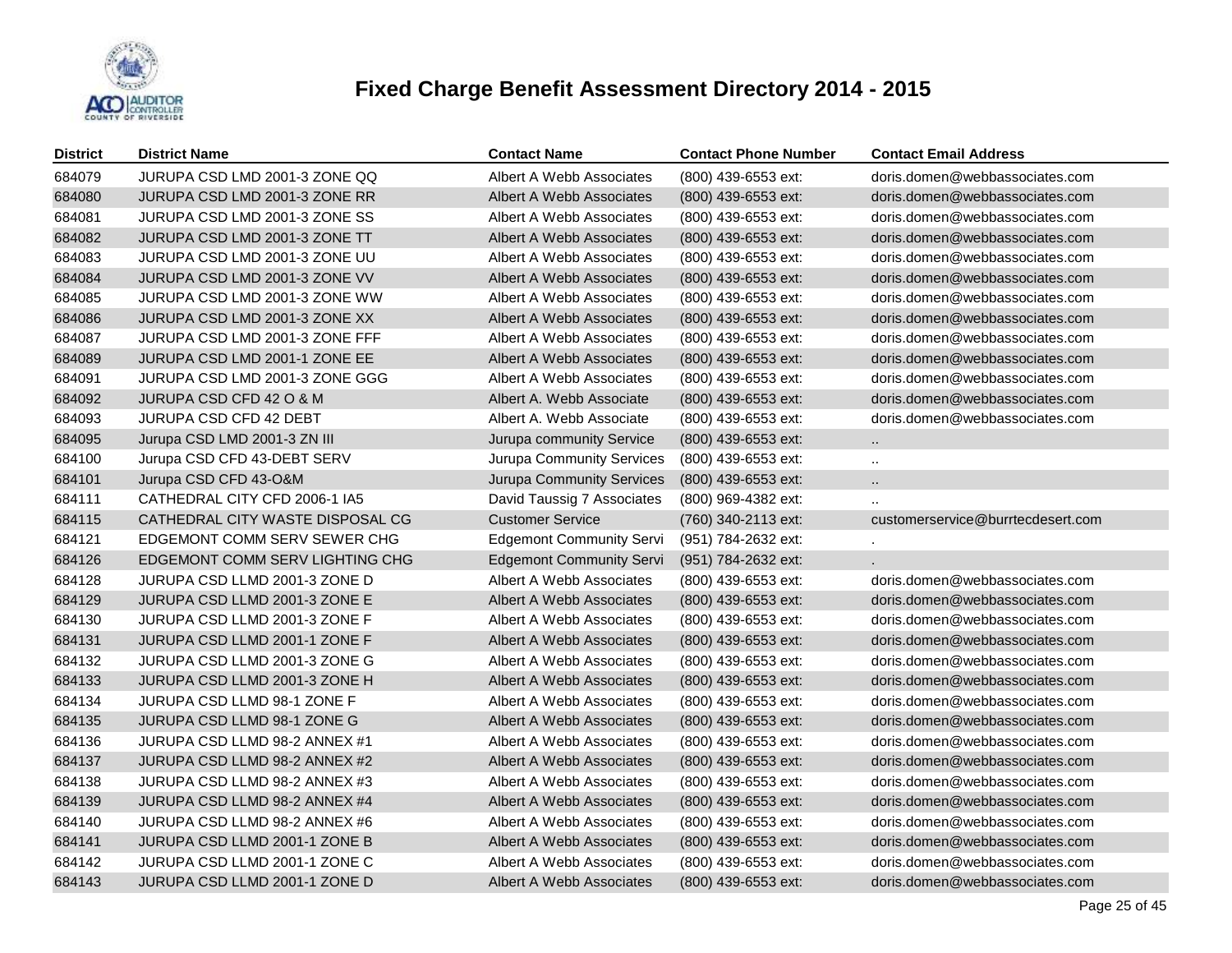

| <b>District</b> | <b>District Name</b>                  | <b>Contact Name</b>      | <b>Contact Phone Number</b> | <b>Contact Email Address</b>   |
|-----------------|---------------------------------------|--------------------------|-----------------------------|--------------------------------|
| 684144          | JURUPA CSD LLMD 2001-1 ZONE E         | Albert A Webb Associates | (800) 439-6553 ext:         | doris.domen@webbassociates.com |
| 684145          | JURUPA CSD LLMD 2001-2 ZONE B         | Albert A Webb Associates | (800) 439-6553 ext:         | doris.domen@webbassociates.com |
| 684146          | JURUPA CSD LLMD 2001-2 ZONE C         | Albert A Webb Associates | (800) 439-6553 ext:         | doris.domen@webbassociates.com |
| 684147          | JURUPA CSD LLMD 2001-3 ZONE A         | Albert A Webb Associates | (800) 439-6553 ext:         | doris.domen@webbassociates.com |
| 684148          | JURUPA CSD LLMD 2001-3 ZONE B         | Albert A Webb Associates | (800) 439-6553 ext:         | doris.domen@webbassociates.com |
| 684149          | JURUPA CSD LLMD 2001-3 ZONE C         | Albert A Webb Associates | (800) 439-6553 ext:         | doris.domen@webbassociates.com |
| 684156          | <b>JCSD ILLUMINATION NO 2</b>         | Albert A Webb Associates | (800) 439-6553 ext:         | doris.domen@webbassociates.com |
| 684157          | JURUPA CSD CFD #2-DEBT SERVICE        | Albert A Webb Associates | (800) 439-6553 ext:         | doris.domen@webbassociates.com |
| 684158          | <b>JURUPA CFD #1</b>                  | Albert A Webb Associates | (800) 439-6553 ext:         | doris.domen@webbassociates.com |
| 684159          | JURUPA CSD LLMD 91-1 ZONE 1           | Albert A Webb Associates | (800) 439-6553 ext:         | doris.domen@webbassociates.com |
| 684162          | JURUPA CSD LLMD 98-1 ZONE A           | Albert A Webb Associates | (800) 439-6553 ext:         | doris.domen@webbassociates.com |
| 684163          | JURUPA LLMD 98-2 ORIGINAL AREA        | Albert A Webb Associates | (800) 439-6553 ext:         | doris.domen@webbassociates.com |
| 684164          | JURUPA CSD LLMD 91-1 ZONE 2           | Albert A Webb Associates | (800) 439-6553 ext:         | doris.domen@webbassociates.com |
| 684165          | JURUPA CSD LLMD 98-1 ZONE B           | Albert A Webb Associates | (800) 439-6553 ext:         | doris.domen@webbassociates.com |
| 684166          | JURUPA CSD LLMD 98-1 ZONE C           | Albert A Webb Associates | (800) 439-6553 ext:         | doris.domen@webbassociates.com |
| 684167          | JURUPA CSD LLMD 98-1 ZONE D           | Albert A Webb Associates | (800) 439-6553 ext:         | doris.domen@webbassociates.com |
| 684168          | JURUPA CSD LLMD 98-1 ZONE E           | Albert A Webb Associates | (800) 439-6553 ext:         | doris.domen@webbassociates.com |
| 684169          | JURUPA CSD LLMD 2001-1 ZONE A         | Albert A Webb Associates | (800) 439-6553 ext:         | doris.domen@webbassociates.com |
| 684170          | JURUPA CSD LLMD 2001-2 ZONE A         | Albert A Webb Associates | (800) 439-6553 ext:         | doris.domen@webbassociates.com |
| 684171          | DE LUZ COM SERV BENEFIT CHG           | De Luz CSD.              | (951) 696-0060 ext:         | $\sim$                         |
| 684173          | DE LUZ CSD AD 90-1                    | De Luz community Service | (951) 296-3176 ext:         |                                |
| 684174          | DE LUZ CSD SHERIFF SPEC TAX           | De Luz CSD.              | (951) 696-0060 ext:         | $\ddotsc$                      |
| 684181          | SO COACHELLA VALLEY CSD               | Glenn Crowson            | (760) 329-2813 ext:         | crowsonmgt@aol.com             |
| 684182          | JURUPA CSD CFD 14 DEBT SERVICE        | Albert A Webb Associates | (800) 439-6553 ext:         | doris.domen@webbassociates.com |
| 684183          | JURUPA CSD CFD 15 DEBT SERVICE        | Albert A Webb Associates | (800) 439-6553 ext:         | doris.domen@webbassociates.com |
| 684184          | JURUPA CSD CFD 17 DEBT SERVICE        | Albert A Webb Associates | (800) 439-6553 ext:         | doris.domen@webbassociates.com |
| 684185          | <b>JURUPA CSD CFD 18 DEBT SERVICE</b> | Albert A Webb Associates | (800) 439-6553 ext:         | doris.domen@webbassociates.com |
| 684186          | JURUPA CSD CFD 19 DEBT SERVICE        | Albert A Webb Associates | (800) 439-6553 ext:         | doris.domen@webbassociates.com |
| 684187          | JURUPA CSD CFD 21 DEBT SERVICE        | Albert A Webb Associates | (800) 439-6553 ext:         | doris.domen@webbassociates.com |
| 684188          | JURUPA CSD CFD 23 DEBT SERVICE        | Albert A Webb Associates | (800) 439-6553 ext:         | doris.domen@webbassociates.com |
| 684189          | JURUPA CSD CFD 24 DEBT SERVICE        | Albert A Webb Associates | (800) 439-6553 ext:         | doris.domen@webbassociates.com |
| 684190          | JURUPA CSD LLMD 2001-3 ZONE I         | Albert A Webb Associates | (800) 439-6553 ext:         | doris.domen@webbassociates.com |
| 684191          | JURUPA CSD LLMD 2001-3 ZONE J         | Albert A Webb Associates | (800) 439-6553 ext:         | doris.domen@webbassociates.com |
| 684192          | JURUPA CSD CFD 25 DEBT SERVICE        | Albert A Webb Associates | (800) 439-6553 ext:         | doris.domen@webbassociates.com |
| 684200          | JURUPA CSD CFD #2 - O&M               | Albert A Webb Associates | (800) 439-6553 ext:         | doris.domen@webbassociates.com |
| 684201          | JURUPA CSD CFD #3 - DEBT SERVICE      | Albert A Webb Associates | (800) 439-6553 ext:         | doris.domen@webbassociates.com |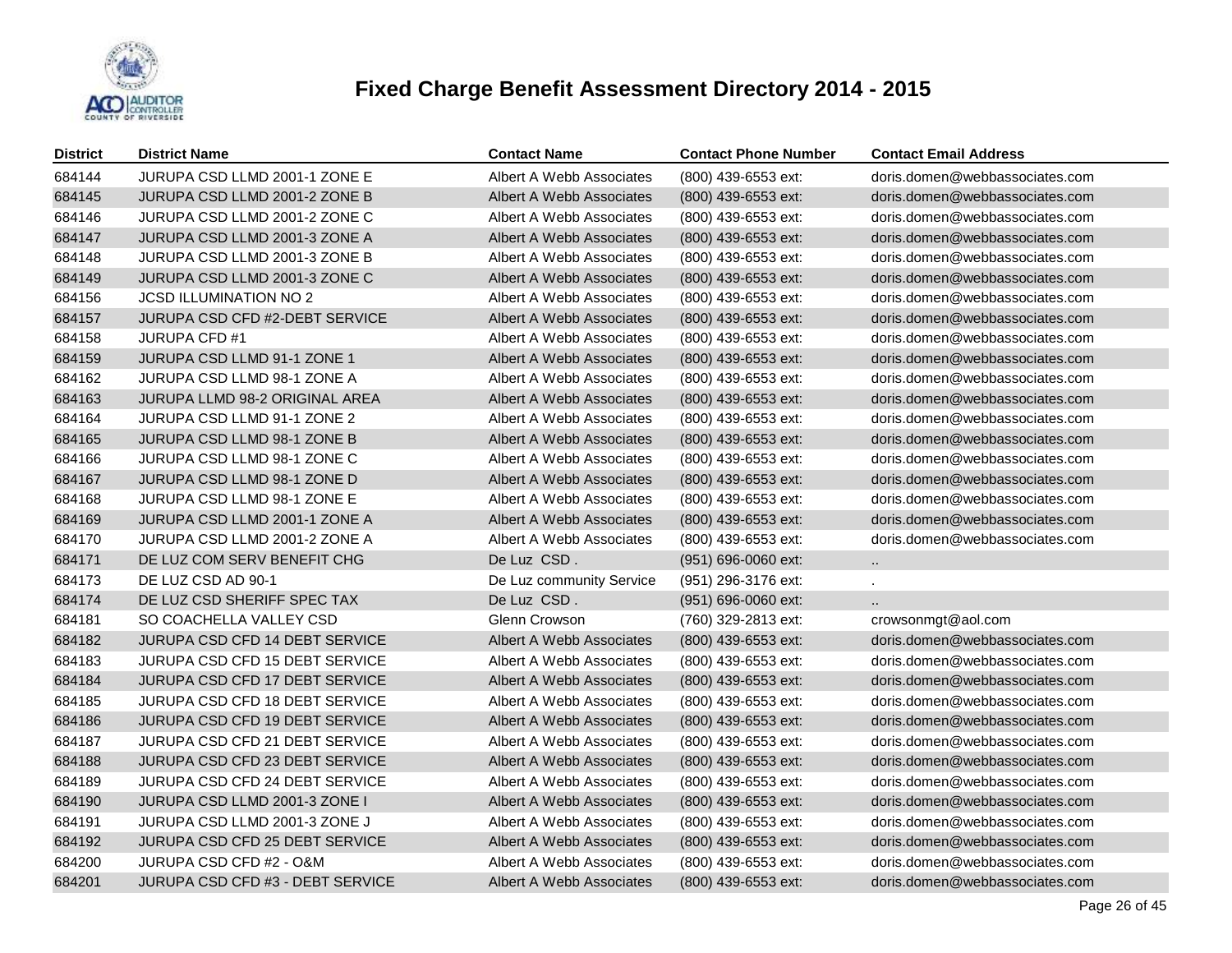

| <b>District</b> | <b>District Name</b>             | <b>Contact Name</b>      | <b>Contact Phone Number</b> | <b>Contact Email Address</b>   |
|-----------------|----------------------------------|--------------------------|-----------------------------|--------------------------------|
| 684202          | JURUPA CSD CFD #3 - O&M          | Albert A Webb Associates | (800) 439-6553 ext:         | doris.domen@webbassociates.com |
| 684203          | JURUPA CSD CFD #4 - DEBT SERVICE | Albert A Webb Associates | (800) 439-6553 ext:         | doris.domen@webbassociates.com |
| 684204          | JURUPA CSD CFD #4 - O&M          | Albert A Webb Associates | (800) 439-6553 ext:         | doris.domen@webbassociates.com |
| 684205          | JURUPA CSD CFD #5 - DEBT SERVICE | Albert A Webb Associates | (800) 439-6553 ext:         | doris.domen@webbassociates.com |
| 684206          | JURUPA CSD CFD #5 - O&M          | Albert A Webb Associates | (800) 439-6553 ext:         | doris.domen@webbassociates.com |
| 684207          | JURUPA CSD CFD #6 - DEBT SERVICE | Albert A Webb Associates | (800) 439-6553 ext:         | doris.domen@webbassociates.com |
| 684208          | JURUPA CSD CFD #6 - O&M          | Albert A Webb Associates | (800) 439-6553 ext:         | doris.domen@webbassociates.com |
| 684209          | JURUPA CSD CFD #7 - DEBT SERVICE | Albert A Webb Associates | (800) 439-6553 ext:         | doris.domen@webbassociates.com |
| 684210          | JURUPA CSD CFD #7 - O&M          | Albert A Webb Associates | (800) 439-6553 ext:         | doris.domen@webbassociates.com |
| 684211          | JURUPA CSD CFD #8 - O&M          | Albert A Webb Associates | (800) 439-6553 ext:         | doris.domen@webbassociates.com |
| 684212          | JURUPA CSD CFD #9 - O&M          | Albert A Webb Associates | (800) 439-6553 ext:         | doris.domen@webbassociates.com |
| 684213          | JURUPA CSD CFD #10 DEBT SERVICE  | Albert A Webb Associates | (800) 439-6553 ext:         | doris.domen@webbassociates.com |
| 684214          | JURUPA CSD CFD #10 - O&M         | Albert A Webb Associates | (800) 439-6553 ext:         | doris.domen@webbassociates.com |
| 684215          | JURUPA CSD CFD #13 - O&M         | Albert A Webb Associates | (800) 439-6553 ext:         | doris.domen@webbassociates.com |
| 684216          | JURUPA CSD LTGMT DST 2001-2 ZN D | Albert A Webb Associates | (800) 439-6553 ext:         | doris.domen@webbassociates.com |
| 684217          | JURUPA CSD LTGMT DST 2001-2 ZN E | Albert A Webb Associates | (800) 439-6553 ext:         | doris.domen@webbassociates.com |
| 684218          | JURUPA CSD LTGMT DST 2001-2 ZN F | Albert A Webb Associates | (800) 439-6553 ext:         | doris.domen@webbassociates.com |
| 684219          | JURUPA CSD LTGMT DST 2001-2 ZN G | Albert A Webb Associates | (800) 439-6553 ext:         | doris.domen@webbassociates.com |
| 684220          | JURUPA CSD LTGMT DST 2001-1 ZN G | Albert A Webb Associates | (800) 439-6553 ext:         | doris.domen@webbassociates.com |
| 684221          | JURUPA CSD LTGMT DST 2001-1 ZN H | $\ldots$                 | (800) 439-6553 ext:         |                                |
| 684222          | JURUPA CSD LTGMT DST 2001-1 ZN I | Albert A Webb Associates | (800) 439-6553 ext:         | doris.domen@webbassociates.com |
| 684223          | JURUPA CSD LTGMT DST 2001-1 ZN J | Albert A Webb Associates | (800) 439-6553 ext:         | doris.domen@webbassociates.com |
| 684224          | JURUPA CSD LTGMT DST 2001-3 ZN K | Albert A Webb Associates | (800) 439-6553 ext:         | doris.domen@webbassociates.com |
| 684225          | JURUPA CSD LTGMT DST 2001-3 ZN L | Albert A Webb Associates | (800) 439-6553 ext:         | doris.domen@webbassociates.com |
| 684226          | JURUPA CSD LTGMT DST 2001-3 ZN M | Albert A Webb Associates | (800) 439-6553 ext:         | doris.domen@webbassociates.com |
| 684227          | JURUPA CSD LTGMT DST 2001-3 ZN N | Albert A Webb Associates | (800) 439-6553 ext:         | doris.domen@webbassociates.com |
| 684228          | JURUPA CSD LTGMT DST 2001-3 ZN O | Albert A Webb Associates | (800) 439-6553 ext:         | doris.domen@webbassociates.com |
| 684229          | JURUPA CSD LTGMT DST 2001-3 ZN P | Albert A Webb Associates | (800) 439-6553 ext:         | doris.domen@webbassociates.com |
| 684230          | JURUPA CSD LTGMT DST 2001-3 ZN Q | Albert A Webb Associates | (800) 439-6553 ext:         | doris.domen@webbassociates.com |
| 684231          | JURUPA CSD LTGMD 2003-1 C ZN A   | Albert A Webb Associates | (800) 439-6553 ext:         | doris.domen@webbassociates.com |
| 684232          | JURUPA CSD CFD 11 O&M            | Albert A Webb Associates | (800) 439-6553 ext:         | doris.domen@webbassociates.com |
| 684233          | JURUPA CSD CFD 11 DEBT SERVICE   | Albert A Webb Associates | (800) 439-6553 ext:         | doris.domen@webbassociates.com |
| 684234          | JURUPA CSD CFD 12 O&M            | Albert A Webb Associates | (800) 439-6553 ext:         | doris.domen@webbassociates.com |
| 684235          | JURUPA CSD CFD 12 DEBT SERVICE   | Albert A Webb Associates | (800) 439-6553 ext:         | doris.domen@webbassociates.com |
| 684236          | JURUPA CSD CFD 16 O&M            | Albert A Webb Associates | (800) 439-6553 ext:         | doris.domen@webbassociates.com |
| 684237          | JURUPA CSD CFD 16 DEBT SERVICE   | Albert A Webb Associates | (800) 439-6553 ext:         | doris.domen@webbassociates.com |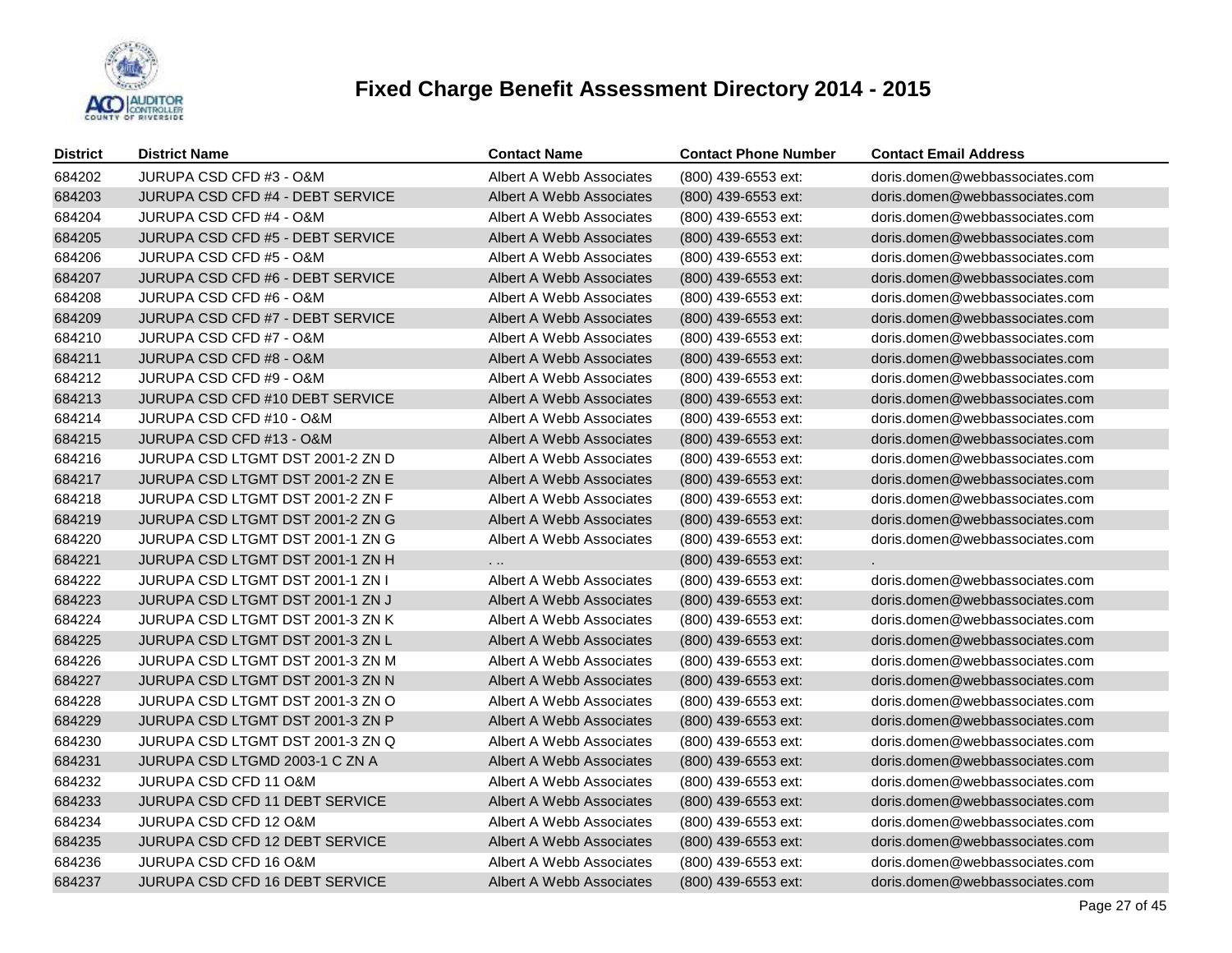

| <b>District</b> | <b>District Name</b>                   | <b>Contact Name</b>              | <b>Contact Phone Number</b> | <b>Contact Email Address</b>   |
|-----------------|----------------------------------------|----------------------------------|-----------------------------|--------------------------------|
| 684238          | JURUPA CSD CFD #8 ANNEX NO.1 O&M       | Albert A Webb Associates         | (800) 439-6553 ext:         | doris.domen@webbassociates.com |
| 684239          | JURUPA CSD LMD 98-1 ZONE H             | Albert A Webb Associates         | (800) 439-6553 ext:         | doris.domen@webbassociates.com |
| 684240          | JURUPA CSD LMD 2001-2 ZONE H           | Albert A Webb Associates         | (800) 439-6553 ext:         | doris.domen@webbassociates.com |
| 684241          | JURUPA CSD LMD 98-1 ZONE I             | Albert A Webb Associates         | (800) 439-6553 ext:         | doris.domen@webbassociates.com |
| 684242          | JURUPA CSD LMD 98-1 ZONE J             | Albert A Webb Associates         | (800) 439-6553 ext:         | doris.domen@webbassociates.com |
| 684243          | JURUPA CSD LMD 2001-1 ZONE K           | Albert A Webb Associates         | (800) 439-6553 ext:         | doris.domen@webbassociates.com |
| 684244          | JURUPA CSD LMD 2001-1 ZONE L           | Albert A Webb Associates         | (800) 439-6553 ext:         | doris.domen@webbassociates.com |
| 684245          | JURUPA CSD LMD 2001-1 ZONE M           | Albert A Webb Associates         | (800) 439-6553 ext:         | doris.domen@webbassociates.com |
| 684246          | JURUPA CSD LMD 2001-1 ZONE N           | Albert A Webb Associates         | (800) 439-6553 ext:         | doris.domen@webbassociates.com |
| 684247          | JURUPA CSD LMD 2001-1 ZONE O           | Albert A Webb Associates         | (800) 439-6553 ext:         | doris.domen@webbassociates.com |
| 684248          | JURUPA CSD LMD 2001-1 ZONE P           | Albert A Webb Associates         | (800) 439-6553 ext:         | doris.domen@webbassociates.com |
| 684249          | JURUPA CSD LMD 2001-1 ZONE Q           | Albert A Webb Associates         | $(800)$ 439-6553 ext:       | doris.domen@webbassociates.com |
| 684250          | JURUPA CSD LMD 2001-1 ZONE R           | Albert A Webb Associates         | (800) 439-6553 ext:         | doris.domen@webbassociates.com |
| 684251          | JURUPA CSD LMD 2001-1 ZONE S           | Albert A Webb Associates         | $(800)$ 439-6553 ext:       | doris.domen@webbassociates.com |
| 684252          | JURUPA CSD LMD 2001-1 ZONE T           | Albert A Webb Associates         | (800) 439-6553 ext:         | doris.domen@webbassociates.com |
| 684253          | JURUPA CSD LMD 2001-1 ZONE U           | Albert A Webb Associates         | (800) 439-6553 ext:         | doris.domen@webbassociates.com |
| 684255          | JURUPA CSD LMD 2001-3 ZONE ZZ          | Albert A Webb Associates         | (800) 439-6553 ext:         | doris.domen@webbassociates.com |
| 684256          | JURUPA CSD LMD 2001-3 ZONE YY          | Albert A Webb Associates         | (800) 439-6553 ext:         | doris.domen@webbassociates.com |
| 684257          | RUBIDOUX COMM SVS WEED CONTROL         | <b>Rubidoux Comm Svs Weed</b>    | (951) 238-3625 ext:         |                                |
| 684259          | TENAJA AD 2004-1 TENAJA RD MAINT       | Tenaja CSD.                      | (951) 678-9778 ext:         | $\ddotsc$                      |
| 684260          | TENAJA COMM SVC                        | Tenaja CSD.                      | (951) 678-9778 ext:         | $\ddotsc$                      |
| 684262          | TENAJA ZONE OF BENEFIT                 | Tenaja CSD.                      | (951) 678-9778 ext:         |                                |
| 684264          | CITY OF MURRIETA REFUS & RECYC         | Nancy Driggers                   | (951) 461-6008 ext:         | ndriggers@murrieta.org         |
| 684265          | <b>MURRIETA CSD</b>                    | Susan Medina                     | (866) 807-6864 ext:         | smedina@willdan.com            |
| 684266          | <b>MURRIETA PARKS &amp; REC</b>        | <b>Willdan Financial Service</b> | (866) 807-6864 ext:         | jperezmoses@willdan.com        |
| 684267          | <b>MURRIETA AD 98-1 GRIZZLEY RIDGE</b> | <b>Willdan Financial Service</b> | (866) 807-6864 ext:         | jperezmoses@willdan.com        |
| 684268          | <b>MURRIETA L&amp;L 2</b>              | Susan Medina                     | (866) 807-6864 ext:         | smedina@willdan.com            |
| 684269          | <b>MURRIETA L&amp;L 1</b>              | Susan Medina                     | (866) 807-6864 ext:         | smedina@willdan.com            |
| 684270          | MORENO VL CSD ZN S SUNNYMEAD MNT       | <b>Candace Cassel</b>            | (951) 413-3480 ext:         | specialdistricts@moval.org     |
| 684271          | <b>MORENO VALLEY CS ZNA</b>            | <b>Candace Cassel</b>            | (951) 413-3480 ext:         | specialdistricts@moval.org     |
| 684272          | MV LMD 2014-01 LIGHTING                | <b>Candace Cassel</b>            | (951) 413-3480 ext:         | specialdistricts@moval.org     |
| 684274          | MORENO VALLEY CS ZN C                  | <b>Candace Cassel</b>            | (951) 413-3480 ext:         | specialdistricts@moval.org     |
| 684275          | MORENO VALLEY CS ZN D                  | <b>Candace Cassel</b>            | (951) 413-3480 ext:         | specialdistricts@moval.org     |
| 684276          | MORENO VALLEY CS ZN E                  | <b>Candace Cassel</b>            | (951) 413-3480 ext:         | specialdistricts@moval.org     |
| 684277          | MORENO VALLEY TRASH DISPOSAL DEL       | $\cdots$                         | (800) 423-9986 ext:         | WMSERVICE@WM.COM               |
| 684281          | MV LMD 2014-02 ZN01A LANDSCAPE         | <b>Candace Cassel</b>            | (951) 413-3480 ext:         | specialdistricts@moval.org     |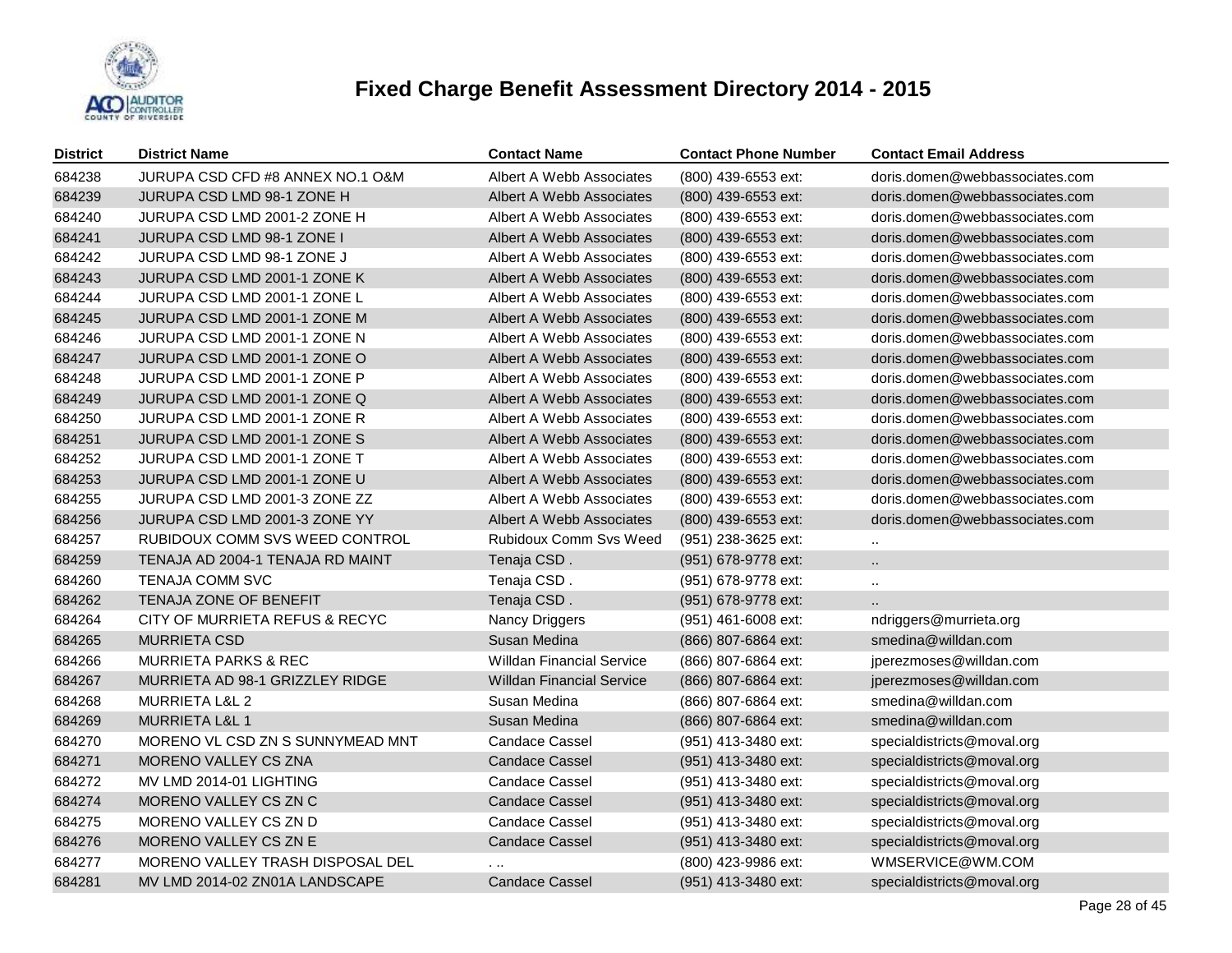

| District | <b>District Name</b>             | <b>Contact Name</b>              | <b>Contact Phone Number</b> | <b>Contact Email Address</b> |
|----------|----------------------------------|----------------------------------|-----------------------------|------------------------------|
| 684283   | MORENO VALLEY ZNM COM/IND MEDIAN | <b>Candace Cassel</b>            | (951) 413-3480 ext:         | specialdistricts@moval.org   |
| 684284   | MV LMD 2014-02 ZN03A LANDSCAPE   | Candace Cassel                   | (951) 413-3480 ext:         | specialdistricts@moval.org   |
| 684285   | MV LMD 2014-02 LDS               | Candace Cassell                  | (951) 413-3480 ext:         | Specialdistricts@moval.org   |
| 684286   | MV CFD 2014-01 MAINT SERVICES    | <b>Candace Cassel</b>            | (951) 413-3480 ext:         | Specialdistricts@moval.org   |
| 684290   | MORENO VALLEY FED MANDATED NPDES | Kent Wegelin                     | (951) 413-3120 ext:         | kentw@moval.org              |
| 684292   | MORENO VL CFD 4 MAINTENANCE      | Candace Cassel                   | (951) 413-3480 ext:         | specialdistricts@moval.org   |
| 684293   | <b>MORENO VALLEY CFD 5</b>       | Candace Cassel                   | (951) 413-3480 ext:         | specialdistricts@moval.org   |
| 684331   | <b>IDYLLWILD FIRE PROTECTION</b> | Marjorie Hollinger               | (909) 793-2855 ext:         | rapiddatainc@aol.com         |
| 684341   | <b>MURRIETA FIRE PROTECTION</b>  | <b>Willdan Financial Service</b> | (866) 807-6864 ext:         | jperezmoses@willdan.com      |
| 684350   | MURRIETA AD 95-1 MURRIETA OAKS   | <b>Willdan Financial Service</b> | (866) 807-6864 ext:         | jperezmoses@willdan.com      |
| 684357   | <b>MURRIETA L&amp;L 25</b>       | <b>Willdan Financial Service</b> | (866) 807-6864 ext:         | jperezmoses@willdan.com      |
| 684358   | MURRIETA L&L 24                  | Susan Medina                     | (866) 807-6864 ext:         | smedina@willdan.com          |
| 684359   | MURRIETA L&L 23                  | Susan Medina                     | (866) 807-6864 ext:         | smedina@willdan.com          |
| 684360   | MURRIETA L&L 3                   | Susan Medina                     | (866) 807-6864 ext:         | smedina@willdan.com          |
| 684361   | MURRIETA L&L 4                   | Susan Medina                     | (866) 807-6864 ext:         | smedina@willdan.com          |
| 684362   | MURRIETA L&L 5                   | Susan Medina                     | (866) 807-6864 ext:         | smedina@willdan.com          |
| 684363   | MURRIETA L&L 6                   | Susan Medina                     | (866) 807-6864 ext:         | smedina@willdan.com          |
| 684364   | MURRIETA L&L 7                   | Susan Medina                     | (866) 807-6864 ext:         | smedina@willdan.com          |
| 684365   | MURRIETA L&L 8                   | Susan Medina                     | (866) 807-6864 ext:         | smedina@willdan.com          |
| 684366   | <b>MURRIETA L&amp;L 9</b>        | Susan Medina                     | (866) 807-6864 ext:         | smedina@willdan.com          |
| 684367   | MURRIETA L&L 10                  | Susan Medina                     | (866) 807-6864 ext:         | smedina@willdan.com          |
| 684368   | <b>MURRIETA L&amp;L 11</b>       | Susan Medina                     | (866) 807-6864 ext:         | smedina@willdan.com          |
| 684369   | MURRIETA L&L 12                  | Susan Medina                     | (866) 807-6864 ext:         | smedina@willdan.com          |
| 684370   | <b>MURRIETA L&amp;L 13</b>       | Susan Medina                     | (866) 807-6864 ext:         | smedina@willdan.com          |
| 684371   | MURRIETA L&L 14                  | Susan Medina                     | (866) 807-6864 ext:         | smedina@willdan.com          |
| 684372   | MURRIETA L&L 15                  | Susan Medina                     | (866) 807-6864 ext:         | smedina@willdan.com          |
| 684373   | MURRIETA L&L 16                  | Susan Medina                     | (866) 807-6864 ext:         | smedina@willdan.com          |
| 684374   | <b>MURRIETA L&amp;L 17</b>       | Susan Medina                     | (866) 807-6864 ext:         | smedina@willdan.com          |
| 684375   | MURRIETA L&L 18                  | Susan Medina                     | (866) 807-6864 ext:         | smedina@willdan.com          |
| 684376   | <b>MURRIETA L&amp;L 19</b>       | Susan Medina                     | (866) 807-6864 ext:         | smedina@willdan.com          |
| 684377   | MURRIETA L&L 20                  | Susan Medina                     | (866) 807-6864 ext:         | smedina@willdan.com          |
| 684378   | MURRIETA L&L 21                  | Susan Medina                     | (866) 807-6864 ext:         | smedina@willdan.com          |
| 684379   | <b>MURRIETA L&amp;L 22</b>       | Susan Medina                     | (866) 807-6864 ext:         | smedina@willdan.com          |
| 684380   | MURRIETA CFD 2000-1 GREER RANCH  | <b>Willdan Financial Service</b> | (866) 807-6864 ext:         | jperezmoses@willdan.com      |
| 684381   | MURRIETA CFD 2001-1 MUR HIGHLAND | <b>Willdan Financial Service</b> | (866) 807-6864 ext:         | jperezmoses@willdan.com      |
| 684382   | MURRIETA CFD 2003-2 BLACKMORE    | <b>Willdan Financial Service</b> | (866) 807-6864 ext:         | jperezmoses@willdan.com      |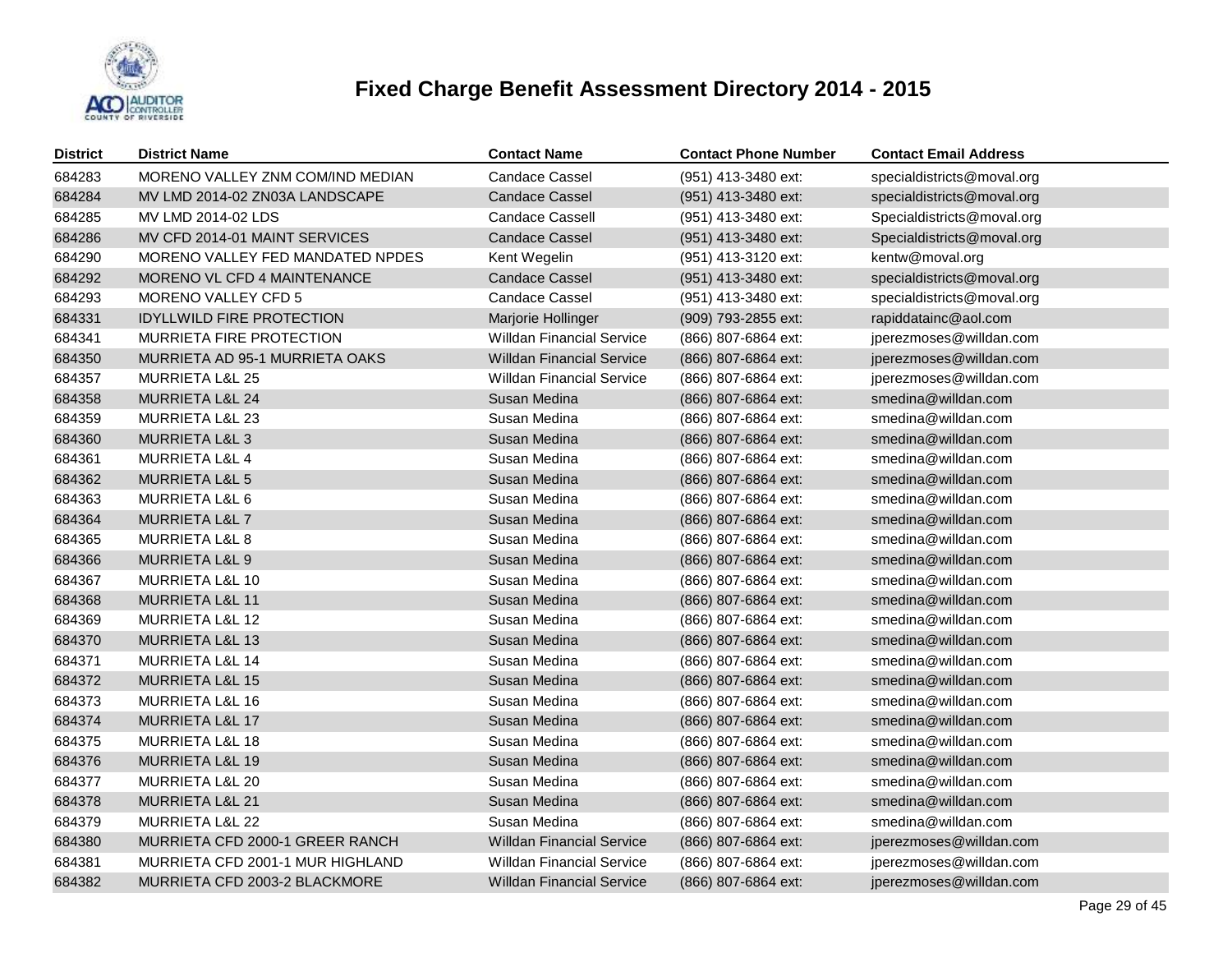

| <b>District</b> | <b>District Name</b>             | <b>Contact Name</b>              | <b>Contact Phone Number</b> | <b>Contact Email Address</b> |
|-----------------|----------------------------------|----------------------------------|-----------------------------|------------------------------|
| 684383          | MURRIETA CFD 2003-4 BLUESTONE    | <b>Willdan Financial Service</b> | (866) 807-6864 ext:         | jperezmoses@willdan.com      |
| 684384          | MURRIETA CFD 2000-2 THE OAKS     | Willdan Financial Service        | (866) 807-6864 ext:         | jperezmoses@willdan.com      |
| 684385          | MURRIETA CFD 2003-1 MUR SPRINGS  | <b>Willdan Financial Service</b> | (866) 807-6864 ext:         | jperezmoses@willdan.com      |
| 684386          | MURRIETA CFD 2003-3 CREEKSIDE    | <b>Willdan Financial Service</b> | (866) 807-6864 ext:         | jperezmoses@willdan.com      |
| 684387          | MURRIETA CFD 2004-1 BREMERTON    | <b>Willdan Financial Service</b> | (866) 807-6864 ext:         | jperezmoses@willdan.com      |
| 684388          | MURRIETA CFD 2004-2 MUR FIELDS   | <b>Willdan Financial Service</b> | (866) 807-6864 ext:         | jperezmoses@willdan.com      |
| 684389          | MURRIETA CFD 2005-1 SPRINGBROOK  | <b>Willdan Financial Service</b> | (866) 807-6864 ext:         | jperezmoses@willdan.com      |
| 684390          | MURRIETA CFD 2001-1B HIGHLANDS   | <b>Willdan Financial Service</b> | (866) 807-6864 ext:         | jperezmoses@willdan.com      |
| 684391          | MURRIETA CFD 2000-2B THE OAKS    | <b>Willdan Financial Service</b> | (866) 807-6864 ext:         | jperezmoses@willdan.com      |
| 684392          | MURRIETA CFD 2004-3              | <b>Willdan Financial Service</b> | (866) 807-6864 ext:         | jperezmoses@willdan.com      |
| 684393          | <b>MURRIETA L&amp;L 26</b>       | Susan Medina                     | (866) 807-6864 ext:         | smedina@willdan.com          |
| 684394          | MURRIETA L&L ZONE 27             | Susan Medina                     | (866) 807-6864 ext:         | smedina@willdan.com          |
| 684395          | <b>MURRIETA L&amp;L ZONE 28</b>  | Susan Medina                     | (866) 807-6864 ext:         | smedina@willdan.com          |
| 684400          | CITY OF LAKE ELSINORE CFD 2005-6 | City of Lake Elsinore.           | (800) 439-6553 ext:         |                              |
| 684556          | COACHELLA VALLEY MOSQUITO & RIFA | <b>Willdan Financial Service</b> | (866) 807-6864 ext:         | sreynods@willdan.com         |
| 684571          | N.W. MOSQUITO & VECTOR CONT DIST | <b>NWMVCD</b>                    | (951) 340-9792 ext:         | mhillon@northwestmvcd.org    |
| 684572          | NW MOSQUITO & VECTOR CANYON LAKE | SCI Consulting Group.            | (800) 273-5167 ext:         |                              |
| 684573          | NW MOSQUITO & VECTOR-RIVERSIDE   | <b>SCI Consulting Group.</b>     | (800) 273-5167 ext:         |                              |
| 684612          | DESERT REC DIST AD 93-1          | <b>Willdan Financial Service</b> | (866) 807-6864 ext:         | sreynods@willdan.com         |
| 684613          | DESERT REC DIST T.P. AD 97-1     | <b>Willdan Financial Service</b> | (866) 807-6864 ext:         | sreynods@willdan.com         |
| 684614          | DESERT REC DIST AD 01-1 INDIO    | <b>Willdan Financial Service</b> | (866) 807-6864 ext:         | sreynods@willdan.com         |
| 684615          | DESERT REC DIST L&L AD 02-1      | <b>Willdan Financial Service</b> | (866) 807-6864 ext:         | sreynods@willdan.com         |
| 684616          | DESERT REC DIST L&L AD 03-1      | <b>Willdan Financial Service</b> | (866) 807-6864 ext:         | sreynods@willdan.com         |
| 684622          | JURUPA PARK & REC MAINT          | Koppel & Gruber Public Fi        | (888) 510-0290 ext:         | info@kgpf.net                |
| 684630          | JURUPA REC & PARK CFD 2014-1     | Douglas Floyd                    | (760) 510-0290 ext:         | doug@kgpf.net                |
| 684636          | JURUPA REC & PARK CFD 2004-1     | Koppel & Gruber Public Fi        | (888) 510-0290 ext:         | info@kgpf.net                |
| 684637          | JURUPA REC & PARK CFD 2004-2     | Koppel & Gruber Public Fi        | (888) 510-0290 ext:         | info@kgpf.net                |
| 684638          | JURUPA REC & PARK CFD 2005-1     | Koppel & Gruber Public Fi        | (888) 510-0290 ext:         | info@kgpf.net                |
| 684639          | JURUPA REC & PARK CFD 2005-2     | Koppel & Gruber Public Fi        | (888) 510-0290 ext:         | info@kgpf.net                |
| 684640          | JURUPA REC & PARK CFD 2006-1     | Koppel & Gruber Public Fi        | (888) 510-0290 ext:         | info@kgpf.net                |
| 684642          | COMM SERVICE AREA #22 LTG        | Albert Webb Associates.          | (800) 439-6553 ext:         |                              |
| 684643          | COMM SERVICE AREA #142 LTG       | Albert Webb Associates.          | (800) 439-6553 ext:         |                              |
| 684644          | COMM SERV AREA 1#103 DRAIN LD    | Albert Webb Associates.          | (800) 439-6553 ext:         |                              |
| 684645          | COMM SERV AREA #103 LTG          | Albert Webb Associates.          | (800) 439-6553 ext:         |                              |
| 684646          | V-WIDE MENIFEE FAC, LMD 88-1     | <b>NBS</b>                       | (800) 676-7516 ext:         | info@nbsgov.com              |
| 684647          | V-WIDE REGIONAL FAC.LMD 88-1     | <b>NBS</b>                       | (800) 676-7516 ext:         | info@nbsgov.com              |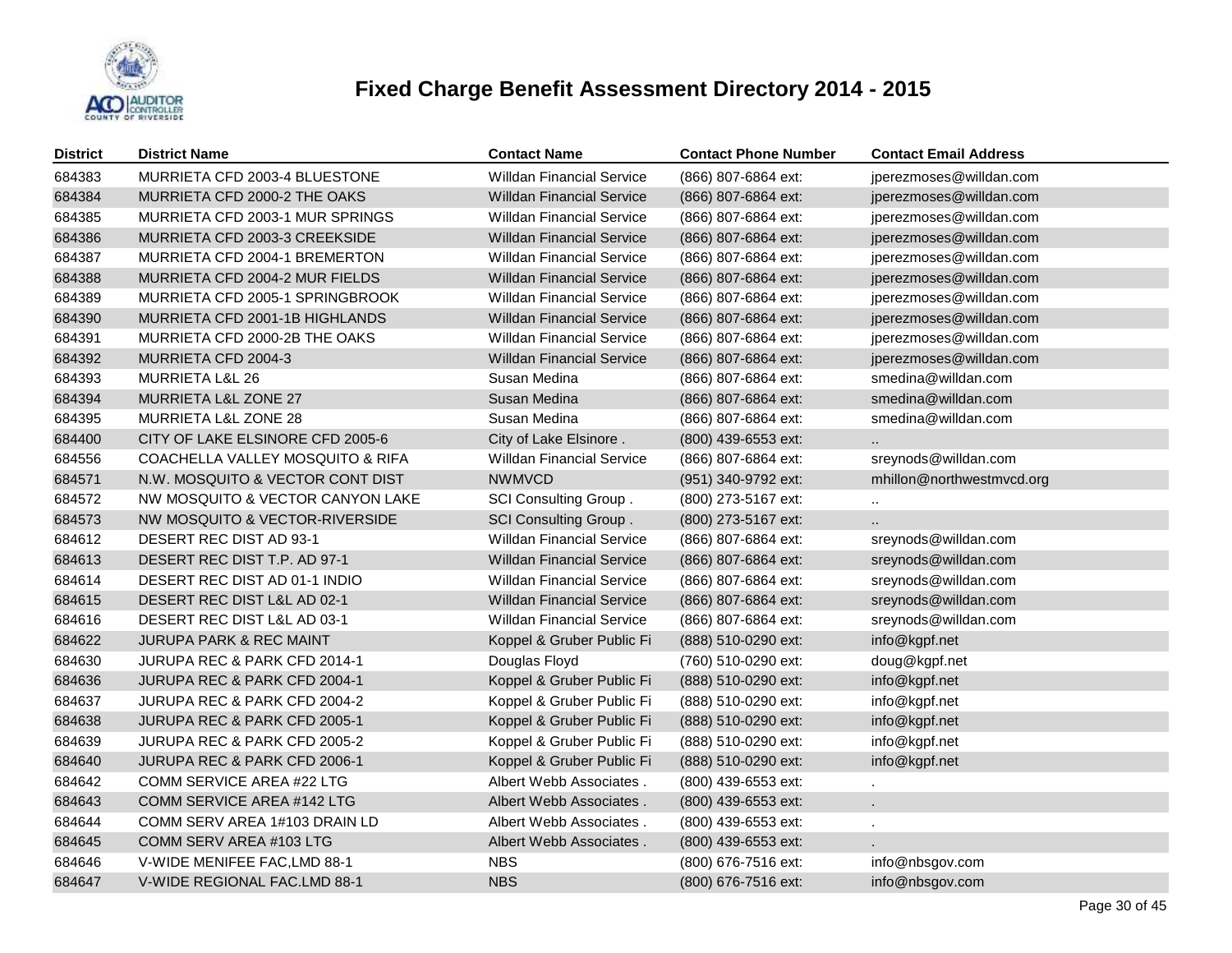

| <b>District</b> | <b>District Name</b>                  | <b>Contact Name</b>              | <b>Contact Phone Number</b> | <b>Contact Email Address</b>         |
|-----------------|---------------------------------------|----------------------------------|-----------------------------|--------------------------------------|
| 684652          | V-WIDE LMD FRENCH VALLEY              | <b>NBS</b>                       | (800) 676-7516 ext:         | info@nbsgov.com                      |
| 684653          | V-WIDE LMD MENIFEE NORTH PARK         | <b>NBS</b>                       | (800) 676-7516 ext:         | info@nbsgov.com                      |
| 684654          | V-WIDE LMD MENIFEE SOUTH PARK         | <b>NBS</b>                       | (800) 676-7516 ext:         | info@nbsgov.com                      |
| 684655          | <b>VALLEYWIDE WINCHESTER LMD</b>      | <b>NBS</b>                       | (800) 676-7516 ext:         | info@nbsgov.com                      |
| 684656          | <b>V-WIDE RIVERCREST ZONE</b>         | <b>NBS</b>                       | (800) 676-7516 ext:         | info@nbsgov.com                      |
| 684657          | FRENCH VALLEY CFD                     | David Schroeder                  | (951) 837-4017 ext:         | dschroeder@nbsgov.com                |
| 684681          | VAL SANITARY AD2004 SHADOW HILLS      | .                                | (800) 641-8403 ext:         |                                      |
| 684682          | VALLEY SANITARY SEWER SERVICE         | Joanne Padgham                   | (760) 238-5415 ext:         | jpadgham@valley-sanitary.org         |
| 684683          | <b>VALLEY SANITARY DISTRICT</b>       | Joanne Padgham                   | (760) 238-5415 ext:         | jpadgham@valley-sanitary.org         |
| 684693          | DELINQUENT SEWER CHARGES              | CVWD.                            | (760) 391-9600 ext:         | Customerbilling@cvwd.org             |
| 684815          | CABAZON COUNTY WATER STANDBY          | Calvin Louie                     | (951) 849-4422 ext:         | clouie@cabazonwater.org              |
| 684817          | CVWD ASST DIST 33 AD                  | Josephine Perez-Moses            | (951) 587-3537 ext:         | jperezmoses@willdan.com              |
| 684818          | CVWD AD 70                            | Josephine Perez-Moses            | (951) 587-3537 ext:         | jperezmoses@willdan.com              |
| 684819          | CVWD AD 68                            | Josephine Perez-Moses            | (951) 587-3537 ext:         | jperezmoses@willdan.com              |
| 684820          | CVWD AD 67                            | Josephine Perez-Moses            | (951) 587-3537 ext:         | jperezmoses@willdan.com              |
| 684821          | <b>CVWD DELINQUENT WATER CHARGES</b>  | CVWD.                            | (760) 391-9600 ext:         | Customerbilling@cvwd.org             |
| 684822          | DELINQUENT CANAL CHARGES              | CVWD.                            | (760) 391-9600 ext:         | Customerbilling@cvwd.org             |
| 684823          | CVWD DELINQ. IRRIG. AVAILABILITY      | CVWD.                            | (760) 391-9600 ext:         | Customerbilling@cvwd.org             |
| 684824          | CVWD SCC DELINQUENCY-CC80             | CVWD.                            | (760) 391-9600 ext:         | Customerbilling@cvwd.org             |
| 684827          | <b>CVWD AVAILABILITY-DOMESTIC ID6</b> | CVWD.                            | (760) 391-9600 ext:         | Customerbilling@cvwd.org             |
| 684828          | CVWD AVAILABILITY-DOMESTIC ID8        | CVWD.                            | (760) 391-9600 ext:         | Customerbilling@cvwd.org             |
| 684832          | <b>CVWD SEWER SERVICE CHARGE ID50</b> | CVWD.                            | (760) 391-9600 ext:         | Customerbilling@cvwd.org             |
| 684834          | <b>CVWD SEWER SERVICE CHARGE ID55</b> | CVWD.                            | (760) 391-9600 ext:         | Customerbilling@cvwd.org             |
| 684836          | CVWD SEWER SERVICE CHARGE ID80        | CVWD.                            | (760) 391-9600 ext:         | Customerbilling@cvwd.org             |
| 684837          | <b>CVWD SEWER SERVICE CHARGE ID81</b> | CVWD.                            | (760) 391-9600 ext:         | Customerbilling@cvwd.org             |
| 684844          | CVWD AVAILABILITY-DOMESTIC ID13       | CVWD.                            | (760) 391-9600 ext:         | Customerbilling@cvwd.org             |
| 684849          | CVWD AVAILABILITY-SEWER ID50          | CVWD.                            | (760) 391-9600 ext:         | Customerbilling@cvwd.org             |
| 684853          | MISSION SPRINGS ID B STDBY            | <b>Mission Springs Water Dis</b> | (760) 329-6448 ext:         | sh_s_inc@pacbell.net                 |
| 684854          | MISSION SPRINGS DELINQ WTR/SEWER      | Mission Springs Water Dis        | (760) 329-6448 ext:         | sh_s_inc@pacbell.net                 |
| 684856          | MISSION SPRINGS ID 2 STDBY            | Mission Springs Water Dis        | (760) 329-6448 ext:         | sh_s_inc@pacbell.net                 |
| 684859          | MISSION SPRINGS SVC AREA 2 STDBY      | Mission Springs Water Dis        | (760) 329-6448 ext:         | sh_s_inc@pacbell.net                 |
| 684861          | MISSION SPRINGS WTR AD 11 S-2         | Mission Springs Water Dis        | (760) 329-6448 ext:         | sh_s_inc@pacbell.net                 |
| 684863          | MISSION SPRINGS AD 12 PHASE I         | Mission Springs Water Dis        | (760) 329-6448 ext:         | sh_s_inc@pacbell.net                 |
| 684864          | MISSION SPRINGS AD #4                 | Mission Springs Water Dis        | (760) 329-6448 ext:         | sh_s_inc@pacbell.net                 |
| 684865          | MISSION SPRINGS AD 13                 | Albert A. Webb Associates        | (800) 439-6553 ext:         | Charmaine.mccarvel@Webbassocites.com |
| 684866          | MISSION SPRINGS ID G STDBY            | <b>Mission Springs Water Dis</b> | (760) 329-6448 ext:         | sh_s_inc@pacbell.net                 |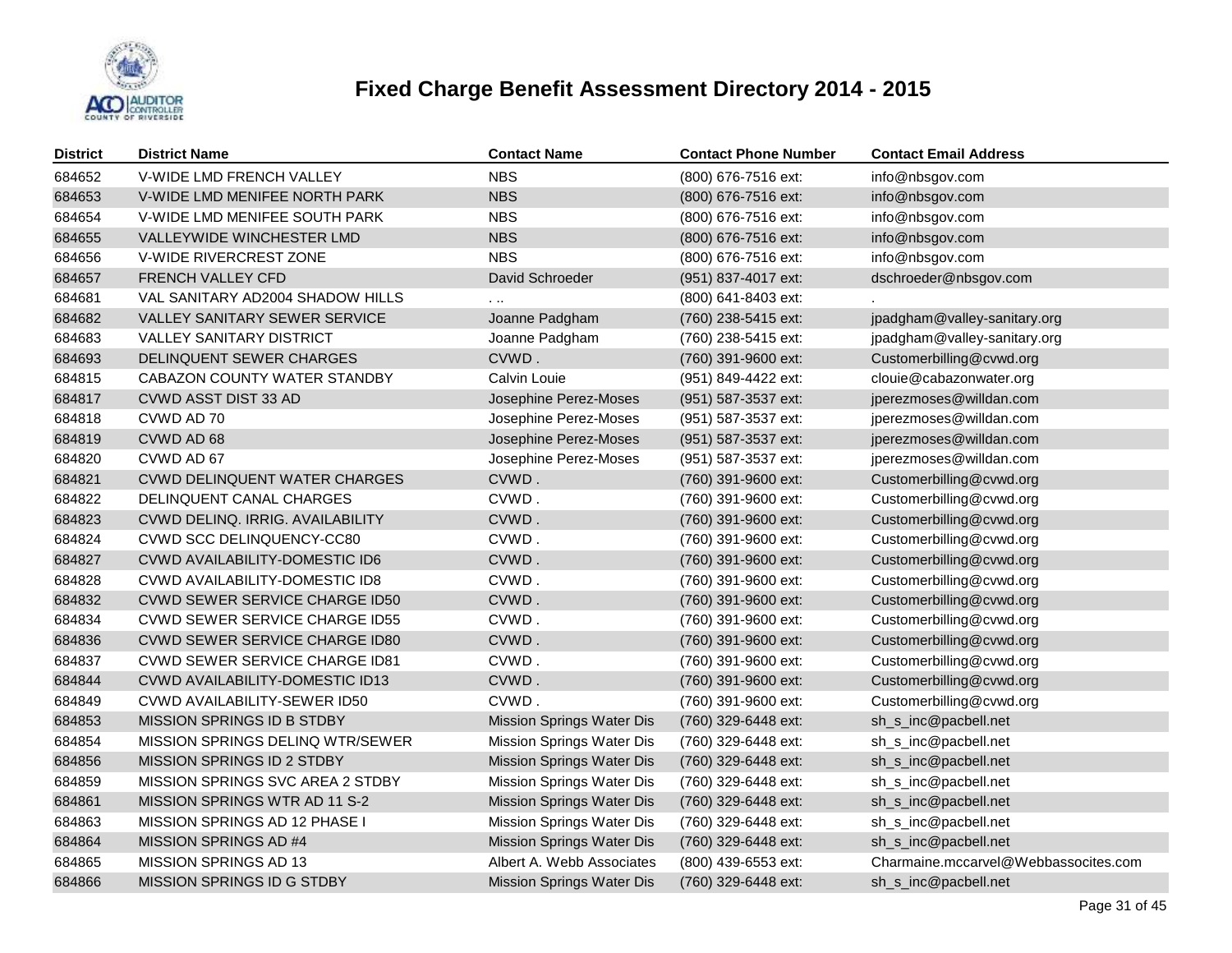

| <b>District</b> | <b>District Name</b>                   | <b>Contact Name</b>              | <b>Contact Phone Number</b> | <b>Contact Email Address</b>         |
|-----------------|----------------------------------------|----------------------------------|-----------------------------|--------------------------------------|
| 684868          | MISSION SPRINGS ID F STDBY             | Mission Springs Water Dis        | (760) 329-6448 ext:         | sh_s_inc@pacbell.net                 |
| 684869          | MISSION SPRINGS AD #7                  | Mission Springs Water Dis        | (760) 329-6448 ext:         | sh_s_inc@pacbell.net                 |
| 684870          | MISSION SPRINGS I.D. S STANDBY         | Mission Springs Water Dis        | (760) 329-6448 ext:         | sh_s_inc@pacbell.net                 |
| 684871          | <b>IDYLLWILD CO WTR STDBY</b>          | Marjorie Hollinger               | (909) 793-2855 ext:         | rapiddatainc@aol.com                 |
| 684872          | <b>IDYLLWILD CO WTR IMP 1 STDBY</b>    | Marjorie Hollinger               | (909) 793-2855 ext:         | rapiddatainc@aol.com                 |
| 684876          | <b>WESTERN MUNI CFD 99-1</b>           | Albert A. Webb Associates        | (800) 439-6553 ext:         |                                      |
| 684877          | WESTERN MUNI WATER STANDBY             | Albert A. Webb Associates        | (800) 439-6553 ext:         |                                      |
| 684878          | WESTERN MUNI SEWER STANDY              | Albert A. Webb Associates        | (800) 439-6553 ext:         |                                      |
| 684879          | <b>WESTERN MUNI CFD 88-1</b>           | Albert A. Webb Associates        | (800) 439-6553 ext:         | Charmaine.mccarvel@Webbassocites.com |
| 684880          | WESTERN MUNI WTR 1A #2                 | Albert A. Associates             | (800) 439-6553 ext:         |                                      |
| 684882          | <b>CVWD AVAILABILITY-DOMESTIC SA35</b> | CVWD.                            | (760) 391-9600 ext:         | Customerbilling@cvwd.org             |
| 684883          | CVWD AVAILABILITY-DOMESTIC ID10        | CVWD.                            | (760) 391-9600 ext:         | Customerbilling@cvwd.org             |
| 684884          | CVWD AVAILABILITY-DOMESTIC ID7         | CVWD.                            | (760) 391-9600 ext:         | Customerbilling@cvwd.org             |
| 684887          | CVWD AVAILABILITY-SEWER ID80           | CVWD.                            | (760) 391-9600 ext:         | Customerbilling@cvwd.org             |
| 684892          | PINION PINES COUNTY WATER              | <b>Christy Huss</b>              | (760) 349-3261 ext:         | chuss@pinyonpinescwd.ca.gov          |
| 684893          | PINE COVE COUNTY WATER STDBY           | <b>Becky Smith</b>               | (951) 659-2675 ext:         | becky@pcwd.org                       |
| 684901          | YUCAIPA VAL WTR SEWER EXPANSION        | Erin Anton                       | (909) 790-3308 ext:         | eanton@yvwd.dst.ca.us                |
| 684947          | SJ CR&R DELINQUENT SOLID WASTE         | <b>CR &amp;R.</b>                | (800) 826-9677 ext:         | rdelacruz@crrmail.com                |
| 685000          | WEST VALLEY WATER DIST                 | <b>NBS</b>                       | (800) 676-7516 ext:         | info@nbsgov.com                      |
| 685230          | ELSINORE WATER STANDBY                 | <b>Corrine Nikolic</b>           | (951) 674-3146 ext: 8362    | cnikolie@evmsd.net                   |
| 685252          | FERN VALLEY WATER DIST AD 96-1         | Jessica Priefer                  | (951) 659-2200 ext:         | fvwd@verizon.net                     |
| 685256          | HIGH VALLEY WTR STDBY                  | Marjorie Hollinger               | (909) 793-2855 ext:         | rapiddatainc@aol.com                 |
| 685260          | LEE LAKE WATER STANDBY                 | <b>Willdan Financial Service</b> | (866) 807-6864 ext:         | jperezmoses@willdan.com              |
| 685261          | LEE LAKE IMP I STANDBY                 | <b>Willdan Financial Service</b> | (866) 807-6864 ext:         | jperezmoses@willdan.com              |
| 685262          | LEE LAKE IMP 2                         | <b>Willdan Financial Service</b> | (866) 807-6864 ext:         | jperezmoses@willdan.com              |
| 685263          | LEE LAKE WATER CFD 2                   | <b>Willdan Financial Service</b> | (866) 807-6864 ext:         | jperezmoses@willdan.com              |
| 685264          | LEE LAKE WATER CFD 1                   | <b>Willdan Financial Service</b> | (866) 807-6864 ext:         | jperezmoses@willdan.com              |
| 685265          | LEE LAKE WATER CFD 3                   | <b>Willdan Financial Service</b> | (866) 807-6864 ext:         | jperezmoses@willdan.com              |
| 685270          | RANCHO CA WATER AD 32A                 | David Taussig & Associate.       | (800) 969-4382 ext:         |                                      |
| 685274          | RANCHO CA WATER FIRE SERVICE           | Corry Smith                      | (951) 296-6900 ext:         | smith.corry@ranchowater.com          |
| 685279          | SANTA ROSA AD#2 SEWER STANDBY          | Corry Smith                      | (951) 296-6900 ext:         | smith.corry@ranchowater.com          |
| 685280          | RANCHO CA WTR-DELINQ CHGS              | Corry Smith                      | (951) 296-6900 ext:         | smith.corry@ranchowater.com          |
| 685291          | RANCHO CA WATER DEL CHRG SR            | Corry Smith                      | (951) 296-6900 ext:         | smith.corry@ranchowater.com          |
| 685292          | SANTA ROSA RANCHES WATER STDBY         | Corry Smith                      | (951) 296-6900 ext:         | smith.corry@ranchowater.com          |
| 685294          | NATURE CONSERVANCY                     | Corry Smith                      | (951) 296-6900 ext:         | smith.corry@ranchowater.com          |
| 685295          | SANTA ROSA ID2 SEWER STBY              | Corry Smith                      | (951) 296-6900 ext:         | smith.corry@ranchowater.com          |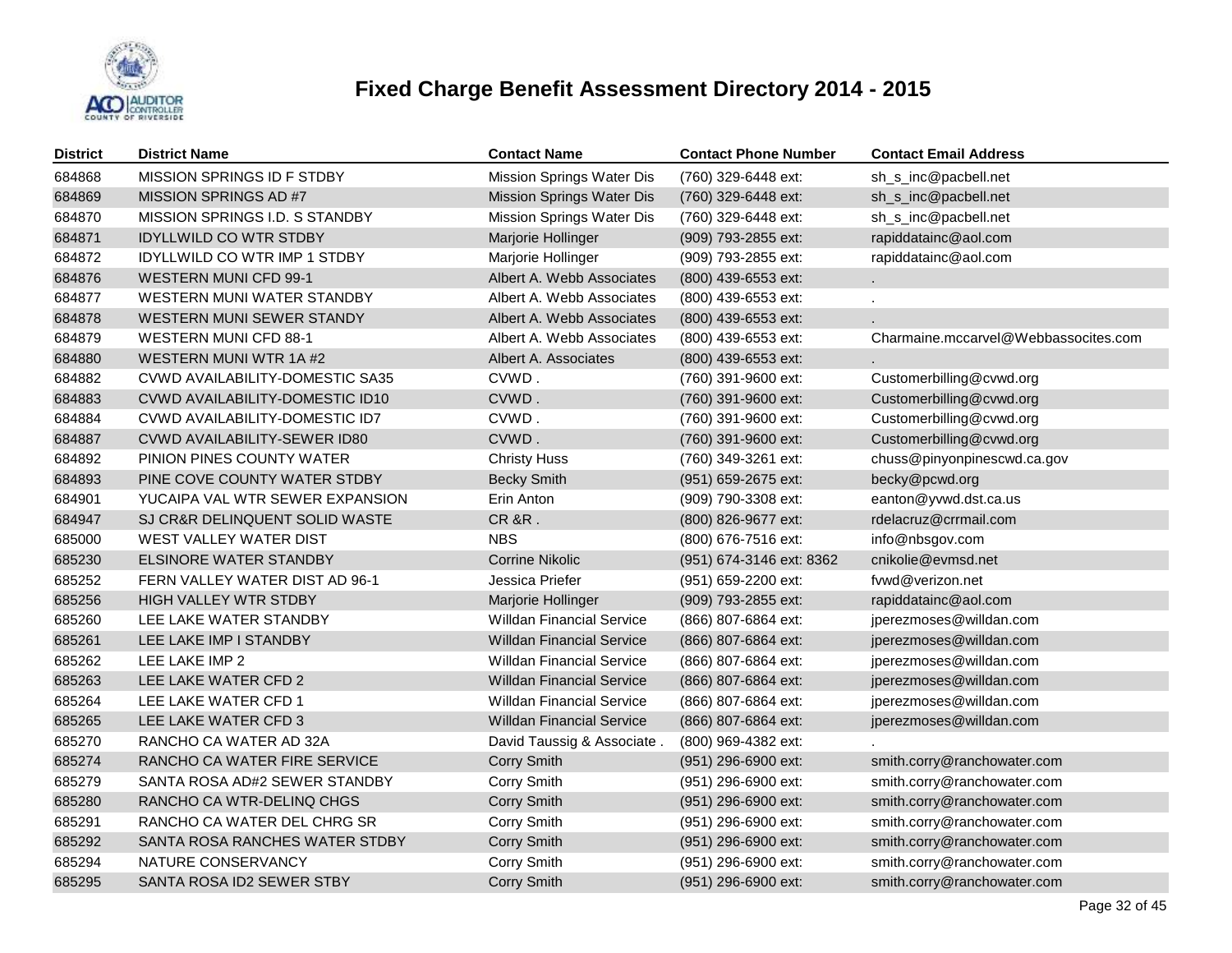

| <b>District</b> | <b>District Name</b>             | <b>Contact Name</b>         | <b>Contact Phone Number</b> | <b>Contact Email Address</b> |
|-----------------|----------------------------------|-----------------------------|-----------------------------|------------------------------|
| 685296          | SANTA ROSA WATER FIRE SERVICE    | Corry Smith                 | (951) 296-6900 ext:         | smith.corry@ranchowater.com  |
| 685297          | RCWD CFD 88-3 SPECIAL TAX A      | David Taussig & Associate   | (800) 969-4382 ext:         |                              |
| 685300          | RCWD CFD 99-1 IMP A              | David Taussig & Associate.  | (800) 969-4382 ext:         | $\epsilon$                   |
| 685301          | RCWD CFD 99-1 IMP B              | David Taussig & Associate.  | (800) 969-4382 ext:         |                              |
| 685302          | RCWD CFD 99-2                    | David Taussig & Associate.  | (800) 969-4382 ext:         |                              |
| 685305          | <b>MWD STANDBY EAST</b>          | <b>Beatrice Medina</b>      | (866) 807-6864 ext:         | bmedina@willdan.com          |
| 685360          | MWD STANDBY WEST                 | <b>Beatrice Medina</b>      | (866) 807-6864 ext:         | bmedina@willdan.com          |
| 685372          | EMWD CFD 2010-60 PASEO DEL SOL   | Eastern Municipal Water Dis | (800) 439-6553 ext:         |                              |
| 685373          | EMWD CFD 2005-43 KONA RD/HOLIDAY | Eastern municipal Water Di  | (800) 439-6553 ext:         | $\ddotsc$                    |
| 685374          | EMWD CFD 2003-14 CLIN KEITH IA A | Eastern Municipal Water Dis | (800) 439-6553 ext:         | $\ddotsc$                    |
| 685375          | EMWD CFD 2003-14 CLIN KEITH IA B | Eastern Municipal Water Dis | (800) 439-6553 ext:         | $\ddotsc$                    |
| 685376          | EMWD CFD 2003-14 CLIN KEITH IA C | Eastern Municipal Water Dis | (800) 439-6553 ext:         | $\ddotsc$                    |
| 685377          | EMWD CFD 2003-19 E&W RIDGE IA A  | Eastern Municipal Water Dis | (800) 439-6553 ext:         | $\ddotsc$                    |
| 685378          | EMWD CFD 2003-19 E&W RIDGE IA B  | Eastern Municipal Water Dis | (800) 439-6553 ext:         | $\ddot{\phantom{a}}$         |
| 685379          | EMWD CFD2005-38 AUTUMN RIDG IA A | Eastern Municipal Water Dis | (800) 439-6553 ext:         | $\ddotsc$                    |
| 685380          | EMWD CFD2005-38 AUTUMN RIDG IA B | Eastern Municipal Water Dis | (800) 439-6553 ext:         | $\ddot{\phantom{a}}$         |
| 685381          | EMWD CFD 2003-20 CORMAN L. IA A  | Eastern Municipal Water Dis | (800) 439-6553 ext:         | $\ddot{\phantom{a}}$         |
| 685382          | EMWD CFD 2003-20 CORMAN L. IA B  | Psomas.                     | (888) 683-5234 ext:         | sdf@psomas.com               |
| 685383          | EMWD CFD 2002-05 CROWN VALLEY    | Eastern Municipal Water Dis | (800) 439-6553 ext:         |                              |
| 685384          | EMWD CFD 2002-08 SERENA HILLS    | Psomas.                     | (888) 683-5234 ext:         | sdf@psomas.com               |
| 685385          | EMWD CFD 2002-10 SUMMIT RIDGE    | Psomas.                     | (888) 683-5234 ext:         | sdf@psomas.com               |
| 685386          | EMWD CFD 2003-12 TEM CREEK 1A A  | Eastern Municipal Water Dis | (800) 439-6553 ext:         | $\ddot{\phantom{1}}$         |
| 685387          | EMWD CFD 2003-12 TEM CREEK 1A B  | Eastern Municipal Water Dis | (800) 439-6553 ext:         | $\sim$                       |
| 685388          | EMWD CFD 2003-16 PROMONTORY      | Eastern Municipal Water Dis | (800) 439-6553 ext:         |                              |
| 685389          | EMWD CFD 2001-01 FRENCH VL IA B  | Psomas.                     | (888) 683-5234 ext:         | sdf@psomas.com               |
| 685390          | EMWD CFD 2002-04 SHEFLD RBV IA 1 | Psomas.                     | (888) 683-5234 ext:         | sdf@psomas.com               |
| 685391          | EMWD CFD 2002-04 SHEFLD/RBV IA 2 | Psomas.                     | (888) 683-5234 ext:         | sdf@psomas.com               |
| 685392          | EMWD CFD 2002-04 SHEFLD/RBV IA 3 | Eastern Municipal Water Dis | (800) 439-6553 ext:         | $\ddot{\phantom{1}}$         |
| 685393          | EMWD CFD 2002-04 SHEFLD/RBV IA 4 | Eastern Municipal Water Dis | (800) 439-6553 ext:         | $\ldots$                     |
| 685394          | EMWD CFD 2002-04 SHEFLD/RBV IA 5 | Psomas.                     | (888) 683-5234 ext:         | sdf@psomas.com               |
| 685395          | EMWD CFD 2002-06 A MORGAN HILL   | Psomas.                     | (888) 683-5234 ext:         | sdf@psomas.com               |
| 685396          | EMWD CFD 2002-06 B MORGAN HILL   | Eastern Municipal Water Dis | (800) 439-6553 ext:         | $\ddot{\phantom{1}}$         |
| 685398          | EMWD CFD 2002-09 WOODSIDE        | Eastern Municipal Water Dis | (800) 439-6553 ext:         | $\ddotsc$                    |
| 685399          | EMWD CFD2001-2 A SPGFLD/ARB GLEN | Psomas.                     | (888) 683-5234 ext:         | sdf@psomas.com               |
| 685400          | EMWD CFD2001-2 B SPGFLD/ARB GLEN | Psomas.                     | (888) 683-5234 ext:         | sdf@psomas.com               |
| 685402          | EMWD STANDBY-COMBINED CHARGE,    | Pamela Moore                | (951) 928-3777 ext: 4429    | moorep@emwd.org              |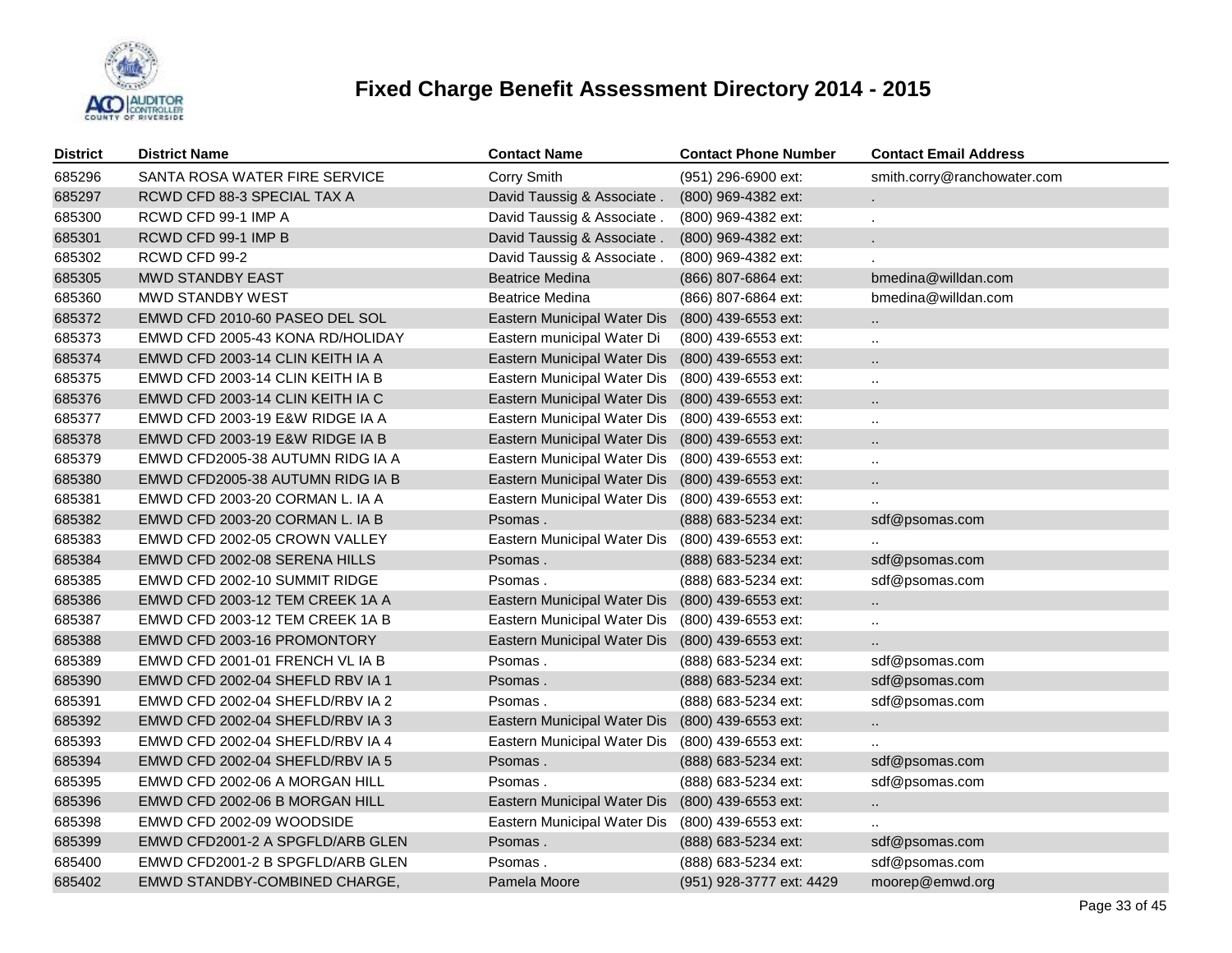

| <b>District</b> | <b>District Name</b>                   | <b>Contact Name</b>         | <b>Contact Phone Number</b> | <b>Contact Email Address</b> |
|-----------------|----------------------------------------|-----------------------------|-----------------------------|------------------------------|
| 685415          | EMWD AD 19-A GLENOAKS WATER            | Pamela Moore                | (951) 928-3777 ext: 4429    | moorep@emwd.org              |
| 685418          | EMWD ROMOLAND AREA SEWERS AD #5        | Pamela Moore                | (951) 928-3777 ext: 4429    | moorep@emwd.org              |
| 685419          | EMWD HOMELAND GREEN ACRES AD #7        | Pamela Moore                | (951) 928-3777 ext: 4429    | moorep@emwd.org              |
| 685422          | EMWD AD 8 STAGECOACH                   | Pamela Moore                | (951) 928-3777 ext: 4429    | moorep@emwd.org              |
| 685423          | EMWD AD12 PIGEON PASS                  | Pamela Moore                | (951) 928-3777 ext: 4429    | moorep@emwd.org              |
| 685424          | EMWD AD 20 MENIFEE DEV                 | Pamela Moore                | (951) 928-3777 ext: 4429    | moorep@emwd.org              |
| 685425          | CFD 2001-01A FRENCH VALLEY             | Eastern Municipal Water Dis | (800) 439-6553 ext:         |                              |
| 685426          | EMWD CFD 2002-03 WILLOWS               | Psomas.                     | (888) 683-5234 ext:         | sdf@psomas.com               |
| 685427          | EMWD CFD 2004-30 BARRINGTON HGTS       | Eastern Municipal Water Dis | (800) 439-6553 ext:         | Ω                            |
| 685428          | EMWD CFD 2004-26 SAN JACINTO IAA       | Eastern Municipal Water Dis | (800) 439-6553 ext:         |                              |
| 685429          | EMWD CFD 2004-28 QUINTA DO LARGO       | Eastern Municipal Water Dis | (800) 439-6553 ext:         | $\ddot{\phantom{1}}$         |
| 685430          | EMWD CFD 2003-15 MORGAN VALLEY         | Eastern Municipal Water Dis | (800) 439-6553 ext:         | Ш.                           |
| 685432          | EMWD CFD2003-20 CORMANLEIGH IA C       | Psomas.                     | (888) 683-5234 ext:         | sdf@psomas.com               |
| 685434          | CFD 2006-58 MEADOW/STEIN/CIMM          | Psomas.                     | (888) 683-5234 ext:         | sdf@psomas.com               |
| 685501          | ELSINORE VAL MWD STDBY                 | <b>Corrine Nikolic</b>      | (951) 674-3146 ext: 8362    | cnikolie@evmsd.net           |
| 685580          | CFD 98-2 WILDOMAR PUBLIC FAC           | Jerry Wen                   | (949) 955-1500 ext:         | JerryW@Taussig.com           |
| 685581          | CFD 98-1 TEMESCAL VALLEY PROJECT       | Jerry Wen                   | (949) 955-1500 ext:         | JerryW@Taussig.com           |
| 685582          | CFD 98-2 WILDOMAR-TVP                  | Jerry Wen                   | $(949)$ 955-1500 ext:       | JerryW@Taussig.com           |
| 685583          | ELS VAL MWD CFD 99-1 LA GONDA          | Jerry Wen                   | (949) 955-1500 ext:         | JerryW@Taussig.com           |
| 685584          | ELS VAL MWD CFD 2002-1                 | Jerry Wen                   | (949) 955-1500 ext:         | JerryW@Taussig.com           |
| 685585          | ELS VAL MWD CFD 2003-2                 | Jerry Wen                   | (949) 955-1500 ext:         | JerryW@Taussig.com           |
| 685586          | ELS VAL MWD CFD 2003-1                 | Jerry Wen                   | (949) 955-1500 ext:         | JerryW@Taussig.com           |
| 685587          | ELSINORE VAL MWD CFD 2004-1            | Jerry Wen                   | (949) 955-1500 ext:         | JerryW@Taussig.com           |
| 685596          | ELS VAL M W D IMP U-2 W/S STBY         | <b>Corrine Nikolic</b>      | (951) 674-3146 ext: 8362    | cnikolie@evmsd.net           |
| 685597          | EVMWD REGIONAL SEWER                   | <b>Corrine Nikolic</b>      | (951) 674-3146 ext: 8362    | cnikolie@evmsd.net           |
| 685598          | EVMWD SOUTHERN SEWER                   | Corrine Nikolic             | (951) 674-3146 ext: 8362    | cnikolie@evmsd.net           |
| 685599          | EVMWD ANNUAL SEWER SERV CHG            | <b>Corrine Nikolic</b>      | (951) 674-3146 ext: 8362    | cnikolie@evmsd.net           |
| 685604          | LAKE HEMET MUN WATER IMP A STDBY       | <b>NBS</b>                  | (800) 676-7516 ext:         | info@nbsgov.com              |
| 685611          | LAKE HEMET MUNI WTR IMP U-2 STY        | <b>NBS</b>                  | (800) 676-7516 ext:         | info@nbsgov.com              |
| 685612          | LK HEMET MN WTR AD 2003-1 GARNER       | <b>NBS</b>                  | (800) 676-7516 ext:         | info@nbsgov.com              |
| 685704          | WESTERN MUNI WTR AD 90-1               | Albert A. Webb Associates   | (800) 439-6553 ext:         |                              |
| 685705          | WMWD FIXED SEWER CHGS                  | Kevin Mascaro               | (951) 571-7100 ext:         | kmascaro@wmwd.com            |
| 685820          | CVWD CFD 102 (THE RESERVE)             | Josephine Perez-Moses       | (951) 587-3537 ext:         | jperezmoses@willdan.com      |
| 685824          | <b>CVWD AVAILABILITY-DOMESTIC ID18</b> | CVWD.                       | (760) 391-9600 ext:         | Customerbilling@cvwd.org     |
| 685838          | CVWD AVAILABILITY-DOMESTIC ID19        | CVWD.                       | (760) 391-9600 ext:         | Customerbilling@cvwd.org     |
| 685858          | CVWD AVAILABILITY-SEWER ID81           | CVWD.                       | (760) 391-9600 ext:         | Customerbilling@cvwd.org     |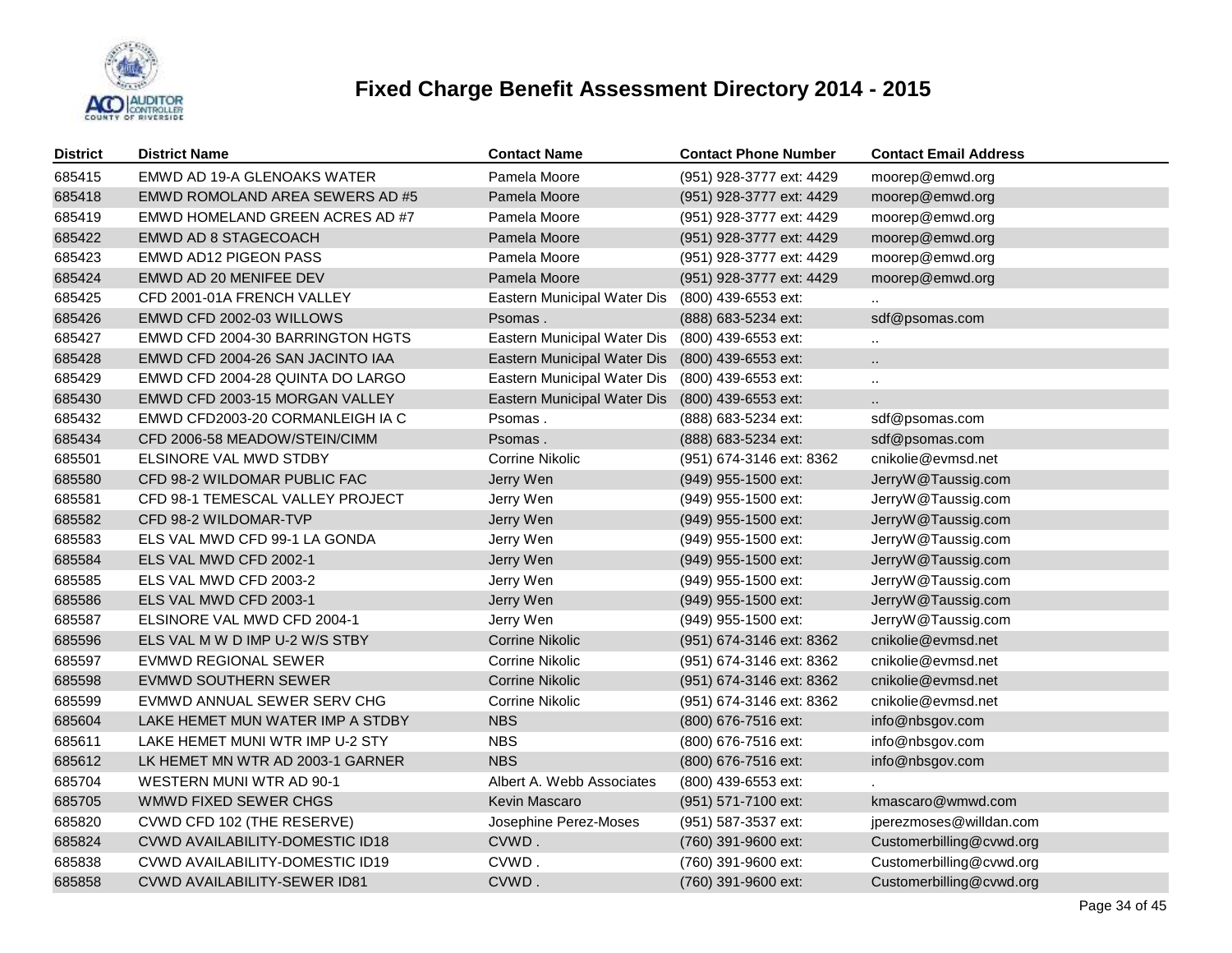

| <b>District</b> | <b>District Name</b>                | <b>Contact Name</b>                             | <b>Contact Phone Number</b> | <b>Contact Email Address</b>      |
|-----------------|-------------------------------------|-------------------------------------------------|-----------------------------|-----------------------------------|
| 685859          | <b>CVWD AVAILABILITY-SEWER ID55</b> | CVWD.                                           | (760) 391-9600 ext:         | Customerbilling@cvwd.org          |
| 685867          | <b>CVWD ASSESSMENT DISTRICT #32</b> | Josephine Perez-Moses                           | (951) 587-3537 ext:         | jperezmoses@willdan.com           |
| 685920          | EMWD CFD 2004-34 FAIRCREST          | Eastern Municipal Water Dis                     | (800) 439-6553 ext:         |                                   |
| 685921          | EMWD CFD 2005-47 THE LAKES          | Albert A. Webb Associates                       | (800) 439-6553 ext:         | heidi.schoeppe@webbassociates.com |
| 685951          | EMWD CFD2003-25 PACIFIC COM IA C    | Psomas.                                         | (888) 683-5234 ext:         | sdf@psomas.com                    |
| 685952          | EMWD CFD2003-25 PACIFIC COM IA D    | Eastern Municipal Water Dis                     | (800) 439-6553 ext:         | $\sim$                            |
| 685953          | EMWD CFD2004-26 SAN JACINTO IA 2    | Eastern Municipal Water Dis                     | (800) 439-6553 ext:         |                                   |
| 685954          | EMWD CFD 2004-27 COTTONWOOD         | Psomas.                                         | (888) 683-5234 ext:         | sdf@psomas.com                    |
| 685955          | EMWD CFD 2004-29 SUN RANCH          | Psomas.                                         | (888) 683-5234 ext:         | sdf@psomas.com                    |
| 685956          | EMWD CFD2004-32 RCH JACINTO IA A    | Psomas.                                         | (888) 683-5234 ext:         | sdf@psomas.com                    |
| 685957          | EMWD CFD2004-32 RCH JACINTO IA B    | Psomas.                                         | (888) 683-5234 ext:         | sdf@psomas.com                    |
| 685960          | EMWD CFD 2004-35 MTN GATE IA C      | Eastern Municipal Water Dis                     | (800) 439-6553 ext:         | $\ddotsc$                         |
| 685961          | EMWD CFD 2004-36 ADELINE'S FARM     | Eastern Municipal Water Dis                     | (800) 439-6553 ext:         |                                   |
| 685962          | EMWD CFD 2005-40 MAHOGANY PROM      | Psomas.                                         | (888) 683-5234 ext:         | sdf@psomas.com                    |
| 685963          | EMWD CFD2005-42 BELICA R MOSAICO    | Eastern Municipal Water Dis                     | (800) 439-6553 ext:         | $\mathbf{r}$                      |
| 685965          | EMWD CFD 2005-39 MARSDEN            | Eastern Municipal Water Dis                     | (800) 439-6553 ext:         | $\ddot{\phantom{a}}$              |
| 685966          | EMWD CFD 2005-44 VISTA DEL VALLE    | Psomas.                                         | (888) 683-5234 ext:         | sdf@psomas.com                    |
| 685967          | <b>EMWD CFD 2006-52 (NELSON)</b>    | Eastern Municipal Water Dis (800) 439-6553 ext: |                             | $\ddot{\phantom{1}}$              |
| 685969          | CFD 2002-07IAA PACIFIC MAYFIELD     | Eastern Municipal Water Dis                     | (800) 439-6553 ext:         | $\ddot{\phantom{a}}$              |
| 685970          | CFD 2002-07IAB PACIFIC MAYFIELD     | Eastern Municipal Water Dis (800) 439-6553 ext: |                             | $\ddotsc$                         |
| 685973          | EMWD CFD 2006-56 RANCHO DIAMANTE    | Eastern Municipal Water Dis                     | (800) 439-6553 ext:         | $\ddotsc$                         |
| 685975          | EMWD CFD 2002-06 IAC MORGAN HILL    | Eastern Municipal Water Dis                     | (800) 439-6553 ext:         | $\ddotsc$                         |
| 686000          | LAKE ELSINORE USD CFD 2000-1        | Anabel Ednave-Bui                               | (877) 250-1503 ext:         | taxinfo@dolinkagroup.com          |
| 686001          | LK ELSINORE USD CFD 2003-1 IA-A     | Anabel Ednave-Bui                               | (877) 250-1503 ext:         | taxinfo@dolinkagroup.com          |
| 686002          | LK ELSINORE USD CFD 2003-1 IA-B     | Anabel Ednave-Bui                               | (877) 250-1503 ext:         | taxinfo@dolinkagroup.com          |
| 686003          | LAKE ELSINORE USD CFD 2004-1        | Anabel Ednave-Bui                               | (877) 250-1503 ext:         | taxinfo@dolinkagroup.com          |
| 686004          | LAKE ELSINORE USD CFD 2004-2        | Anabel Ednave-Bui                               | (877) 250-1503 ext:         | taxinfo@dolinkagroup.com          |
| 686005          | LAKE ELSINORE USD CFD 2004-3        | Anabel Ednave-Bui                               | (877) 250-1503 ext:         | taxinfo@dolinkagroup.com          |
| 686006          | LAKE ELSINORE USD CFD 2004-4        | Anabel Ednave-Bui                               | (877) 250-1503 ext:         | taxinfo@dolinkagroup.com          |
| 686007          | LK ELSINORE USD CFD 2005-1 IA A     | Anabel Ednave-Bui                               | (877) 250-1503 ext:         | taxinfo@dolinkagroup.com          |
| 686008          | LK ELSINORE USD CFD 2005-1 IA B     | Anabel Ednave-Bui                               | (877) 250-1503 ext:         | taxinfo@dolinkagroup.com          |
| 686009          | LAKE ELSINORE USD CFD 2005-3        | Anabel Ednave-Bui                               | (877) 250-1503 ext:         | taxinfo@dolinkagroup.com          |
| 686010          | LAKE ELSINORE USD CFD 2005-5        | Anabel Ednave-Bui                               | (877) 250-1503 ext:         | taxinfo@dolinkagroup.com          |
| 686011          | LK ELSINORE USD CFD 2005-6 IA A     | Anabel Ednave-Bui                               | (877) 250-1503 ext:         | taxinfo@dolinkagroup.com          |
| 686013          | LAKE ELSINORE USD CFD 2005-7        | Anabel Ednave-Bui                               | (877) 250-1503 ext:         | taxinfo@dolinkagroup.com          |
| 686016          | LK ELSINORE USD CFD 2006-3 IA A     | Anabel Ednave-Bui                               | (877) 250-1503 ext:         | taxinfo@dolinkagroup.com          |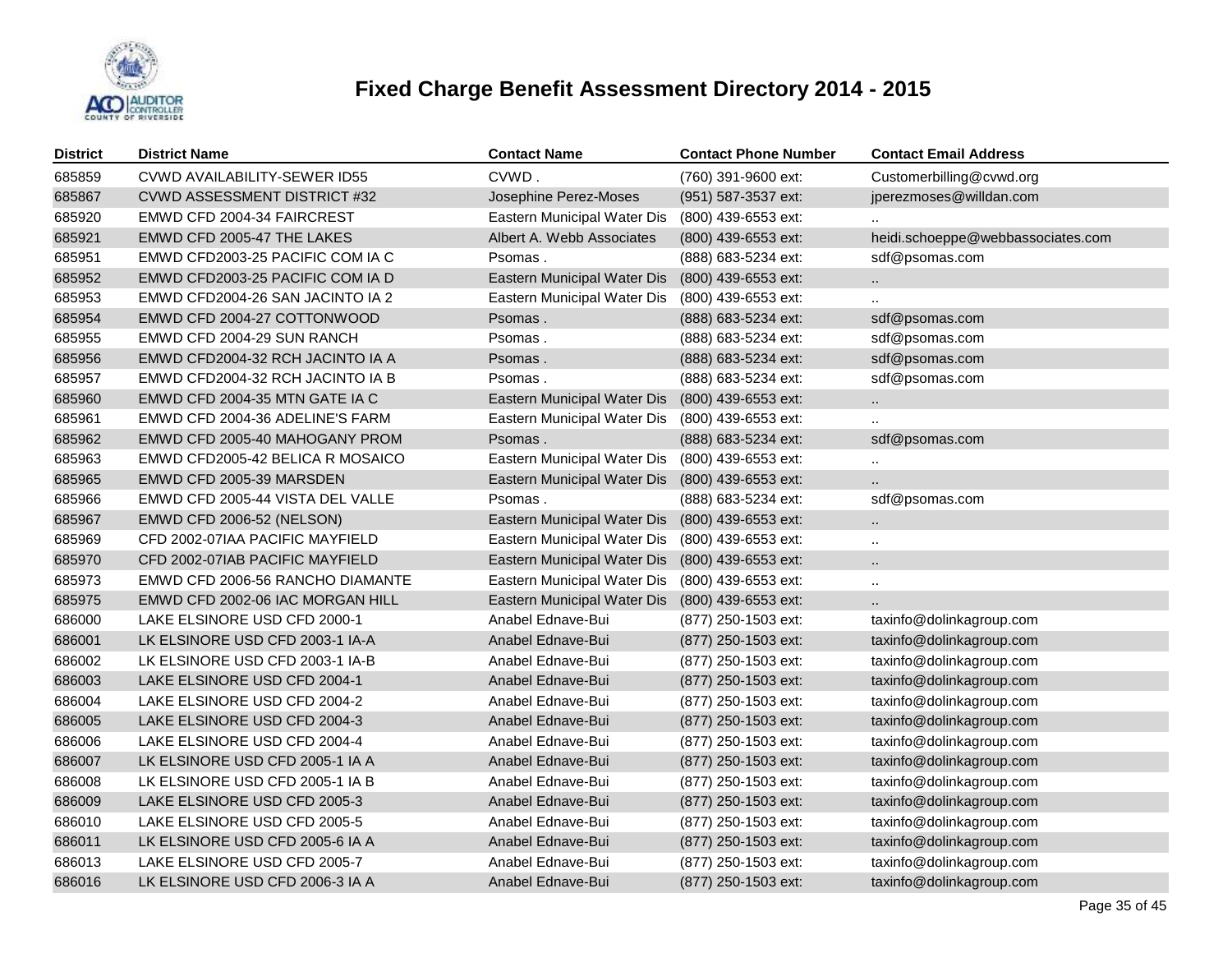

| <b>District</b> | <b>District Name</b>             | <b>Contact Name</b>              | <b>Contact Phone Number</b> | <b>Contact Email Address</b> |
|-----------------|----------------------------------|----------------------------------|-----------------------------|------------------------------|
| 686020          | LK ELSINORE USD CFD 2006-2 IA A  | Anabel Ednave-Bui                | (877) 250-1503 ext:         | taxinfo@dolinkagroup.com     |
| 686023          | LK ELSINORE USD CFD 2006-4       | Anabel Ednave-Bui                | (877) 250-1503 ext:         | taxinfo@dolinkagroup.com     |
| 686025          | LK ELSINORE USD CFD 2006-6       | Anabel Ednave-Bui                | (877) 250-1503 ext:         | taxinfo@dolinkagroup.com     |
| 686100          | ROMOLAND SCHOOL CFD 2004-1 IA 3  | .                                | (800) 969-4382 ext:         |                              |
| 686101          | ROMOLAND SCHOOL DIST CFD 91-1    | $\sim$ $\sim$                    | (800) 969-4382 ext:         | ä,                           |
| 686102          | ROMOLAND SCHOOL DIST CFD 2001-1  | $\cdots$                         | (800) 969-4382 ext:         | c.                           |
| 686103          | ROMOLAND SCHOOL CFD 2002-1 IA A  | $\sim 10$                        | (800) 969-4382 ext:         | ä,                           |
| 686105          | ROMOLAND SCHOOL CFD 2002-2       | $\cdots$                         | (800) 969-4382 ext:         | ä,                           |
| 686106          | ROMOLAND SCHOOL CFD 2004-1 IA 1  | $\sim$ $\sim$                    | (800) 969-4382 ext:         | ä,                           |
| 686107          | ROMOLAND SCHOOL CFD 2004-1 IA 2  | $\ddotsc$                        | (800) 969-4382 ext:         | ä,                           |
| 686108          | ROMOLAND SCHOOL CFD 2006-1       | $\ldots$ .                       | (800) 969-4382 ext:         | ä,                           |
| 686109          | ROMOLAND SD CFD NO 2004-1 IA 4   | .                                | (800) 969-4382 ext:         |                              |
| 686110          | ROMOLAND SD CFD NO 2006-3        | Andrea Roess                     | (949) 955-1500 ext:         | andrea@taussig.com           |
| 686200          | SAN JACINTO USD CFD 2003-1 ZN1 A | <b>Willdan Financial Service</b> | (866) 807-6864 ext:         | jperezmoses@willdan.com      |
| 686206          | SAN JACINTO USD CFD 2003-3 TAX A | <b>Willdan Financial Service</b> | (866) 807-6864 ext:         | jperezmoses@willdan.com      |
| 686207          | SAN JACINTO USD CFD 2003-3 TAX B | <b>Willdan Financial Service</b> | (866) 807-6864 ext:         | jperezmoses@willdan.com      |
| 686209          | SAN JACINTO USD CFD 2003-2       | <b>Willdan Financial Service</b> | (866) 807-6864 ext:         | jperezmoses@willdan.com      |
| 686210          | SAN JACINTO USD CFD 2004-3       | <b>Willdan Financial Service</b> | (866) 807-6864 ext:         | jperezmoses@willdan.com      |
| 686211          | SAN JACINTO USD CFD 2004-4       | <b>Willdan Financial Service</b> | (866) 807-6864 ext:         | jperezmoses@willdan.com      |
| 686212          | SAN JACINTO USD CFD 2004-5       | <b>Willdan Financial Service</b> | (866) 807-6864 ext:         | jperezmoses@willdan.com      |
| 686215          | SAN JACINTO USD CFD 2005-1 TAX A | <b>Willdan Financial Service</b> | (866) 807-6864 ext:         | jperezmoses@willdan.com      |
| 686216          | SAN JACINTO USD CFD 2005-1 TAX B | <b>Willdan Financial Service</b> | (866) 807-6864 ext:         | jperezmoses@willdan.com      |
| 686217          | SAN JACINTO USD CFD 2005-2 TAX A | <b>Willdan Financial Service</b> | (866) 807-6864 ext:         | jperezmoses@willdan.com      |
| 686218          | SAN JACINTO USD CFD 2005-2 TAX B | <b>Willdan Financial Service</b> | (866) 807-6864 ext:         | jperezmoses@willdan.com      |
| 686221          | SAN JACINTO USD CFD 2005-4 TAX A | <b>Willdan Financial Service</b> | (866) 807-6864 ext:         | jperezmoses@willdan.com      |
| 686222          | SAN JACINTO USD CFD 2005-4 TAX B | <b>Willdan Financial Service</b> | (866) 807-6864 ext:         | jperezmoses@willdan.com      |
| 686223          | SAN JACINTO USD CFD 2006-1 TAX A | <b>Willdan Financial Service</b> | (866) 807-6864 ext:         | jperezmoses@willdan.com      |
| 686224          | SAN JACINTO USD CFD 2006-1 TAX B | <b>Willdan Financial Service</b> | (866) 807-6864 ext:         | jperezmoses@willdan.com      |
| 686225          | SAN JACINTO USD CFD 2006-2 TAX B | <b>Willdan Financial Service</b> | (866) 807-6864 ext:         | jperezmoses@willdan.com      |
| 686226          | SAN JACINTO USD CFD 2003-1 B     | <b>Willdan Financial Service</b> | (866) 807-6864 ext:         | jperezmoses@willdan.com      |
| 686227          | SAN JACINTO USD CFD 2003-2 B     | <b>Willdan Financial Service</b> | (866) 807-6864 ext:         | jperezmoses@willdan.com      |
| 686228          | SAN JACINTO USD CFD 2004-3 B     | <b>Willdan Financial Service</b> | (866) 807-6864 ext:         | jperezmoses@willdan.com      |
| 686229          | SAN JACINTO USD CFD 2004-4 B     | <b>Willdan Financial Service</b> | (866) 807-6864 ext:         | jperezmoses@willdan.com      |
| 686230          | SAN JACINTO USD CFD 2004-5 B     | <b>Willdan Financial Service</b> | (866) 807-6864 ext:         | jperezmoses@willdan.com      |
| 686231          | SAN JACINTO USD CFD 2006-2 A     | <b>Willdan Financial Service</b> | (866) 807-6864 ext:         | jperezmoses@willdan.com      |
| 686530          | TEMECULA VALLEY USD CFD 89-1     | <b>Barbara Hale-Carter</b>       | (760) 233-2630 ext:         | barbc@sdfa.com               |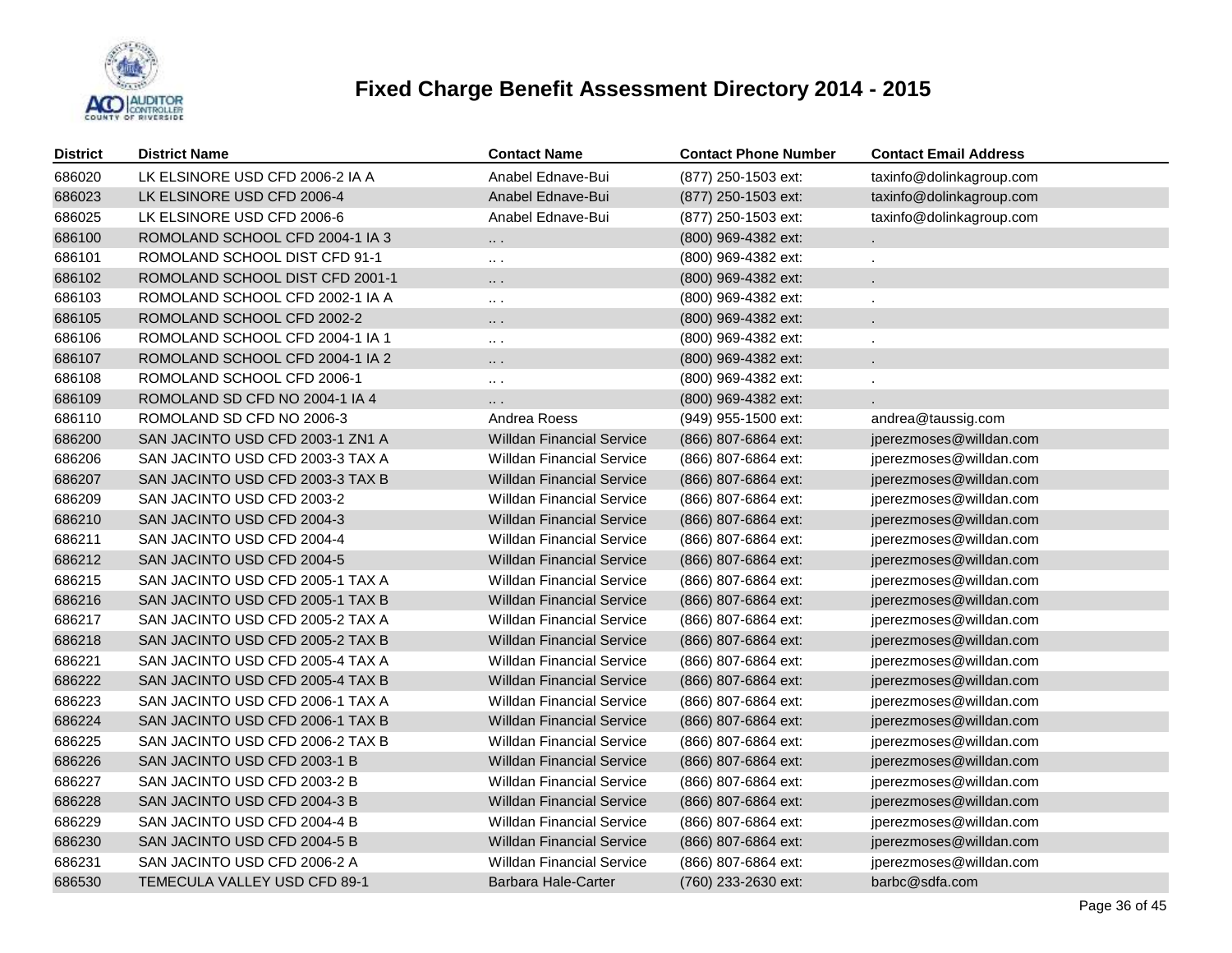

| <b>District</b> | <b>District Name</b>             | <b>Contact Name</b>              | <b>Contact Phone Number</b> | <b>Contact Email Address</b> |
|-----------------|----------------------------------|----------------------------------|-----------------------------|------------------------------|
| 686531          | TEMECULA USD CFD 00-01           | Barbara Hale-Carter              | (760) 233-2630 ext:         | barbc@sdfa.com               |
| 686532          | TEMECULA VL USD CFD 2002-2       | Barbara Hale-Carter              | (760) 233-2630 ext:         | barbc@sdfa.com               |
| 686533          | TEMECULA VL USD CFD 2002-1/IA-1  | Barbara Hale-Carter              | (760) 233-2630 ext:         | barbc@sdfa.com               |
| 686534          | TEMECULA VL USD CFD 2002-1/IA-2  | <b>Barbara Hale-Carter</b>       | (760) 233-2630 ext:         | barbc@sdfa.com               |
| 686535          | TEMECULA VL USD CFD 2013-1       | Barbara Hale-Carter              | (760) 233-2630 ext:         | barbc@sdfa.com               |
| 686536          | TEMECULA VL USD CFD 2011-1       | Barbara Hale-Carter              | (760) 233-2630 ext:         | barbc@sdfa.com               |
| 686537          | TEMECULA VL USD CFD 2003-2       | Barbara Hale-Carter              | (760) 233-2630 ext:         | barbc@sdfa.com               |
| 686539          | TEMECULA VL USD CFD 2004-1/IA-A  | <b>Barbara Hale-Carter</b>       | (760) 233-2630 ext:         | barbc@sdfa.com               |
| 686541          | TEMECULA VL USD CFD 2005-1       | Barbara Hale-Carter              | (760) 233-2630 ext:         | barbc@sdfa.com               |
| 686545          | TEMECULA VL USD CFD 2004-1 IA B  | Barbara Hale-Carter              | (760) 233-2630 ext:         | barbc@sdfa.com               |
| 686546          | TV USD CFD 2010-1                | <b>Barbara Hale-Carter</b>       | (760) 233-2630 ext:         | barbc@sdfa.com               |
| 686547          | WRCOG HERO FUNDED FY 11-12       | David Taussig & Associates       | (800) 969-4382 ext:         |                              |
| 687000          | COACHELLA LDS&LTG #22            | $\cdots$                         | (760) 398-5744 ext:         |                              |
| 687001          | COACHELLA LDS&LTG #23            | $\cdots$                         | (760) 398-5744 ext:         |                              |
| 687002          | COACHELLA LDS&LTG DIST #24       | $\ldots$ .                       | (760) 398-5744 ext:         |                              |
| 687003          | COACHELLA LDS&LTG DIST #25       | $\cdots$                         | (760) 398-5744 ext:         |                              |
| 687005          | COACHELLA LDS&LTG DIST #27       | $\cdots$                         | (760) 398-5744 ext:         |                              |
| 687006          | COACHELLA LDS&LTG DIST #28       | $\cdots$                         | (760) 398-5744 ext:         |                              |
| 687007          | COACHELLA LDS&LTG DIST #29       | $\sim$ $\sim$                    | (760) 398-5744 ext:         |                              |
| 687008          | COACHELLA LDS&LTG DIST #30       | $\cdots$                         | (760) 398-5744 ext:         |                              |
| 687009          | COACHELLA LDS&LTG DIST #31       | $\cdots$                         | (760) 398-5744 ext:         |                              |
| 687010          | COACHELLA LDS&LTG DIST #32       | .                                | (760) 398-5744 ext:         |                              |
| 687011          | COACHELLA LDS&LTG DIST #33       | $\cdots$                         | (760) 398-5744 ext:         |                              |
| 687012          | COACHELLA LDS&LTG DIST #34       | $\cdots$                         | (760) 398-5744 ext:         |                              |
| 687013          | COACHELLA LDS&LTG DIST #35       | $\sim$ $\sim$                    | (760) 398-5744 ext:         |                              |
| 687014          | COACHELLA LDS&LTG DIST #36       | $\cdots$                         | (760) 398-5744 ext:         |                              |
| 687016          | COACHELLA LDS&LTG DIST #38       | $\cdots$                         | (760) 398-5744 ext:         |                              |
| 687030          | CITY OF COACHELLA CFD 2005-1     | <b>Willdan Financial Service</b> | (866) 807-6864 ext:         | sreynods@willdan.com         |
| 687150          | CORONA CFD 2004-1 BUCHANAN ST    | $\sim$ 100                       | (800) 641-8403 ext:         | $\cdot$                      |
| 687151          | CORONA CFD 2002-1 IA DOS LAGOS   | .                                | (800) 641-8403 ext:         |                              |
| 687200          | DHS PUB SAFETY SERV PARCEL TAX   | City of Desert Hot Springs.      | (800) 439-6553 ext:         | $\ddotsc$                    |
| 687201          | DESERT HOT SPRINGS CFD 2006-1    | City of Desert Hot Springs.      | (800) 439-6553 ext:         | $\ddotsc$                    |
| 687202          | CITY OF DHS CFD 2010-1(SERVICES) | City of Desert Hot Springs.      | (800) 439-6553 ext:         | $\ddotsc$                    |
| 687203          | CITY OF DHS CFD 2010-1 (ZONE 3)  | City of Desert Hot Springs.      | (800) 439-6553 ext:         | $\ddot{\phantom{a}}$         |
| 688430          | <b>INDIAN WELLS DBAD 1</b>       | <b>Willdan Financial Service</b> | (866) 807-6864 ext:         | sreynods@willdan.com         |
| 688431          | INDIAN WELLS LLD 91-1 ZN A26     | Willdan Financial Service        | (866) 807-6864 ext:         | sreynods@willdan.com         |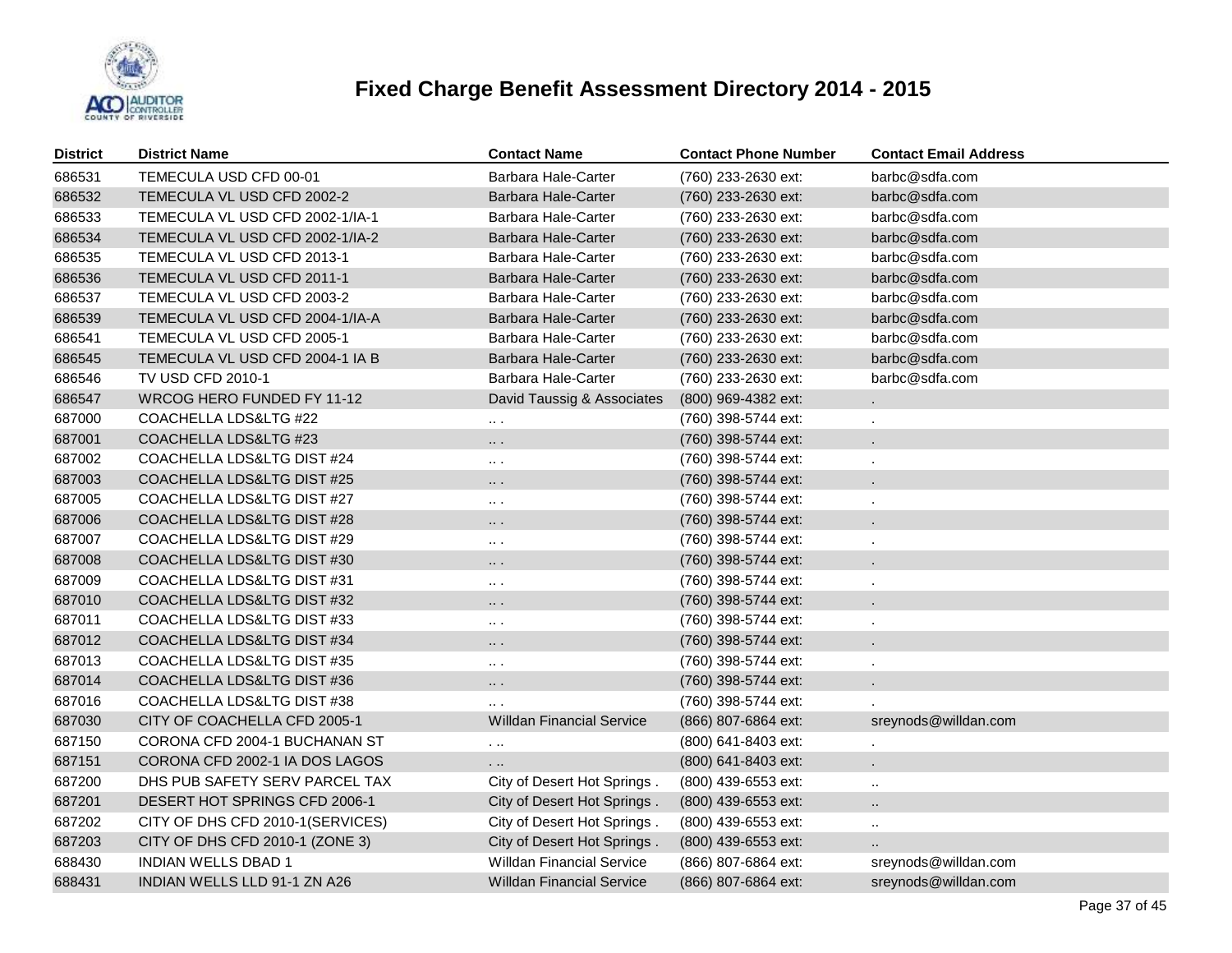

| <b>District</b> | <b>District Name</b>                 | <b>Contact Name</b>              | <b>Contact Phone Number</b> | <b>Contact Email Address</b>      |
|-----------------|--------------------------------------|----------------------------------|-----------------------------|-----------------------------------|
| 688432          | <b>INDIAN WELLS ZN C LLD 91-1</b>    | <b>Willdan Financial Service</b> | (866) 807-6864 ext:         | sreynods@willdan.com              |
| 688433          | INDIAN WELLS ZN D LLD 91-1           | Willdan Financial Service        | (866) 807-6864 ext:         | sreynods@willdan.com              |
| 688439          | INDIO AD 2004-1 PALAZZO              | <b>Willdan Financial Service</b> | (866) 807-6864 ext:         | sreynods@willdan.com              |
| 688440          | INDIO AD2004-2 SHADOW 3 BRISAS.N     | <b>Willdan Financial Service</b> | (866) 807-6864 ext:         | sreynods@willdan.com              |
| 688441          | INDIO AD 2004-3 DESERT TRACE         | <b>Willdan Financial Service</b> | (866) 807-6864 ext:         | sreynods@willdan.com              |
| 688442          | <b>INDIO AD 2003-1</b>               | <b>Willdan Financial Service</b> | (866) 807-6864 ext:         | sreynods@willdan.com              |
| 688443          | <b>INDIO AD 2003-2</b>               | <b>Willdan Financial Service</b> | (866) 807-6864 ext:         | sreynods@willdan.com              |
| 688444          | <b>INDIO AD 2003-3</b>               | <b>Willdan Financial Service</b> | (866) 807-6864 ext:         | sreynods@willdan.com              |
| 688445          | <b>INDIO AD 2003-5</b>               | <b>Willdan Financial Service</b> | (866) 807-6864 ext:         | sreynods@willdan.com              |
| 688446          | <b>INDIO AD 2003-6</b>               | Willdan Financial Service        | (866) 807-6864 ext:         | sreynods@willdan.com              |
| 688447          | <b>INDIO AD 2002-3</b>               | <b>Willdan Financial Service</b> | (866) 807-6864 ext:         | sreynods@willdan.com              |
| 688448          | <b>INDIO AD 2002-1</b>               | Willdan Financial Service        | (866) 807-6864 ext:         | sreynods@willdan.com              |
| 688449          | <b>INDIO AD 2002-02</b>              | <b>Willdan Financial Service</b> | (866) 807-6864 ext:         | sreynods@willdan.com              |
| 688450          | <b>INDIO AD 2001-1</b>               | Willdan Financial Service        | (866) 807-6864 ext:         | sreynods@willdan.com              |
| 688451          | INDIO AD 99-1 CROWELL                | <b>Willdan Financial Service</b> | (866) 807-6864 ext:         | sreynods@willdan.com              |
| 688453          | INDIO LANDSCAPE & LTG #24            | <b>Willdan Financial Service</b> | (866) 807-6864 ext:         | sreynods@willdan.com              |
| 688454          | <b>INDIO LANDSCAPE &amp; LTG #25</b> | <b>Willdan Financial Service</b> | (866) 807-6864 ext:         | sreynods@willdan.com              |
| 688455          | <b>INDIO LANDSCAPE &amp; LTG #26</b> | <b>Willdan Financial Service</b> | (866) 807-6864 ext:         | sreynods@willdan.com              |
| 688456          | <b>INDIO LANDSCAPE &amp; LTG #27</b> | <b>Willdan Financial Service</b> | (866) 807-6864 ext:         | sreynods@willdan.com              |
| 688458          | <b>INDIO WASTE RECYCLE SURCHG</b>    | <b>Customer Service</b>          | (760) 340-2113 ext:         | customerservice@burrtecdesert.com |
| 688459          | <b>INDIO LANDSCAPE &amp; LTG #28</b> | <b>Willdan Financial Service</b> | (866) 807-6864 ext:         | sreynods@willdan.com              |
| 688460          | <b>INDIO LANDSCAPE &amp; LTG #29</b> | <b>Willdan Financial Service</b> | (866) 807-6864 ext:         | sreynods@willdan.com              |
| 688462          | INDIO LANDSCAPE & LTG #31            | <b>Willdan Financial Service</b> | (866) 807-6864 ext:         | sreynods@willdan.com              |
| 688463          | INDIO LANDSCAPE & LTG #32            | <b>Willdan Financial Service</b> | (866) 807-6864 ext:         | sreynods@willdan.com              |
| 688464          | <b>INDIO LANDSCAPE &amp; LTG #33</b> | <b>Willdan Financial Service</b> | (866) 807-6864 ext:         | sreynods@willdan.com              |
| 688465          | INDIO LANDSCAPE & LTG #34            | <b>Willdan Financial Service</b> | (866) 807-6864 ext:         | sreynods@willdan.com              |
| 688466          | <b>INDIO LANDSCAPE &amp; LTG #35</b> | <b>Willdan Financial Service</b> | (866) 807-6864 ext:         | sreynods@willdan.com              |
| 688467          | <b>INDIO LANDSCAPE &amp; LTG #36</b> | <b>Willdan Financial Service</b> | (866) 807-6864 ext:         | sreynods@willdan.com              |
| 688468          | INDIO LANDSCAPE & LTG #37            | <b>Willdan Financial Service</b> | (866) 807-6864 ext:         | sreynods@willdan.com              |
| 688469          | <b>INDIO LANDSCAPE &amp; LTG #38</b> | <b>Willdan Financial Service</b> | (866) 807-6864 ext:         | sreynods@willdan.com              |
| 688470          | INDIO LANDSCAPE & LTG #39            | <b>Willdan Financial Service</b> | (866) 807-6864 ext:         | sreynods@willdan.com              |
| 688471          | <b>INDIO LANDSCAPE &amp; LTG #40</b> | <b>Willdan Financial Service</b> | (866) 807-6864 ext:         | sreynods@willdan.com              |
| 688472          | <b>INDIO LANDSCAPE &amp; LTG #41</b> | <b>Willdan Financial Service</b> | (866) 807-6864 ext:         | sreynods@willdan.com              |
| 688473          | INDIO LANDSCAPE & LTG #42            | <b>Willdan Financial Service</b> | (866) 807-6864 ext:         | sreynods@willdan.com              |
| 688474          | <b>INDIO LANDSCAPE &amp; LTG #43</b> | <b>Willdan Financial Service</b> | (866) 807-6864 ext:         | sreynods@willdan.com              |
| 688475          | INDIO LANDSCAPE & LTG #44            | Willdan Financial Service        | (866) 807-6864 ext:         | sreynods@willdan.com              |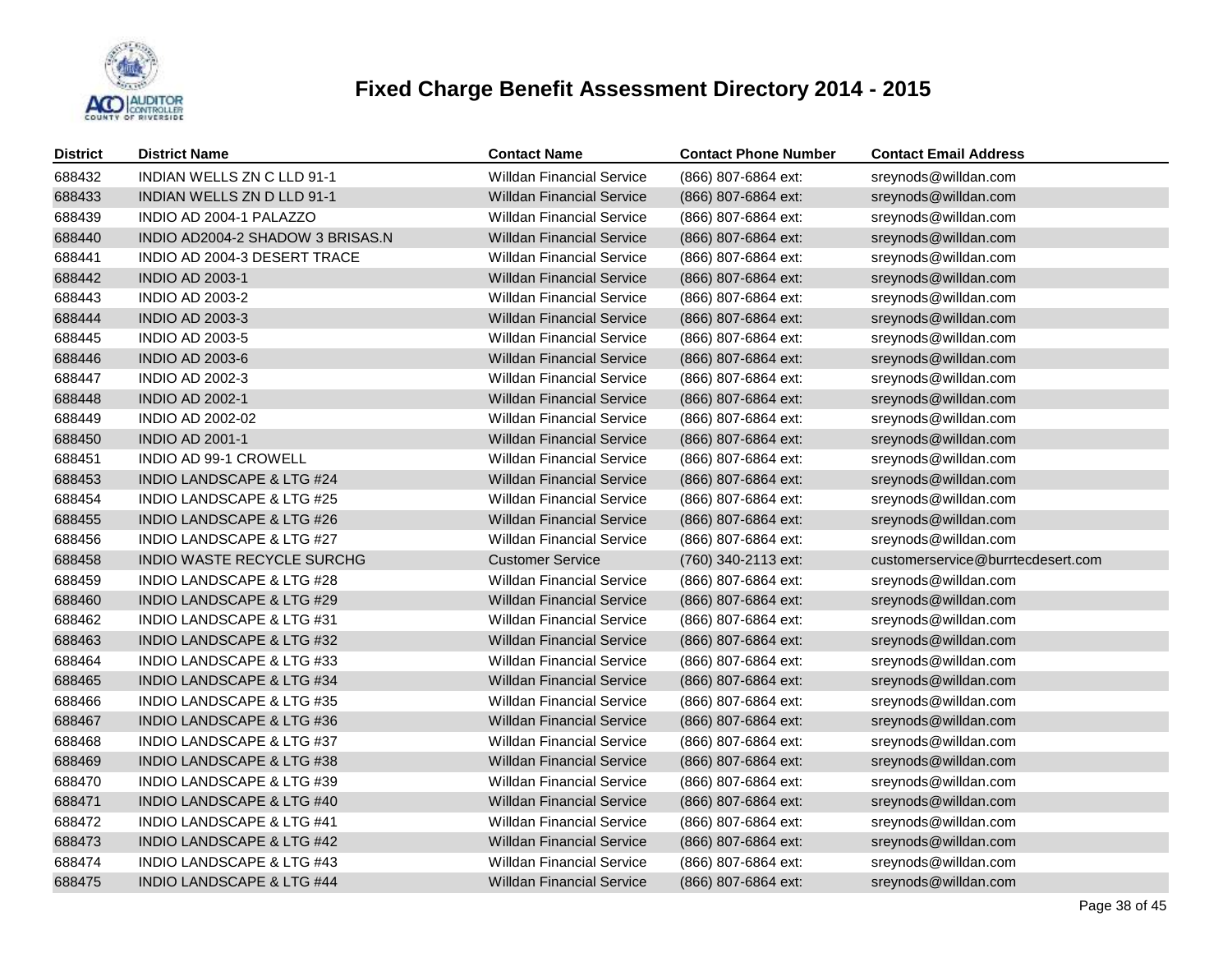

| <b>District</b> | <b>District Name</b>                 | <b>Contact Name</b>              | <b>Contact Phone Number</b> | <b>Contact Email Address</b> |
|-----------------|--------------------------------------|----------------------------------|-----------------------------|------------------------------|
| 688476          | <b>INDIO LANDSCAPE &amp; LTG #45</b> | <b>Willdan Financial Service</b> | (866) 807-6864 ext:         | sreynods@willdan.com         |
| 688477          | <b>INDIO LANDSCAPE &amp; LTG #46</b> | <b>Willdan Financial Service</b> | (866) 807-6864 ext:         | sreynods@willdan.com         |
| 688478          | <b>INDIO LANDSCAPE &amp; LTG #47</b> | <b>Willdan Financial Service</b> | (866) 807-6864 ext:         | sreynods@willdan.com         |
| 688479          | INDIO LANDSCAPE & LTG #48            | <b>Willdan Financial Service</b> | (866) 807-6864 ext:         | sreynods@willdan.com         |
| 688480          | <b>INDIO LANDSCAPE &amp; LTG #49</b> | <b>Willdan Financial Service</b> | (866) 807-6864 ext:         | sreynods@willdan.com         |
| 688481          | <b>INDIO LD &amp; LTG #50</b>        | <b>Willdan Financial Service</b> | (866) 807-6864 ext:         | sreynods@willdan.com         |
| 688482          | LANDSCAPE & LTG #51                  | <b>Stacee Reynolds</b>           | (866) 807-6864 ext:         | sreynolds@willdan.com        |
| 688483          | LANDSCAPE & LTG #52                  | <b>Stacee Reynolds</b>           | (866) 807-6864 ext:         | sreynolds@willdan.com        |
| 688484          | LANDSCAPE AND LIGHTING #53           | Josephine Perez-Moses            | (951) 587-3537 ext:         | jperezmoses@willdan.com      |
| 688500          | INDIO CFD 2004-1                     | <b>Willdan Financial Service</b> | (866) 807-6864 ext:         | sreynods@willdan.com         |
| 688501          | <b>INDIO CFD 2004-2</b>              | <b>Willdan Financial Service</b> | (866) 807-6864 ext:         | sreynods@willdan.com         |
| 688502          | INDIO CFD 2005-1 TALAVERA IA 1       | <b>Willdan Financial Service</b> | (866) 807-6864 ext:         | sreynods@willdan.com         |
| 688503          | INDIO CFD 2004-3 TERRA LAGO          | <b>Willdan Financial Service</b> | (866) 807-6864 ext:         | sreynods@willdan.com         |
| 688504          | INDIO CFD 2005-1 TALAVERA IA2        | <b>Willdan Financial Service</b> | (866) 807-6864 ext:         | sreynods@willdan.com         |
| 688505          | INDIO CFD 2006-1 SONORA WELLS        | <b>Willdan Financial Service</b> | (866) 807-6864 ext:         | sreynods@willdan.com         |
| 688599          | HEMET DIST 23 COVENANT LTG           | Psomas.                          | (888) 683-5234 ext:         | sdf@psomas.com               |
| 688600          | HEMET DIST 23 COVENANT LDS           | Psomas.                          | (888) 683-5234 ext:         | sdf@psomas.com               |
| 688601          | HEMET DIST 23 WILDFLOWER LDS         | Psomas.                          | (888) 683-5234 ext:         | sdf@psomas.com               |
| 688602          | HEMET DIST 23 WOODCREST LTG          | Psomas.                          | (888) 683-5234 ext:         | sdf@psomas.com               |
| 688603          | HEMET DIST 23 WOODCREST LDS          | Psomas.                          | (888) 683-5234 ext:         | sdf@psomas.com               |
| 688604          | HEMET DIST 37 MONTERO LTG            | Psomas.                          | (888) 683-5234 ext:         | sdf@psomas.com               |
| 688605          | HEMET DIST 37 MONTERO LDS            | Psomas.                          | (888) 683-5234 ext:         | sdf@psomas.com               |
| 688606          | HEMET DIST 20 ORCHARD LTG            | Psomas.                          | (888) 683-5234 ext:         | sdf@psomas.com               |
| 688608          | HEMET DIST 22 COTTONWOOD LTG         | Psomas.                          | (888) 683-5234 ext:         | sdf@psomas.com               |
| 688609          | HEMET DIST 22 COTTONWOOD LDS         | Psomas.                          | (888) 683-5234 ext:         | sdf@psomas.com               |
| 688610          | HEMET DIST 24 KALPESH LTG            | Psomas.                          | (888) 683-5234 ext:         | sdf@psomas.com               |
| 688611          | HEMET DIST 24 KALPESH LDS            | Psomas.                          | (888) 683-5234 ext:         | sdf@psomas.com               |
| 688612          | HEMET DIST 25 FLORIDA AVE LDS        | Psomas.                          | (888) 683-5234 ext:         | sdf@psomas.com               |
| 688613          | HEMET DIST 20 PACIFIC GREEN LTG      | Psomas.                          | (888) 683-5234 ext:         | sdf@psomas.com               |
| 688614          | HEMET DIST 20 PACIFIC GREEN LDS      | Psomas.                          | (888) 683-5234 ext:         | sdf@psomas.com               |
| 688615          | HEMET DIST 23-4 AUTUMN RIDGE LTG     | Psomas.                          | (888) 683-5234 ext:         | sdf@psomas.com               |
| 688616          | HEMET DIST 23-4 AUTUMN RIDGE LND     | Psomas.                          | (888) 683-5234 ext:         | sdf@psomas.com               |
| 688617          | HEMET DIST 23-5 MENLO I LTG          | Psomas.                          | (888) 683-5234 ext:         | sdf@psomas.com               |
| 688618          | HEMET DIST 23-5 MENLO I LND          | Psomas.                          | (888) 683-5234 ext:         | sdf@psomas.com               |
| 688619          | HEMET DIST 23-5B MENLO II LTG        | Psomas.                          | (888) 683-5234 ext:         | sdf@psomas.com               |
| 688620          | HEMET DIST 23-5B MENLO II LND        | Psomas.                          | (888) 683-5234 ext:         | sdf@psomas.com               |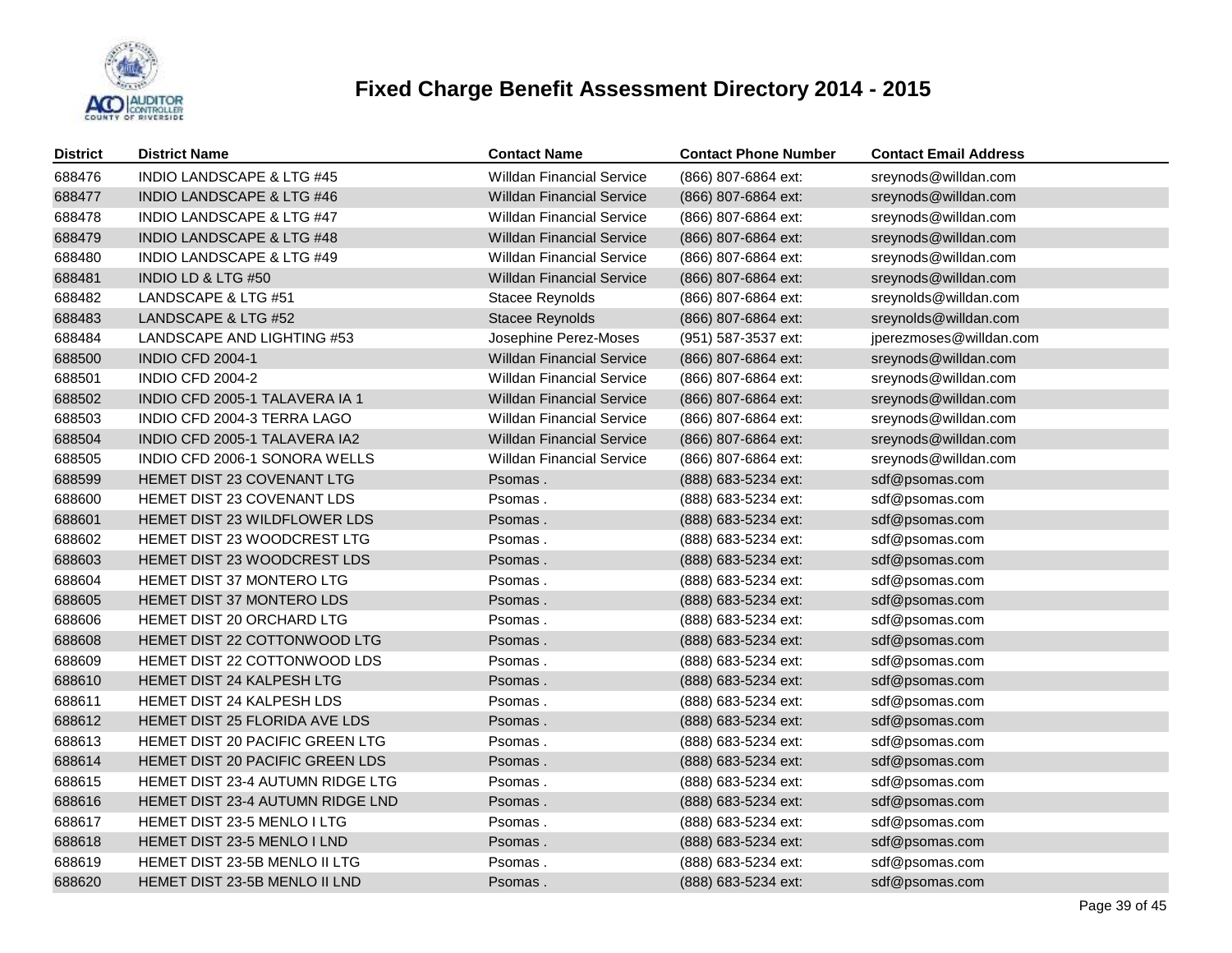

| <b>District</b> | <b>District Name</b>               | <b>Contact Name</b>    | <b>Contact Phone Number</b> | <b>Contact Email Address</b> |
|-----------------|------------------------------------|------------------------|-----------------------------|------------------------------|
| 688621          | HEMET DIST 25 FLOWERWOOD LTG       | Psomas.                | (888) 683-5234 ext:         | sdf@psomas.com               |
| 688622          | HEMET DIST 27 FLOWERWOOD LND       | Psomas.                | (888) 683-5234 ext:         | sdf@psomas.com               |
| 688623          | <b>HEMET DIST 26 WILLOWALK LTG</b> | Psomas.                | (888) 683-5234 ext:         | sdf@psomas.com               |
| 688624          | <b>HEMET DIST 26 WILLOWALK LND</b> | Psomas.                | (888) 683-5234 ext:         | sdf@psomas.com               |
| 688625          | HEMET DIST 27 DURANGO LTG          | Psomas.                | (888) 683-5234 ext:         | sdf@psomas.com               |
| 688626          | HEMET DIST 31 HORSESHOE LTG        | Psomas.                | (888) 683-5234 ext:         | sdf@psomas.com               |
| 688627          | <b>HEMET DIST 35 ENCLAVE LTG</b>   | Psomas.                | (888) 683-5234 ext:         | sdf@psomas.com               |
| 688628          | HEMET DIST 35 ENCLAVE LND          | Psomas.                | (888) 683-5234 ext:         | sdf@psomas.com               |
| 688629          | <b>HEMET DIST 43 PALOMINO LTG</b>  | Psomas.                | (888) 683-5234 ext:         | sdf@psomas.com               |
| 688630          | HEMET DIST 43 PALOMINO LND         | Psomas.                | (888) 683-5234 ext:         | sdf@psomas.com               |
| 688631          | HEMET DIST SV INVESTMENTS LTG      | Psomas.                | (888) 683-5234 ext:         | sdf@psomas.com               |
| 688632          | HEMET DIST SV INVESTMENTS LND      | Psomas.                | (888) 683-5234 ext:         | sdf@psomas.com               |
| 688633          | HEMET DIST 29 PEPPERTREE LTG       | Psomas.                | (888) 683-5234 ext:         | sdf@psomas.com               |
| 688637          | HEMET DIST 36 MCSWEENEY LTG        | Psomas.                | (888) 683-5234 ext:         | sdf@psomas.com               |
| 688638          | HEMET DIST 36 MCSWEENEY LND        | Psomas.                | (888) 683-5234 ext:         | sdf@psomas.com               |
| 688639          | HEMET DIST 42 EMERSON LTG          | Psomas.                | (888) 683-5234 ext:         | sdf@psomas.com               |
| 688640          | HEMET DIST 42 EMERSON LND          | Psomas.                | (888) 683-5234 ext:         | sdf@psomas.com               |
| 688644          | HEMET DST 46 VILLA DE MADRID LTG   | Psomas.                | (888) 683-5234 ext:         | sdf@psomas.com               |
| 688645          | HEMET DST 47 RANCHO DIAMONTE LTG   | Psomas.                | (888) 683-5234 ext:         | sdf@psomas.com               |
| 688646          | HEMET DST 47 RANCHO DIAMONTE LAND  | Psomas.                | (888) 683-5234 ext:         | sdf@psomas.com               |
| 688648          | <b>HEMET DIST 50 LTG</b>           | Psomas.                | (888) 683-5234 ext:         | sdf@psomas.com               |
| 688649          | HEMET DIST 51 SALVATION ARMY LTG   | Psomas.                | (888) 683-5234 ext:         | sdf@psomas.com               |
| 688651          | HEMET DIST 52 SEVEN HILLS LTG      | Psomas.                | (888) 683-5234 ext:         | sdf@psomas.com               |
| 688652          | HEMET DIST 52 SEVEN HILLS LND      | Psomas.                | (888) 683-5234 ext:         | sdf@psomas.com               |
| 688655          | HEMET DIST 54 HABITAT LND          | Psomas.                | (888) 683-5234 ext:         | sdf@psomas.com               |
| 688656          | <b>HEMET DIST 54 HABITAT LTG</b>   | Psomas.                | (888) 683-5234 ext:         | sdf@psomas.com               |
| 688657          | HEMET DIST 55 SIERRA OASIS LND     | Psomas.                | (888) 683-5234 ext:         | sdf@psomas.com               |
| 688658          | HEMET DIST 55 SIERRA OASIS LTG     | Psomas.                | (888) 683-5234 ext:         | sdf@psomas.com               |
| 688660          | <b>CR&amp;R REFUSE PAST DUE</b>    | Rosario De La Cruz.    | (800) 826-9677 ext:         | rdelacruz@crrmail.com        |
| 688701          | CITY OF LAKE ELSINORE CFD 2005-1   | City of Lake Elsinore. | (800) 439-6553 ext:         |                              |
| 688703          | LK ELSINORE CFD 2005-4 LAKEVIEW    | City of Lake Elsinore. | (800) 439-6553 ext:         | $\ddotsc$                    |
| 688705          | CITY OF LAKE ELSINORE CFD 2006-2   | City of Lake Elsinore. | (800) 439-6553 ext:         |                              |
| 688706          | LK ELSINORE CFD 2006-3 LA STRADA   | City of Lake Elsinore. | (800) 439-6553 ext:         | $\ddot{\phantom{a}}$         |
| 688707          | LK ELSINORE CFD2006-5 PARK OS&SD   | City of Lake Elsinore. | (800) 439-6553 ext:         |                              |
| 688708          | CITY OF LAKE ELSINORE CFD 2005-5   | City of Lake Elsinore. | (800) 439-6553 ext:         | $\ddotsc$                    |
| 688709          | CITY OF LAKE ELSINORE CFD 03-2A    | City of Lake Elsinore. | (800) 439-6553 ext:         | ٠.                           |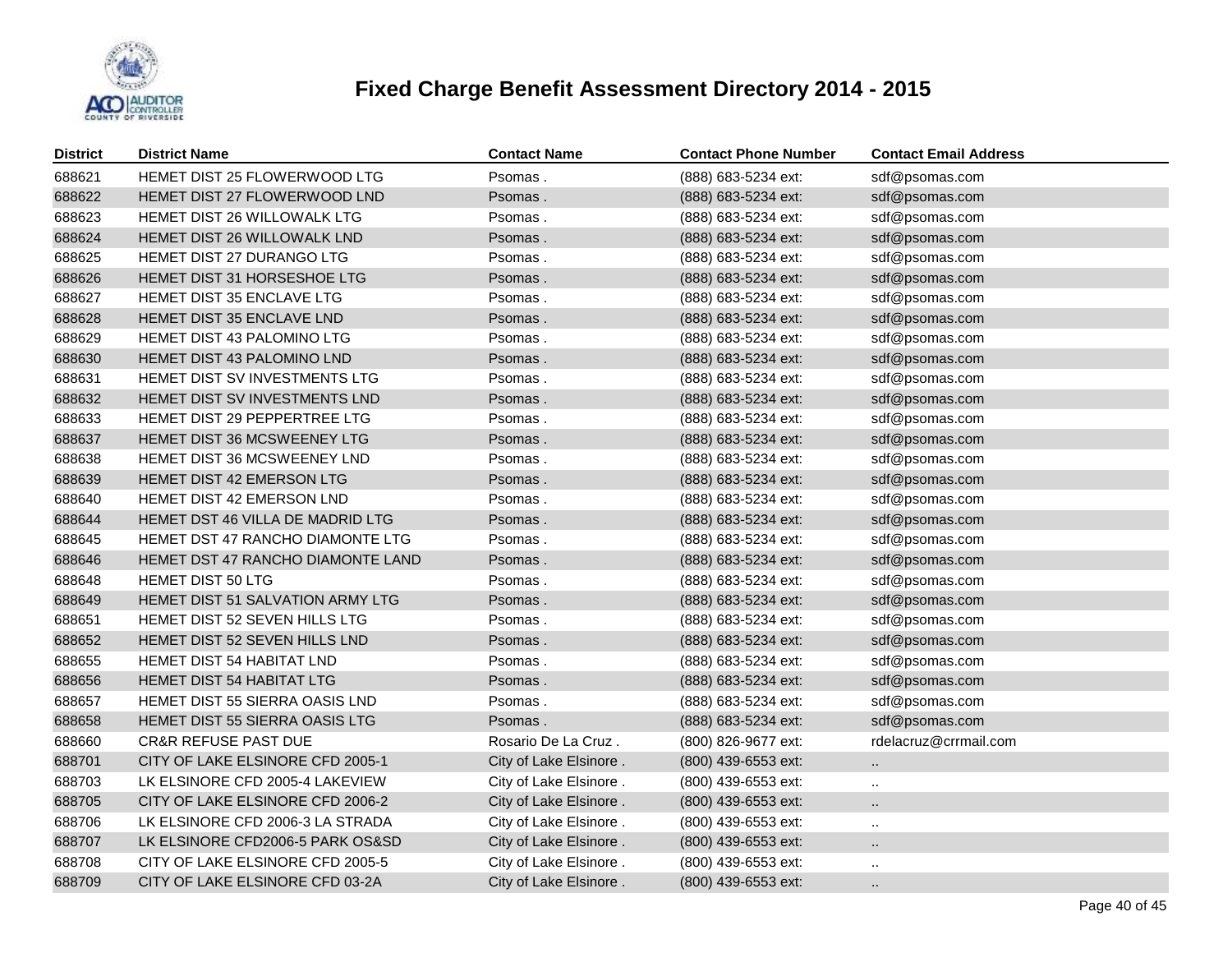

| <b>District</b> | <b>District Name</b>             | <b>Contact Name</b>              | <b>Contact Phone Number</b> | <b>Contact Email Address</b> |
|-----------------|----------------------------------|----------------------------------|-----------------------------|------------------------------|
| 688710          | CITY OF LAKE ELSINORE CFD 03-2B  | City of Lake Elsinore.           | (800) 439-6553 ext:         | $\ddotsc$                    |
| 688711          | CITY OF LAKE ELSINORE CFD 03-2C  | City of Lake Elsinore.           | (800) 439-6553 ext:         | $\ddot{\phantom{a}}$         |
| 688712          | LK ELSINORE CFD2003-2 CYN IA-D   | City of Lake Elsinore.           | (800) 439-6553 ext:         | $\ddotsc$                    |
| 688713          | LK ELSINORE CFD2003-2 CYN FIRE   | City of Lake Elsinore.           | (800) 439-6553 ext:         | $\ddot{\phantom{1}}$         |
| 688714          | CITY OF LAKE ELSINORE CFD 04-3-1 | City of Lake Elsinore.           | (800) 439-6553 ext:         | $\sim$                       |
| 688715          | CITY OF LAKE ELSINORE CFD 04-3-2 | City of Lake Elsinore.           | (800) 439-6553 ext:         | $\ddot{\phantom{1}}$         |
| 688716          | CITY OF LAKE ELSINORE CFD 05-2A  | City of Lake Elsinore.           | (800) 439-6553 ext:         | $\ddotsc$                    |
| 688719          | LK ELSINORE CFD2005-2 ALBER SVCS | City of Lake Elsinore.           | (800) 439-6553 ext:         | $\ddot{\phantom{1}}$         |
| 688721          | LK ELSINORE CFD2005-5 WASSON SVC | City of Lake Elsinore.           | (800) 439-6553 ext:         | $\ddotsc$                    |
| 688722          | LAKE ELSINORE BOND DISTRICTS     | City of Lake Elsinore.           | (800) 439-6553 ext:         | $\ddot{\phantom{a}}$         |
| 688723          | LK ELSINORE CFD2006-1 SUMER IA-2 | City of Lake Elsinore.           | (800) 439-6553 ext:         | $\ddotsc$                    |
| 688725          | LK ELSINORE CFD2006-1 SUMER SV   | City of Lake Elsinore.           | (800) 439-6553 ext:         | $\ddot{\phantom{a}}$         |
| 688726          | LK ELSINORE CFD2006-2 VISCAYA SV | City of Lake Elsinore.           | (800) 439-6553 ext:         | $\ddotsc$                    |
| 688728          | LK ELSINORE CFD 2006-4           | City of Lake Elsinore.           | (800) 439-6553 ext:         | $\ddot{\phantom{1}}$         |
| 688732          | LK ELSINORE CFD2006-8 RUNDEER    | City of Lake Elsinore.           | (800) 439-6553 ext:         | $\ddotsc$                    |
| 688738          | LK ELSINORE CFD2007-1 PUBLC SFTY | City of Lake Elsinore.           | (800) 439-6553 ext:         | $\ddot{\phantom{1}}$         |
| 688739          | LK ELSINORE CFD2007-4 MAKENNA    | City of Lake Elsinore.           | (800) 439-6553 ext:         | $\ddotsc$                    |
| 688741          | LK ELSINORE CFD2007-5 RED KITE   | City of Lake Elsinore.           | (800) 439-6553 ext:         | $\ddot{\phantom{a}}$         |
| 688742          | LK ELSINORE CFD2007-5 REDKITE SV | City of Lake Elsinore.           | (800) 439-6553 ext:         | $\ddotsc$                    |
| 688743          | LK ELSINORE CFD2007-6 HOLIDAYINN | City of Lake Elsinore.           | (800) 439-6553 ext:         | $\ddot{\phantom{a}}$         |
| 688744          | CFD 2009-1 PARKS & LIGHTING      | City of Lake Elsinore.           | (800) 439-6553 ext:         |                              |
| 689001          | <b>AMIGA CFD 2002-1</b>          | Donna Segura                     | (951) 781-3100 ext:         | donnas@taussig.com           |
| 689003          | CEDA PACE BOND SERIES 2013AD     | <b>Beatrice Medina</b>           | (866) 807-6864 ext:         | bparra@willdan.com           |
| 689004          | WRCOG HERO FUNDED FY 12-13       | Andrea Roess                     | (949) 955-1500 ext:         | andrea@taussig.com           |
| 689005          | CEDA PACE BOND SERIES 2013B      | <b>Beatrice Medina</b>           | (866) 807-6864 ext:         | bparra@willdan.com           |
| 689006          | <b>CLEAN ENERGY CV UPGRADE</b>   | <b>Beatrice Medina</b>           | (866) 807-6864 ext:         | bparra@willdan.com           |
| 689007          | WRCOG HERO COMM FUNDED FY 13-14  | Andrea Roess                     | (949) 955-1500 ext:         | andrea@taussig.com           |
| 689008          | WRCOG HERO FUNDED FY 13-14       | Andrea Roess                     | (949) 955-1500 ext:         | andrea@taussig.com           |
| 689100          | PERRIS CFD 1-S S.PUB.SAFETY CFD  | <b>Willdan Financial Service</b> | (866) 807-6864 ext:         | jperezmoses@willdan.com      |
| 689101          | PERRIS CFD 2006-1 MERITAGE HOMES | <b>Willdan Financial Service</b> | (866) 807-6864 ext:         | jperezmoses@willdan.com      |
| 689104          | PERRIS CFD 2005-1 IA 3 VLLY VST  | <b>Willdan Financial Service</b> | (866) 807-6864 ext:         | jperezmoses@willdan.com      |
| 689105          | PERRIS CFD 2005-1 IA 4 VLLY VST  | <b>Willdan Financial Service</b> | (866) 807-6864 ext:         | jperezmoses@willdan.com      |
| 689106          | PERRIS CFD 2001-1 IA 5 MAY FARMS | <b>Willdan Financial Service</b> | (866) 807-6864 ext:         | jperezmoses@willdan.com      |
| 689107          | PERRIS CFD 2001-1 IA 6 MAY FARMS | <b>Willdan Financial Service</b> | (866) 807-6864 ext:         | jperezmoses@willdan.com      |
| 689108          | PERRIS CFD 2001-1 IA 7 MAY FARMS | <b>Willdan Financial Service</b> | (866) 807-6864 ext:         | jperezmoses@willdan.com      |
| 689109          | PERRIS CFD 2007-2 PACIFIC HRTG   | Willdan Financial Service        | (866) 807-6864 ext:         | jperezmoses@willdan.com      |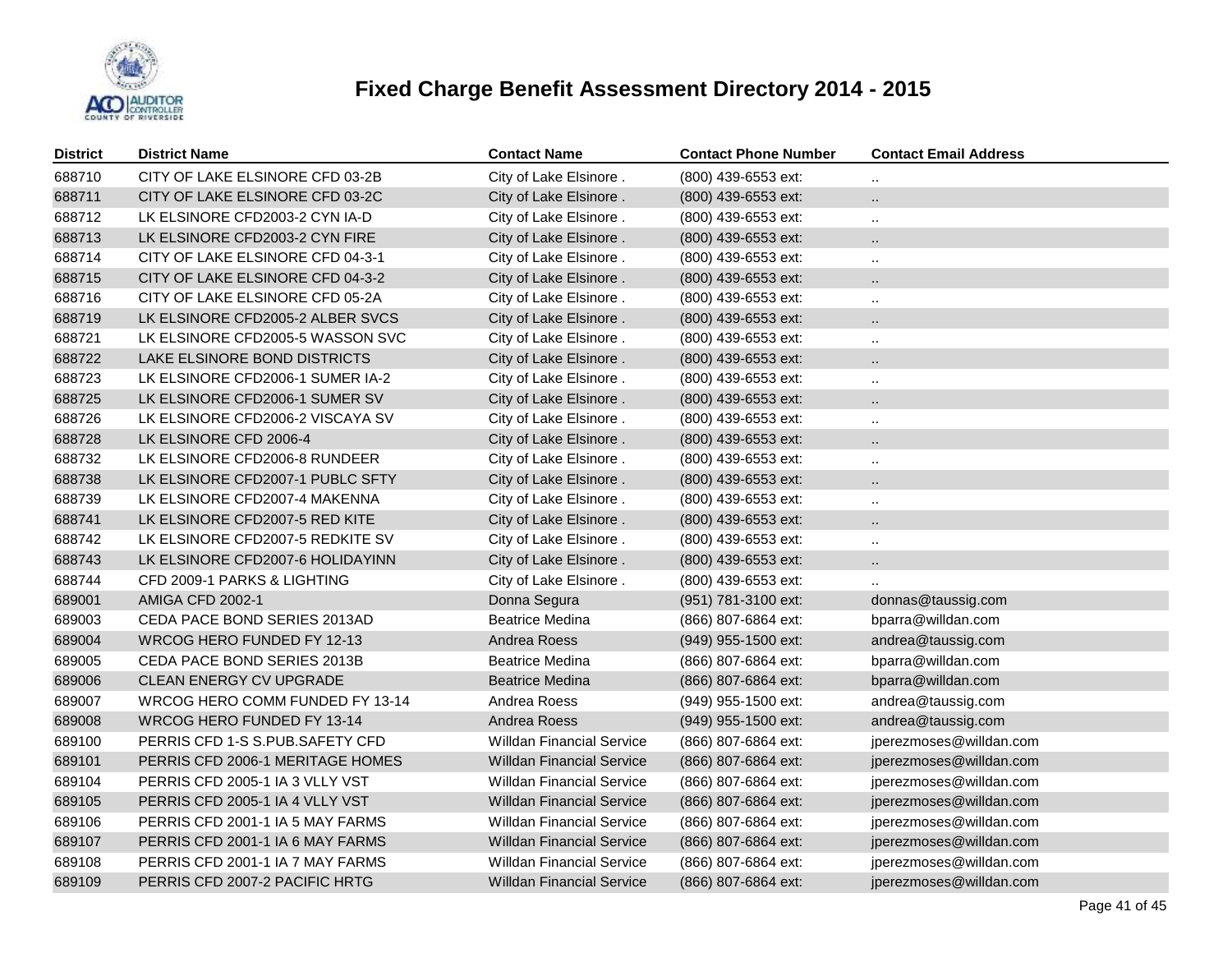

| <b>District</b> | <b>District Name</b>          | <b>Contact Name</b> | <b>Contact Phone Number</b> | <b>Contact Email Address</b> |
|-----------------|-------------------------------|---------------------|-----------------------------|------------------------------|
| 689298          | SAN JACINTO AD 2003-1 ZONE 33 | <b>NBS</b>          | (800) 676-7516 ext:         | info@nbsgov.com              |
| 689300          | SAN JACINTO AD 2003-1 ZN 1    | <b>NBS</b>          | (800) 676-7516 ext:         | info@nbsgov.com              |
| 689301          | SAN JACINTO AD 2003-1 ZN 2    | <b>NBS</b>          | (800) 676-7516 ext:         | info@nbsgov.com              |
| 689302          | SAN JACINTO AD 2003-1 ZN 3    | <b>NBS</b>          | (800) 676-7516 ext:         | info@nbsgov.com              |
| 689303          | SAN JACINTO AD 2003-1 ZN 6    | <b>NBS</b>          | (800) 676-7516 ext:         | info@nbsgov.com              |
| 689304          | SAN JACINTO AD 2003-1 ZN 7    | <b>NBS</b>          | (800) 676-7516 ext:         | info@nbsgov.com              |
| 689305          | SAN JACINTO AD 2003-1 ZN 9    | <b>NBS</b>          | (800) 676-7516 ext:         | info@nbsgov.com              |
| 689306          | SAN JACINTO AD 2003-1 ZN 4    | <b>NBS</b>          | (800) 676-7516 ext:         | info@nbsgov.com              |
| 689307          | SAN JACINTO AD 2003-1 ZN 5    | <b>NBS</b>          | (800) 676-7516 ext:         | info@nbsgov.com              |
| 689308          | SAN JACINTO AD 2003-1 ZN 10   | <b>NBS</b>          | (800) 676-7516 ext:         | info@nbsgov.com              |
| 689310          | SAN JACINTO AD 2003-1 ZN 14   | <b>NBS</b>          | (800) 676-7516 ext:         | info@nbsgov.com              |
| 689312          | SAN JACINTO AD 2003-1 ZN 17   | <b>NBS</b>          | (800) 676-7516 ext:         | info@nbsgov.com              |
| 689313          | SAN JACINTO AD 2003-1 ZN 18   | <b>NBS</b>          | (800) 676-7516 ext:         | info@nbsgov.com              |
| 689314          | SAN JACINTO AD 2003-1 ZN 20   | <b>NBS</b>          | (800) 676-7516 ext:         | info@nbsgov.com              |
| 689315          | SAN JACINTO AD 2003-1 ZN 21   | <b>NBS</b>          | (800) 676-7516 ext:         | info@nbsgov.com              |
| 689318          | SAN JACINTO AD 2003-1 ZONE 13 | <b>NBS</b>          | (800) 676-7516 ext:         | info@nbsgov.com              |
| 689320          | SAN JACINTO LLPD 2 ZN 11 AD   | <b>NBS</b>          | (800) 676-7516 ext:         | info@nbsgov.com              |
| 689321          | SAN JACINTO LLPD 2 ZN 41 AD   | <b>NBS</b>          | (800) 676-7516 ext:         | info@nbsgov.com              |
| 689322          | SAN JACINTO LLPD 2 ZN 42 AD   | <b>NBS</b>          | (800) 676-7516 ext:         | info@nbsgov.com              |
| 689323          | SAN JACINTO LLPD 2 ZN 43 AD   | <b>NBS</b>          | (800) 676-7516 ext:         | info@nbsgov.com              |
| 689325          | SAN JACINTO LLPD 2 ZN 45 AD   | <b>NBS</b>          | (800) 676-7516 ext:         | info@nbsgov.com              |
| 689326          | SAN JACINTO LLPD 2 ZN 46 AD   | <b>NBS</b>          | (800) 676-7516 ext:         | info@nbsgov.com              |
| 689328          | SAN JACINTO LLPD 2 ZN 48 AD   | <b>NBS</b>          | (800) 676-7516 ext:         | info@nbsgov.com              |
| 689332          | SAN JACINTO LLPD 2 ZN 52 AD   | <b>NBS</b>          | (800) 676-7516 ext:         | info@nbsgov.com              |
| 689334          | SAN JACINTO LLPD 2 ZN 54 AD   | NBS.                | (800) 676-7516 ext:         | info@nbsgov.com              |
| 689339          | SAN JACINTO LLPD 2 ZN 59 AD   | <b>NBS</b>          | (800) 676-7516 ext:         | info@nbsgov.com              |
| 689341          | SAN JACINTO LLPD 2 ZN 61 AD   | David Schroeder     | (951) 837-4017 ext:         | dschroeder@nbsgov.com        |
| 689342          | SAN JACINTO LLPD 2 ZN 62 AD   | <b>NBS</b>          | (800) 676-7516 ext:         | info@nbsgov.com              |
| 689344          | SAN JACINTO LLPD 2 ZN 64 AD   | <b>NBS</b>          | (800) 676-7516 ext:         | info@nbsgov.com              |
| 689345          | SAN JACINTO LLPD 2 ZN 65 AD   | <b>NBS</b>          | (800) 676-7516 ext:         | info@nbsgov.com              |
| 689346          | SAN JACINTO LLPD 2 ZN 66 AD   | <b>NBS</b>          | (800) 676-7516 ext:         | info@nbsgov.com              |
| 689347          | SAN JACINTO LLPD 2 ZN 67 AD   | <b>NBS</b>          | (800) 676-7516 ext:         | info@nbsgov.com              |
| 689348          | SAN JACINTO LLPD 2 ZN 68 AD   | <b>NBS</b>          | (800) 676-7516 ext:         | info@nbsgov.com              |
| 689350          | SAN JACINTO LLPD 2 ZN 70 AD   | <b>NBS</b>          | (800) 676-7516 ext:         | info@nbsgov.com              |
| 689353          | SAN JACINTO LLPD 2 ZN 73 AD   | <b>NBS</b>          | (800) 676-7516 ext:         | info@nbsgov.com              |
| 689355          | SAN JACINTO LLPD 2 ZONE 75 AD | <b>NBS</b>          | (800) 676-7516 ext:         | info@nbsgov.com              |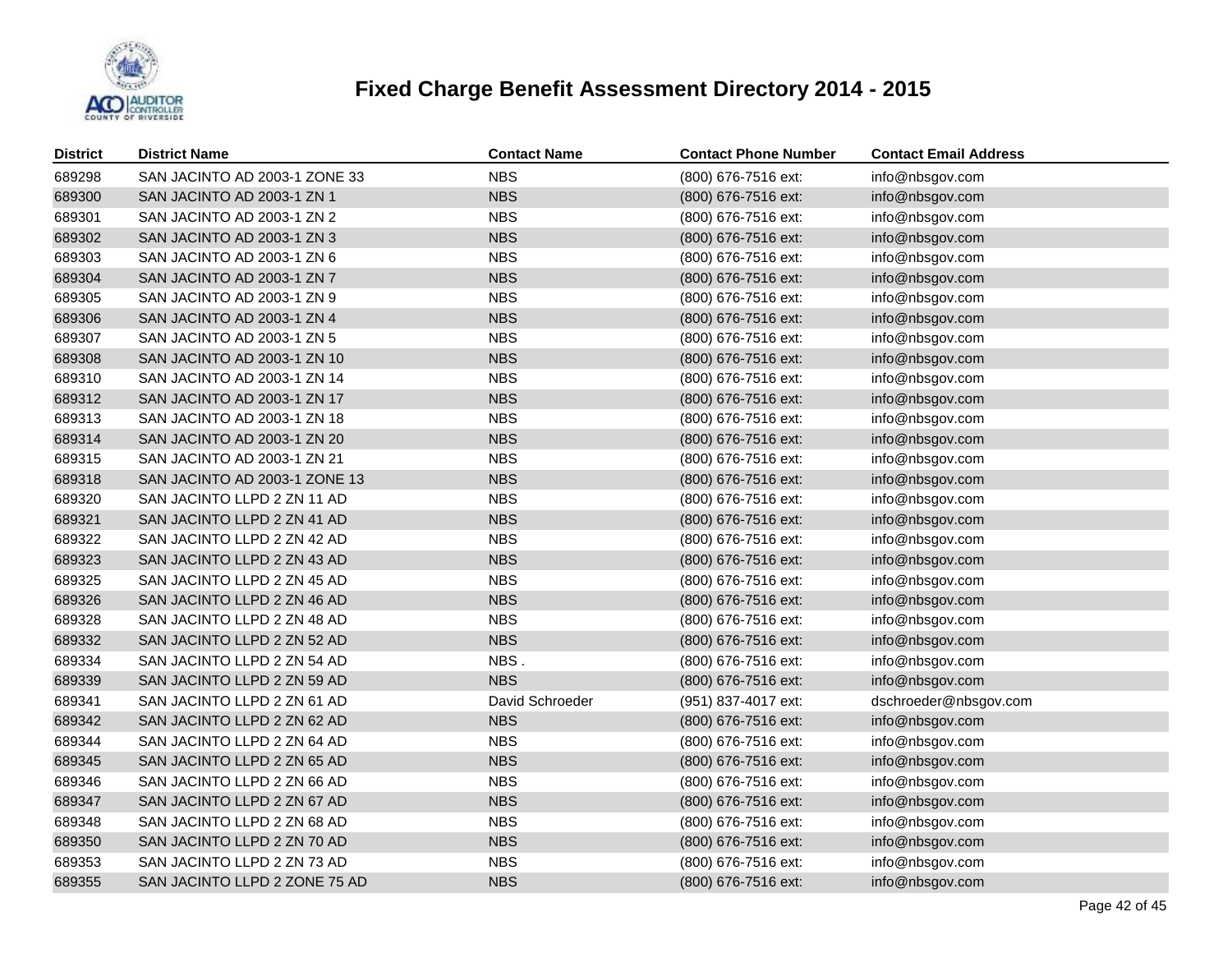

| <b>District</b> | <b>District Name</b>                  | <b>Contact Name</b>              | <b>Contact Phone Number</b> | <b>Contact Email Address</b>         |
|-----------------|---------------------------------------|----------------------------------|-----------------------------|--------------------------------------|
| 689356          | SAN JACINTO LLPD 2 ZN 76 AD           | <b>NBS</b>                       | (800) 676-7516 ext:         | info@nbsgov.com                      |
| 689362          | SAN JACINTO AD 2003-1 ZONE 35         | <b>NBS</b>                       | (800) 676-7516 ext:         | info@nbsgov.com                      |
| 689364          | SAN JACINTO AD 2003-1 ZONE 37         | <b>NBS</b>                       | (800) 676-7516 ext:         | info@nbsgov.com                      |
| 689365          | AD 2003-1 ZONE 12                     | NBS.                             | (800) 676-7516 ext:         | info@nbsgov.com                      |
| 689366          | AD 2003-1 ZONE 16                     | NBS.                             | (800) 676-7516 ext:         | info@nbsgov.com                      |
| 689367          | AD 2003-1 ZONE 36A                    | NBS.                             | (800) 676-7516 ext:         | info@nbsgov.com                      |
| 689368          | AD 2003-1 ZONE 36B                    | NBS.                             | (800) 676-7516 ext:         | info@nbsgov.com                      |
| 689369          | AD 2003-1 ZONE 15                     | David Schroeder                  | (951) 837-4017 ext:         | dschroeder@nbsgov.com                |
| 689370          | AD 2003-1 ZONE 24                     | David Schroeder                  | (951) 837-4017 ext:         | dschroeder@nbsgov.com                |
| 689371          | LLPD 2 ZONE 88                        | David Schroeder                  | (951) 837-4017 ext:         | dschroeder@nbsgov.com                |
| 689401          | DELINQUENT WASTE COLLECTION           | Joann Gitmed                     | (951) 703-4430 ext:         | JGITMED@eastvaleca.gov               |
| 689403          | CITY OF EASTVALE LLMD 89-1 ZN 10      | NBS.                             | (800) 676-7516 ext:         | info@nbsgov.com                      |
| 689404          | CITY OF EASTVALE LLMD 89-1 ZN 33      | NBS.                             | (800) 676-7516 ext:         | info@nbsgov.com                      |
| 689405          | CITY OF EASTVALE LLMD 89-1 ZN 41      | NBS.                             | (800) 676-7516 ext:         | info@nbsgov.com                      |
| 689406          | CITY OF EASTVALE LLMD 89-1 ZN 79      | NBS.                             | (800) 676-7516 ext:         | info@nbsgov.com                      |
| 689407          | CITY OF EASTVALE LLMD 89-1 ZN 85      | NBS.                             | (800) 676-7516 ext:         | info@nbsgov.com                      |
| 689408          | CITY OF EASTVALE LLMD 89-1ZN 111      | NBS.                             | (800) 676-7516 ext:         | info@nbsgov.com                      |
| 689409          | CITY OF EASTVALE LLMD 89-ZN 115       | NBS.                             | (800) 676-7516 ext:         | info@nbsgov.com                      |
| 689410          | CITY OF EASTVALE LLMD 89-1Z 116       | NBS.                             | (800) 676-7516 ext:         | info@nbsgov.com                      |
| 689411          | CITY OF EASTVALE LLMD 89-1Z 151       | NBS.                             | (800) 676-7516 ext:         | info@nbsgov.com                      |
| 689412          | CITY OF EASTVALE LLMD 89-1Z 156       | NBS.                             | (800) 676-7516 ext:         | info@nbsgov.com                      |
| 689413          | CITY OF EASTVALE LLMD 89-1Z 147       | NBS.                             | (800) 676-7516 ext:         | info@nbsgov.com                      |
| 689831          | PERRIS ELEM SCHOOL CFD 2002-1         | <b>Willdan Financial Service</b> | (866) 807-6864 ext:         | jperezmoses@willdan.com              |
| 689832          | <b>CR&amp;R INCORPORATED TAX ROLL</b> | Rochelle Johnson                 | (951) 677-7751 ext: 218     | rjohnson@cityofwildomar.org          |
| 689833          | CITY OF WILDOMAR DEL TRASH CHRG       | Rochelle Johnson                 | (951) 677-7751 ext: 218     | rjohnson@cityofwildomar.org          |
| 689834          | MEASURE Z PARKS TAX                   | Albert A. Webb Associates.       | (800) 439-6553 ext:         |                                      |
| 689835          | LLMD 89-1-C ZONE 181                  | Melissa Bellitire                | (951) 320-6021 ext:         | melissa.bellitire@webbassociates.com |
| 689836          | WILDOMAR L&LMD 89-1 C ZN3             | Albert A. Webb Associates.       | (800) 439-6553 ext:         |                                      |
| 689837          | WILDOMAR L&LMD 89-1 C ZN29            | Albert A. Webb Associates.       | (800) 439-6553 ext:         |                                      |
| 689838          | WILDOMAR L&LMD 89-1 C ZN30            | Albert A. Webb Associates.       | (800) 439-6553 ext:         |                                      |
| 689839          | WILDOMAR L&LMD 89-1 C ZN42            | Albert A. Webb Associates.       | (800) 439-6553 ext:         |                                      |
| 689840          | WILDOMAR L&LMD 89-1 C ZN51            | Albert A. Webb Associates.       | (800) 439-6553 ext:         |                                      |
| 689841          | WILDOMAR L&LMD 89-1 C ZN52            | Albert A. Webb Associates.       | (800) 439-6553 ext:         |                                      |
| 689842          | WILDOMAR L&LMD 89-1 C ZN59            | Albert A. Webb Associates.       | (800) 439-6553 ext:         |                                      |
| 689843          | WILDOMAR L&LMD 89-1 C ZN62            | Albert A. Webb Associates.       | (800) 439-6553 ext:         |                                      |
| 689844          | WILDOMAR L&LMD 89-1 C ZN71            | Albert A. Webb Associates.       | (800) 439-6553 ext:         |                                      |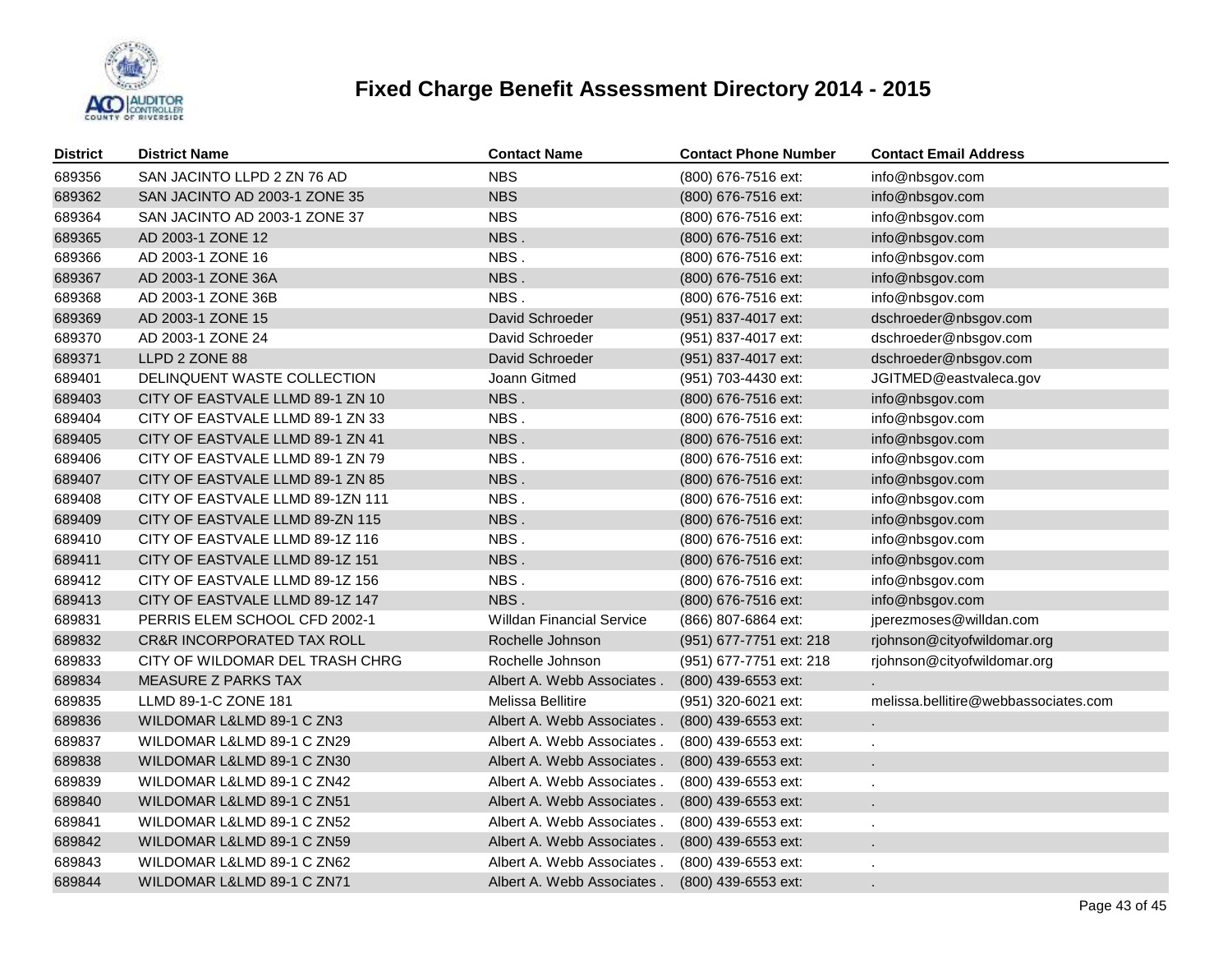

| <b>District</b> | <b>District Name</b>            | <b>Contact Name</b>        | <b>Contact Phone Number</b> | <b>Contact Email Address</b>   |
|-----------------|---------------------------------|----------------------------|-----------------------------|--------------------------------|
| 689845          | WILDOMAR L&LMD 89-1 C STL ZN18  | Albert A. Webb Associates. | (800) 439-6553 ext:         |                                |
| 689846          | WILDOMAR L&LMD 89-1 C STL ZN26  | Albert A. Webb Associates. | (800) 439-6553 ext:         |                                |
| 689847          | WILDOMAR L&LMD 89-1 C STL ZN27  | Albert A. Webb Associates. | (800) 439-6553 ext:         |                                |
| 689848          | WILDOMAR L&LMD 89-1 STL ZN35    | Albert A. Webb Associates. | (800) 439-6553 ext:         |                                |
| 689849          | WILDOMAR L&LMD 89-1 C STL ZN50  | Albert A. Webb Associates. | (800) 439-6553 ext:         |                                |
| 689850          | WILDOMAR L&LMD 89-1 C STL ZN70  | Albert A. Webb Associates. | (800) 439-6553 ext:         |                                |
| 689851          | WILDOMAR L&LMD 89-1 C STL ZN71  | Albert A. Webb Associates. | (800) 439-6553 ext:         |                                |
| 689852          | WILDOMAR L&LMD 89-1 C STL ZN73  | Albert A. Webb Associates. | (800) 439-6553 ext:         |                                |
| 689853          | WILDOMAR L&LMD 89-1 C STL ZN88  | City of Wildomar.          | (800) 439-6553 ext:         | $\ldots$                       |
| 689855          | WILDOMAR L&LMD 89-1 C ZN67      | Albert A. Webb Associates. | $(800)$ 439-6553 ext:       |                                |
| 689856          | WILDOMAR CFD 2013-1 ZONE 1      | City of Wildomar.          | (800) 439-6553 ext:         | $\ldots$                       |
| 689857          | WILDOMAR CFD 2013-1 ZONE 2      | City of Wildomar.          | $(800)$ 439-6553 ext:       | п.                             |
| 689902          | JURUPA CSD LMD 2001-1 ZONE X    | Albert A Webb Associates   | (800) 439-6553 ext:         | doris.domen@webbassociates.com |
| 689904          | JURUPA CSD LMD 2001-1 ZONE Z    | Albert A Webb Associates   | (800) 439-6553 ext:         | doris.domen@webbassociates.com |
| 689905          | JURUPA CSD LMD 2001-2 ZONE L    | Albert A Webb Associates   | (800) 439-6553 ext:         | doris.domen@webbassociates.com |
| 689906          | JURUPA CSD LMD 2001-2 ZONE M    | Albert A Webb Associates   | (800) 439-6553 ext:         | doris.domen@webbassociates.com |
| 689907          | JURUPA CSD LMD 2001-3 ZONE DDD  | Albert A Webb Associates   | (800) 439-6553 ext:         | doris.domen@webbassociates.com |
| 689908          | JURUPA CSD LMD 2001-3 ZONE EEE  | Albert A Webb Associates   | (800) 439-6553 ext:         | doris.domen@webbassociates.com |
| 689909          | JURUPA CSD LMD 2003-1 COMM ZN C | Albert A Webb Associates   | (800) 439-6553 ext:         | doris.domen@webbassociates.com |
| 689915          | JURUPA CSD CFD 38 DEBT          | Albert A Webb Associates   | $(800)$ 439-6553 ext:       | doris.domen@webbassociates.com |
| 689916          | JURUPA CSD CFD 38 O&M           | Albert A Webb Associates   | (800) 439-6553 ext:         | doris.domen@webbassociates.com |
| 689917          | <b>JURUPA CSD CFD 39 DEBT</b>   | Albert A Webb Associates   | $(800)$ 439-6553 ext:       | doris.domen@webbassociates.com |
| 689918          | JURUPA CSD CFD 39 O&M           | Albert A Webb Associates   | (800) 439-6553 ext:         | doris.domen@webbassociates.com |
| 689919          | JURUPA CSD CFD 40 RCFCWCD       | Albert A Webb Associates   | (800) 439-6553 ext:         | doris.domen@webbassociates.com |
| 689920          | JURUPA CSD CFD 40 O&M           | Albert A Webb Associates   | (800) 439-6553 ext:         | doris.domen@webbassociates.com |
| 689922          | JURUPA CSD LMD 2001-1 ZONE FF   | Albert A. webb Associates. | (800) 439-6553 ext:         | $\epsilon$                     |
| 689924          | JURUPA CSD CFD 3IA NO 2 DEBT    | Albert A. Webb Associates. | (800) 439-6553 ext:         |                                |
| 689925          | JURUPA CSD CFD 6 IA NO 2 DEBT   | Albert A. Webb Associates. | (800) 439-6553 ext:         |                                |
| 689926          | JURUPA CSD CFD 10 IA NO 2 DEBT  | Albert A. Webb Associate   | (800) 439-6553 ext:         | doris.domen@webbassociates.com |
| 689927          | JURUPA CSD CFD 11IA NO 2 DEBT   | Albert A. Webb Associate   | (800) 439-6553 ext:         | doris.domen@webbassociates.com |
| 689928          | JURUPA CSD CFD 14 IA NO 2 DEBT  | Albert A. Webb Associate   | (800) 439-6553 ext:         | doris.domen@webbassociates.com |
| 689929          | JURUPA CSD CFD 18 IA NO 2 DEBT  | Albert A. Webb Associate   | (800) 439-6553 ext:         | doris.domen@webbassociates.com |
| 689930          | JURUPA CSD CFD 18 IA NO 3 DEBT  | Albert A. Webb Associate   | (800) 439-6553 ext:         | doris.domen@webbassociates.com |
| 689931          | JURUPA CSD CFD 18 IA NO 4 DEBT  | Albert A. Webb Associate   | (800) 439-6553 ext:         | doris.domen@webbassociates.com |
| 689932          | JURUPA CSD CFD 18 IA NO 5 DEBT  | Albert A. Webb Associate   | (800) 439-6553 ext:         | doris.domen@webbassociates.com |
| 689933          | JURUPA CSD CFD 18 IA NO 6 DEBT  | Albert A. Webb Associate   | (800) 439-6553 ext:         | doris.domen@webbassociates.com |